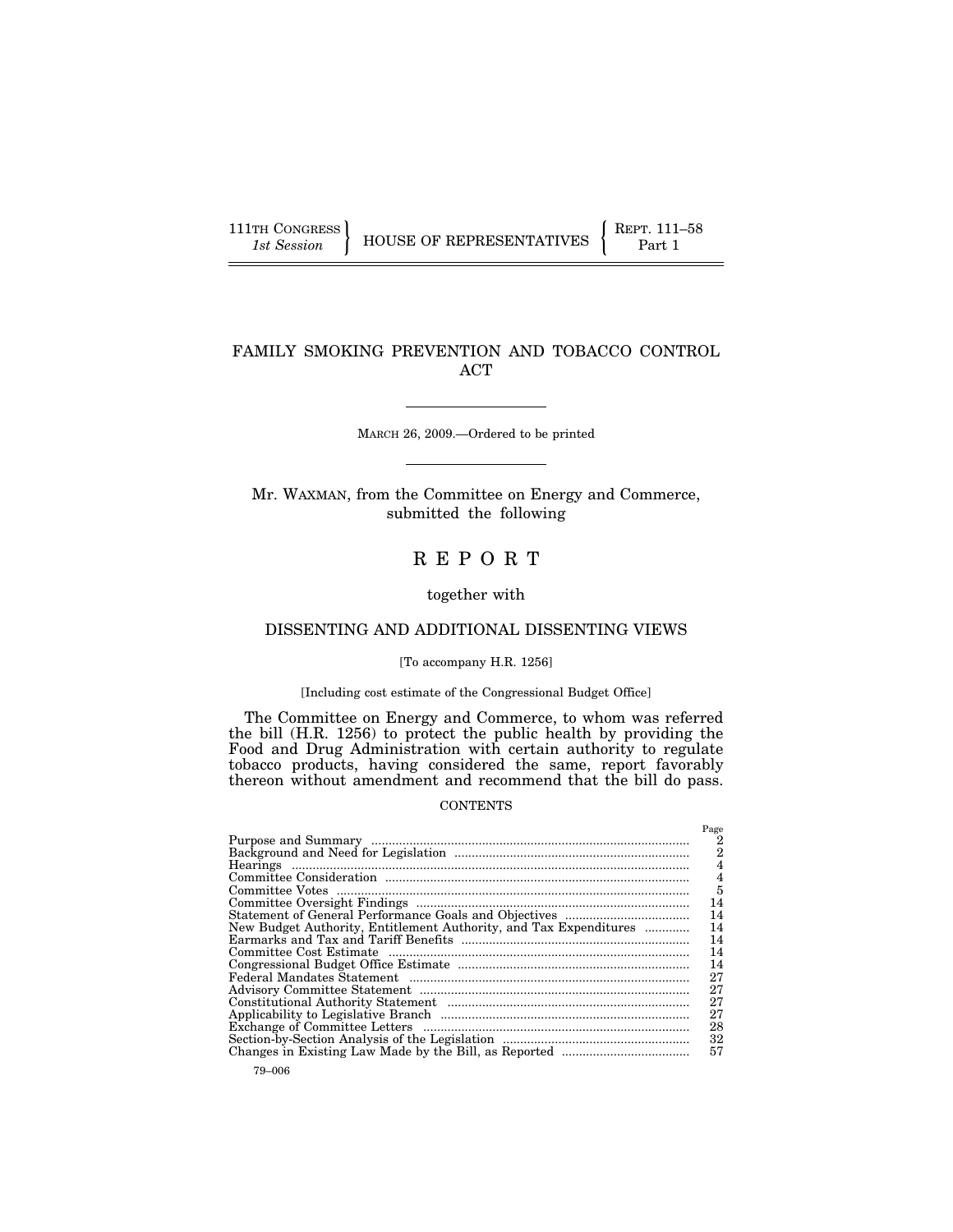### PURPOSE AND SUMMARY

The purpose of H.R. 1256, the ''Family Smoking Prevention and Tobacco Control Act'', is to amend the Federal Food, Drug, and Cosmetic Act (FFDCA) to grant the Food and Drug Administration (FDA) the authority to regulate tobacco products.

H.R. 1256 allows the Secretary to restrict the sale and distribution of tobacco products, including advertising and promotion, if the Secretary determines that such regulation would be appropriate for the protection of the public health. The legislation also allows the Secretary to take specified actions, including public notification and recall, against unreasonably harmful products.

H.R. 1256 requires the Secretary to establish tobacco product standards to protect the public health, but prohibits the Secretary from banning a class of tobacco products, such as all cigarettes, or reducing the nicotine level to zero. The legislation sets forth standards for the sale of modified-risk tobacco products and prohibits cigarettes from containing, as a characterizing flavor, any artificial or natural flavor (other than tobacco or menthol).

H.R. 1256 sets forth provisions regarding: (1) judicial review, (2) coordination with the Federal Trade Commission, (3) congressional review of regulations, and (4) state and local authority. The legislation also requires the Secretary to establish a Tobacco Products Scientific Advisory Committee.

H.R. 1256 amends the Federal Cigarette Labeling and Advertising Act to change cigarette warning label and advertising requirements. In addition, the legislation amends the Comprehensive Smokeless Tobacco Health Education Act of 1986 to change smokeless tobacco warning label and advertising requirements.

#### BACKGROUND AND NEED FOR LEGISLATION

The prevalence of tobacco use and its toll on human lives has long been a public health concern. The Centers for Disease Control and Prevention (CDC) estimates that 19.8% of U.S. adults (approximately 43 million people) are cigarette smokers. Current trends suggest that the annual rate of cessation among smokers remains fairly low, that the decline in the initiation rate may have slowed, and that overall adult prevalence may be flattening out at around 20%. In addition to the prevalence of tobacco use in the adult population, CDC estimates that 20% of U.S. high school students are cigarette smokers.

Cigarette smoking is the leading preventable cause of death in the United States. It is responsible for about 1 in 5 deaths annually, or more than 400,000 deaths per year according to CDC. According to the Institute of Medicine, smoking-related deaths account for more deaths than AIDS, alcohol, cocaine, heroin, homicide, suicide, motor vehicle crashes, and fires combined. Smoking harms nearly every organ of the body, causing many diseases and reducing the health of smokers in general. Cancer, the second leading cause of death, was among the first diseases causally linked to smoking. Approximately 8.6 million Americans suffer from chronic illnesses related to smoking. Smoking also increases the prevalence of cardiovascular and respiratory disease. Smokeless tobacco use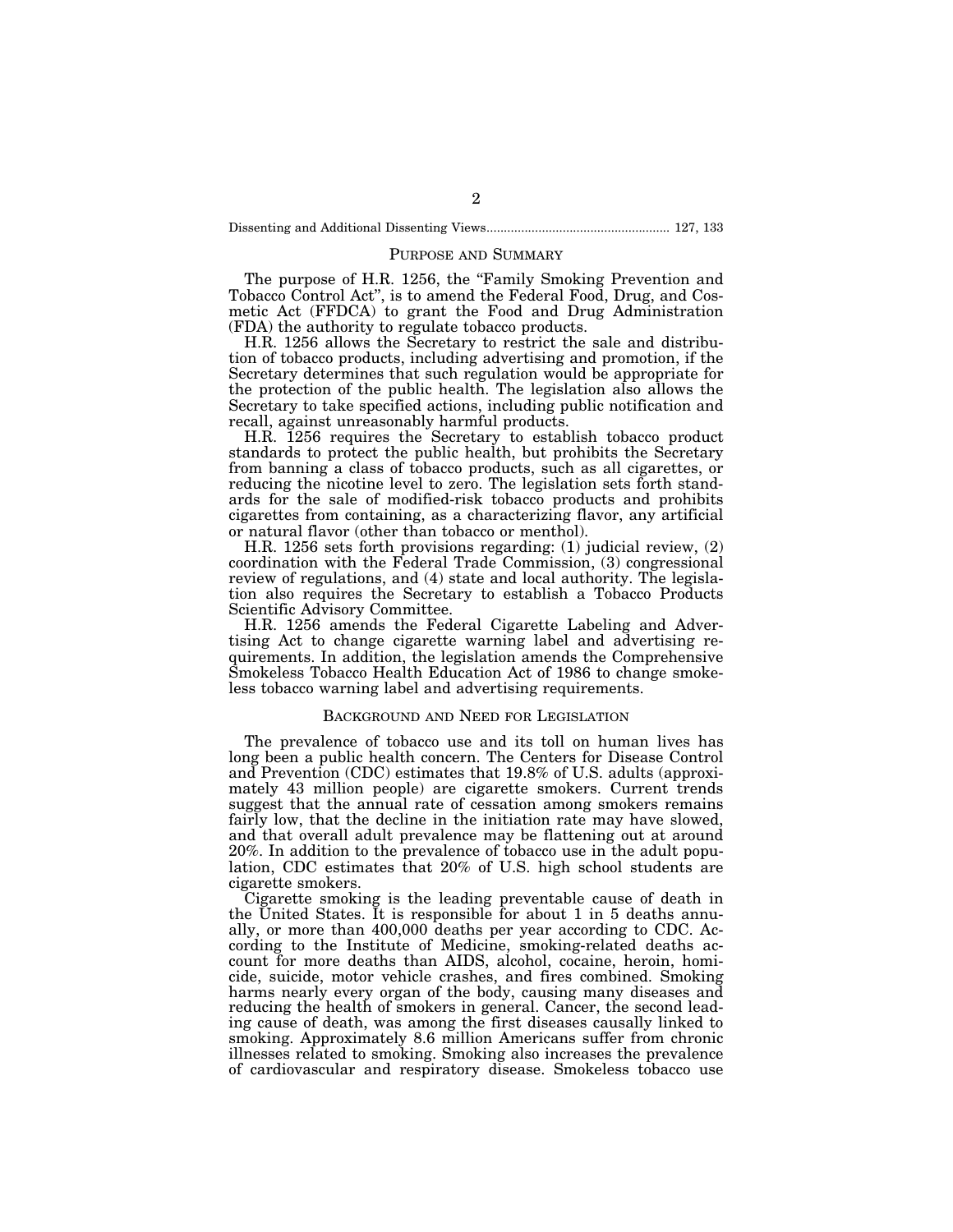also has negatively affected the health of many Americans. According to the National Cancer Institute, smokeless tobacco contains 28 carcinogens and consumers of smokeless tobacco products increase their risk for certain cancers, including oral cancer.

In addition to the lives lost to tobacco, the financial losses amount to billions of dollars each year. CDC estimates that cigarette smoking costs more than \$193 billion annually, based on lost productivity (\$97 billion) and healthcare expenditures (\$96 billion).

The Food and Drug Administration made its first attempt to address the harm caused by tobacco use in 1996. On August 28, 1996, FDA asserted jurisdiction over tobacco products under the authority of the Federal Food, Drug, and Cosmetic Act (FFDCA) and issued a final rule aimed at reducing underage smoking and use of smokeless tobacco products. The tobacco industry challenged this rule in court, claiming that FDA had exceeded its authority. A resulting Supreme Court decision in 2000, while acknowledging that tobacco use posed ''perhaps the single most significant threat to public health in the United States,'' found that Congress had not given FDA authority over tobacco products as part of the FFDCA.

H.R. 1256 gives FDA explicit authority over tobacco products in a new chapter of the FFDCA relating solely to tobacco and authorizes FDA to regulate tobacco products ''as appropriate for the protection of the public health.'' This new standard is more appropriate for inherently dangerous tobacco products than the standards of ''safe'' or ''safe and effective,'' which apply to other FDA-regulated products.

Almost 80% of new users of tobacco products began when they were under the minimum legal age to purchase them. The use of tobacco products by the nation's children is a pediatric disease of considerable proportions that results in new generations of tobaccodependent children. Every day, approximately 3,500 youth try a cigarette for the first time, and another 1,000 will become new, regular daily smokers. One-third of these youth will eventually die prematurely as a result. Tobacco advertising and marketing contribute significantly to the use of tobacco products by children and adolescents, who are more influenced by tobacco marketing than adults, and are exposed to substantial and unavoidable advertising that leads to favorable attitudes about tobacco use. Past efforts to restrict the advertising and marketing of tobacco products to youth have failed to adequately curb tobacco use by adolescents. H.R. 1256 provides FDA with the authority it needs to promulgate comprehensive restrictions on the sale, promotion, and distribution of tobacco products, actions that most public health experts agree can significantly reduce the number of people who start to use tobacco and significantly increase the number of people who quit using tobacco.

H.R. 1256 also grants FDA the authority to strictly regulate socalled ''reduced harm'' products and to prohibit unproven health claims by tobacco product manufacturers. This legislation prohibits the use of descriptors such as "light," "mild," and "low" to characterize the level of a substance in a product in labels or in advertising. As the National Cancer Institute found, these descriptors have led consumers to believe mistakenly that the products are less harmful than other tobacco products. The National Cancer Insti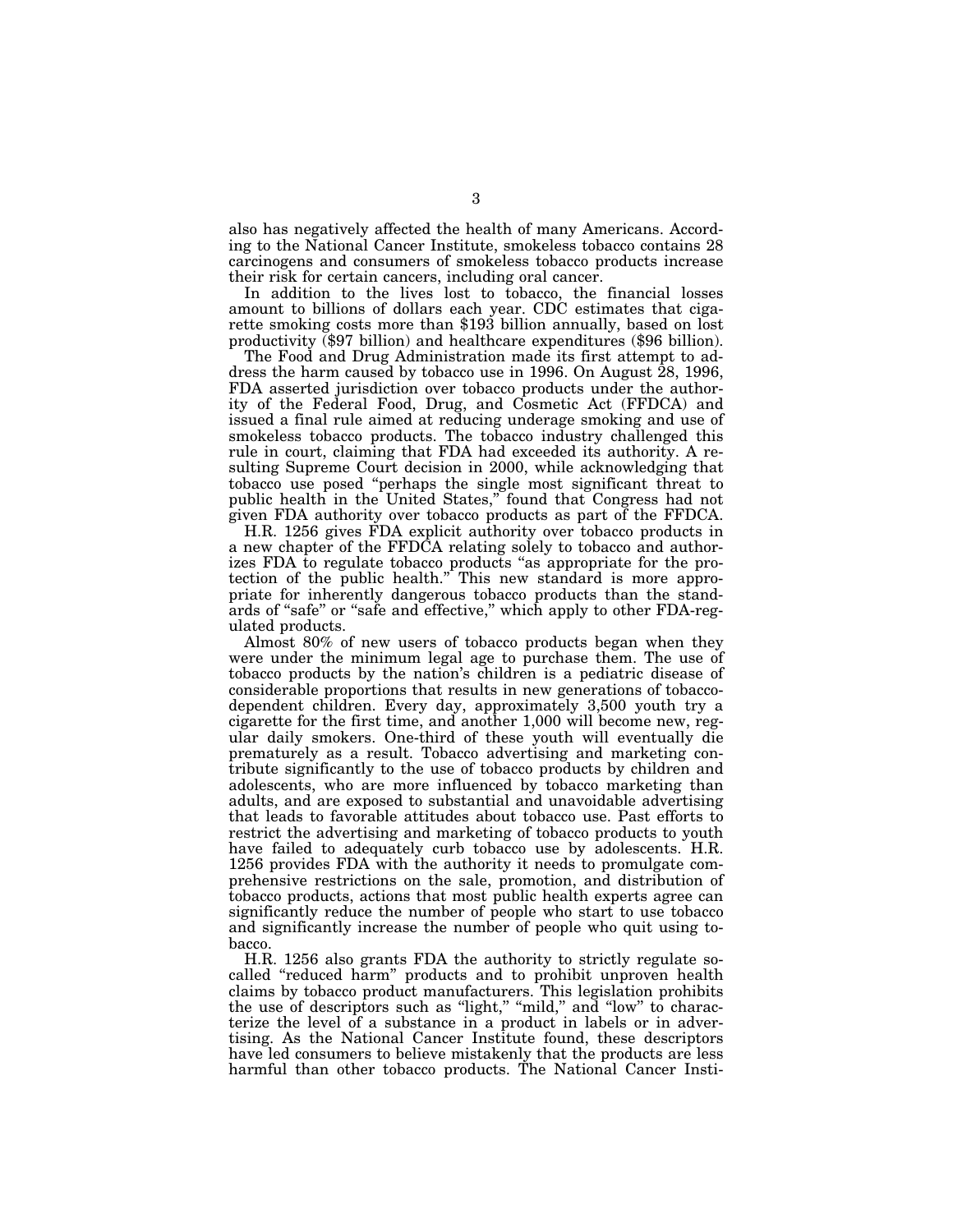tute also found that these mistaken beliefs can reduce the motivation to quit smoking.

The current lack of government regulation has allowed the tobacco industry to design new products or modify existing ones in ways that increase their appeal to children and that contribute to the risk and incidence of disease. Flavors and product modification not only make the products more appealing to youth, but often result in exposure to additional carcinogens and other toxic constituents. The manipulation of nicotine and other chemical levels increases addictiveness and harm. H.R. 1256 grants FDA the authority to require product changes in current and future tobacco products, such as the reduction or elimination of ingredients, additives, and constituents (including smoke constituents). In addition, H.R. 1256 requires manufacturers to provide detailed disclosure of ingredients, nicotine levels, and harmful smoke constituents.

The current Surgeon General warnings on tobacco products are ineffective in providing adequate warnings about the dangers of tobacco products. This legislation requires stronger and more specific health warnings immediately upon enactment and gives FDA the authority to enlarge them further and to incorporate color graphics.

For too long, the tobacco industry in the United States has escaped the type of ordinary product regulation that applies to most other consumer products. This legislation levels the playing field with respect to tobacco products so that public health may be protected and improved.

#### **HEARINGS**

In the 110th Congress, the Subcommittee on Health held a legislative hearing on H.R. 1108, legislation similar to H.R. 1256, on October 3, 2007 (Printed Hearing 110–69). The Subcommittee heard from two panels of witnesses and experts. The first panel consisted of Fred Jacobs, M.D., J.D., Commissioner, New Jersey Department of Health and Senior Services; and Richard J. Bonnie, L.L.B., John S. Battle Professor of Law and Director, Institute of Law, Psychiatry and Public Policy, University of Virginia, Chair, Committee on Reducing Tobacco Use: Strategies, Barriers, and Consequences, Institute of Medicine. The second panel consisted of Risa Lavizzo-Mourey, M.D., M.B.A., President and CEO, Robert Wood Johnson Foundation; Scott Ballin, J.D., Steering Committee Member, Alliance for Health Economic and Agricultural Development; Mr. James Winkler, General Board of Church and Society, United Methodist Church; Mr. Henry Armour, President and CEO, National Association of Convenience Stores; Alan Blum, M.D., Professor, Wallace Endowed Chair, Director, Center for the Study of Tobacco and Society, College of Community Health Sciences, The University of Alabama; William Corr, Executive Director, Campaign for Tobacco Free Kids; and Jack E. Henningfield, Ph.D., Vice President, Research and Health Policy Pinney Associates. There were no legislative hearings held in the 111th Congress.

#### COMMITTEE CONSIDERATION

H.R. 1256 was introduced on March 3, 2009, by Rep. Henry A. Waxman (D–CA) along with 124 original cosponsors. The bill was referred to the Subcommittee on Health on March 3, 2009, but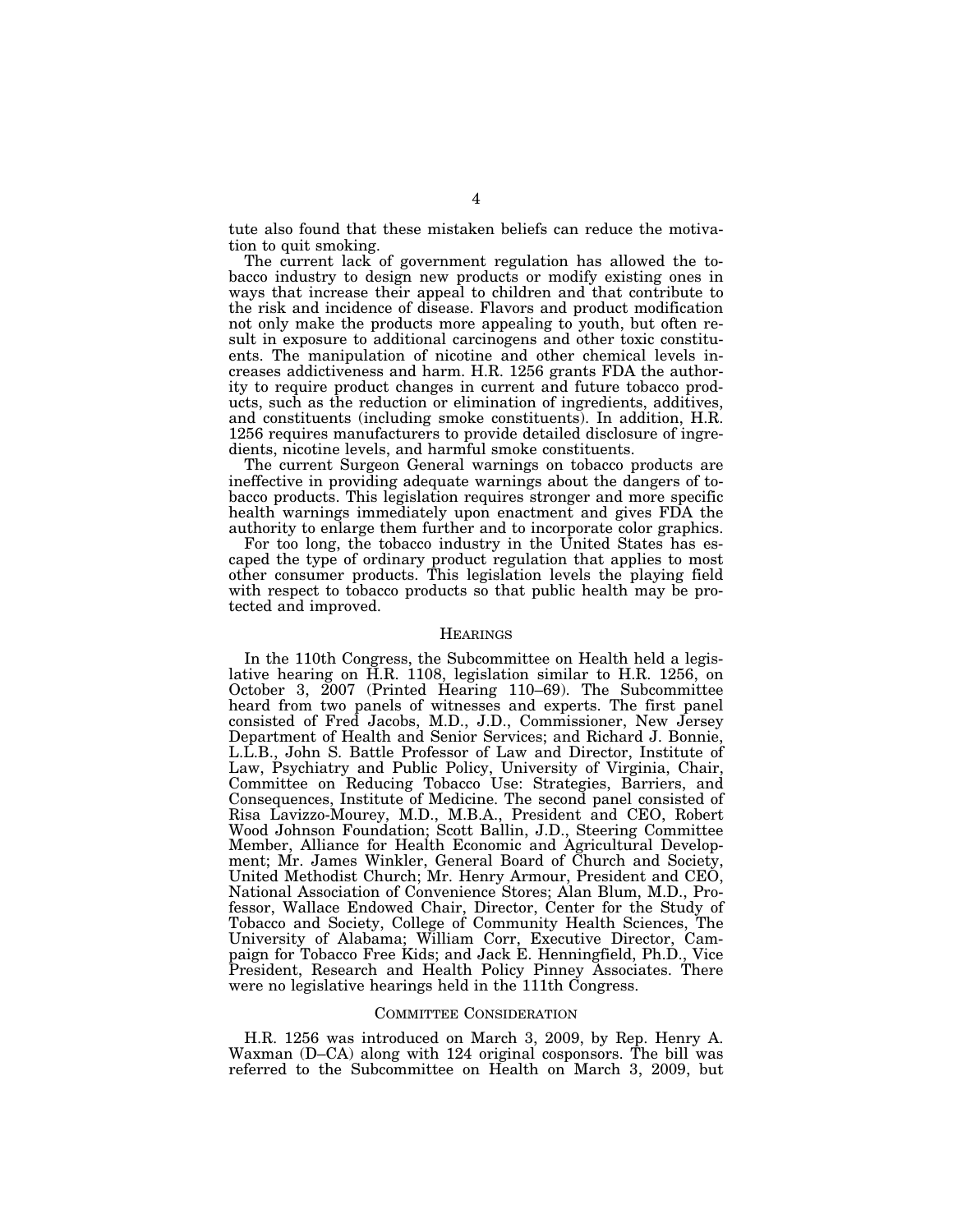later discharged by the full Committee. On Wednesday, March 4, 2009, the full Committee convened in open markup session and ordered H.R. 1256 favorably reported to the House by a record vote. Amendments offered during consideration of the bill were either defeated or withdrawn.

#### COMMITTEE VOTES

Clause 3(b) of rule XIII of the Rules of the House of Representatives requires the Committee to list the record votes on the motion to report legislation and amendments thereto. A motion by Mr. Waxman to order H.R. 1256 favorably reported to the House was agreed to by a record vote of 39 yeas and 13 nays. The following are the recorded votes taken on the motion and amendments, including the names of those members voting for and against: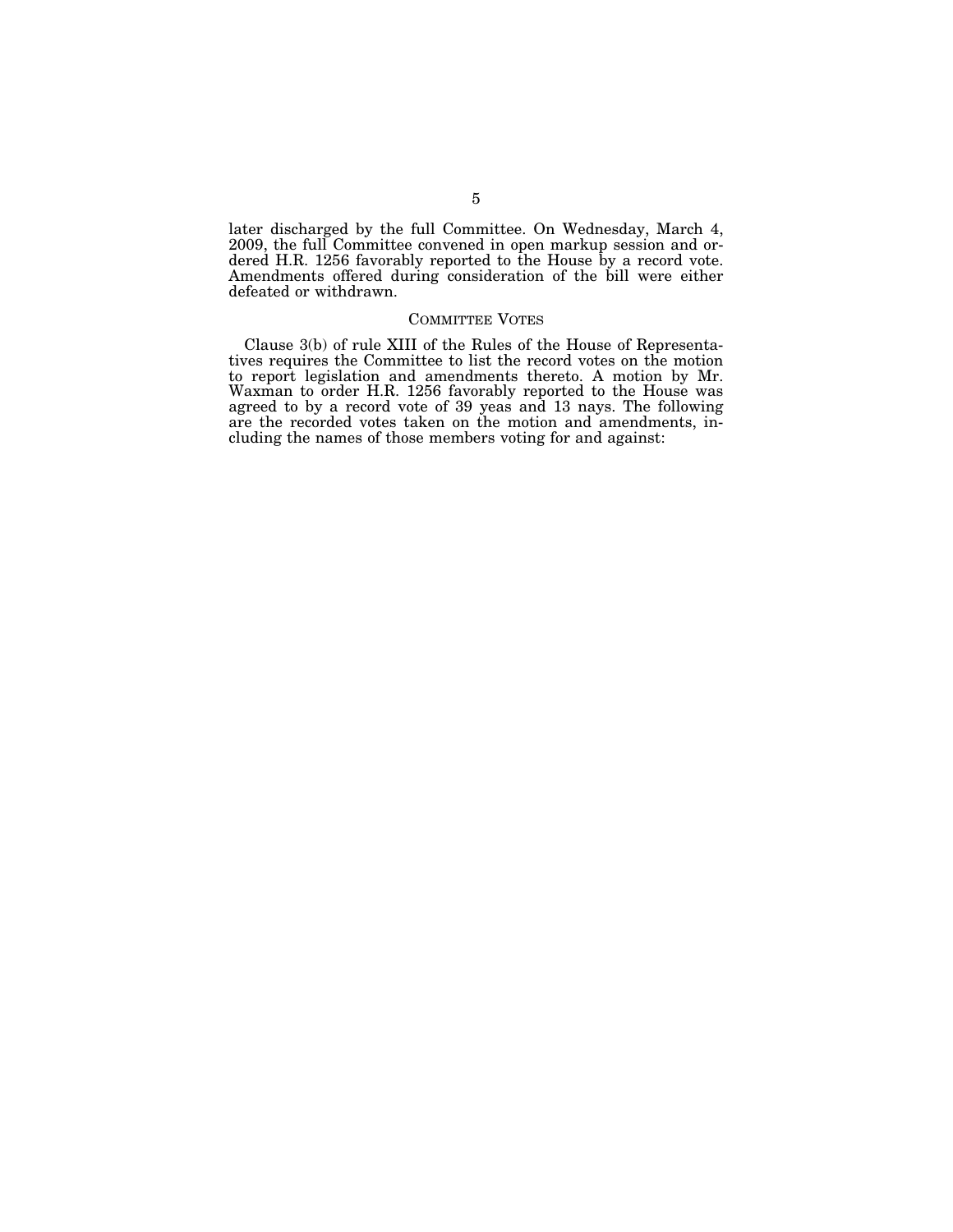BILL: H.R. 1256, the "Family Smoking Prevention and Tobacco Control Act".

**AMENDMENT:** An amendment in the nature of a substitute by Mr. Buyer, No. 1, to strike all after the enacting clause of H.R. 1256 and insert the language of the "Youth Prevention and Tobacco Harm Reduction Act".

**DISPOSITION:** NOT AGREED TO by a roll call vote of 18 yeas to 34 nays.

| <b>REPRESENTATIVE</b> | <b>YEAS</b> | <b>NAYS</b> | PRESENT | <b>REPRESENTATIVE</b> | YEAS | <b>NAYS</b> | PRESENT |
|-----------------------|-------------|-------------|---------|-----------------------|------|-------------|---------|
| Mr. Waxman            |             | X           |         | Mr. Barton            | x    |             |         |
| Mr. Dingell           |             | $\mathbf x$ |         | Mr. Hall              | X    |             |         |
| Mr. Markey            |             |             |         | Mr. Upton             | X    |             |         |
| Mr. Boucher           |             | X           |         | Mr. Stearns           |      |             |         |
| Mr. Pallone           |             | X           |         | Mr. Deal              | X    |             |         |
| Mr. Gordon            |             | X           |         | Mr. Whitfield         | X    |             |         |
| Mr. Rush              |             | X           |         | Mr. Shimkus           | X    |             |         |
| Ms. Eshoo             |             |             |         | Mr. Shadegg           |      |             |         |
| Mr. Stupak            |             | X           |         | Mr. Blunt             |      |             |         |
| Mr. Engel             |             | X           |         | Mr. Buyer             | Х    |             |         |
| Mr. Green             |             | X           |         | Mr. Radanovich        | X    |             |         |
| Ms. DeGette           |             | X           |         | Mr. Pitts             | X    |             |         |
| Mrs. Capps            |             | X           |         | Ms. Bono Mack         |      |             |         |
| Mr. Doyle             |             | х           |         | Mr. Walden            | X    |             |         |
| Ms. Harman            |             | X           |         | Mr. Terry             | X    |             |         |
| Ms. Schakowsky        |             | x           |         | Mr. Rogers            | X    |             |         |
| Mr. Gonzalez          |             | Χ           |         | Mrs. Myrick           | X    |             |         |
| Mr. Inslee            |             | X           |         | Mr. Sullivan          |      |             |         |
| Ms. Baldwin           |             | X           |         | Mr. Murphy of PA      | X    |             |         |
| Mr. Ross              |             | X           |         | Mr. Burgess           | X    |             |         |
| Mr. Weiner            |             | X           |         | Ms. Blackburn         | X    |             |         |
| Mr. Matheson          |             | X           |         | Mr. Gingrey           | X    |             |         |
| Mr. Butterfield       |             | X           |         | Mr. Scalise           | X    |             |         |
| Mr. Melancon          |             | X           |         |                       |      |             |         |
| Mr. Barrow            |             | X           |         |                       |      |             |         |
| Mr. Hill              |             | X           |         |                       |      |             |         |
| Ms. Matsui            |             | х           |         |                       |      |             |         |
| Mrs. Christensen      |             | х           |         |                       |      |             |         |
| Ms. Castor            |             | X           |         |                       |      |             |         |
| Mr. Sarbanes          |             | X           |         |                       |      |             |         |
| Mr. Murphy of CT      |             | X           |         |                       |      |             |         |
| Mr. Space             |             | X           |         |                       |      |             |         |
| Mr. McNerney          |             | X           |         |                       |      |             |         |
| Ms. Sutton            |             | X           |         |                       |      |             |         |
| Mr. Brałey            |             | X           |         |                       |      |             |         |
| Mr. Welch             |             | X           |         |                       |      |             |         |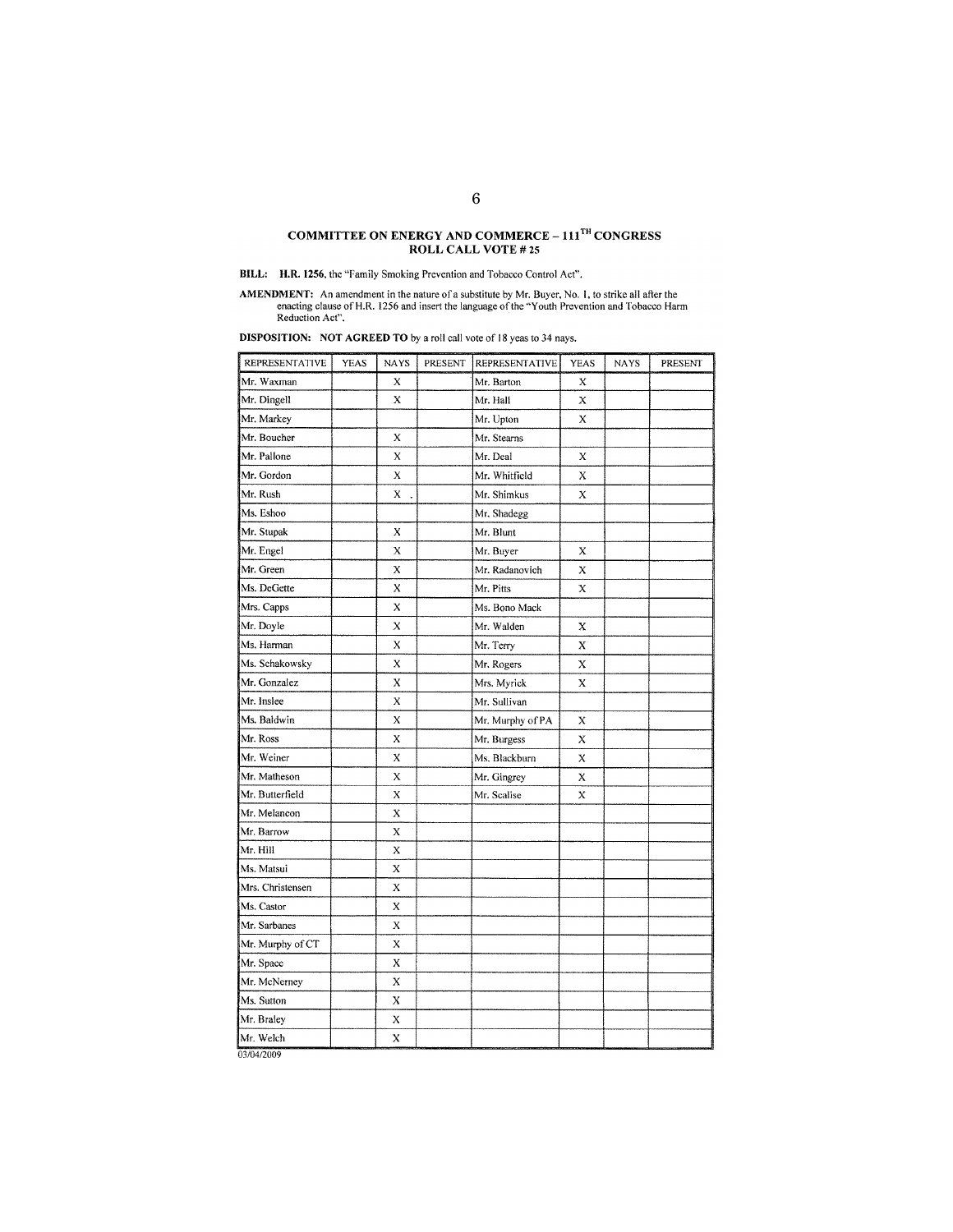BILL: H.R. 1256, the "Family Smoking Prevention and Tobacco Control Act".

AMENDMENT: An amendment by Mr. Rogers, No.3, to exclude from funds authorized to the Food and Drug Administration in clause (ii) in order to use for certain food facilities inspections.

PRESENT REPRESENTATIVE **YEAS NAYS** PRESENT REPRESENTATIVE **YEAS NAYS** Mr. Waxman  $\overline{\mathbf{x}}$ Mr. Barton  $\overline{\mathbf{x}}$ Mr. Hall Mr. Dingell  $\mathbf X$ Mr. Upton  $\overline{\mathbf{x}}$ Mr. Markey Mr. Boucher  $\mathbf x$ Mr. Stearns Mr. Pallone  $\overline{\mathbf{x}}$ Mr. Deal  $\overline{\mathbf{x}}$ Mr. Gordon Mr. Whitfield  $\mathbf X$ Mr. Rush Mr. Shimkus Ms. Eshoo Mr. Shadegg  $\mathbf x$  $\overline{\mathbf{x}}$ Mr. Blunt Mr. Stupak Mr. Engel  $\bar{\mathbf{X}}$ Mr. Buyer  $\mathbf X$  $\overline{\mathbf{x}}$ Mr. Radanovich Mr. Green Ms. DeGette  $\mathbf X$ Mr. Pitts  $\mathbf X$ Ms. Bono Mack Mrs. Capps  $\overline{\mathbf{x}}$ Mr. Doyle  $\mathbf X$ Mr. Walden  $\bar{\mathbf{x}}$ Ms. Harman  $\mathbf x$ Mr. Terry  $\bar{\mathbf{X}}$ Ms. Schakowsky  $\bar{X}$ Mr. Rogers  $\bar{\mathbf{x}}$  $\overline{\mathbf{x}}$ Mr. Gonzalez Mrs. Myrick Mr. Inslee  $\bar{\mathbf{x}}$ Mr. Sullivan Mr. Murphy of PA Ms. Baldwin  $\mathbf x$  $\mathbf X$ Mr. Ross  $\overline{x}$  $\overline{\mathbf{x}}$ Mr. Burgess Mr. Weiner  $\mathbf X$ Ms. Blackburn  $\overline{\mathbf{x}}$ Mr. Matheson  $\mathbf X$ Mr. Gingrey Mr. Butterfield  $\mathbf x$ Mr. Scalise  $\mathbf X$ Mr. Melancon Mr. Barrow  $\mathbf X$ Mr. Hill  $\bar{X}$  $\overline{\mathbf{x}}$ Ms. Matsui Mrs. Christensen  $\bar{\mathbf{X}}$  $\overline{\mathbf{x}}$ Ms. Castor Mr. Sarbanes  $\mathbf x$ Mr. Murphy of CT  $\mathbf X$ Mr. Space  $\overline{\mathbf{x}}$ Mr. McNerney  $\bar{\mathbf{X}}$  $\bar{X}$ Ms. Sutton Mr. Braley  $\mathbf X$ Mr. Welch  $\mathbf{x}$ 

**DISPOSITION:** NOT AGREED TO by a roll call vote of 15 yeas to 30 nays.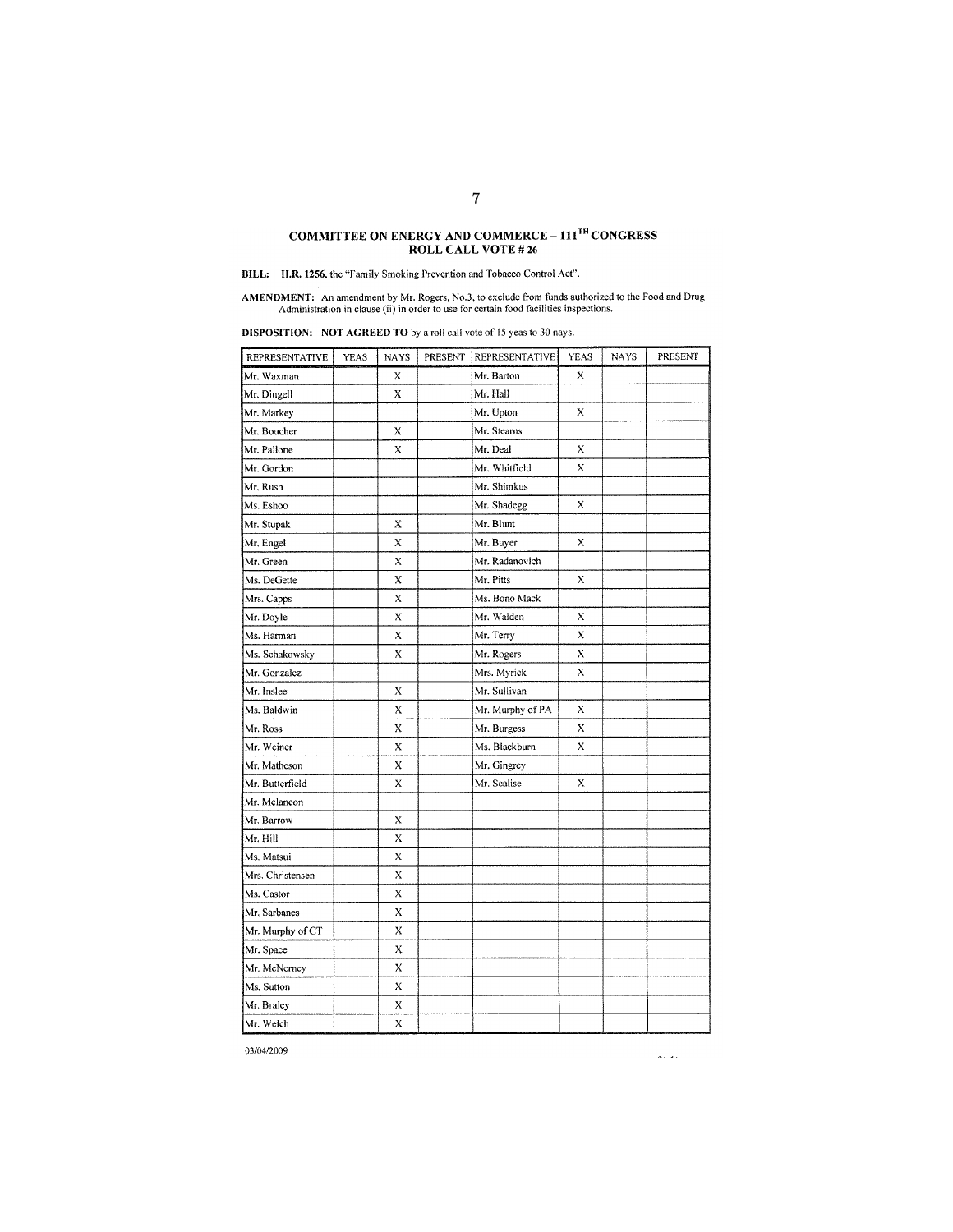BILL: H.R. 1256, the "Family Smoking Prevention and Tobacco Control Act".

**AMENDMENT:** An amendment by Mr. Rogers, No. 4, to insert a new section 6 on limitation on application of Act relating to approval or disapproval of heart disease drug applications by the FDA before the date of enactment o

**DISPOSITION:** NOT AGREED TO by a roll call vote of 13 yeas to 28 nays.

| <b>REPRESENTATIVE</b> | <b>YEAS</b> | <b>NAYS</b> | PRESENT | <b>REPRESENTATIVE</b> | <b>YEAS</b> | <b>NAYS</b> | <b>PRESENT</b> |
|-----------------------|-------------|-------------|---------|-----------------------|-------------|-------------|----------------|
| Mr. Waxman            |             | X           |         | Mr. Barton            | X           |             |                |
| Mr. Dingell           |             |             |         | Mr. Hall              | х           |             |                |
| Mr. Markey            |             |             |         | Mr. Upton             |             |             |                |
| Mr. Boucher           |             | X           |         | Mr. Stearns           |             |             |                |
| Mr. Pallone           |             | X           |         | Mr. Deal              | X           |             |                |
| Mr. Gordon            |             | X           |         | Mr. Whitfield         |             |             |                |
| Mr. Rush              |             |             |         | Mr. Shimkus           | X           |             |                |
| Ms. Eshoo             |             |             |         | Mr. Shadegg           |             |             |                |
| Mr. Stupak            |             | X           |         | Mr. Blunt             |             |             |                |
| Mr. Engel             |             | X           |         | Mr. Buyer             | Х           |             |                |
| Mr. Green             |             | X           |         | Mr. Radanovich        | X           |             |                |
| Ms. DeGette           |             | X           |         | Mr. Pitts             | X           |             |                |
| Mrs. Capps            |             | X           |         | Ms. Bono Mack         | X           |             |                |
| Mr. Doyle             |             |             |         | Mr. Walden            | X           |             |                |
| Ms. Harman            |             | X           |         | Mr. Terry             | X           |             |                |
| Ms. Schakowsky        |             | X           |         | Mr. Rogers            | X           |             |                |
| Mr. Gonzalez          |             |             |         | Mrs. Myrick           |             |             |                |
| Mr. Inslee            |             | х           |         | Mr. Sullivan          |             |             |                |
| Ms. Baldwin           |             | X           |         | Mr. Murphy of PA      |             |             |                |
| Mr. Ross              |             | X           |         | Mr. Burgess           |             |             |                |
| Mr. Weiner            |             | Х           |         | Ms. Blackburn         |             |             |                |
| Mr. Matheson          |             | X           |         | Mr. Gingrey           | Х           |             |                |
| Mr. Butterfield       |             | X           |         | Mr. Scalise           | X           |             |                |
| Mr. Melancon          |             | X           |         |                       |             |             |                |
| Mr. Barrow            |             | х           |         |                       |             |             |                |
| Mr. Hill              |             | X           |         |                       |             |             |                |
| Ms. Matsui            |             | X           |         |                       |             |             |                |
| Mrs. Christensen      |             |             |         |                       |             |             |                |
| Ms. Castor            |             | X           |         |                       |             |             |                |
| Mr. Sarbanes          |             | Χ           |         |                       |             |             |                |
| Mr. Murphy of CT      |             | X           |         |                       |             |             |                |
| Mr. Space             |             | X           |         |                       |             |             |                |
| Mr. McNerney          |             | X           |         |                       |             |             |                |
| Ms. Sutton            |             | X           |         |                       |             |             |                |
| Mr. Braley            |             | X           |         |                       |             |             |                |
| Mr. Welch             |             |             |         | $\cdot$               |             |             |                |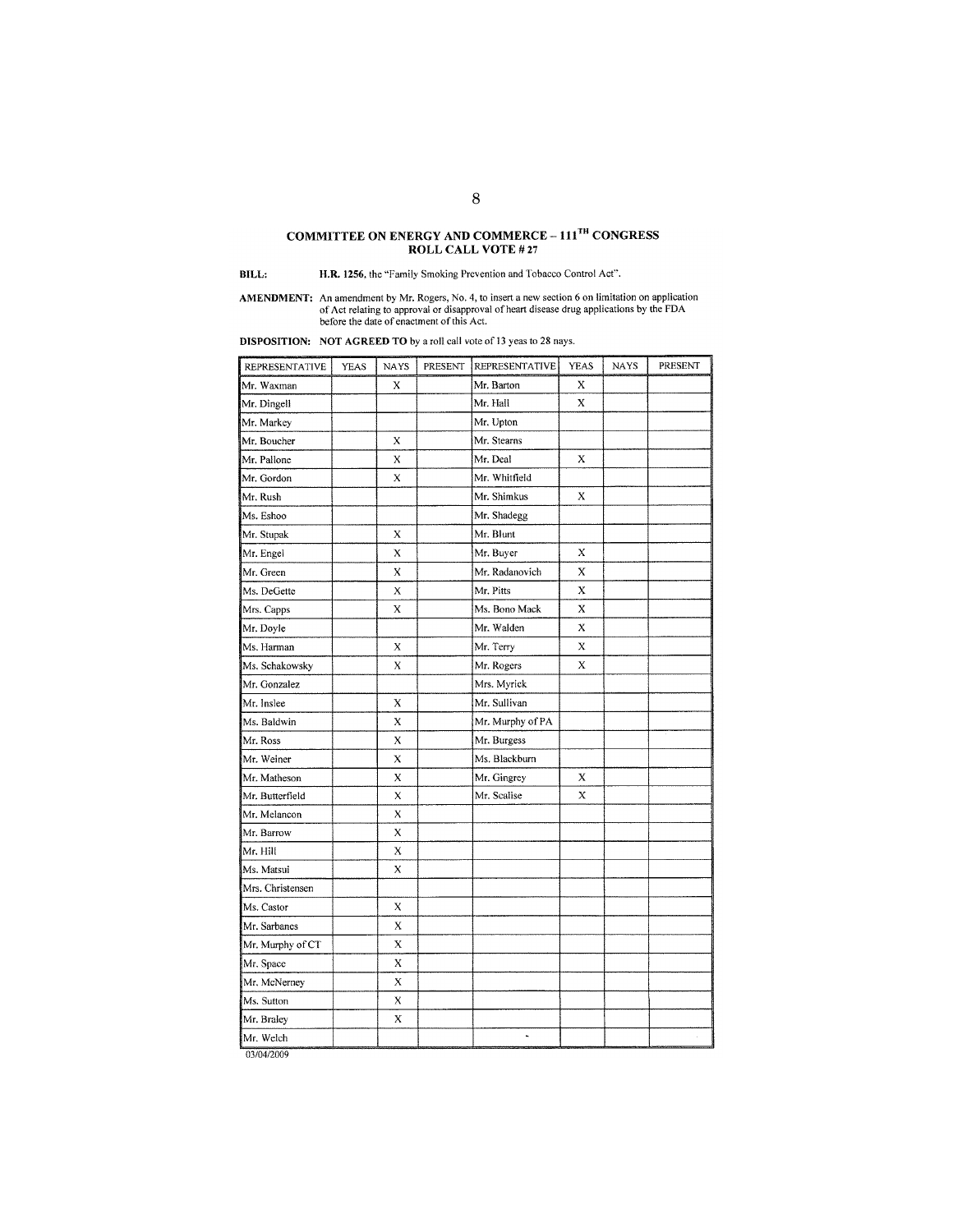**BILL:** H.R. 1256, the "Family Smoking Prevention and Tobacco Control Act".

**AMENDMENT:** An amendment by Mr. Burgess, No. 5, to strike subparagraph (B) as added by section  $101(b)(3)$  of the bill to section  $907(d)(3)$  of the Federal Food, Drug, and Cosmetic Act, and make such conforming amendments a

**DISPOSITION:** NOT AGREED TO by a roll call vote of 14 yeas to 31 nays.

| <b>REPRESENTATIVE</b> | YEAS | <b>NAYS</b> | PRESENT | <b>REPRESENTATIVE</b> | <b>YEAS</b> | <b>NAYS</b> | PRESENT |
|-----------------------|------|-------------|---------|-----------------------|-------------|-------------|---------|
| Mr. Waxman            |      | X           |         | Mr. Barton            | X           |             |         |
| Mr. Dingell           |      | X           |         | Mr. Hall              | X           |             |         |
| Mr. Markey            |      |             |         | Mr. Upton             | $\epsilon$  |             |         |
| Mr. Boucher           |      | х           |         | Mr. Stearns           |             |             |         |
| Mr. Pallone           |      | Х           |         | Mr. Deal              | x           |             |         |
| Mr. Gordon            |      | X           |         | Mr. Whitfield         |             |             |         |
| Mr. Rush              |      | X           |         | Mr. Shimkus           | X           |             |         |
| Ms. Eshoo             |      |             |         | Mr. Shadegg           |             |             |         |
| Mr. Stupak            |      | Х           |         | Mr. Blunt             |             |             |         |
| Mr. Engel             |      | X           |         | Mr. Buyer             |             | X           |         |
| Mr. Green             |      | X           |         | Mr. Radanovich        | X           |             |         |
| Ms. DeGette           |      | Х           |         | Mr. Pitts             | x           |             |         |
| Mrs. Capps            |      | X           |         | Ms. Bono Mack         | $\bf{x}$    |             |         |
| Mr. Doyle             |      |             |         | Mr. Walden            | X           |             |         |
| Ms. Harman            |      | X           |         | Mr. Terry             | X           |             |         |
| Ms. Schakowsky        |      | X           |         | Mr. Rogers            | X           |             |         |
| Mr. Gonzalez          |      |             |         | Mrs. Myrick           |             |             |         |
| Mr. Inslee            |      | x           |         | Mr. Sullivan          |             |             |         |
| Ms. Baldwin           |      | X           |         | Mr. Murphy of PA      | X           |             |         |
| Mr. Ross              |      | X           |         | Mr. Burgess           | X           |             |         |
| Mr. Weiner            |      | X           |         | Ms. Blackburn         |             |             |         |
| Mr. Matheson          |      | X           |         | Mr. Gingrey           | X           |             |         |
| Mr. Butterfield       |      | X           |         | Mr. Scalise           | X           |             |         |
| Mr. Melancon          |      |             |         |                       |             |             |         |
| Mr. Barrow            |      | x           |         |                       |             |             |         |
| Mr. Hill              |      | X           |         |                       |             |             |         |
| Ms. Matsui            |      | X           |         |                       |             |             |         |
| Mrs. Christensen      |      | X           |         |                       |             |             |         |
| Ms. Castor            |      | X           |         |                       |             |             |         |
| Mr. Sarbanes          |      | Х           |         |                       |             |             |         |
| Mr. Murphy of CT      |      | X           |         |                       |             |             |         |
| Mr. Space             |      | X           |         |                       |             |             |         |
| Mr. McNerney          |      | X           |         |                       |             |             |         |
| Ms. Sutton            |      | X           |         |                       |             |             |         |
| Mr. Braley            |      | X           |         |                       |             |             |         |
| Mr. Welch             |      |             |         |                       |             |             |         |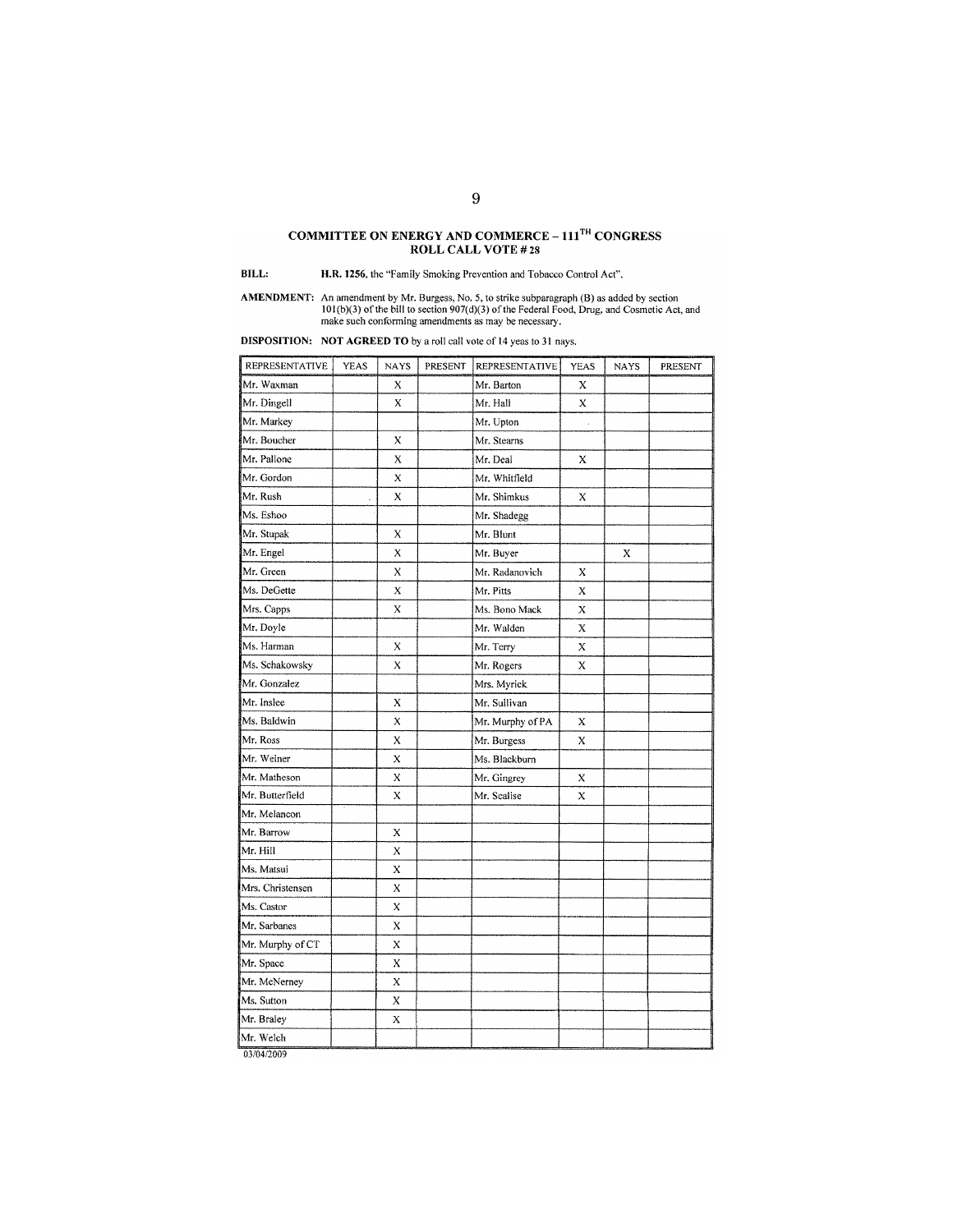BILL: H.R. 1256, the "Family Smoking Prevention and Tobacco Control Act".

**AMENDMENT:** An amendment by Mr. Buyer, No. 7, making changers to certain findings in section 2, amending certain language in section 3, and amending section  $101$ .

**DISPOSITION:** NOT AGREED TO by a roll call vote of 17 yeas to 33 nays.

| REPRESENTATIVE   | <b>YEAS</b> | NAYS | PRESENT | <b>REPRESENTATIVE</b> | <b>YEAS</b> | <b>NAYS</b> | PRESENT |
|------------------|-------------|------|---------|-----------------------|-------------|-------------|---------|
| Mr. Waxman       |             | x    |         | Mr. Barton            | X           |             |         |
| Mr. Dingell      |             | X    |         | Mr. Hall              | X           |             |         |
| Mr. Markey       |             |      |         | Mr. Upton             |             |             |         |
| Mr. Boucher      |             | X    |         | Mr. Stearns           |             |             |         |
| Mr. Pallone      |             | X    |         | Mr. Deal              | X           |             |         |
| Mr. Gordon       |             | X    |         | Mr. Whitfield         |             |             |         |
| Mr. Rush         |             | X    |         | Mr. Shimkus           | x           |             |         |
| Ms. Eshoo        |             |      |         | Mr. Shadegg           |             |             |         |
| Mr. Stupak       |             | х    |         | Mr. Blunt             |             |             |         |
| Mr. Engel        |             | X    |         | Mr. Buyer             | X           |             |         |
| Mr. Green        |             | X    |         | Mr. Radanovich        | X           |             |         |
| Ms. DeGette      |             | X    |         | Mr. Pitts             | X           |             |         |
| Mrs. Capps       |             | X    |         | Ms. Bono Mack         | х           |             |         |
| Mr. Doyle        |             |      |         | Mr. Walden            | X           |             |         |
| Ms. Harman       |             | X    |         | Mr. Terry             | X           |             |         |
| Ms. Schakowsky   |             | Х    |         | Mr. Rogers            | Х           |             |         |
| Mr. Gonzalez     |             | X    |         | Mrs. Myrick           |             |             |         |
| Mr. Inslee       |             | X    |         | Mr. Sullivan          | X           |             |         |
| Ms. Baldwin      |             | X    |         | Mr. Murphy of PA      | X           |             |         |
| Mr. Ross         |             | x    |         | Mr. Burgess           | x           |             |         |
| Mr. Weiner       |             | X    |         | Ms. Blackburn         | X           |             |         |
| Mr. Matheson     |             | X    |         | Mr. Gingrey           | X           |             |         |
| Mr. Butterfield  |             | X    |         | Mr. Scalise           | X           |             |         |
| Mr. Melancon     |             | X    |         |                       |             |             |         |
| Mr. Barrow       |             | X    |         |                       |             |             |         |
| Mr. Hill         |             | X    |         |                       |             |             |         |
| Ms. Matsui       |             | X    |         |                       |             |             |         |
| Mrs. Christensen |             | х    |         |                       |             |             |         |
| Ms. Castor       |             | X    |         |                       |             |             |         |
| Mr. Sarbanes     |             | X    |         |                       |             |             |         |
| Mr. Murphy of CT |             | X    |         |                       |             |             |         |
| Mr. Space        |             | X    |         |                       |             |             |         |
| Mr. McNerney     |             | X    |         |                       |             |             |         |
| Ms. Sutton       |             | X    |         |                       |             |             |         |
| Mr. Braley       |             | X    |         |                       |             |             |         |
| Mr. Welch        |             | X    |         |                       |             |             |         |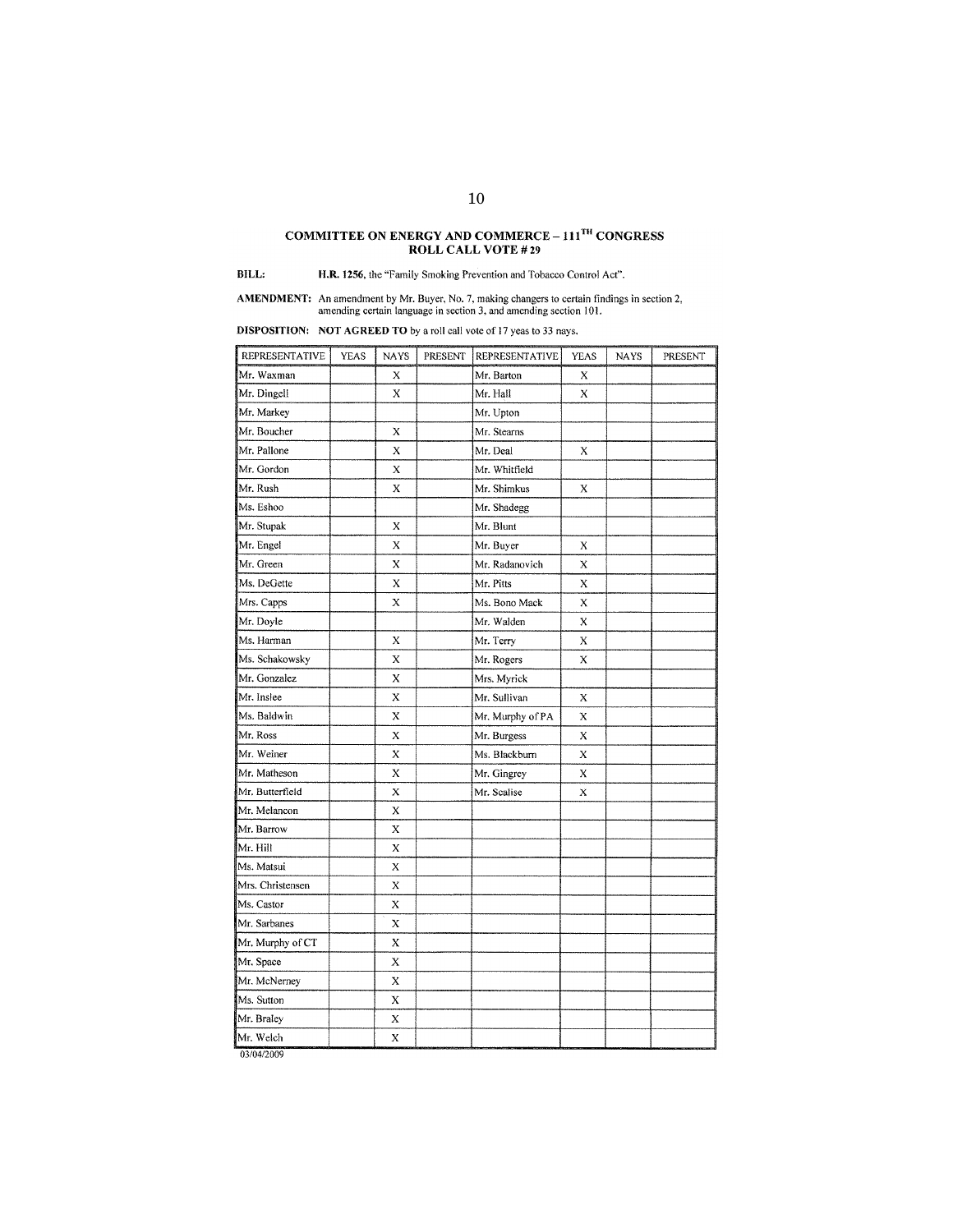H.R. 1256, the "Family Smoking Prevention and Tobacco Control Act". BILL:

**AMENDMENT:** An amendment by Mr. Rogers, No. 10 en bloc, inserting a new section 6 limiting application of the Act unless the Health and Human Services Secretary certifies that FDA has approved or disapproved certain drug

**DISPOSITION:** NOT AGREED TO by a roll call vote of 18 yeas to 33 nays.

| <b>REPRESENTATIVE</b> | YEAS | <b>NAYS</b> | PRESENT | <b>REPRESENTATIVE</b> | <b>YEAS</b> | <b>NAYS</b> | PRESENT |
|-----------------------|------|-------------|---------|-----------------------|-------------|-------------|---------|
| Mr. Waxman            |      | X           |         | Mr. Barton            | X           |             |         |
| Mr. Dingell           |      | X           |         | Mr. Hall              | X           |             |         |
| Mr. Markey            |      |             |         | Mr. Upton             |             |             |         |
| Mr. Boucher           |      | X           |         | Mr. Stearns           | Х           |             |         |
| Mr. Pallone           |      | X           |         | Mr. Deal              | X           |             |         |
| Mr. Gordon            |      | X           |         | Mr. Whitfield         |             |             |         |
| Mr. Rush              |      | X           |         | Mr. Shimkus           | Х           |             |         |
| Ms. Eshoo             |      |             |         | Mr. Shadegg           |             |             |         |
| Mr. Stupak            |      | X           |         | Mr. Blunt             |             |             |         |
| Mr. Engel             |      | X           |         | Mr. Buyer             | X           |             |         |
| Mr. Green             |      | X           |         | Mr. Radanovich        | Х           |             |         |
| Ms. DeGette           |      | X           |         | Mr. Pitts             | X           |             |         |
| Mrs. Capps            |      | X           |         | Ms. Bono Mack         | X           |             |         |
| Mr. Doyle             |      |             |         | Mr. Walden            | X           |             |         |
| Ms. Harman            |      | X           |         | Mr. Terry             | X           |             |         |
| Ms. Schakowsky        |      | X           |         | Mr. Rogers            | X           |             |         |
| Mr. Gonzalez          |      | X           |         | Mrs. Myrick           |             |             |         |
| Mr. Inslee            |      | х           |         | Mr. Sullivan          | X           |             |         |
| Ms. Baldwin           |      | X           |         | Mr. Murphy of PA      | Х           |             |         |
| Mr. Ross              |      | X           |         | Mr. Burgess           | X           |             |         |
| Mr. Weiner            |      | X           |         | Ms. Blackburn         | X           |             |         |
| Mr. Matheson          |      | X           |         | Mr. Gingrey           | X           |             |         |
| Mr. Butterfield       |      | X           |         | Mr. Scalise           | х           |             |         |
| Mr. Melancon          |      | X           |         |                       |             |             |         |
| Mr. Barrow            |      | X           |         |                       |             |             |         |
| Mr. Hill              |      | X           |         |                       |             |             |         |
| Ms. Matsui            |      | X           |         |                       |             |             |         |
| Mrs. Christensen      |      | X           |         |                       |             |             |         |
| Ms. Castor            |      | X           |         |                       |             |             |         |
| Mr. Sarbanes          |      | Х           |         |                       |             |             |         |
| Mr. Murphy of CT      |      | X           |         |                       |             |             |         |
| Mr. Space             |      | X           |         |                       |             |             |         |
| Mr. McNerney          |      | X           |         |                       |             |             |         |
| Ms. Sutton            |      | х           |         |                       |             |             |         |
| Mr. Braley            |      | X           |         |                       |             |             |         |
| Mr. Welch             |      | Х           |         |                       |             |             |         |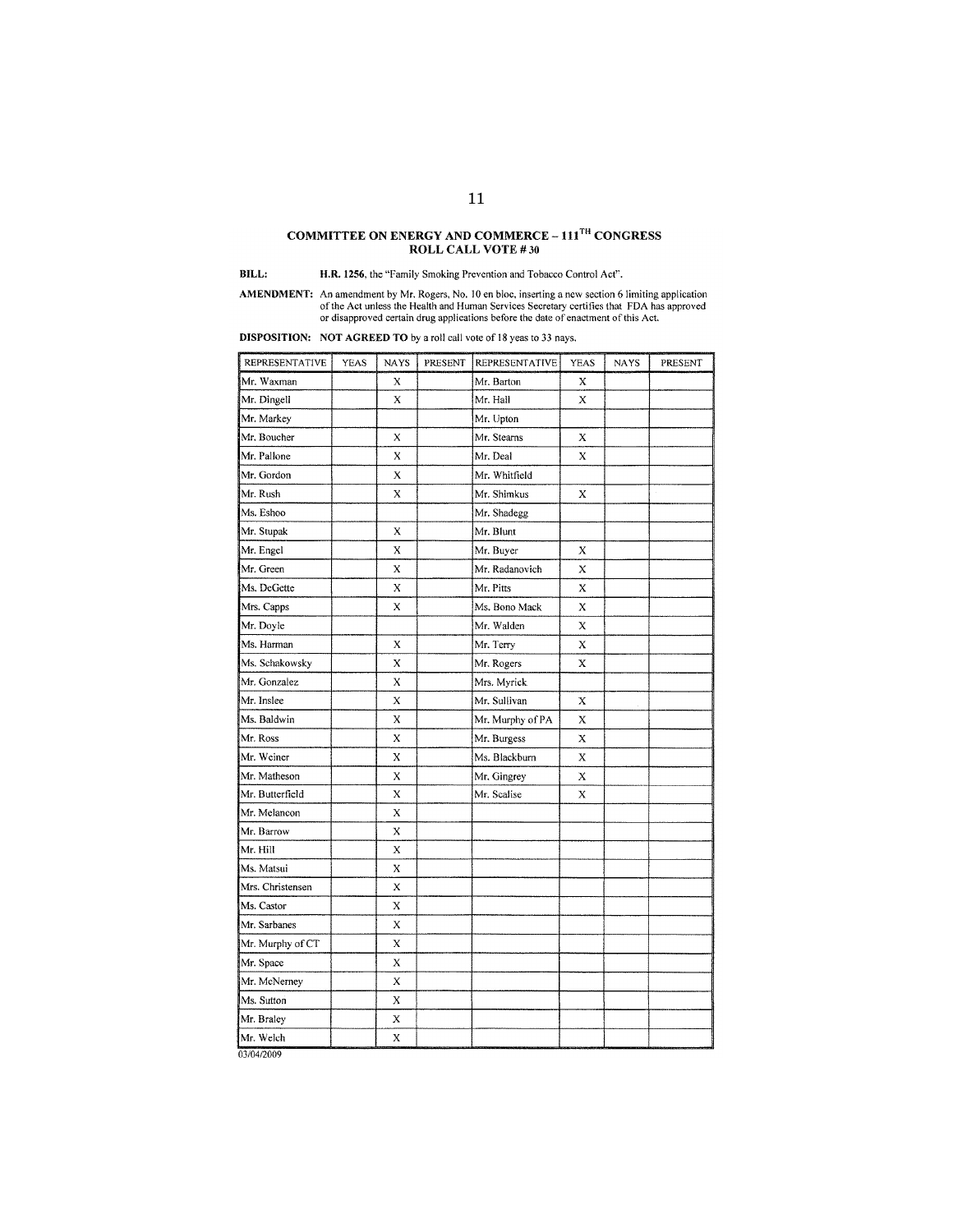H.R. 1256, the "Family Smoking Prevention and Tobacco Control Act". BILL:

**AMENDMENT:** An amendment by Mr. Rogers, No. 12, to subparagraph (B) of section  $919(c)(2)$  as added by section  $101(b)(3)$  of the bill.

**DISPOSITION:** NOT AGREED TO by a roll call vote of 19 yeas to 33 nays.

| REPRESENTATIVE   | YEAS | <b>NAYS</b> | <b>PRESENT</b> | <b>REPRESENTATIVE</b> | <b>YEAS</b>        | NAYS | PRESENT |
|------------------|------|-------------|----------------|-----------------------|--------------------|------|---------|
| Mr. Waxman       |      | X           |                | Mr. Barton            | x                  |      |         |
| Mr. Dingell      |      | $\bf{x}$    |                | Mr. Hall              | X                  |      |         |
| Mr. Markey       |      |             |                | Mr. Upton             |                    |      |         |
| Mr. Boucher      |      | X           |                | Mr. Stearns           | X                  |      |         |
| Mr. Pallone      |      | X           |                | Mr. Deal              | X                  |      |         |
| Mr. Gordon       |      | X           |                | Mr. Whitfield         | X                  |      |         |
| Mr. Rush         |      | X           |                | Mr. Shimkus           | X                  |      |         |
| Ms. Eshoo        |      |             |                | Mr. Shadegg           |                    |      |         |
| Mr. Stupak       |      | X           |                | Mr. Blunt             | $\hat{\mathbf{v}}$ |      |         |
| Mr. Engel        |      | X           |                | Mr. Buyer             | X                  |      |         |
| Mr. Green        |      | X           |                | Mr. Radanovich        | X                  |      |         |
| Ms. DeGette      |      | X           |                | Mr. Pitts             | X                  |      |         |
| Mrs. Capps       |      | Х           |                | Ms. Bono Mack         | X                  |      |         |
| Mr. Doyle        |      |             |                | Mr. Walden            | X                  |      |         |
| Ms. Harman       |      | х           |                | Mr. Terry             | X                  |      |         |
| Ms. Schakowsky   |      | X           |                | Mr. Rogers            | X                  |      |         |
| Mr. Gonzalez     |      | X           |                | Mrs. Myrick           |                    |      |         |
| Mr. Inslee       |      | X           |                | Mr. Sullivan          | Х                  |      |         |
| Ms. Baldwin      |      | Х           |                | Mr. Murphy of PA      | X                  |      |         |
| Mr. Ross         |      | X           |                | Mr. Burgess           | X                  |      |         |
| Mr. Weiner       |      | X           |                | Ms. Blackburn         | X                  |      |         |
| Mr. Matheson     |      | Х           |                | Mr. Gingrey           | X                  |      |         |
| Mr. Butterfield  |      | x           |                | Mr. Scalise           | х                  |      |         |
| Mr. Melancon     |      | X           |                |                       |                    |      |         |
| Mr. Barrow       |      | X           |                |                       |                    |      |         |
| Mr. Hill         |      | x           |                |                       |                    |      |         |
| Ms. Matsui       |      | x           |                |                       |                    |      |         |
| Mrs. Christensen |      | Х           |                |                       |                    |      |         |
| Ms. Castor       |      | X           |                |                       |                    |      |         |
| Mr. Sarbanes     |      | X           |                |                       |                    |      |         |
| Mr. Murphy of CT |      | X           |                |                       |                    |      |         |
| Mr. Space        |      | X           |                |                       |                    |      |         |
| Mr. McNerney     |      | X           |                |                       |                    |      |         |
| Ms. Sutton       |      | X           |                |                       |                    |      |         |
| Mr. Braley       |      | X           |                |                       |                    |      |         |
| Mr. Welch        |      | X           |                |                       |                    |      |         |

03/04/2009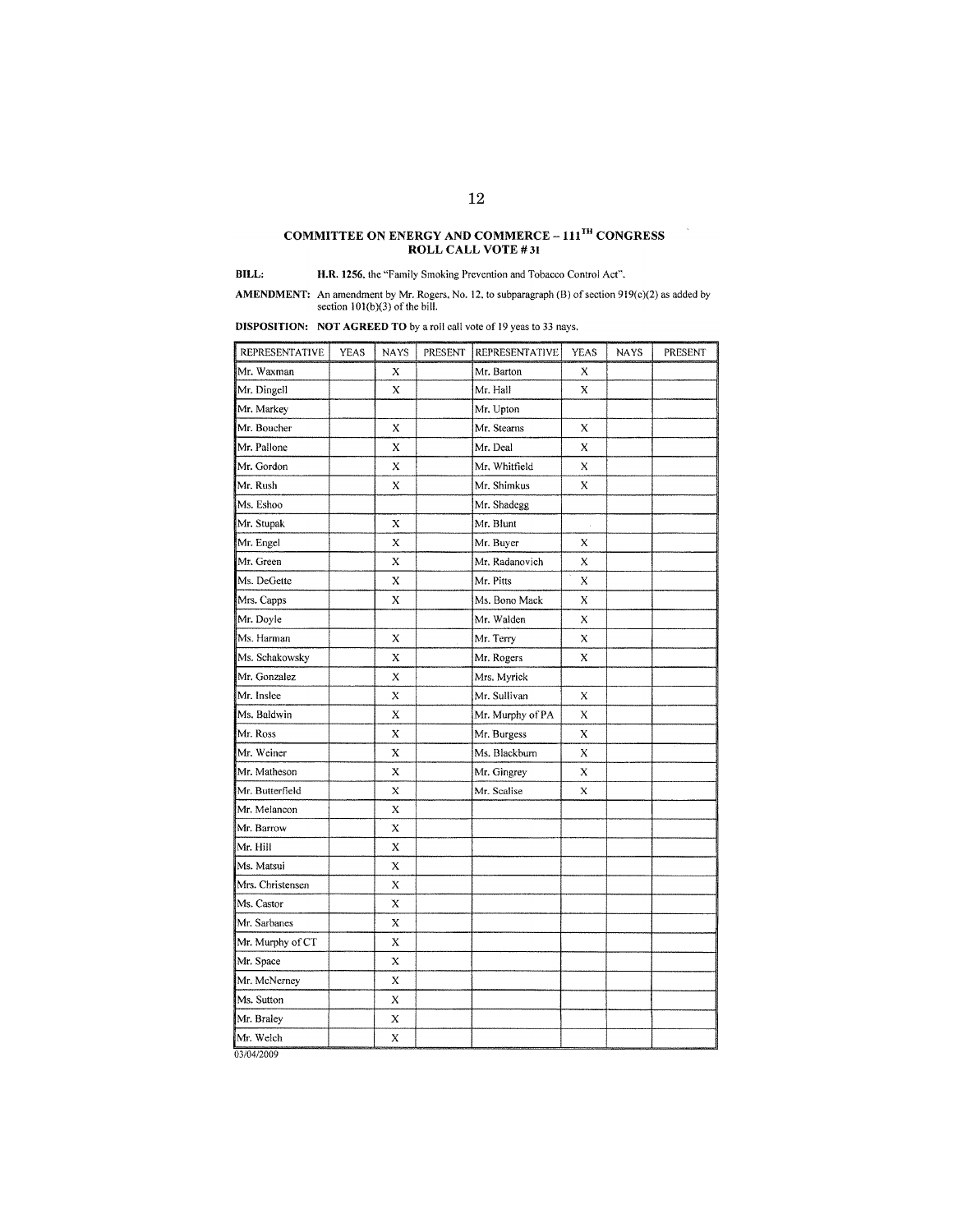BILL: H.R. 1256, the "Family Smoking Prevention and Tobacco Control Act".

MOTION: A motion by Mr. Waxman to order H.R. 1256 favorably reported to the House, without amendment Final Passage

**DISPOSITION:** AGREED TO by a roll call vote of 39 yeas to 13 nays.

| <b>REPRESENTATIVE</b> | YEAS                    | <b>NAYS</b> | PRESENT | <b>REPRESENTATIVE</b> | <b>YEAS</b> | <b>NAYS</b>             | PRESENT |
|-----------------------|-------------------------|-------------|---------|-----------------------|-------------|-------------------------|---------|
| Mr. Waxman            | X                       |             |         | Mr. Barton            |             | X                       |         |
| Mr. Dingell           | $\overline{\mathbf{x}}$ |             |         | Mr. Hall              | X           |                         |         |
| Mr. Markey            |                         |             |         | Mr. Upton             |             |                         |         |
| Mr. Boucher           | X                       |             |         | Mr. Stearns           |             | X                       |         |
| Mr. Pallone           | X                       |             |         | Mr. Deal              |             | X                       |         |
| Mr. Gordon            | X                       |             |         | Mr. Whitfield         |             | $\overline{\mathbf{x}}$ |         |
| Mr. Rush              | x                       |             |         | Mr. Shimkus           | X           |                         |         |
| Ms. Eshoo             |                         |             |         | Mr. Shadegg           |             |                         |         |
| Mr. Stupak            | X                       |             |         | Mr. Blunt             |             |                         |         |
| Mr. Engel             | X                       |             |         | Mr. Buyer             |             | X                       |         |
| Mr. Green             | X                       |             |         | Mr. Radanovich        |             | X                       |         |
| Ms. DeGette           | X                       |             |         | Mr. Pitts             |             | X                       |         |
| Mrs. Capps            | $\overline{\mathbf{x}}$ |             |         | Ms. Bono Mack         | X           |                         |         |
| Mr. Doyle             |                         |             |         | Mr. Walden            | X           |                         |         |
| Ms. Harman            | X                       |             |         | Mr. Terry             | X           |                         |         |
| Ms. Schakowsky        | X                       |             |         | Mr. Rogers            |             | X                       |         |
| Mr. Gonzalez          | X                       |             |         | Mrs. Myrick           |             |                         |         |
| Mr. Inslee            | X                       |             |         | Mr. Sullivan          |             | X                       |         |
| Ms. Baldwin           | $\overline{\mathbf{x}}$ |             |         | Mr. Murphy of PA      | X           |                         |         |
| Mr. Ross              | X                       |             |         | Mr. Burgess           |             | X                       |         |
| Mr. Weiner            | X                       |             |         | Ms. Blackburn         |             | $\mathbf x$             |         |
| Mr. Matheson          | X                       |             |         | Mr. Gingrey           |             | X                       |         |
| Mr. Butterfield       | X                       |             |         | Mr. Scalise           |             | $\overline{\mathbf{x}}$ |         |
| Mr. Melancon          | X                       |             |         |                       |             |                         |         |
| Mr. Barrow            | X                       |             |         |                       |             |                         |         |
| Mr. Hill              | $\overline{\mathbf{x}}$ |             |         |                       |             |                         |         |
| Ms. Matsui            | Х                       |             |         |                       |             |                         |         |
| Mrs. Christensen      | $\overline{\mathbf{x}}$ |             |         |                       |             |                         |         |
| Ms. Castor            | X                       |             |         |                       |             |                         |         |
| Mr. Sarbanes          | X                       |             |         |                       |             |                         |         |
| Mr. Murphy of CT      | $\overline{\mathbf{x}}$ |             |         |                       |             |                         |         |
| Mr. Space             | $\overline{\mathbf{x}}$ |             |         |                       |             |                         |         |
| Mr. McNerney          | X                       |             |         |                       |             |                         |         |
| Ms. Sutton            | $\overline{\textbf{x}}$ |             |         |                       |             |                         |         |
| Mr. Braley            | X                       |             |         |                       |             |                         |         |
| Mr. Welch             | $\overline{\mathbf{x}}$ |             |         |                       |             |                         |         |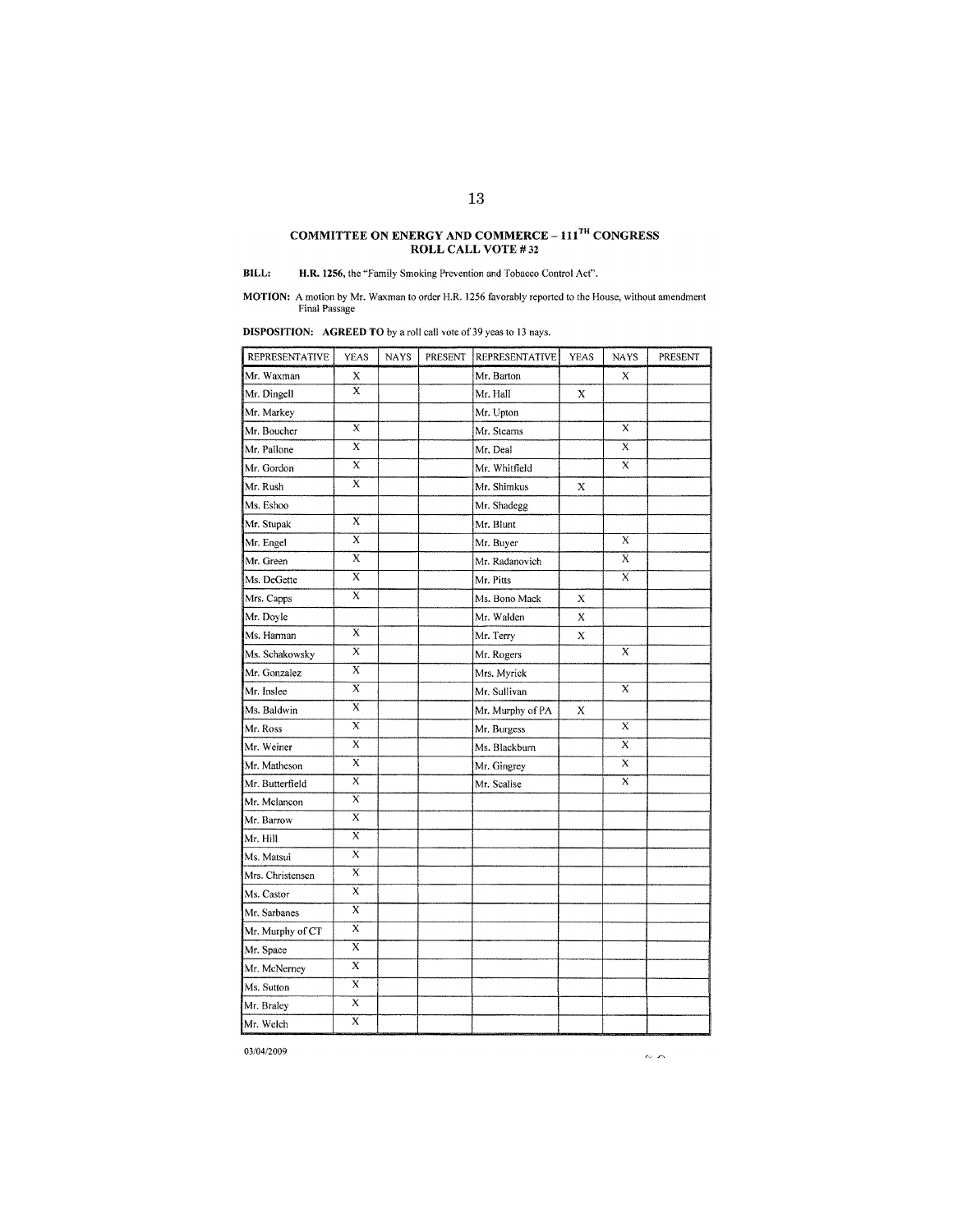STATEMENT OF GENERAL PERFORMANCE GOALS AND OBJECTIVES

The objectives of H.R. 1256 are to provide the Secretary with the proper authority over tobacco products in order to protect the public health and to reduce the number of individuals under 18 years of age who use tobacco products.

#### COMMITTEE OVERSIGHT FINDINGS

Regarding clause  $3(c)(1)$  of rule XIII of the Rules of the House of Representatives, the Subcommittee on Health held a hearing in the 110th Congress on H.R. 1108 (Serial No. 110–69), legislation similar to H.R. 1256, and the oversight findings of the Committee regarding the bill are reflected in this report.

#### NEW BUDGET AUTHORITY, ENTITLEMENT AUTHORITY, AND TAX **EXPENDITURES**

Regarding compliance with clause  $3(c)(2)$  of rule XIII of the Rules of the House of Representatives, the Committee adopts as its own the estimate of budget authority and revenues regarding H.R. 1256 prepared by the Director of the Congressional Budget Office pursuant to section 402 of the Congressional Budget Act of 1974. The Committee finds that H.R. 1256 would result in no new or increased entitlement authority or tax expenditures.

#### EARMARKS AND TAX AND TARIFF BENEFITS

Regarding compliance with clause 9 of rule XXI of the Rules of the House of Representatives, H.R. 1256 does not contain any congressional earmarks, limited tax benefits, or limited tariff benefits as defined in clause 9(d), 9(e), or 9(f) of rule XXI.

#### COMMITTEE COST ESTIMATE

The Committee adopts as its own the cost estimate on H.R. 1256 prepared by the Director of the Congressional Budget Office pursuant to section 402 of the Congressional Budget Act of 1974.

#### CONGRESSIONAL BUDGET OFFICE ESTIMATE

Pursuant to clause  $3(c)(3)$  of rule XIII of the Rules of the House of Representatives, the following is the cost estimate on H.R. 1256 provided by the Congressional Budget Office pursuant to section 402 of the Congressional Budget Act of 1974:

U.S. CONGRESS, CONGRESSIONAL BUDGET OFFICE, *Washington, DC, March 16, 2009.* 

Hon. HENRY A. WAXMAN, *Chairman, Committee on Energy and Commerce, House of Representatives, Washington, DC.* 

DEAR MR. CHAIRMAN: The Congressional Budget Office has prepared the enclosed estimate for H.R. 1256, the Family Smoking Prevention and Tobacco Control Act.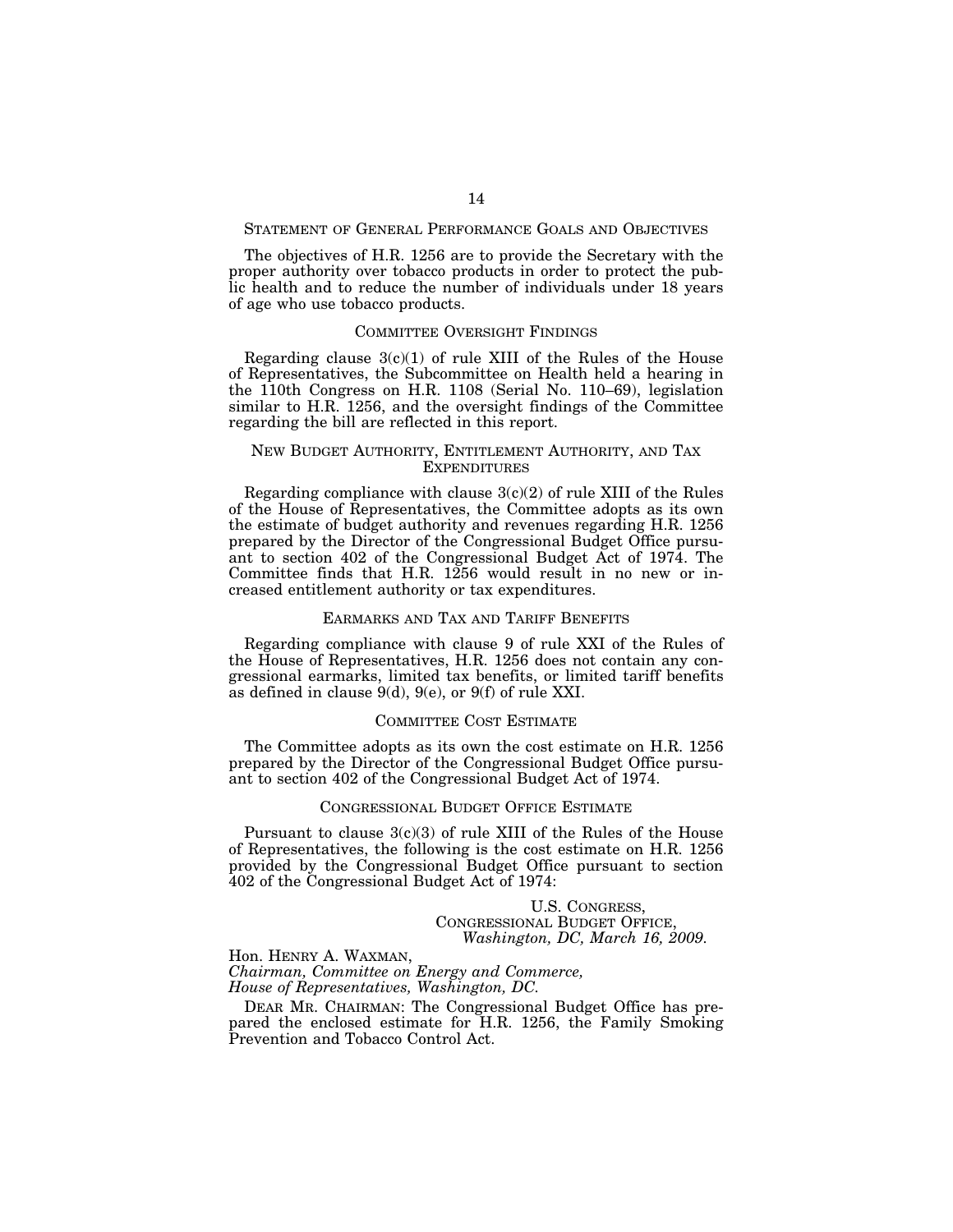If you wish further details on this estimate, we will be pleased to provide them. The CBO staff contact is Julia Christensen.

Sincerely,

DOUGLAS W. ELMENDORF, *Director.* 

Enclosure.

#### *H.R. 1256—Family Smoking Prevention and Tobacco Control Act*

Summary: H.R. 1256 would authorize the Food and Drug Administration (FDA) to regulate tobacco products, and would require the agency to assess fees on manufacturers and importers of tobacco products to cover the cost of FDA's new regulatory activities authorized by the bill. Such fees could be collected and made available for obligation only to the extent and in the amounts provided in advance in appropriation acts. The bill also contains provisions that affect direct spending and revenues associated with the retirement benefits of federal employees.

CBO estimates that:

• Implementing the bill would increase spending subject to appropriation, on net, by about \$0.1 billion over the 2010–2014 period and by \$0.8 billion over the 2010–2019 period, assuming annual appropriation actions consistent with the bill.

• Enacting H.R. 1256 would increase direct spending by \$0.1 billion over the 2010–2014 period and by \$0.5 billion over the 2010– 2019 period.

• Federal revenues would increase by \$0.3 billion over the 2010– 2014 period and by \$1.3 billion over the 2010–2019 period.

• Considering both the revenue and direct spending effects, enacting the bill would reduce budget deficits by a total of \$0.2 billion over the 2010–2014 period and by \$0.8 billion over the 2010–2019 period. (Those amounts exclude the effects that are subject to appropriation action.)

The legislation's effects on direct spending and revenues over the 2009–2013 and 2009–2018 periods are relevant for enforcing payas-you-go rules under the current budget resolution. CBO estimates that enacting H.R. 1256 would increase direct spending by \$0.1 billion over the 2009–2013 period and by \$0.4 billion over the 2009– 2018 period. Enacting the bill also would increase revenues by \$0.2 billion over the 2009–2013 period and by \$1.0 billion over the 2009–2018 period. Together, those changes would yield net pay-asyou-go savings of \$0.1 billion over five years and \$0.6 billion over 10 years.

H.R. 1256 contains intergovernmental mandates as defined in the Unfunded Mandates Reform Act (UMRA) because it would preempt certain state laws governing tobacco products and require tribal governments that manufacture or distribute tobacco products to comply with new federal regulations. CBO estimates that the costs to state, local, and tribal governments to comply with the mandates in the bill would not exceed the threshold established in UMRA (\$69 million in 2009, adjusted annually for inflation).

CBO also expects that the federal regulations authorized by this bill would result in lower consumption of tobacco products and thus would reduce the amount of tax revenues and settlement funds collected by state and local governments. However, those declines in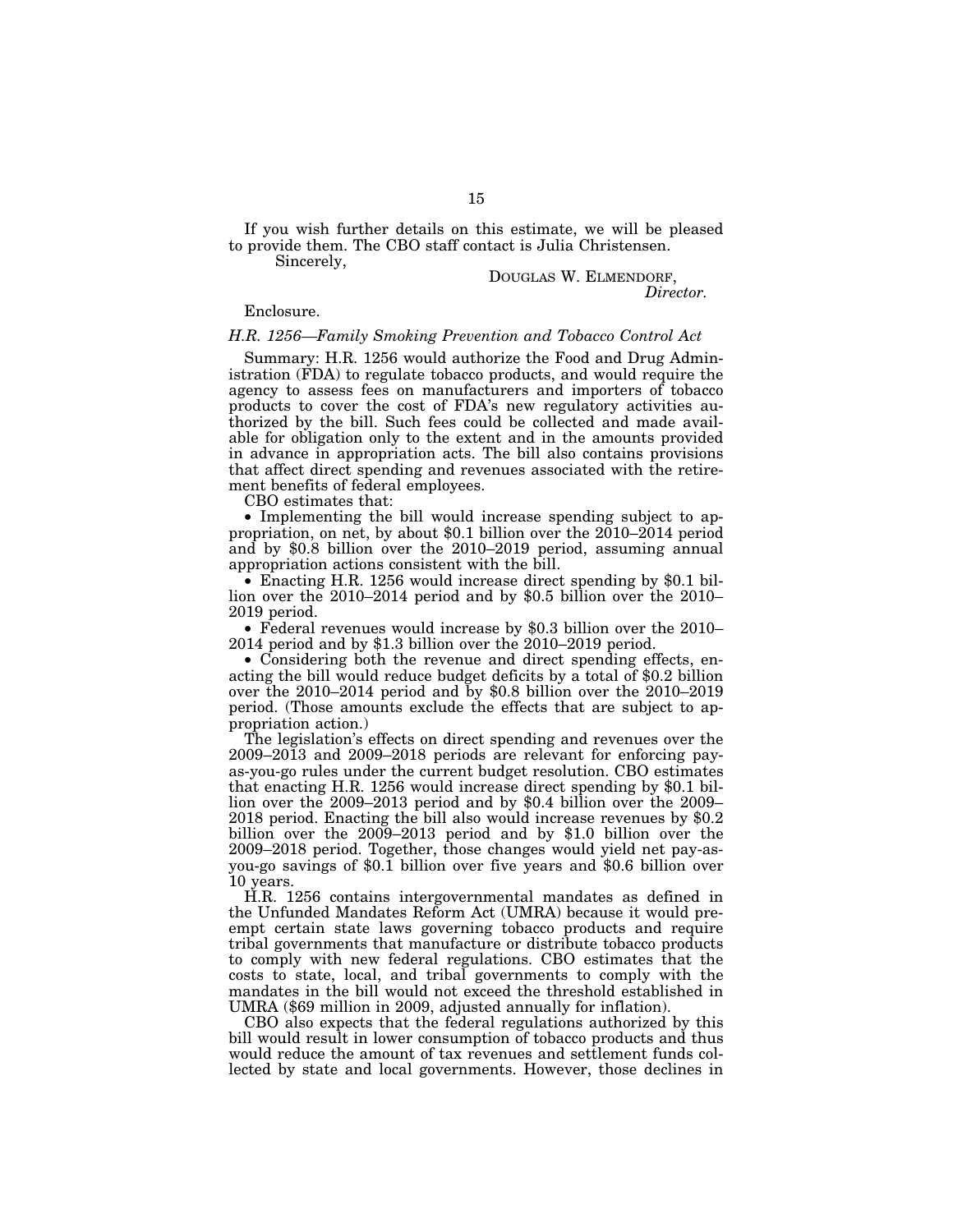revenues, estimated to total over \$1 billion during the 2010–2014 period, would not result from intergovernmental mandates.

H.R 1256 would impose a number of mandates on private-sector entities. Among other things, the bill would assess a fee on companies that manufacture or import tobacco products, impose new restrictions on the sale, distribution and marketing of tobacco products, mandate disclosure of product information and grant FDA authority to regulate tobacco products. CBO estimates that the aggregate direct cost of complying with those mandates would exceed the threshold established by UMRA for private-sector mandates (\$139 million in 2009, adjusted annually for inflation) in each year, beginning with 2010.

Estimated cost to the Federal Government: The estimated budgetary impact of H.R. 1256 is shown in the following table. The costs of this legislation fall primarily within budget functions 550 (health) and 600 (income security).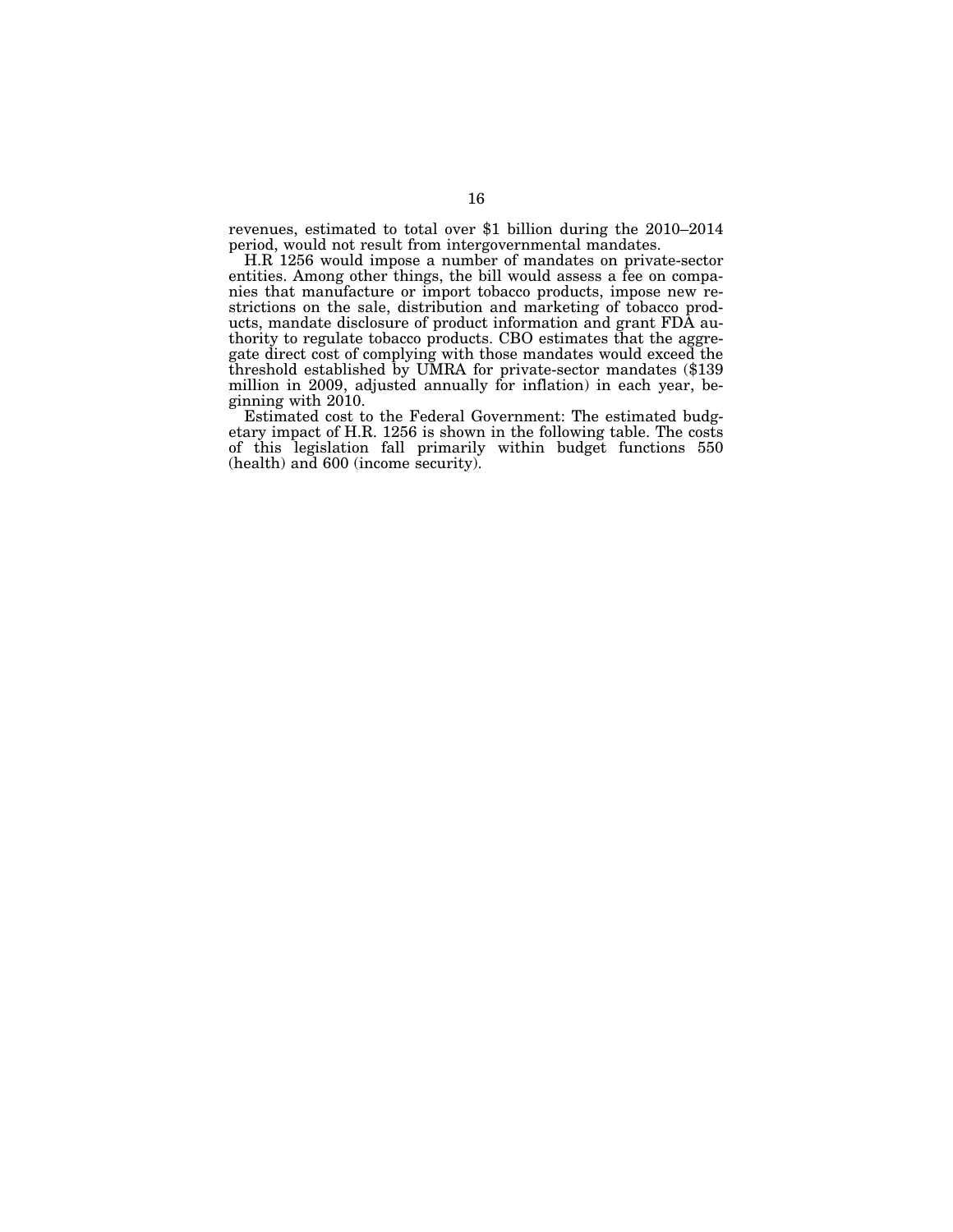|                                                                       |                                              |                 |                            |                  |                          |                       | By fiscal year, in millions of dollars- |                               |               |                  |                |                                   |
|-----------------------------------------------------------------------|----------------------------------------------|-----------------|----------------------------|------------------|--------------------------|-----------------------|-----------------------------------------|-------------------------------|---------------|------------------|----------------|-----------------------------------|
|                                                                       | 2010                                         | 2011            | 2012                       | 2013             | 2014                     | 2015                  | 2016                                    | 2017                          | 2018          | 2019             | 2010-2014      | $2010 - 2019$                     |
|                                                                       | CHANGES IN SPENDING SUBJECT TO APPROPRIATION |                 |                            |                  |                          |                       |                                         |                               |               |                  |                |                                   |
| Collection of New Tobacco Fees:<br>Food and Drug Administration (FDA) |                                              |                 |                            |                  |                          |                       |                                         |                               |               |                  |                |                                   |
|                                                                       | $-235$                                       | $-450$          | $-477$                     | 505              | $-534$                   | $-566$                | 599                                     | $-635$                        | 672           |                  | $-2,201$       | $-5,385$                          |
|                                                                       | $-235$                                       | $-450$          | $-477$                     | 505              | $-534$                   | 566<br>$\overline{1}$ | 599<br>$\mathbf{I}$                     | $-635$                        | $-672$        | $-712$<br>$-712$ | $-2,201$       | $-5,385$                          |
| Tobacco Products:                                                     |                                              |                 |                            |                  |                          |                       |                                         |                               |               |                  |                |                                   |
| Authorization Level                                                   | 235                                          | 450             | 477                        |                  |                          | 566                   |                                         |                               | 672           |                  |                | 5,385                             |
|                                                                       | 50                                           | 275             | 498                        | 505              | 534<br>619               | 627                   | 59<br>629                               | 635<br>631                    | 668           | 712<br>708       | 2,201<br>2,052 | 5,315                             |
| Net Effect on FDA Spending:<br>Authorization Level                    |                                              |                 |                            |                  |                          |                       |                                         |                               |               |                  |                |                                   |
|                                                                       |                                              |                 | $\circ$                    | $\circ$          |                          |                       |                                         |                               |               |                  |                |                                   |
| Estimated Outlays                                                     | $-185$                                       |                 | $\overline{\mathcal{N}}$   | 105              | ಜ                        | ದ                     | $\circ$ $\approx$                       | $\bar{1}$                     | $\frac{4}{1}$ | $\bar{1}$        | $-149$         | $\circ$ $\approx$<br>$\mathbf{I}$ |
| Thrift Savings Plan Enhancement:                                      |                                              |                 |                            |                  |                          |                       |                                         |                               |               |                  |                |                                   |
|                                                                       | ⋣                                            | \$              |                            |                  |                          | 102                   | $\geq$                                  |                               | 130           | 139              |                | 894                               |
|                                                                       | ≌                                            | $47$            | <u>ន</u> ន                 | 75               | జ జ                      | $\Xi$                 | 目                                       | $\frac{21}{21}$               | 130           | 139              | 290<br>285     | 887                               |
| Total Changes: 1                                                      |                                              |                 |                            |                  |                          |                       |                                         |                               |               |                  |                |                                   |
| Estimated Authorization Level                                         | $\overline{a}$                               | $\overline{a}$  |                            |                  |                          | 102                   | 112                                     | 121                           |               | 139              |                | 894                               |
| <br>Estimated Outlays                                                 | $-172$                                       | $-128$          | $rac{2}{8}$                | <b>76</b><br>180 | 89<br>173                | 162                   | Ξ                                       | $\Xi$                         | 130<br>126    | 135              | 290<br>136     | 817                               |
|                                                                       |                                              |                 | CHANGES IN DIRECT SPENDING |                  |                          |                       |                                         |                               |               |                  |                |                                   |
| Sick Leave Retirement Credit:                                         |                                              |                 |                            |                  |                          |                       |                                         |                               |               |                  |                |                                   |
| Estimated Budget Authority                                            | $\infty$ $\infty$                            |                 | 27<br>27                   |                  | ≌                        | $\frac{60}{60}$       |                                         |                               | $\approx$     |                  | 137            | 569                               |
|                                                                       |                                              | Ξ               |                            | 37<br>37         | $\frac{8}{3}$            |                       | 72<br>72                                | ಹಿ ಜ                          | 100           | $\Xi$            | 137            | 569                               |
| Medicaid: Tobacco Provisions:<br>Estimated Budget Authority           |                                              |                 |                            |                  |                          |                       |                                         |                               |               |                  |                |                                   |
|                                                                       | $\vert$                                      |                 | ₹                          | ه<br>ا           | $\overline{\phantom{0}}$ | 큐                     | $-13$                                   | $-15$                         | $-18$         | $-20$            | $-22$<br>$-22$ | $-99$                             |
|                                                                       | 7                                            | $-2$            | $\bar{1}$                  | $\frac{6}{1}$    | $-9$                     | 류                     | $-13$                                   | $-15$                         | $-18$         |                  |                | $-99$                             |
| Total Changes:<br>Estimated Budget Authority                          |                                              |                 |                            |                  |                          |                       |                                         |                               |               |                  |                |                                   |
|                                                                       |                                              | 15              | 23                         | ನ ನ              | ఐ ఐ                      | ę,                    | ន ន                                     | $\overline{z}$ $\overline{z}$ | $\frac{2}{8}$ | ತ ತ              | 115            | 470                               |
|                                                                       |                                              | $\overline{15}$ |                            |                  |                          | 49                    |                                         |                               |               |                  | 115            | 470                               |
|                                                                       |                                              | CHANGES IN      | REVENUES                   |                  |                          |                       |                                         |                               |               |                  |                |                                   |
| Thrift Savings Plan Enhancement                                       | ິລ                                           | P <sub>9</sub>  | $-40$                      | $122 - 55$       | $\frac{155}{73}$         | 198                   | 255                                     | 330                           | 426           | 550<br>212       | $504$<br>$210$ | $2,263$<br>$-955$                 |
| Tobacco Excise Taxes and Fines                                        | $-13$                                        |                 |                            |                  |                          | $-94$                 | 117                                     | $-145$                        | 177           |                  |                |                                   |
|                                                                       | 57                                           | 50              | 58                         | 67               | 82                       | 107                   | 138                                     | 185                           | 249           | 338              | 294            | 1,308                             |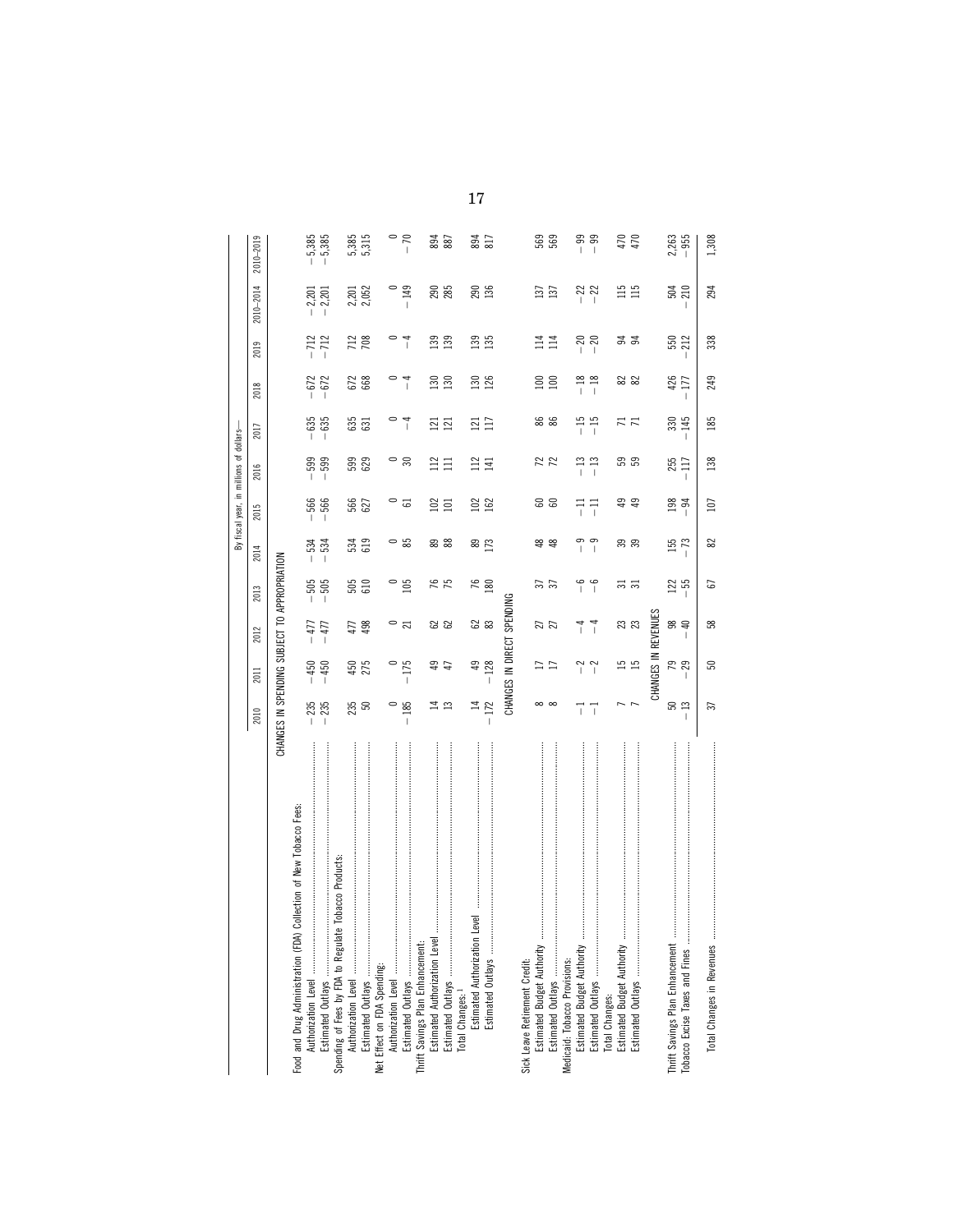|                                                                                                                                                                                                                                             |      |  |  |                          | / fiscal year, in millions of dollars- |  |                                                                 |        |
|---------------------------------------------------------------------------------------------------------------------------------------------------------------------------------------------------------------------------------------------|------|--|--|--------------------------|----------------------------------------|--|-----------------------------------------------------------------|--------|
|                                                                                                                                                                                                                                             | 2010 |  |  | 2011 2012 2013 2014 2015 |                                        |  | $2016$ $2017$ $2018$ $2010-2010-2010-2010-2010$                 |        |
| IET IMPACT ON THE DEFICIT FROM CHANGES IN DIRECT SPENDING AND REVENUES                                                                                                                                                                      |      |  |  |                          |                                        |  |                                                                 |        |
| stimated Deficit Impact                                                                                                                                                                                                                     |      |  |  |                          |                                        |  | $-30$ $-35$ $-35$ $-36$ $-43$ $-45$ $-114$ $-114$ $-167$ $-244$ | $-838$ |
| the Government Accountability Office to conduct a study on cross-border trade in tobacco products. CBO estimates that study would cost about \$1 million, assuming the availability of appropriated<br>In addition, H.R. 1256 would require |      |  |  |                          |                                        |  |                                                                 |        |

<sup>1</sup> In addition, H.R. 1256 would require the Government A<br>funds.<br><sup>2</sup> Negative numbers indicate a reduction in the deficit. funds. 2 Negative numbers indicate a reduction in the deficit.

18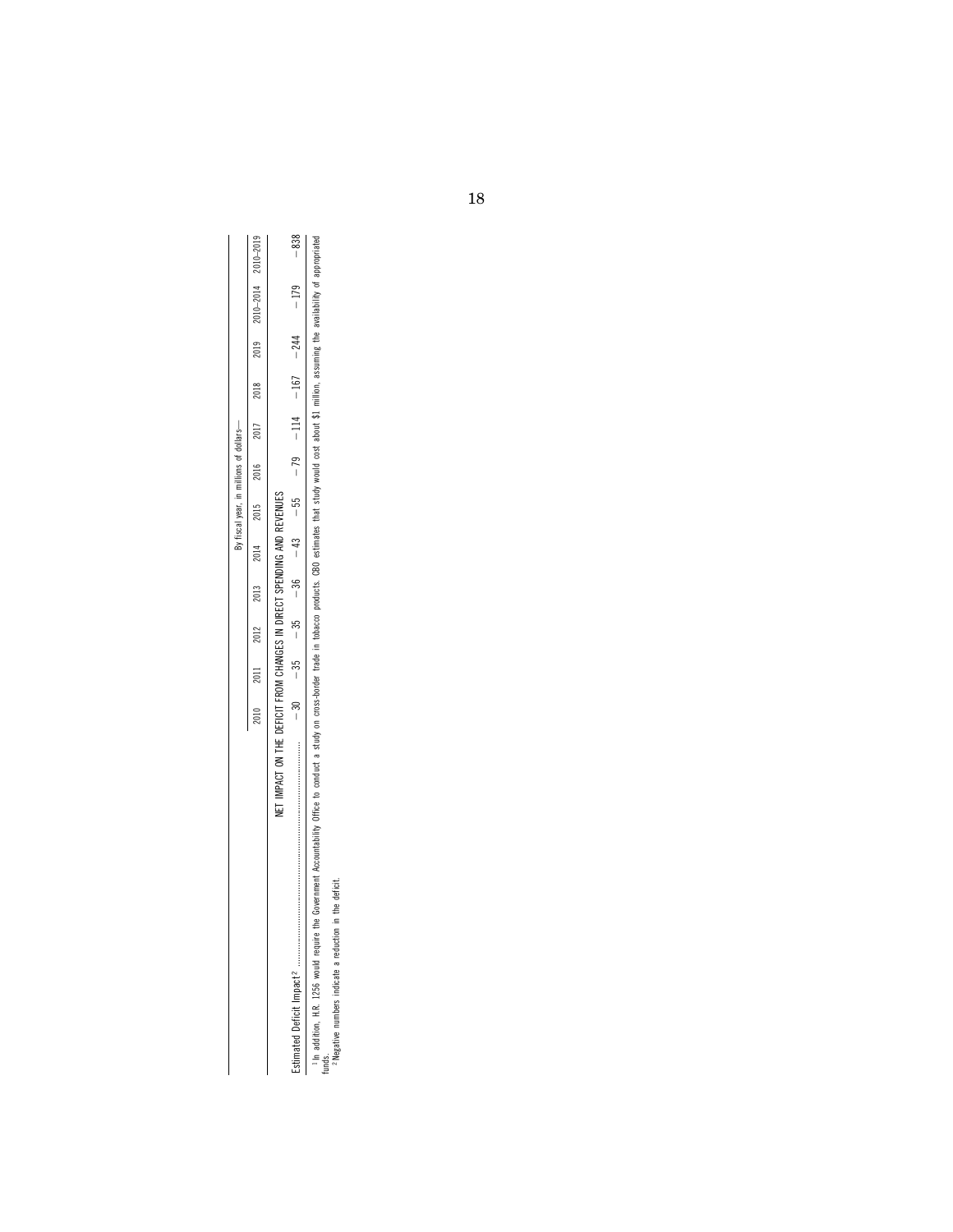Basis of estimate: For this estimate, CBO assumes that H.R. 1256 will be enacted near the start of fiscal year 2010, that the full amounts authorized will be collected (starting in fiscal year 2010) to fund FDA's regulatory activities authorized under the bill, and that outlays will follow historical patterns for similar activities.

H.R. 1256 would authorize FDA to regulate tobacco products. Such authority would include:

• Setting national standards for tobacco products, including a ban on cigarettes that contain certain additives or flavors (other than tobacco or menthol) that are a characterizing flavor of the tobacco product or tobacco smoke;

• Implementing new restrictions on the sale, distribution, and marketing of tobacco products;

• Requiring manufacturers of certain tobacco products to submit a marketing application to FDA and requiring manufacturers of certain products that are ''substantially equivalent'' to ones already on the market before a particular date to notify FDA by submitting a report with specified information before entering the market;

• Directing manufacturers and importers of tobacco products to adhere to new labeling requirements and to submit specific information, including health-related research, to the FDA about their products;

• Mandating the annual registration of all establishments that manufacturer, prepare, compound, or process tobacco products and specifying certain inspection, record-keeping and reporting requirements for manufacturers and importers; and

• Enforcing compliance with requirements specified in the bill.

H.R. 1256 would establish the Center for Tobacco Products within the FDA. It also would require FDA to reinstate certain regulations issued in 1996 intended to limit tobacco sales and marketing, especially to children. (The Supreme Court ruled in 2000 that the FDA did not have the authority to issue such regulations.) The bill explicitly would prohibit FDA from banning certain tobacco products or requiring the reduction of nicotine yields of tobacco products to zero. The legislation also would require FDA to issue new regulations relating to the testing and reporting of tobacco product information. (Such regulations could also include requirements for public disclosure of that information.) Among other things, H.R. 1256 would require the Secretary of Health and Human Services (HHS) to publish a list of the amounts of harmful and potentially harmful constituents of each tobacco product.

#### *Use of tobacco products in the United States*

At least partly as a result of efforts by the federal government, state governments, and the public health community, cigarette smoking has declined substantially over the past decade: in 2005, about 21 percent of adults in the United States were smokers, compared to about 25 percent in 1995. The recent increase in the federal excise tax on cigarettes as a result of the Children's Health Insurance Program Reauthorization Act (Public Law 111–3)—from \$0.39 to \$1.01 per pack—is likely to contribute to a continuing decline in smoking. CBO expects that consumption of tobacco prod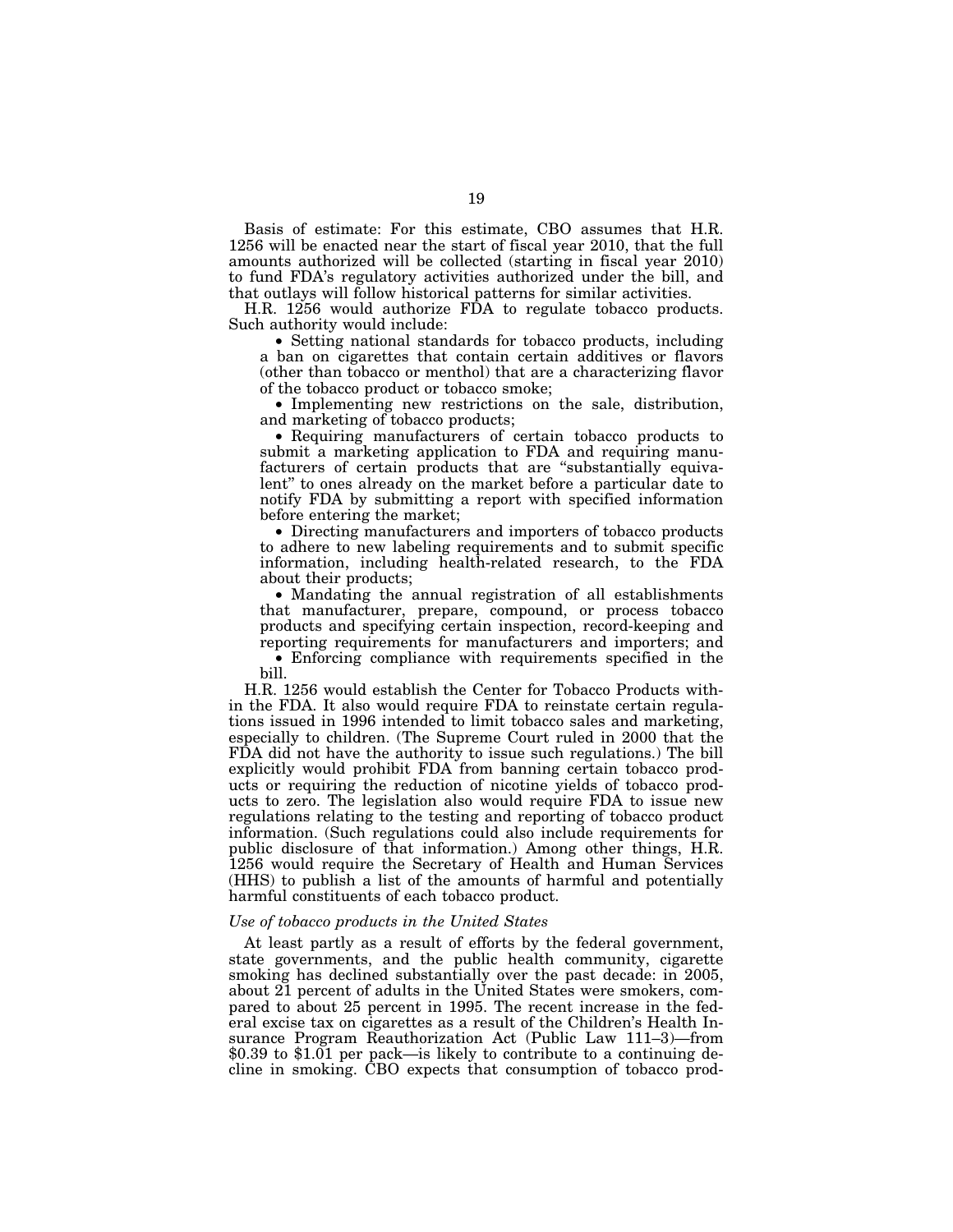ucts in the United States would further decline as a result of enacting H.R. 1256.

The effect of regulatory activities authorized under the bill on the use of tobacco products is uncertain because ongoing initiatives to reduce the use of tobacco products are expected to continue under current law. In particular, public heath efforts by federal, state, and local governments and by private entities have contributed to a substantial reduction in underage smoking in recent years. For example, the proportion of 17 year-olds who smoke declined from 19 percent in 1995 to 10 percent in 2005. Significant efforts to reduce underage smoking (the group most directly targeted by many of the interventions envisioned under the bill) have been taken as a result of the Master Settlement Agreement (MSA) in 1998 between major tobacco manufacturers and settling states. States and localities also continue to pursue public health initiatives independent of the MSA to reduce smoking and to limit health risks to the public associated with smoking. (However, funding for such activities is subject to the fiscal constraints of state and local budgets.) Public health efforts funded by federal programs and coverage of smoking cessation therapies (including those offered under certain public programs) also aim to reduce the use of tobacco under current law.

The expected impact of the legislation on the use of tobacco products stems from a combination of regulatory and economic factors. The regulatory changes with the largest potential to reduce smoking include: restricting access to tobacco by youths, requiring an increase in the size of warning labels on certain tobacco packaging (and authorizing the Secretary of HHS to mandate further changes to enhance warning labels), limiting certain marketing and advertising activities (especially those that target youths), and requiring FDA permission before manufacturers can market tobacco products that suggest reduced health risks or exposure to particular substances.1 In addition, tobacco consumption would decline because the assessment of new fees on manufacturers and importers of tobacco products would probably result in higher prices of tobacco products.

Based on information from academic and other researchers, CBO estimates that H.R. 1256 would result in a further reduction in the number of underage tobacco users of 11 percent by 2019. CBO also estimates that implementing H.R. 1256 would lead to a further decline in smoking by adults by about 2 percent after 10 years. CBO has incorporated these projected changes in U.S. tobacco consumption into its estimates of the impact of the bill on Medicaid spending and on receipts from excise taxes on tobacco products.

#### *Spending Subject to Appropriation*

CBO estimates that implementing H.R. 1256 would increase spending subject to appropriation, on net, by \$0.1 billion over the 2010–2014 period and by \$0.8 billion over the 2010–2019 period, assuming the appropriation action consistent with the bill. The effect on discretionary spending by federal programs reflects the authorized funding relating to the federal regulation of tobacco prod-

 $1$  For example, pursuant to a timeline specified in the bill, descriptors on a tobacco product such as "low," "light," or "mild" would be prohibited and certain health-related claims not allowed unless manufacturers rece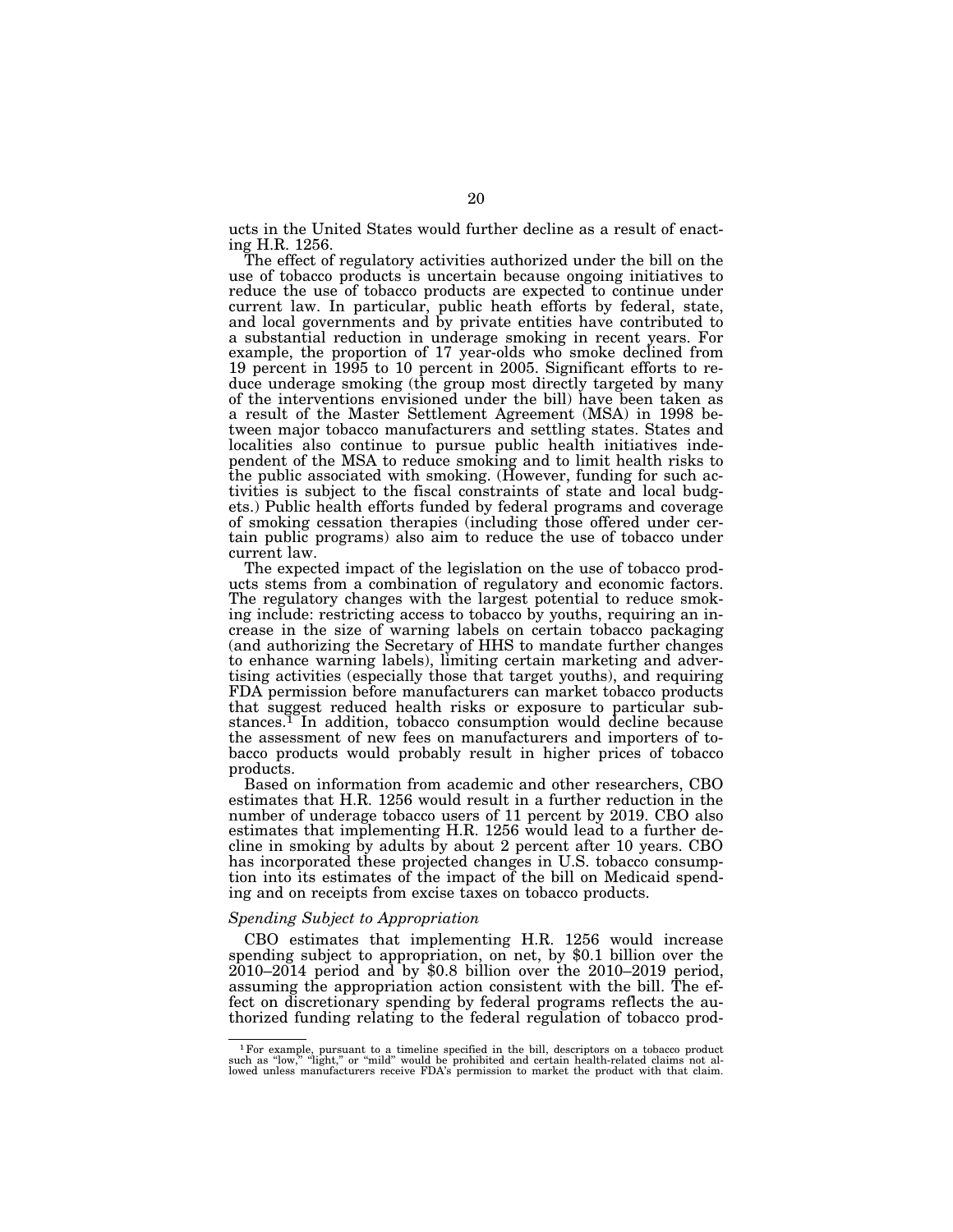ucts and federal agency costs associated with changes to the Thrift Savings Plan (TSP) specified in the bill.<br>The costs for FDA to administer the new regulatory activities au-

thorized under the legislation— $$2.1$  billion over the 2010–2014 period and \$5.3 billion over the 2010-2019 period—would be covered by fees assessed on manufacturers and importers of tobacco products, resulting in a very small net impact on discretionary spending over the next 10 years (and no net impact over time). CBO estimates that automatic enrollment, under the bill, of new TSP participants would increase the cost for federal civilian agencies relating to their matching contributions for employees. The estimated TSP costs would sum to \$0.9 billion over the  $2010-2019$  period, assuming the appropriation of the necessary amounts.

Collection of New Fees. H.R. 1256 would establish a program to assess fees to fund FDA's administrative costs for new regulatory activities relating to tobacco products authorized by the bill. The legislation would authorize the quarterly assessment of fees on manufacturers and importers of such products. It would authorize the appropriation of assessments equal to \$85 million in 2009, \$235 million in 2010, \$450 million in 2011, \$477 million in 2012, \$505 million in 2013, \$534 million in 2014, \$566 million in 2015, \$599 million in 2016, \$635 million in 2017, \$672 million in 2018, and \$712 million in 2019 and each subsequent year.

Fees authorized by the bill would be collected and made available for obligation only to the extent and in the amounts provided in advance in appropriation acts. As a result, those collections would be credited as an offset to discretionary spending.

Spending of Fees by FDA to Regulate Tobacco Products. Spending of the new fees assessed by FDA to regulate tobacco products also would be classified as discretionary spending because the authorized amounts would be available for obligation subject to appropriation action. Amounts collected would be available to cover FDA's administrative costs to regulate tobacco products at any point in the future.

Given the uncertainty surrounding how the FDA would implement such a large expansion of its regulatory activities, it is difficult to estimate the resources necessary—particularly in the early years—to implement the bill. We anticipate that, over the initial five-year period after enactment, FDA would actively develop the necessary infrastructure to operate the new tobacco program and that its ability to enter into obligations and disburse funds would grow rapidly. The legislation would limit the budget for the new program to the aggregate amount of fees collected for such purpose, and there would likely be some lag (at least initially) between when fees are collected and when they are spent.

Assuming appropriation action consistent with the bill, CBO estimates that implementing the program to assess fees to cover new FDA costs associated with regulating tobacco would reduce net discretionary outlays by \$149 million over the 2010–2014 period and by \$70 million over the 2010–2019 period, because the spending of fees would lag behind their collection.

Thrift Savings Plan. The bill would require that newly hired federal employees who are eligible for the TSP be automatically enrolled in that program. The automatic enrollment of participants in TSP would increase the matching contributions of the civilian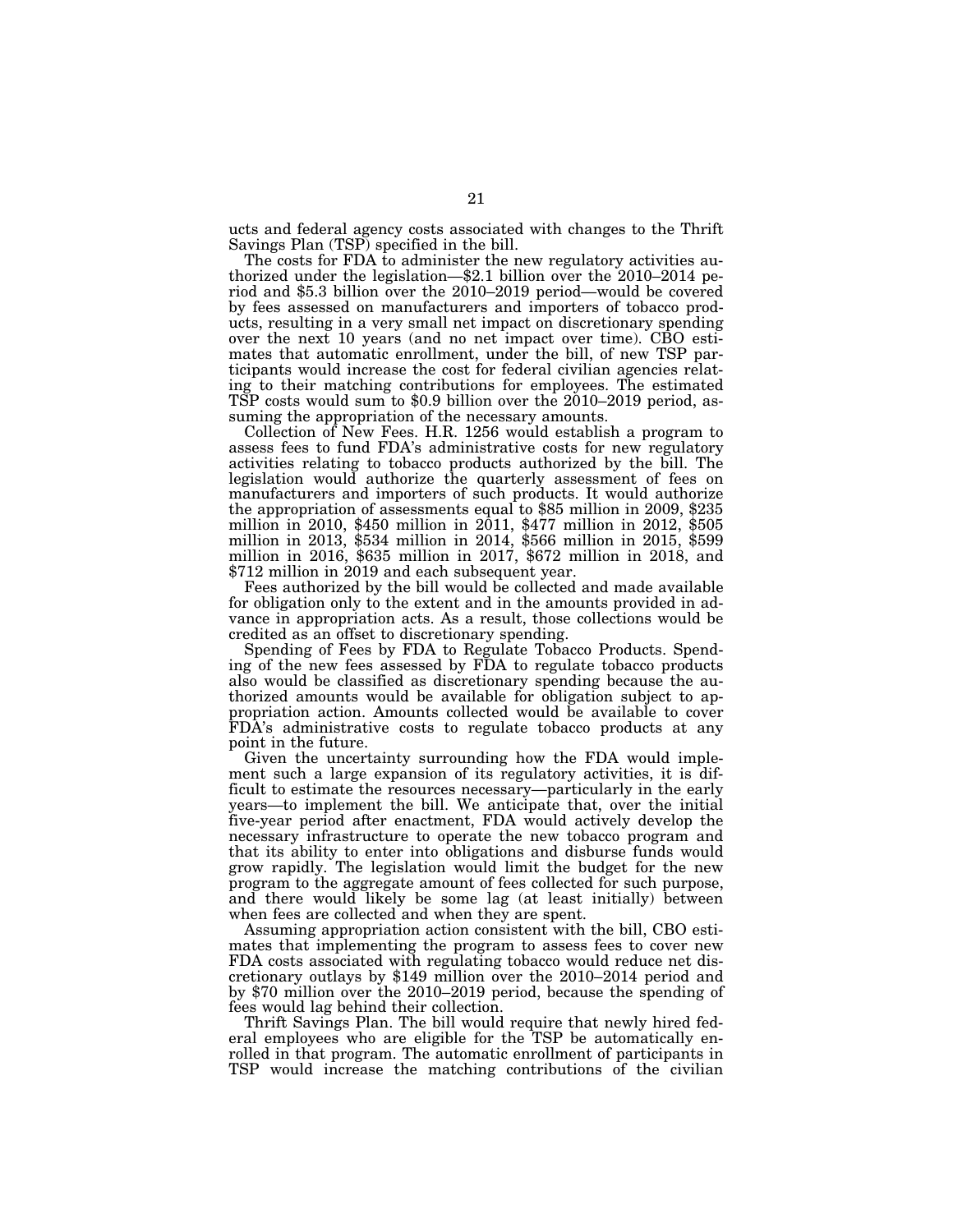agencies that employ them (which are paid from personnel budgets and are usually considered spending subject to appropriation) by creating a greater and earlier participation rate of employees in the program. According to data from a 2006 survey conducted by the Federal Thrift Retirement Investment Board, 52 percent of employees enrolled in the Federal Employees Retirement System voluntarily contribute to the TSP in their first year of eligibility, but 86 percent contribute by their sixth year. (Although federal employees covered by the Civil Service Retirement System are also eligible to participate in the TSP, they would not be affected by automatic enrollment.) Using information from that survey, CBO expects that under automatic enrollment more than 90 percent of eligible new entrants would contribute to the TSP in their first year and that a similar proportion would continue to contribute by their 10th year (some would opt out in the beginning and others would likely change their status in the future).

For the uniformed services, the characteristics of potential participants differ. The current average rate for voluntary participation of new enlistees is approximately 25 percent, and unlike civilian employees, the uniformed services do not currently contribute on behalf of their members. Based on lower voluntary enrollment rates and the lack of agency contributions, CBO expects that under automatic enrollment more than 40 percent of eligible new entrants would contribute.

Assuming that the bill becomes effective in October 2009 and that civilian agencies would not begin matching contributions for an additional six months, participants would receive an increase in matching agency contributions of 3 percent of their basic pay for the third quarter of fiscal year 2010 and 3 percent per year thereafter. CBO estimates that enacting H.R. 1256 would increase agency contributions by nearly \$0.9 billion over the 2010–2019 period.

Federal Trade Commission (FTC). The bill would authorize the FTC to enforce provisions in the bill relating to advertising that would be considered unfair or deceptive trade practices under the Federal Trade Commission Act. Currently, the FTC enforces certain laws governing warnings printed on labels of cigarettes and smokeless tobacco, among other things. Based on information from the FTC, CBO expects that the FTC's new enforcement activities under H.R. 1256 would replace some of its current enforcement activities that would be transferred to FDA under the bill. CBO estimates that any additional costs to the FTC would be insignificant.

Other Provisions. H.R. 1256 would require the Government Accountability Office to conduct a study on cross-border trade in tobacco products. CBO estimates that conducting such studies would cost about \$1 million, assuming the availability of the necessary funds. CBO also anticipates that any additional costs for other federal agencies that might assist FDA with implementing certain requirements relating to the regulation of tobacco specified in the bill would not be significant.

#### *Direct Spending*

CBO estimates that enacting H.R. 1256 would increase direct spending, on net, by \$0.1 billion over the 2010–2014 period and by \$0.5 billion over the 2010–2019 period. That estimate reflects two effects of the bill: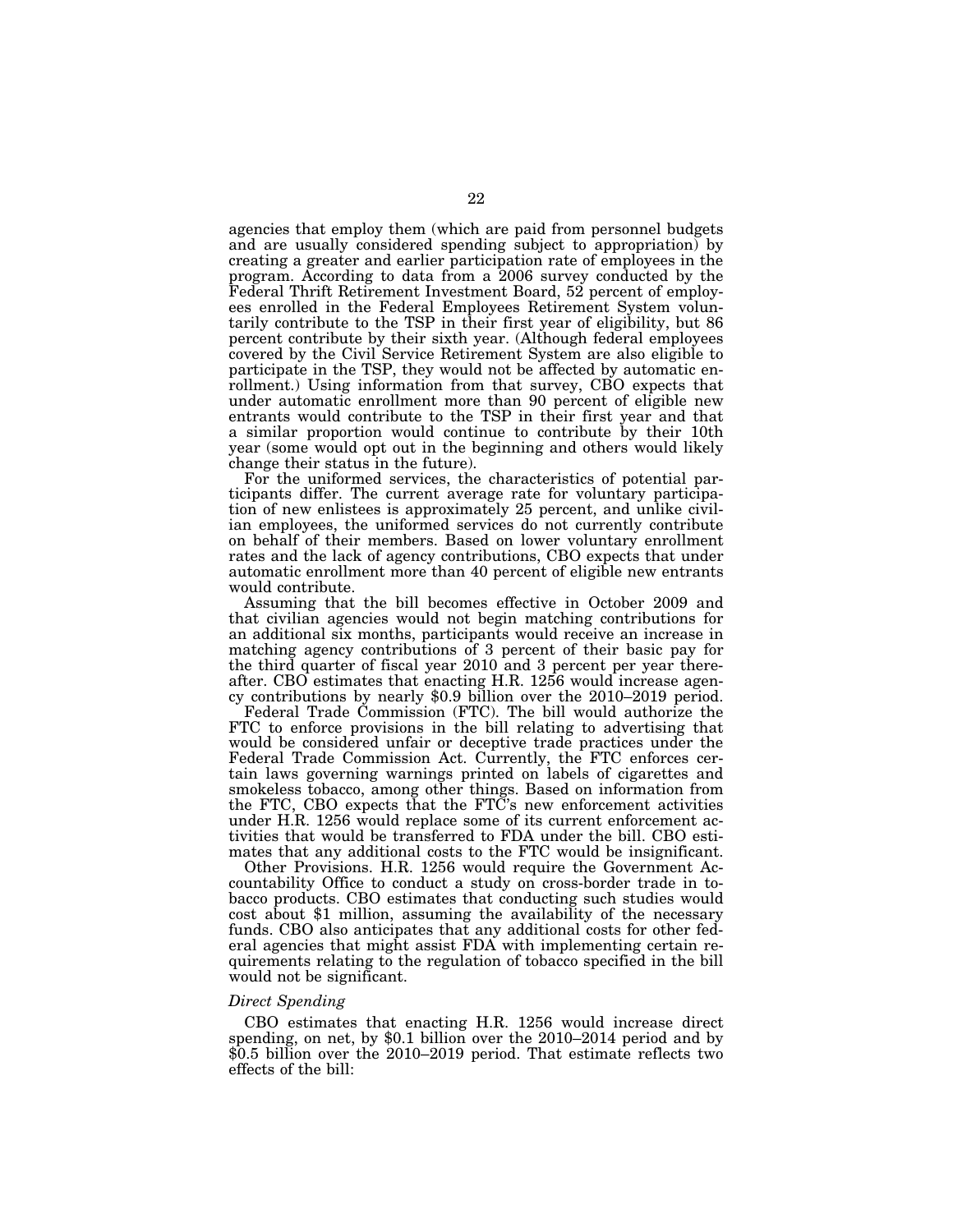• Authorizing FDA regulation of tobacco products and changes relating to such products required by the bill would lower consumption of tobacco and would generate savings to the Medicaid program, and

• Changing the calculation of federal retirement benefits under the Federal Employees Retirement System to reflect accrued sick leave hours would raise average retirement benefits paid to individuals.

Impact of FDA Regulation of Tobacco on Medicaid. CBO anticipates that FDA's regulation of tobacco products will lead to a decline in smoking among pregnant women. That decline will reduce health care spending on pregnancies because women who refrain from smoking during pregnancy are less likely to give birth to children with low birth weights—such children have relatively high costs both at birth and afterwards—or experience other complications during pregnancy. Part of the savings from reduced complications is offset by costs associated with the additional live births resulting from a decline in miscarriages. CBO estimates federal spending for Medicaid would decrease by \$0.1 billion over the 2010–2019 period. (That savings is an estimated increment above savings previously estimated and credited to Public Law 111–3, which contains an increase in federal excise taxes on tobacco products.)

A decline in smoking could affect health care spending for many other medical conditions. An individual who stops smoking is less likely to suffer a heart attack or stroke over a given period of time compared to one who continues to smoke, so a potential reduction in utilization of acute care services for those or other conditions could lead to cost savings. The magnitude and timing of such savings are uncertain, however. Also, a reduction in smoking may add to costs in many cases by increasing the lifespans of persons who would incur health care costs over longer periods. In those cases, government spending for other benefits such as Social Security, Medicare, and from other retirement and mandatory spending programs would also increase. CBO continues to examine the impact of smoking related legislation on public and private payers. This cost estimate does not include potential effects on federal spending other than the estimated impact on Medicaid of reduced smoking levels on pregnancies.

Retirement Credit for Sick Leave. Currently, the retirement benefit calculation for federal employees in FERS does not incorporate any accrued sick leave hours. Under H.R. 1256, eligible federal employees who retire after enactment would add 100 percent of their remaining sick leave hours to their total years of service when calculating the retirement benefit owed. CBO estimates that an average of about three months would be added to employees' length of service as a result of including sick leave hours. That addition is estimated to boost the average retirement benefit by about \$150 per year, increasing direct spending over the 2010–2019 period by \$0.6 billion.

Other Effects on Direct Spending. Under H.R. 1256, FDA would have the discretion to impose criminal fines on entities convicted of violating certain new requirements established by the bill. Collections of criminal fines are recorded in the budget as revenues, deposited in the Crime Victims Fund, and later spent. Such ex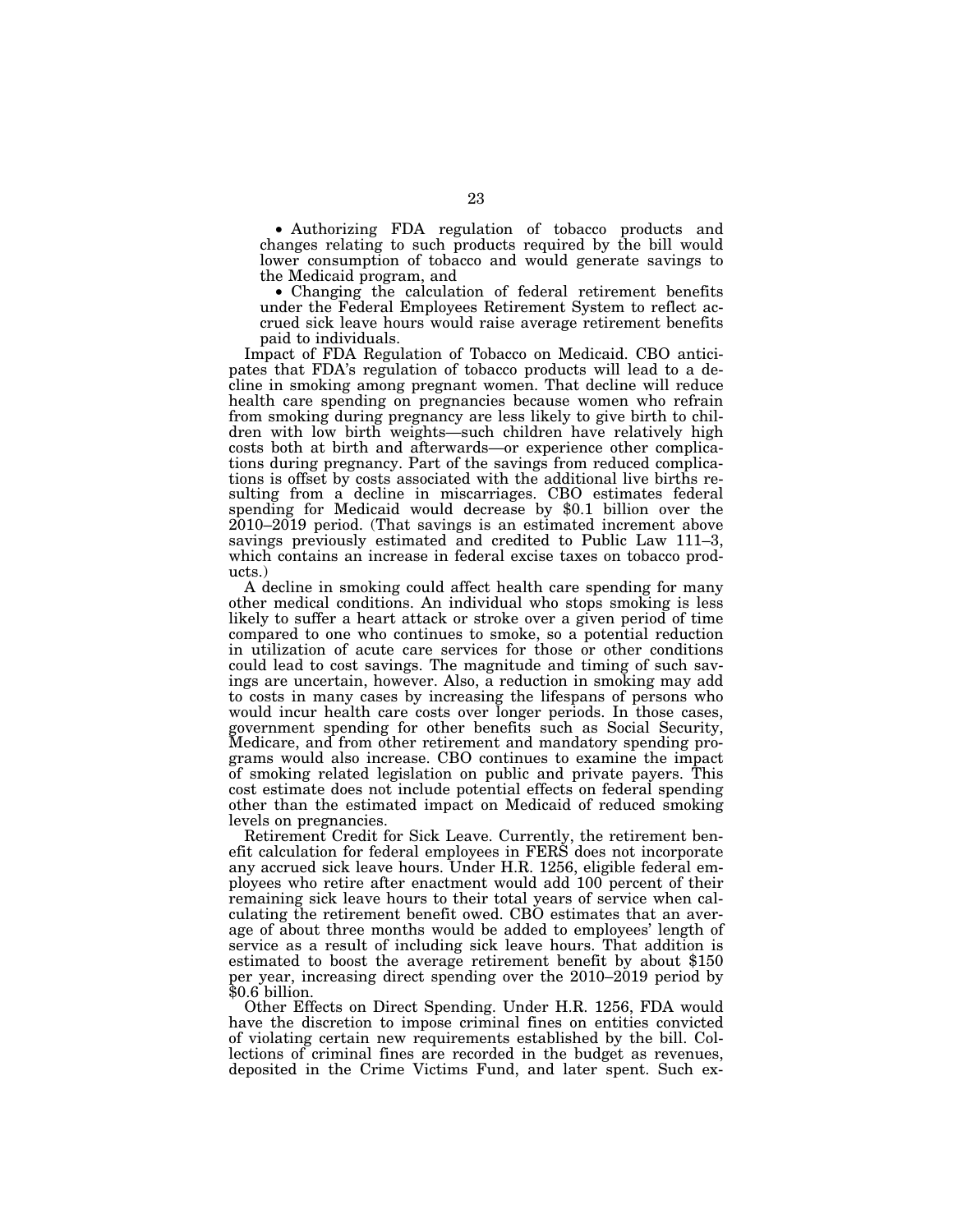penditures are classified as direct spending. CBO expects that relatively few cases would result in such criminal fines. Therefore, CBO estimates that enacting H.R. 1256 would not have a significant effect on revenues or direct spending from the collection of criminal fines over the 2010–2019 period.

#### *Revenues*

CBO estimates that enacting H.R. 1256 would increase federal revenues, on net, by \$0.3 billion over the 2010–2014 period and by \$1.3 billion over the 2010–2019 period. That estimate primarily reflects two effects of the bill:

• Authorizing FDA oversight of tobacco products and changes relating to such products required by the bill would lower consumption of tobacco and reduce receipts of federal excise taxes on those products, and

• Establishing a Roth contribution program would increase tax revenues because of the tax treatment of employee's contributions.

In addition, revenues may increase slightly from the collection of fines associated with violations of new requirements imposed by the bill.

Excise Taxes. As noted earlier, CBO expects that enacting H.R. 1256 would reduce the consumption of tobacco products in the United States, which in turn would reduce the collection of federal excise taxes. As a result, CBO estimates that the legislation would reduce federal revenues, by \$0.2 billion over the 2010–2014 period and \$1.0 billion over the 2010–2019 period, net of changes to income and payroll taxes. Over the 10–year period, the reduction in receipts would amount to less than 1 percent of receipts from excise

taxes on tobacco expected under current law.<br>Effects of TSP Changes on Revenues. Enacting H.R. 1256 would increase revenues by an estimated  $$2.3$  billion over the 2010–2019 period. Establishing a Roth contribution program (in which contributions to the retirement accounts would be made on an aftertax basis) would result in some TSP participants electing to contribute after-tax income to their retirement plan rather than contributing pre-tax amounts, thereby boosting income tax revenues by an estimated \$3.3 billion over the 10–year period. However, because income taxes are deferred on regular TSP contributions, the anticipated increase in participants' contributions from automatic enrollment would offset part of the revenue increase, reducing receipts by \$1.0 billion over the 2010–2019 period.

Collection of Fines. The effects on federal revenues also include relatively small effects from provisions that would allow the Secretary of HHS to levy fines against sponsors of misbranded and adulterated tobacco products, sellers of tobacco to underage individuals, and for other violations. The FTC would also be authorized to assess fines for certain violations of tobacco-related requirements enforced by the commission. We estimate that revenues associated with the collection of civil fines authorized under H.R. 1256 would be roughly \$1 million annually.

Estimated impact on state, local, and tribal governments: H.R. 1256 contains intergovernmental mandates as defined in UMRA. CBO estimates that the costs of those mandates to state, local, and tribal governments would be small and would not exceed the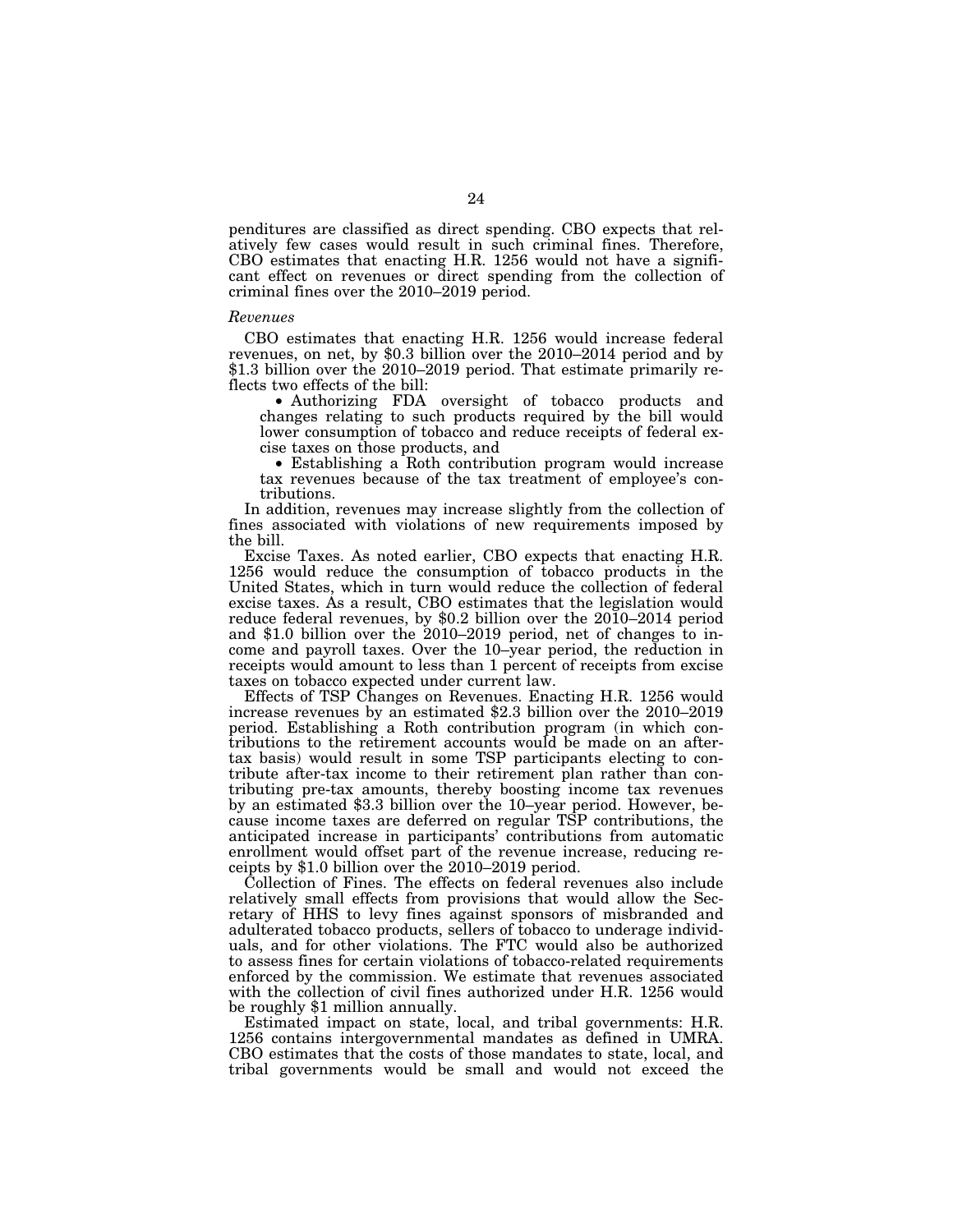threshold established in UMRA (\$69 million in 2009, adjusted annually for inflation).

The bill would preempt state laws governing tobacco products that are different from or in addition to the federal regulations authorized by the bill, including laws governing:

- 
- 
- 
- 
- 
- 
- Premarket review<br>• Adulteration<br>• Misbranding<br>• Labeling<br>• Good manufacturing standards, or<br>• Modified-risk tobacco products.
- 

That preemption would be an intergovernmental mandate as defined in UMRA. However, because the preemption would simply limit the application of state and local laws, CBO estimates that it would not impose significant costs on state or local governments.

H.R. 1256 would require tobacco manufacturers to register annually with the FDA and pay fees assessed by the agency. The bill would require both tobacco manufacturers and distributors of tobacco products to comply with federal regulations relating to the content, labeling, and marketing of tobacco products. CBO has identified two tribal governments that manufacture and distribute tobacco products. Because those governments would be required to comply with federal regulations authorized by the bill, they would face intergovernmental mandates as defined in UMRA. Based on information from tribal and federal officials, CBO estimates that the costs to tribal governments to comply with the bill would be small and would not exceed the UMRA threshold for intergovernmental mandates.

#### *Other impacts*

CBO also estimates that the amount of tax revenues and settlement funds collected by state and local governments would decline as a result of the federal regulations authorized by this bill because of lower consumption of tobacco products. However, those declines in revenues, estimated to total over \$1 billion during the 2010– 2014 period, would not result from intergovernmental mandates. Rather, the decline in revenues would be an indirect effect on state and local governments resulting from the new federal regulations imposed on companies that manufacture or import tobacco products.

In 2008, state and local governments collected about \$19 billion in revenues from excise and general sales taxes levied on tobacco products. CBO estimates that this bill would lower consumption of those products and that excise taxes collected by state and local governments would fall by about \$20 million in 2010, with that reduction growing to over \$330 million in 2014. Similarly, CBO estimates that state and local governments would see a decline in sales-tax revenues of about \$170 million over the 2010–2014 period.

Forty-six states, the District of Columbia, and five U.S. territories receive annual payments from tobacco manufacturers that are parties to the tobacco Master Settlement Agreement (MSA). In 2008, those payments totaled over \$8 billion. Under the terms of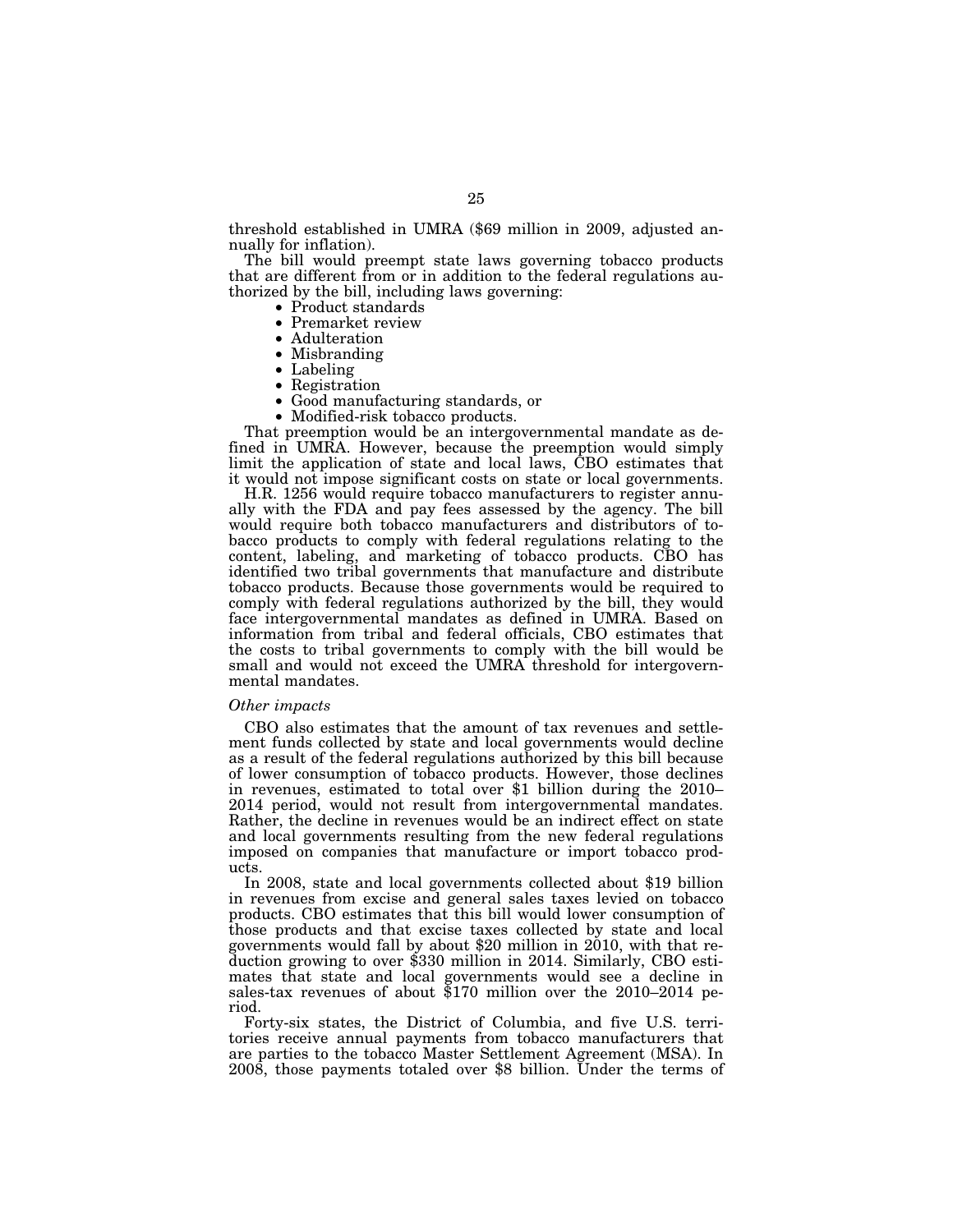the MSA, those payments are adjusted annually to account for changes in the volume of cigarette sales in the United States of participating manufacturers. Because CBO estimates that enacting this legislation would result in lower consumption of tobacco products, CBO estimates that the annual payments to states under the MSA also would decline by over \$160 million over the 2010–2014 period.

A decline in smoking among pregnant individuals is expected to result in a reduction of low-weight births. As a result, state spending for Medicaid would decrease by an estimated \$17 million over the 2010–2014 period, with additional savings in subsequent years.

Estimated impact on the private sector: H.R. 1256 would impose a number of private-sector mandates, as defined in UMRA, on companies that manufacture or import tobacco products. CBO estimates that the total direct cost of these mandates would exceed the threshold established by UMRA (\$139 million in 2009, adjusted annually for inflation) in each year, beginning with 2010. The bill would assess a fee on manufacturers and importers of tobacco products to cover the cost to FDA of regulating those products. The aggregate payments would sum to \$235 million in 2010, and rise to more than \$500 million a year by 2013.

The bill would impose new requirements related to the labeling and advertising of cigarette and smokeless tobacco products. New warnings on packaging and advertisements would have to be larger. The bill would also prohibit cigarettes or any of their component parts from containing certain additives or flavors (other than tobacco or menthol) that are a characterizing flavor of the tobacco product or tobacco smoke. CBO has not been able to determine whether the direct cost of these provisions would be significant.

The bill would require that FDA publish a final rule on tobacco products that would be similar to part 897 of the tobacco regulations promulgated by the Secretary of HHS in 1996 and subsequently invalidated by the Supreme Court. Certain restrictions that would be in that rule already exist under current federal and state law or are included in the 1998 Master Settlement Agreement between major tobacco manufacturers and settling states. As a result, and based on information from industry sources, CBO estimates that the incremental direct cost of these restrictions to manufacturers and importers of tobacco products would be small.

In addition, the bill would give FDA the authority to regulate the sale, distribution, advertising, promotion and use of tobacco products if such actions would be in the interest of the public health. FDA would also have the authority to set product standards that reduce quantities of nicotine and other harmful constituents allowed in tobacco products or otherwise alter the composition and testing of such products. CBO cannot estimate the potential cost of these provisions because the cost would depend on future actions by the Secretary of HHS.

Finally, the bill would require companies that manufacture or import tobacco products to disclose information about those products to the Secretary of HHS. That information, among other things, would include a listing of all ingredients and additives, a description of nicotine content, delivery, and form, and a listing of all potentially harmful constituents found in the tobacco product. At the discretion of the Secretary of HHS, those companies would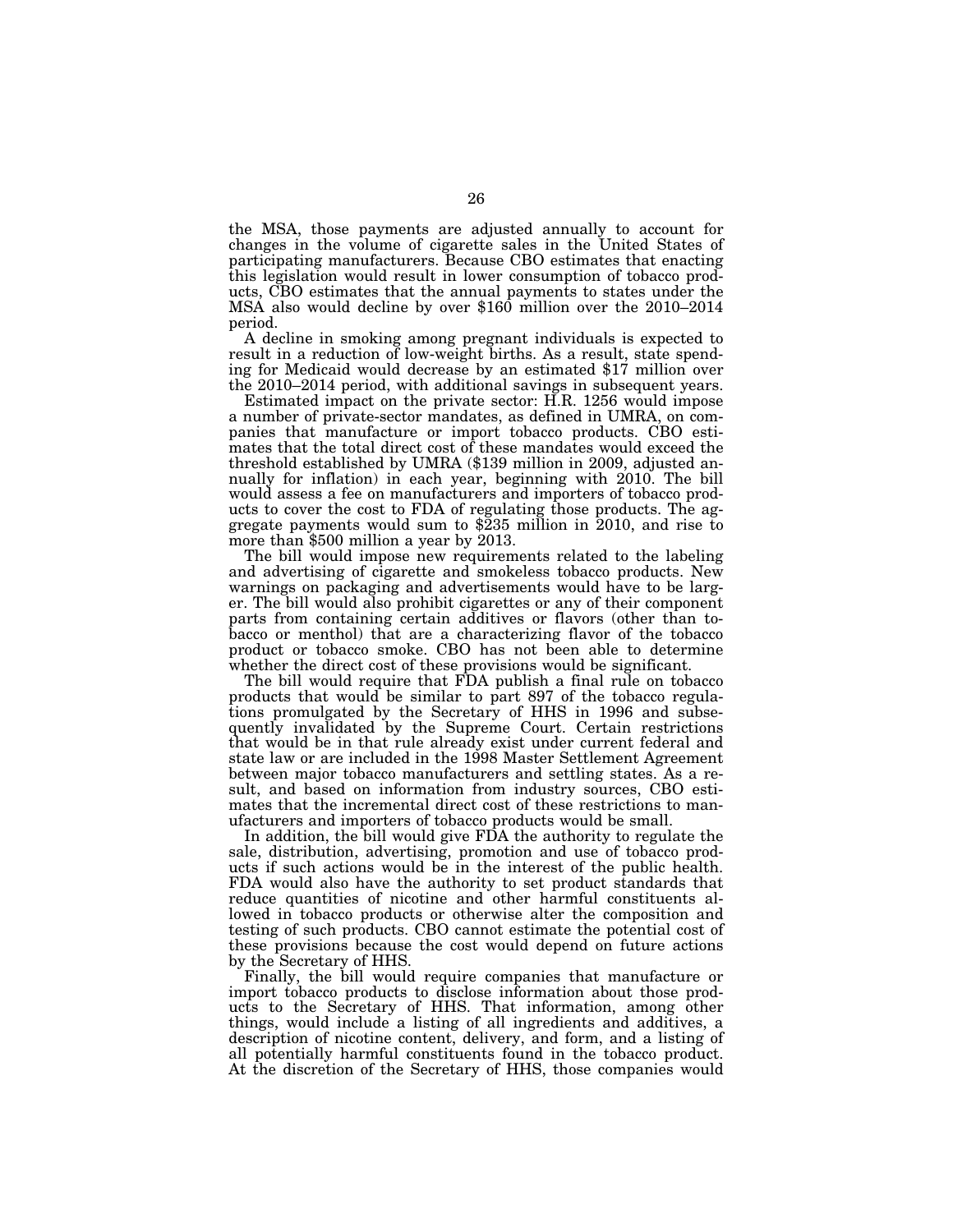also be required to disclose any and all documents regarding research on risks to health of tobacco products, methods for reducing those risks, and the effectiveness of marketing practices used by companies that manufacture or distribute tobacco products. Such information would include both research activities and the findings associated with that research. CBO estimates that the direct cost of complying with these requirements would be small.

Estimate prepared by: Federal Spending: Food and Drug Administration—Julia Christensen, Medicaid—Ellen Werble and Colin Baker, Federal Retirement—Amber Marcellino, Thrift Savings Plan—Jared Brewster, Federal Trade Commission—Susan Willie; Federal Revenues: Grant Driessen and Barbara Edwards; Impact on State, Local, and Tribal Governments: Lisa Ramirez-Branum; Impact on the Private Sector: Patrick Bernhardt.

Estimate approved by: Peter H. Fontaine, Assistant Director for Budget Analysis.

#### FEDERAL MANDATES STATEMENT

The Committee adopts as its own the estimate of federal mandates regarding H.R. 1256 prepared by the Director of the Congressional Budget Office pursuant to section 423 of the Unfunded Mandates Reform Act.

#### ADVISORY COMMITTEE STATEMENT

Regarding section 5(b) of the Federal Advisory Committee Act, H.R. 1256 requires the establishment of an advisory committee regarding tobacco products. See section 917 in the chapter IX that section 101(b) of the bill adds to the Federal Food, Drug, and Cosmetic Act. The Committee finds that establishing the advisory committee is the most efficient way of carrying out the policies involved.

#### CONSTITUTIONAL AUTHORITY STATEMENT

Pursuant to clause  $3(d)(1)$  of rule XIII of the Rules of the House of Representatives, the Committee finds that the constitutional authority for H.R. 1256 is provided in Article I, section 8, clause 3, which grants Congress the power to regulate commerce with foreign nations, among the several states, and with the Indian Tribes, in the provisions of Article I, section 8, clause 1, that relate to expending funds to provide for the general welfare of the United States, and in the provisions of Article I, section 8, clause 18, which grants Congress the power to make all laws necessary and proper to carry into execution the powers enumerated in section 8 and all other powers vested by the Constitution in the government of the United States.

#### APPLICABILITY TO LEGISLATIVE BRANCH

The Committee finds that H.R. 1256 does not relate to the terms and conditions of employment or access to public services or accommodations within the meaning of section  $102(b)(3)$  of the Congressional Accountability Act of 1995.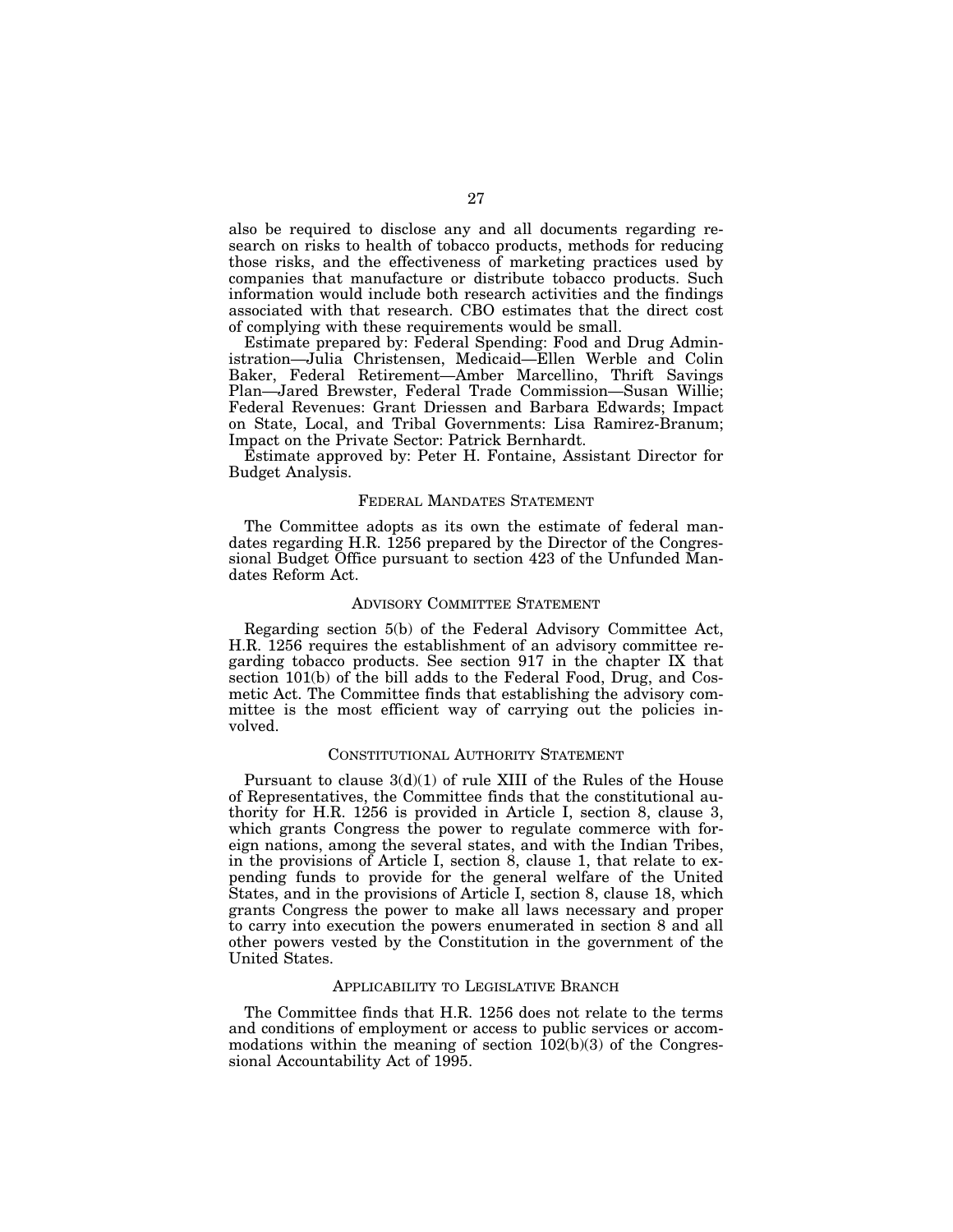CHARLES B. RANGEL, NEW YOR



### EXCHANGE OF COMMITTEE LETTERS Congress of the Huited States

H.S. House of Representatives COMMITTEE ON WAYS AND MEANS 1102 LONGWORTH HOUSE OFFICE BUILDING<br>(202) 225-3625 Washington, DC 20515-6348 http://waysandmeans.house.gov

March 16, 2009



The Honorable Henry Waxman Chairman Committee on Energy and Commerce 2125 Rayburn House Office Building Washington, DC 20515

Dear Chairman Waxman:

I am writing to confirm our understanding of H.R. 1256, the "Family Smoking Prevention and Tobacco Control Act."

The Committee has taken note that H.R. 1256 includes a prohibition against the use of clove to create a characterizing flavor in cigarettes. The Committee on Ways and Means. believes this provision to be within its jurisdiction because most clove-flavored cigarettes currently sold in the United States are imported. I understand that you recognize our jurisdictional interest in this question, given its effects on trade and on customs revenues.

The Committee on Ways and Means has agreed to forego action on this bill and will not oppose its consideration, based on our understanding that you agree, as the bill moves through the legislative process, you will continue to discuss with the Committee on Ways and Means the concerns raised with respect to the clove provision. This is being done with the understanding that it does not in any way prejudice the Committee with respect to the appointment of conferees or the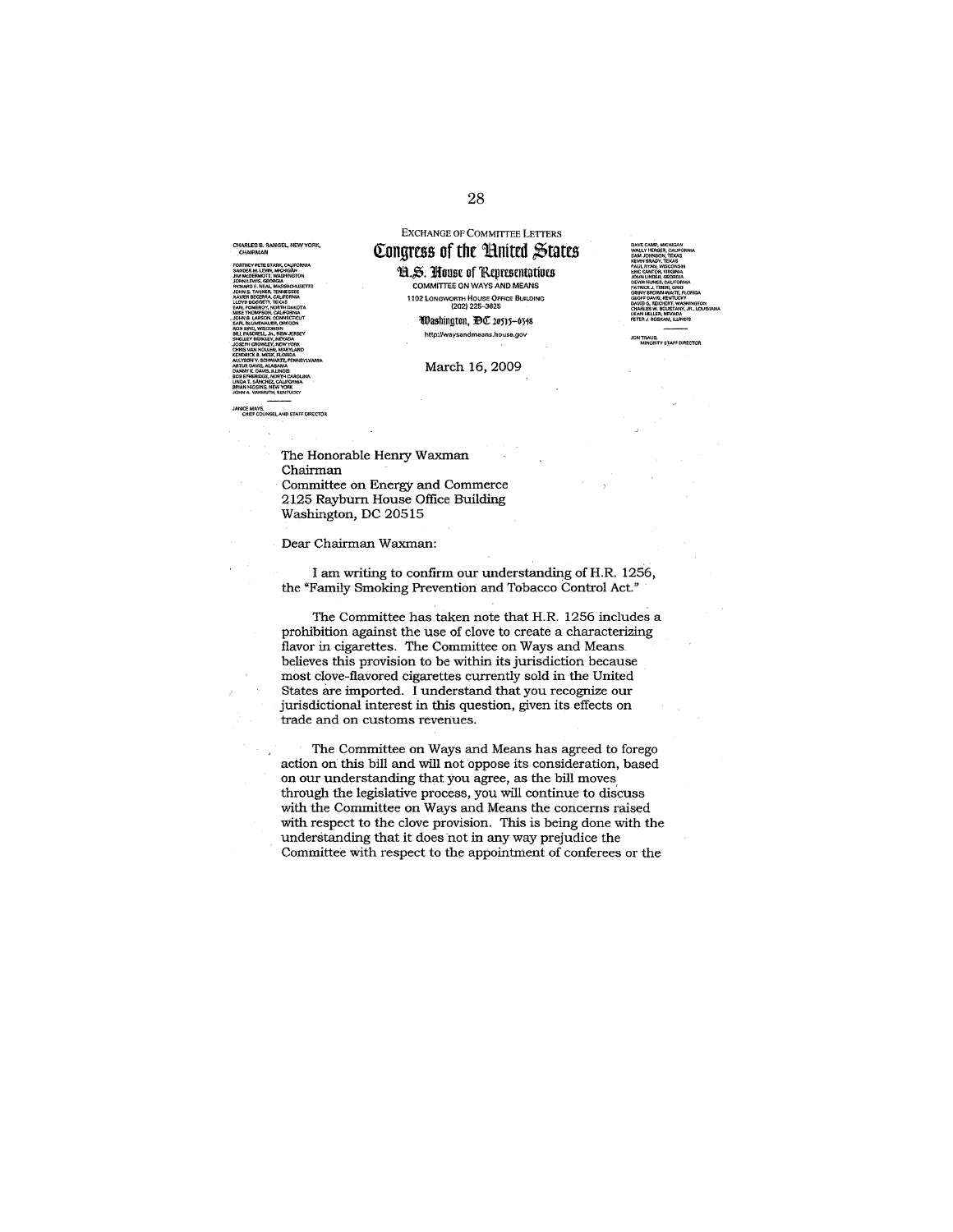The Honorable Henry Waxman March 16, 2009 Page Two

 $\mathcal{L}^{\pm}$ 

 $\mathbb{R}_+$ 

 $\frac{1}{2}$ 

full exercise of its jurisdictional prerogatives on this bill or similar legislation in the future.

Sincerely, Charles B. Rangel Chairman

cc: The Honorable Nancy Pelosi

The Honorable Steny Hoyer

The Honorable John Boehner

The Honorable Joe Barton

The Honorable Dave Camp

Mr. John Sullivan, Parliamentarian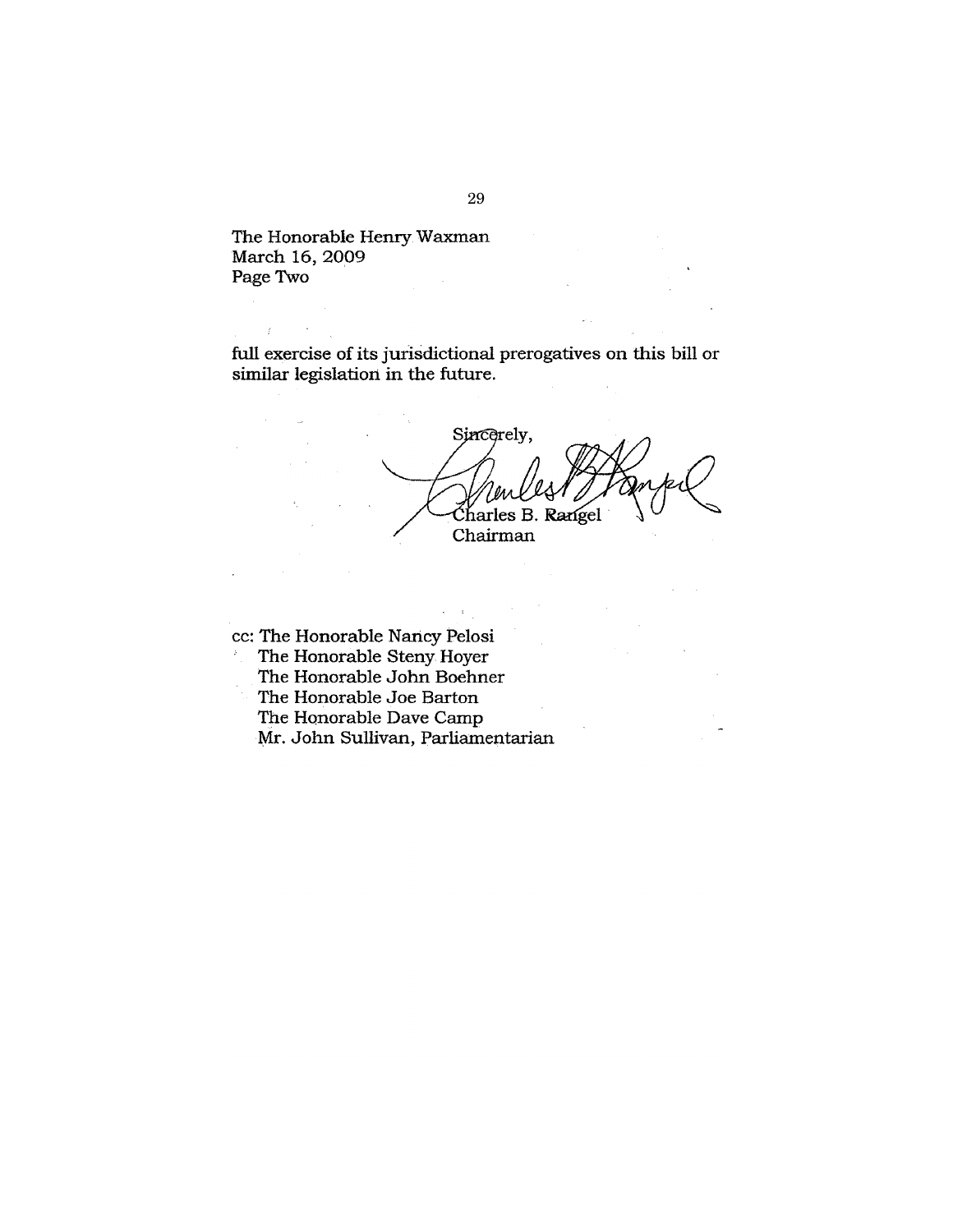#### .<br>ENRY A. WAXMAN, CALIFO<br>*CHAIRMAN* JOHN D. DINGELL, MICHIGAN<br>CHAIRMAN EMERITUS

i<br>22aru : MARKEY, MASSACHUS!<br>HER, VIRGINIA<br>JLONE, JR., NEW JERSEY<br>OON: TENNESSEE

ORADO

ONE HUNDRED ELEVENTH CONGRESS

### Congress of the United States

House of Representatives

COMMITTEE ON ENERGY AND COMMERCE 2125 RAYBURN HOUSE OFFICE BUILDING **WASHINGTON, DC 20515-6115** 

MAUCRITY (202) 225-2927<br>FACSIMILE (202) 225-2525<br>MINONITY (202) 225-3641

energycommerce.house.gov

#### March 16, 2009

H VERMONT<br>The Honorable Charles B. Rangel Chairman, Committee on Ways and Means 1102 Longworth House Office Building Washington, DC 20515

**JOE BARTON, TEXAS RALPH M. HALL, TEXA** 

Dear Chairman Rangel:

Thank you for your letter to me in which you expressed the jurisdictional interest of the Committee on Ways and Means in certain provisions of H.R. 1256, the "Family Smoking Prevention and Tobacco Control Act."

The bill provides for the regulation of tobacco products by the Food and Drug Administration (FDA). You have expressed concerns about the provision in the bill that prohibits the use of clove to create a characterizing flavor in cigarettes. I acknowledge your concerns and understand that the Committee on Ways and Means has jurisdiction over import bans because of the effects on import trade and on customs revenues. The Committee on Ways and Means did not seek a sequential referral of the bill on the basis of the clove provision. I appreciate your cooperation.

As the bill moves through the legislative process, we will continue to discuss with the Committee on Ways and Means the concerns raised with respect to the clove provision.

I agree that the decision not to seek a sequential referral to the Committee on Ways and Means in no way prejudices the Committee with respect to other jurisdictional questions or with respect to the appointment of conferees.

#### $30\,$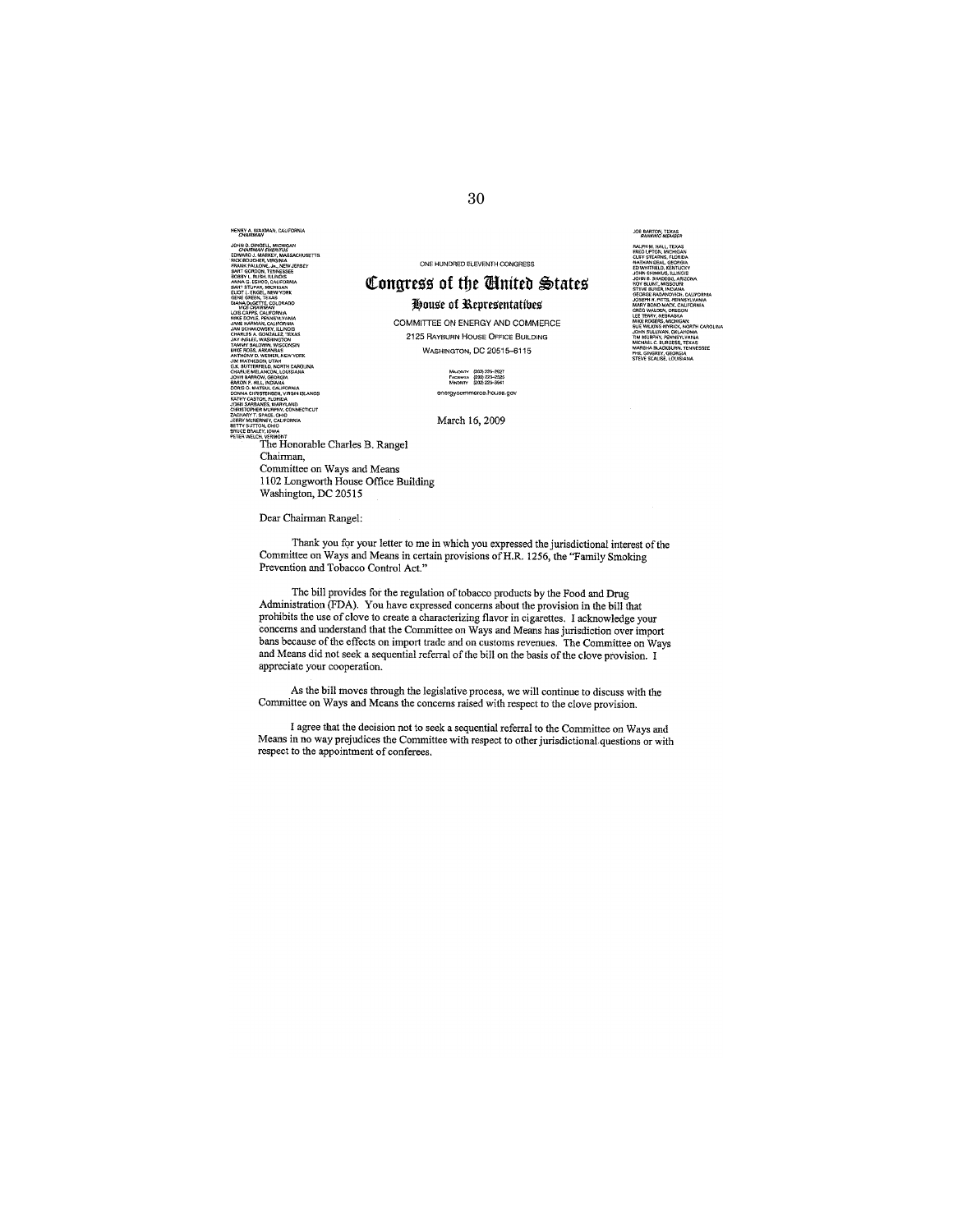The Honorable Charles Rangel March 16, 2009 Page 2

Per your request, I will include copies of our exchange of letters on these matters in the Congressional Record. I look forward to working with the Committee on Ways and Means as this bill moves forward to enactment.

Sincerely,

 $\frac{d}{d}$   $\frac{d}{d}$ .  $\frac{d}{d}$ 

The Honorable Nancy Pelosi cc: The Honorable Steny Hoyer The Honorable John Boehner The Honorable Joe Barton The Honorable Dave Camp Mr. John Sullivan, Parliamentarian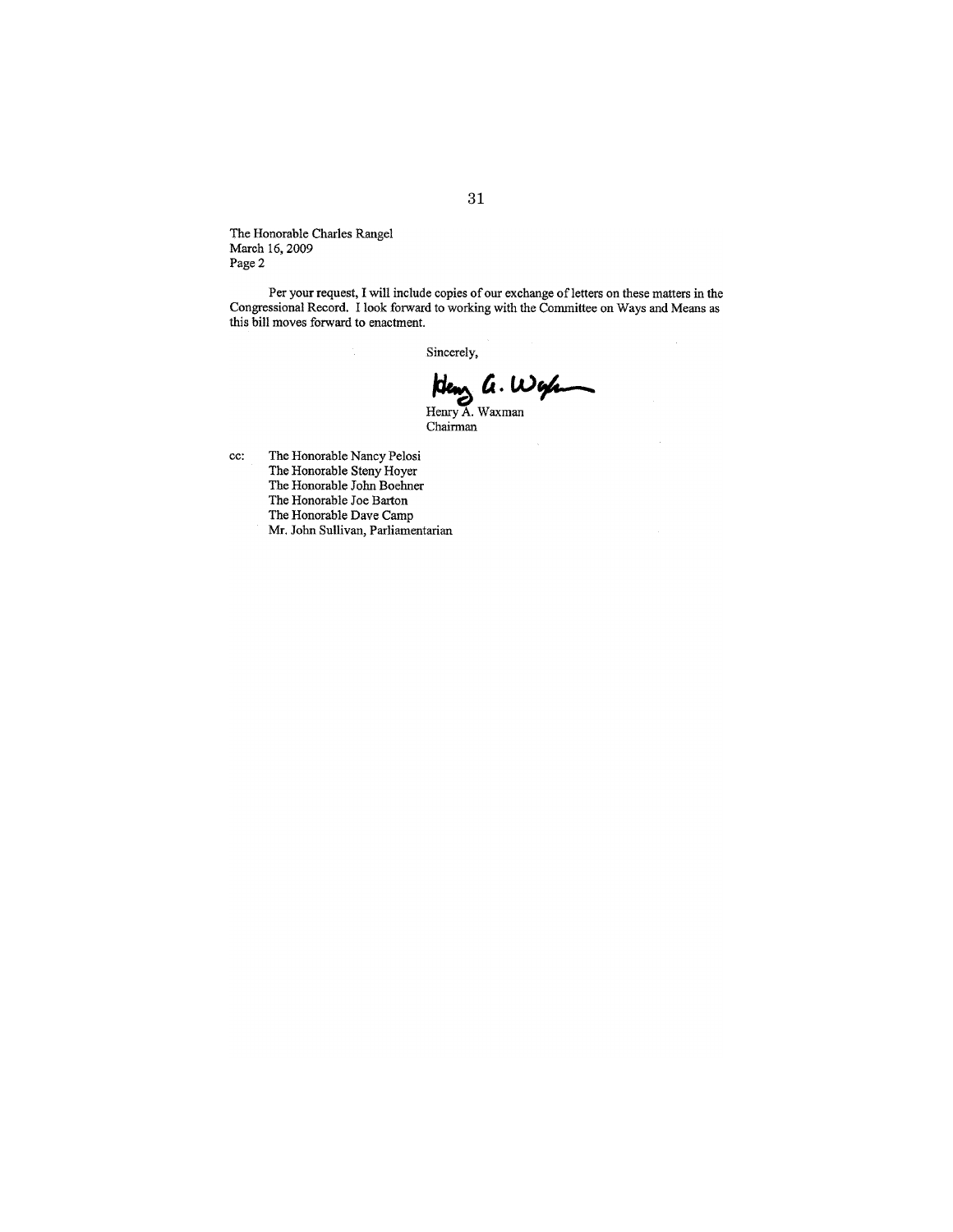#### SECTION-BY-SECTION ANALYSIS OF THE LEGISLATION

#### *Section 1. Short title; table of contents*

The short title is designated as the "Family Smoking Prevention" and Tobacco Control Act''. This section also includes the Act's table of contents.

#### *Section 2. Findings*

Section 2 provides findings relating to tobacco use in the United States and the need for regulation.

A number of the findings included in the legislation address the constitutionality of the legislation. The Committee finds that the legislation is fully consistent with the First Amendment of the U.S. Constitution. Specifically, the reasonable restrictions on advertising and promotion of tobacco products are both necessary and narrowly tailored to protect a compelling federal interest.

In finding 31, Congress finds that the regulations promulgated by the Secretary of Health and Human Services in August 1996 and described in finding 30 will directly and materially advance the federal government's substantial interest in reducing the number of children and adolescents who use cigarettes and smokeless tobacco and in preventing the life-threatening health consequences associated with tobacco use. This is based on the evidence cited by FDA in support of the 1996 regulation referenced in finding 30 and on numerous studies that have been conducted since 1996. For example, several studies have shown that exposure to tobacco advertising substantially increases the likelihood that children and adolescents will smoke. One such study, published in 2006 in the Archives of Pediatrics and Adolescent Medicine, found that tobacco marketing doubles the odds that children under 18 years of age will become tobacco users. Additionally, a 2002 study published in the Archives of Pediatrics and Adolescent Medicine and a 1998 study published in the Journal of the American Medical Association showed that the greatest impact was on influencing non-susceptible youth to become susceptible to smoking, though at least one study, published in 2006 in the Archives of Pediatrics and Adolescent Medicine, also showed that tobacco marketing leads children who already smoke to smoke more heavily. Even before some of the more recent studies were conducted, the National Cancer Institute found in 2001, based on a review of then existing research, that ''the conclusion that there is a causal relationship between tobacco marketing and smoking initiation seems unassailable.'' More recently, in August 2008, the National Cancer Institute issued a peer reviewed monograph that examined evidence of the relationship between tobacco marketing and youth smoking. This monograph found that ''the evidence base indicates a causal relationship between tobacco advertising and increased levels of tobacco initiation and continued consumption'' and that even brief exposure to tobacco advertising influences adolescents' attitudes and perceptions about smoking as well as their intentions to smoke.

In finding 31, Congress also finds that less restrictive and less comprehensive approaches have not been and will not be effective in reducing the problems addressed by the regulations described in finding 30. For example, the Master Settlement Agreement (MSA) between the states and some of the major tobacco companies has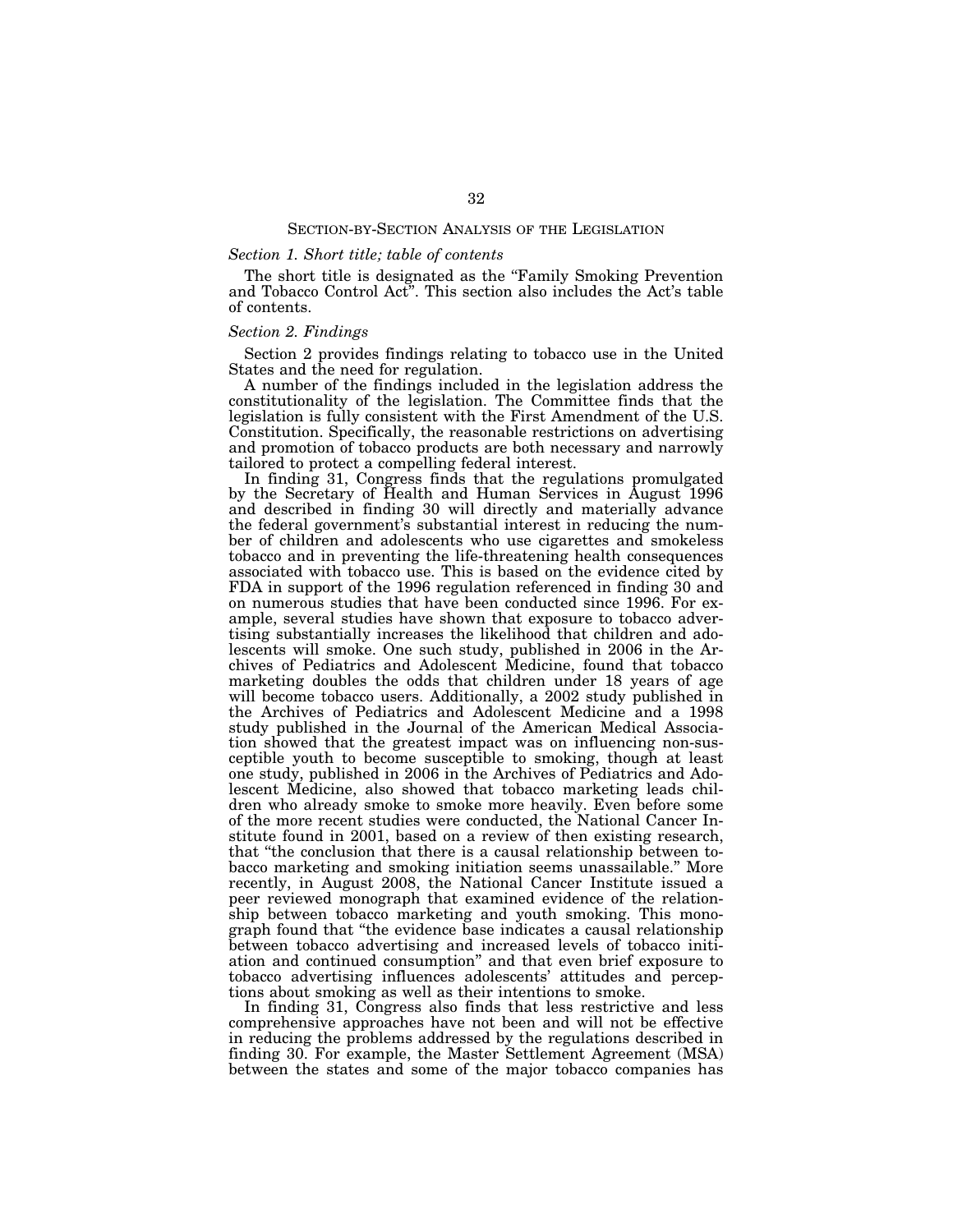been in effect since 1998. Despite the MSA, prior federal legislation, and state efforts, CDC has found that the percentage of high school students who smoke increased from 21.9% in 2003 to 23% in 2005 and remains unacceptably high. The rates are particularly alarming given all the state excise tax increases, prevention and cessation programs, and smokefree air laws, which cumulatively should have forced youth smoking rates down below the current level. Major scientific reports issued after the MSA, such as the 2008 NCI Monograph on tobacco marketing, ''The Role of the Media in Promoting and Reducing Tobacco Use,'' the 2007 Report of the President's Cancer Panel, "Promoting Healthy Lifestyles: Policy, Program and Personal Recommendations for Reducing Cancer Risk,'' and the 2007 Report of the Institute of Medicine on tobacco, "Ending the Tobacco Problem: A Blueprint for the Nation," all found a continuing serious problem despite prior efforts and concluded that additional restrictions on tobacco marketing are essential to reduce tobacco use, especially among youth.

In finding 31, Congress also finds that reasonable restrictions on the advertising and promotion of tobacco products contained in the 1996 regulation will lead to a significant decrease in the number of minors using and becoming addicted to those products. This too is based on the evidence cited by FDA in support of the 1996 regulation and on more recent studies and findings. For example, an article in the 2007 Archives of Pediatrics and Adolescent Medicine concluded that the more cigarette marketing teens are exposed to in retail stores, the more likely they are to smoke, and that restricting these retail marketing practices would reduce youth smoking. These conclusions were reaffirmed by the 2007 Report of the President's Cancer Panel and the 2007 Institute of Medicine Report.

In finding 32, Congress finds that the regulations described in paragraph 30 impose no more extensive restrictions on communication by tobacco manufacturers and sellers than are necessary to reduce the number of children and adolescents who use cigarettes and smokeless tobacco and to prevent the life-threatening health consequences associated with tobacco use. The regulation is carefully tailored to focus on the types of advertising that will have the greatest impact on youth. The requirements are tailored to allow companies to advertise to adults in ways that provide information on what they are selling, for what reason, and for what price. There are no limits on print advertising in publications with adult readership and adult establishments, such as bars.

#### *Section 3. Purpose*

Section 3 provides the purpose of the bill, which is to provide authority to the Food and Drug Administration to regulate tobacco products under the Federal Food, Drug, and Cosmetic Act. FDA would be given authority to set national product standards; ensure effective oversight; regulate the levels of tar, nicotine, and other components of tobacco products as appropriate for the protection of the public health; require tobacco product manufacturers to disclose research; continue to permit the sale of tobacco products to adults; promote cessation; and strengthen protections against illicit trade in tobacco products.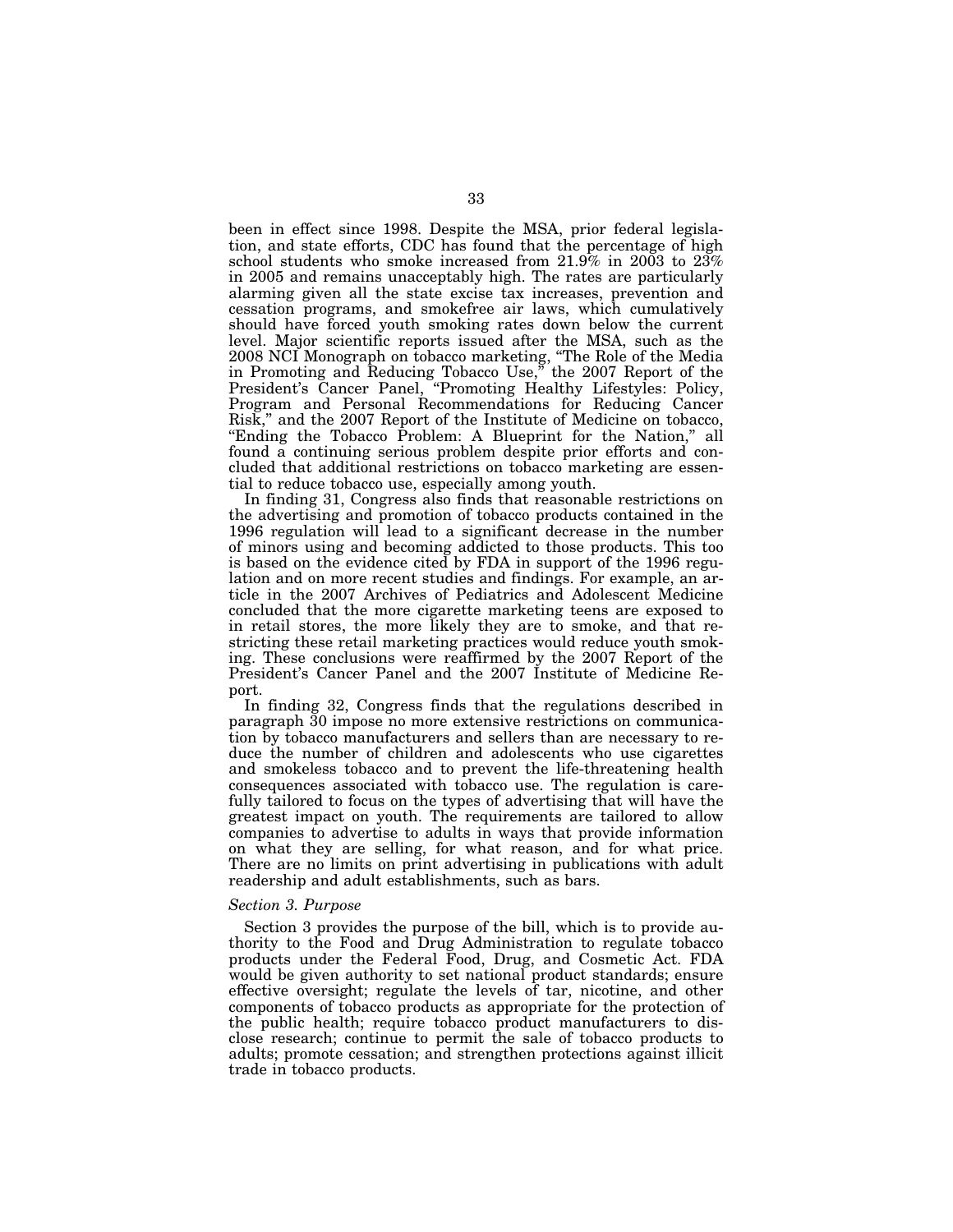#### *Section 4. Scope and effect*

Section 4 states that nothing in this Act shall be construed to establish a precedent with regard to any other industry or affect any pending court action. This Act is also not intended to affect the authority of the Secretary of Agriculture regarding raw tobacco nor is it intended to affect any authority of the Secretary of the Treasury.

#### *Section 5. Severability*

Section 5 states that if any provision of this Act is held to be invalid, the remainder of this Act shall not be affected and shall continue to be enforced.

Title 1—Authority of the Food and Drug Administration

#### *Section 101. Amendment of Federal Food, Drug, and Cosmetic Act*

#### *Chapter IX (in the FFDCA)—Tobacco products*

The bill creates a new chapter within the FFDCA to regulate tobacco products.

#### *Section 900. Definitions*

Section 900 defines the following terms: additive; brand; cigarette; cigarette tobacco; commerce; counterfeit tobacco product; distributor; illicit trade; Indian tribe; Indian country; little cigar; nicotine; package; retailer; roll-your-own tobacco; small tobacco product manufacturer; smoke constituent; smokeless tobacco; state, territory; tobacco product manufacturer; tobacco warehouse; and United States.

The Committee notes. that "small tobacco product manufacturer" (STPM) is defined. The Committee believes that an entity that qualifies as an STPM has access to fewer economic resources and, therefore, needs the special considerations provided for STPMs in certain portions of the Act (e.g., Sec. 901(f) and Sec.  $906(e)(1)(B)(v)$ . Accordingly, the term "employees" includes not only those persons considered employees under labor or tax laws, but also any other person working full-time for a manufacturer doing the work of a regular employee (e.g., under a services contract or consulting agreement). Without this understanding of the term "employee," some manufacturers would be able to qualify wrongfully as STPMs by replacing a number of their formal employees with consultants or contract workers or by changing their relationships with existing workers from a formal employer-employee relationship to an independent contractor relationship. The Food and Drug Administration should review annually the documentation of any company that qualifies as a small manufacturer to ensure that the number of its employees, taking into account employees of each entity it controls, is controlled by or is under common control, does not exceed 350. For purposes of determining the number of employees under the preceding sentence, the employees of a company that owns, has a substantial ownership interest in, or is owned by such manufacturer shall be included.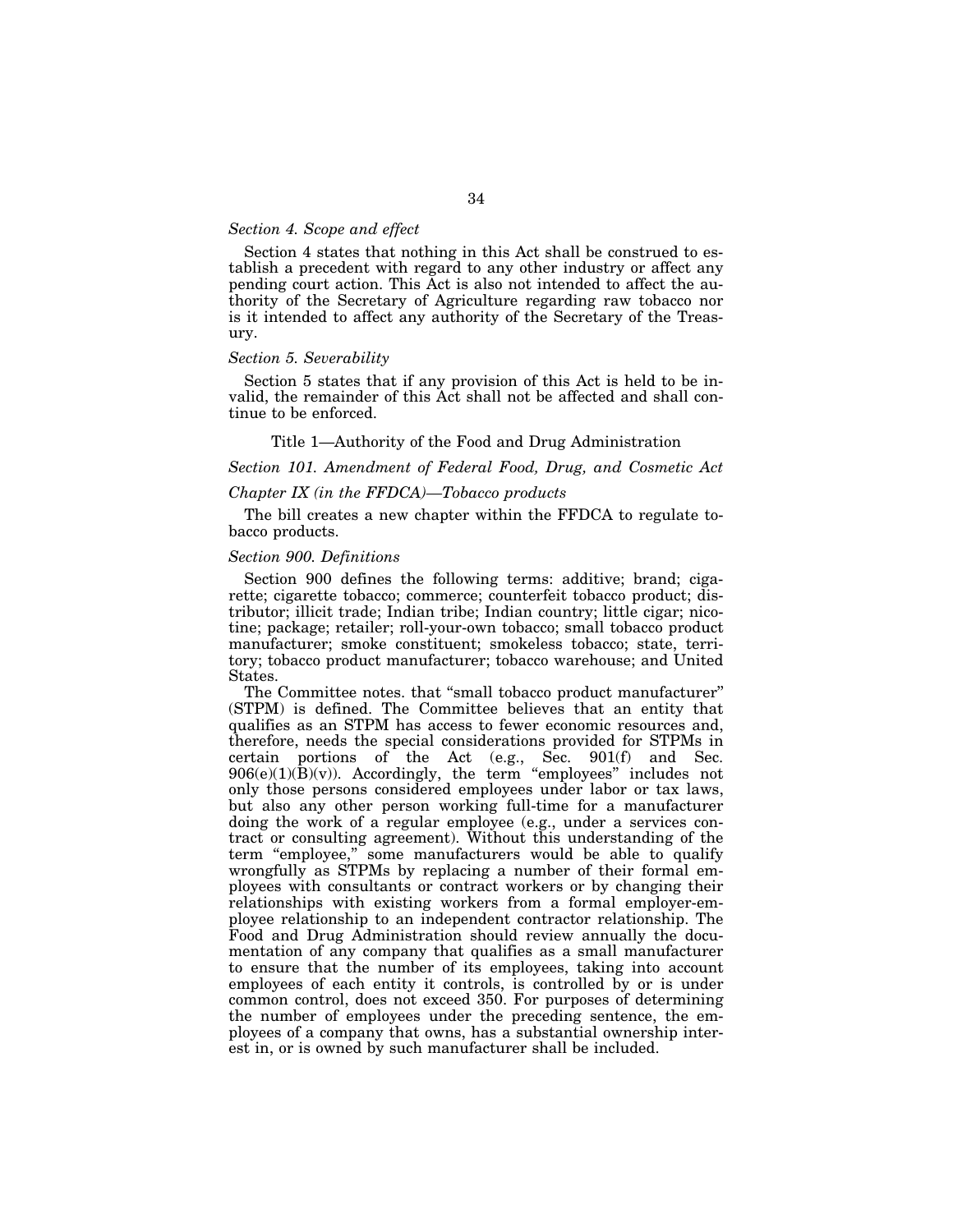#### *Section 901. FDA authority over tobacco products*

Section 901(c) limits the scope of FDA's authority to regulate manufacturers of tobacco products, making clear that FDA does not have the authority to regulate tobacco growers. If a producer of tobacco leaf, however, is also a tobacco product manufacturer, the producer shall be subject to regulation in the producer's capacity as a manufacturer. The Committee notes that the phrase ''in the producer's capacity as a manufacturer'' refers to the actual process of manufacturing a tobacco product. While it covers a tobacco cooperative that operates as a tobacco product manufacturer, it does not refer to a tobacco producer who merely sells raw tobacco to a tobacco cooperative which operates a tobacco product manufacturing facility or to a tobacco producer who merely serves on the board of directors of such a cooperative.

In order to make clear the importance of tobacco regulation, as well as the Committee's intent not to have FDA regulation of tobacco detract from other responsibilities of the agency, Section 901(e) directs FDA to establish a separate Center for Tobacco Products.

Section 901(f) directs FDA to establish an Office to Assist Small Manufacturers of Tobacco Products to provide technical assistance to small manufacturers in complying with the requirements of this Act.

#### *Section 902. Adulterated tobacco products*

Section 902 lays out guidelines for determining whether tobacco products are adulterated. Filthy, decomposed, or otherwise contaminated substances in tobacco products, the preparation of such products, or the packaging of such products will cause them to be deemed adulterated. Tobacco products held under unsanitary conditions or manufactured, packed, or stored in violation of good manufacturing practices will likewise be deemed adulterated. A tobacco product will also be deemed adulterated if the manufacturer of it fails to pay required user fees, if it does not meet the product standards established for the product, or if the product is required to have premarket review and an order in effect under section 910 or to have an order in effect as a modified risk product under section 911 and does not have such an order in effect.

#### *Section 903. Misbranded tobacco products*

Section 903(a) states that tobacco products will be deemed misbranded if their label is false or misleading, if they are not correctly labeled (e.g., with the percentage of domestically grown versus foreign tobacco, proper warning labels, the name of the manufacturer, or in accordance with other requirements of the Secretary) or advertised, or if the manufacturing, distribution, or selling of the product does not comply with other parts of the Act.

Section 903(b) provides that the Secretary is specifically authorized to require prior approval of statements made on the label of a tobacco product.

#### *Section 904. Submission of health information to the Secretary*

Section 904(a) requires, within six months of passage, submission to the Secretary by brand and quantity of ingredients, compounds, substances, and additives that are added to the tobacco, paper, fil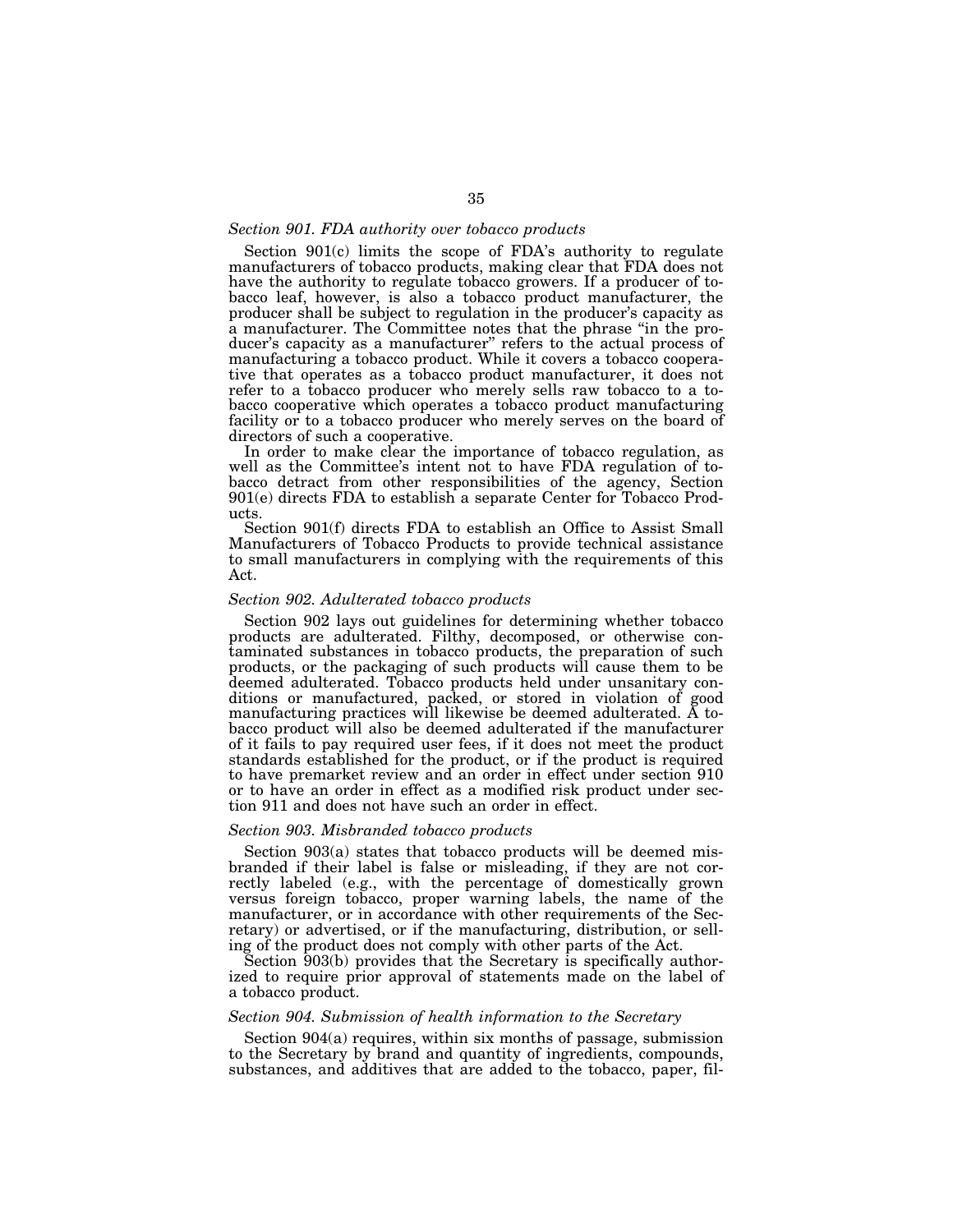ter, or other part of the tobacco product. This section also requires a description of the content, delivery, and form of nicotine, as well as documents developed after enactment that relate to health, toxicological, behavioral, or physiologic effects of tobacco products. This information is required of all current tobacco products as well as any tobacco products introduced after enactment. Further, three years after enactment, a list of constituents, including smoke constituents, identified by the Secretary as harmful or potentially harmful, is required to be submitted to the Secretary.

Section 904(b) provides the Secretary with the authority to request documents and information on a broad range of issues, including, for example, documents and information relating to research activities and findings, scientific information on reducedrisk products and technology, the health effects of tobacco products and their components, and marketing research. This provision applies to both foreign and domestic manufacturers.

Section 904(c) requires a written notice to the Secretary at least 90 days prior to marketing if a tobacco manufacturer adds a new additive to their product or increases the amount of an additive. This section requires a written notice to the Secretary at least 60 days prior to marketing if a tobacco manufacturer eliminates or decreases an existing additive.

Section  $904(d)(1)$  requires within three years of passage, and annually thereafter, the Secretary must publish in an easily available and understood format a list of harmful and potentially harmful constituents in each brand.

Section 904(d)(2) requires the Secretary also to conduct consumer research to ensure that publication of the list is not misleading to lay persons. After 5 years, the Secretary must report to Congress on the results of the consumer research, and provide a recommendation on whether or not publication of the list should continue or be modified.

#### *Section 905. Annual registration*

Section 905 requires registration of every entity that owns or operates in any state any establishment engaged in the manufacture, preparation, compounding, or processing of tobacco products. The same requirement extends to foreign establishments. At the time of this registration, a listing is required of all tobacco products, which are being manufactured, prepared, compounded, or processed. Once registered, every establishment is subject to an inspection once every two years.

Section 905(e) allows the Secretary to create a uniform system for identification of tobacco products.

Section 905(j) requires a report to the Secretary 90 days prior to the introduction of a new tobacco product demonstrating that the product is substantially equivalent to a tobacco product already on the market and therefore not subject to premarket review. If the new product is not substantially equivalent to a product already on the market, the new product must be reviewed pursuant to Section 910. Section 905(j) requires reports on products first marketed between February 16, 2007, and 21 months after enactment. Additionally, section 905(j) authorizes the Secretary to issue regulations creating exemptions from premarket notification for minor modifications of existing products or where otherwise appropriate.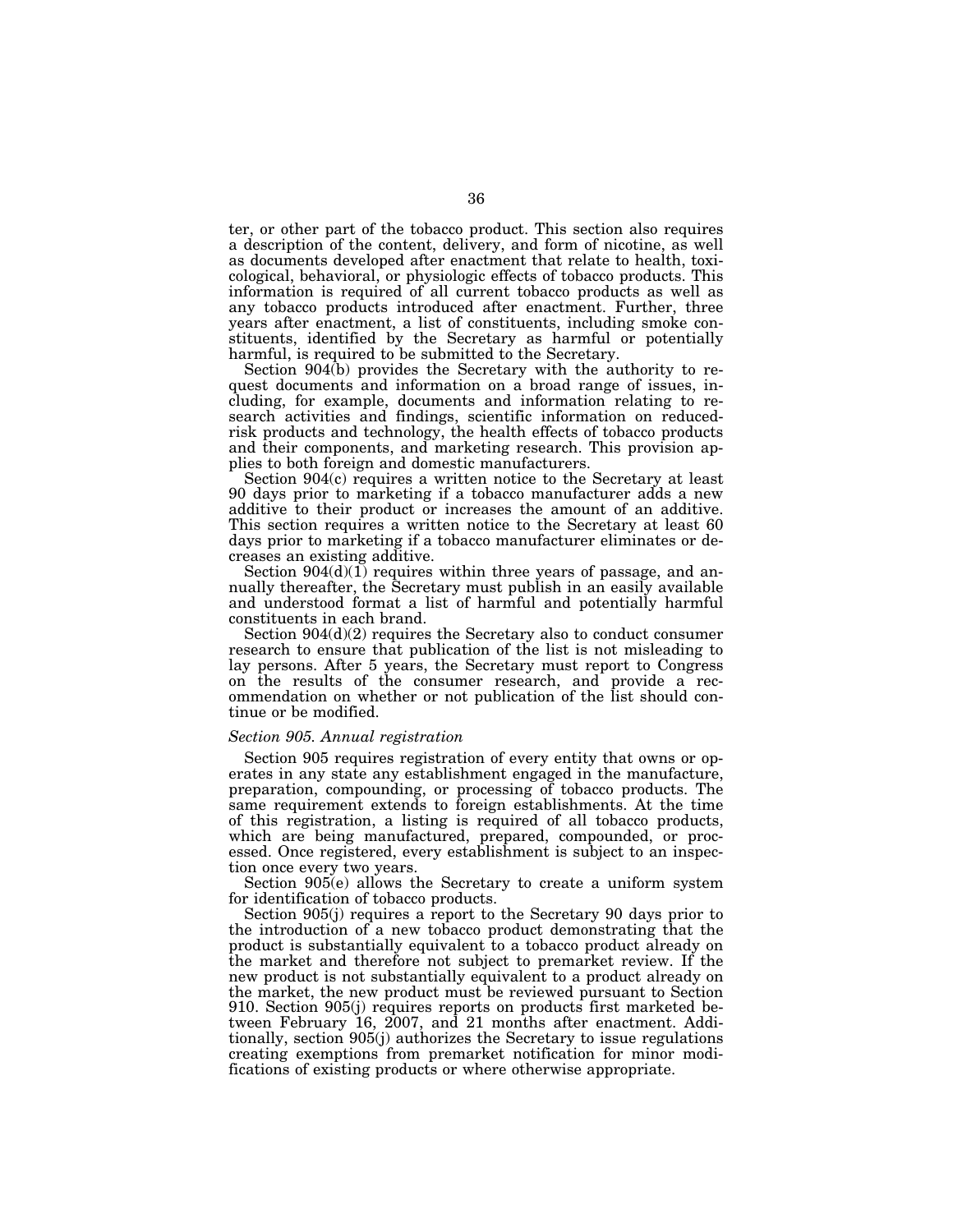# *Section 906. General provisions respecting control of tobacco products*

Section 906(b) provides for notice and comment rulemaking.

Section 906(c) ensures limited confidentiality of certain information reported to the Secretary. Section 906(d) authorizes the Secretary to issue regulations restricting the sale and distribution of tobacco products, including access to, advertising, and promotion of tobacco products, if the Secretary determines that the regulations would be appropriate to protect the public health, taking into account factors specified in the provision.

Advertising and promotion restrictions are permitted to the full extent consistent with the First Amendment. The Committee notes that Section 906(d) authorizes the Secretary to impose restrictions on the advertising and promotion of tobacco products in any venue used to advertise and promote tobacco products, including retail establishments that limit admittance to persons over age 18, where the Secretary finds that such restrictions would be ''appropriate for the protection of the public health,'' based on the factors laid out in Section  $906(d)(1)(A)$  and (B), and where consistent with the First Amendment to the Constitution.

Section 906(d) does not permit the Secretary to prohibit the faceto-face sale of any tobacco product by a specific category of retail outlets, or to establish a national minimum age of greater than 18 years to purchase tobacco products. Section 906(d) requires the Secretary, however, to regulate the sale, distribution, promotion, and marketing of tobacco products that are sold through means other than a direct, face-to-face exchange. Section 906(d) permits advertising on conventional matchbooks to the extent permitted in adult publications, unless the Secretary determines that such treatment of matchbooks is not appropriate for the protection of the public health.

Section 906(e) allows for regulations requiring that tobacco products conform to specified good manufacturing practices or hazard analysis and critical control point methodology (with input from the public and interested parties, and from the Tobacco Products Scientific Advisory Committee). This section exempts small tobacco product manufacturers from the above requirements for at least four years following the effective date of the Secretary's regulation. Section 906(e)(2) provides for a petition process for a temporary or permanent exemption or variance from the regulation.

### *Section 907. Tobacco product standards*

Consistent with the overall intent of the bill to protect the public health, including by reducing the number of children and adolescents who smoke cigarettes, section  $907(a)(1)$  is intended to prohibit the manufacture and sale of cigarettes with certain ''characterizing flavors'' that appeal to youth. Examples of these products include, but are not limited to, those introduced in recent years such as ''Mandalay Lime,'' ''Warm Winter Toffee,'' ''Mocha Taboo,'' and ''Midnight Berry,'' which were the subject of an investigation and subsequent settlement agreement between one cigarette manufacturer and the attorneys general of 40 states in October 2006.

Accordingly, this section prohibits the use of any constituent or additive that causes a cigarette or its smoke to have a characterizing flavor other than menthol or tobacco. Section  $907(a)(1)$  is not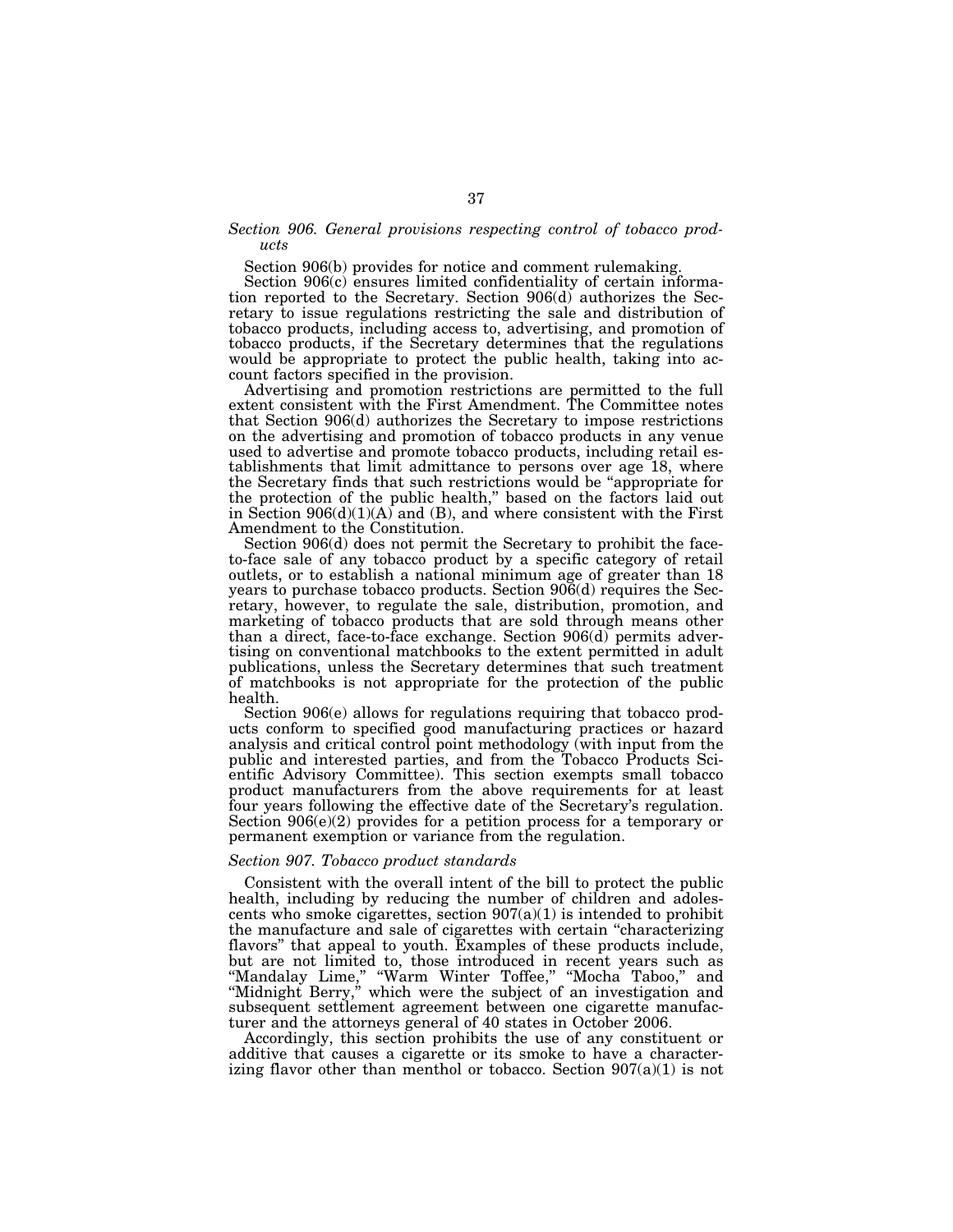intended to prohibit the use of specific ingredients, including those found in some American blend cigarettes, so long as those additives or constituents are not a characterizing flavor (other than tobacco or menthol) of the cigarette or its smoke. A cigarette (including any component of the cigarette) or its smoke should not be determined to have a prohibited characterizing flavor based solely on the presence of an ingredient in the product or its smoke.

The Committee has reviewed the products that will be banned after 90 days under this section and has concluded that the ban will not lead to negative public health effects, because of how the affected products generally are used and because of their low overall use by adult smokers. Specifically, none of the cigarettes covered by the ban—including those with the characterizing flavors of fruit, chocolate, and clove—is used regularly by a large number of addicted adult smokers. Instead, these cigarettes tend to be used only occasionally, either by regular users of other products, by individuals who are experimenting with tobacco use, or by those who smoke only in certain social settings. Given that few adult smokers ever use the flavored cigarettes that will be banned and that most adult smokers name other products as their regular brand, it is likely that regular use of these products by heavily addicted adult smokers is negligible.

All of these factors—irregular, experimental, and social setting use and low overall use within the U.S. population—support the Committee's conclusion that precipitous removal of these products from the market will not result in a large number of heavily addicted smokers facing the sudden withdrawal of the products to which they are addicted, with unknown consequences for the health of the individual users or the overall population. The Committee notes that prohibition of a product that is used regularly by a large number of heavily addicted adult users would pose different questions of public health than those posed by the ban in section  $907(a)(1)$ . For example, the health care system might not be capable of handling the sudden increased demand for cessation assistance in the case of a more broadly used product, leaving millions of smokers without medical support. In addition, the sudden removal of a legal source for such a product without the type of consideration and review that FDA will be able to conduct might unnecessarily increase the illegal black market risk, which could also pose a health hazard to users.

The Committee recognizes the unique issues surrounding menthol cigarettes and urges the Secretary to address these issues as quickly as practicable. The Committee is especially concerned about proportionately higher rates of menthol cigarette use among African American smokers, as well as the historic targeting of African Americans for menthol cigarette use by tobacco companies. While it is unclear what effect the presence of menthol in cigarettes may have on addictiveness, toxicity, or other qualities of cigarettes, the Committee recognizes that menthol cigarettes may pose unique health risks to those who smoke them. Given the high rates of use among African American smokers, including African American youth, as well as higher rates of lung cancer documented among African American smokers as compared to non-African American smokers, the Committee believes that it is critical for the Secretary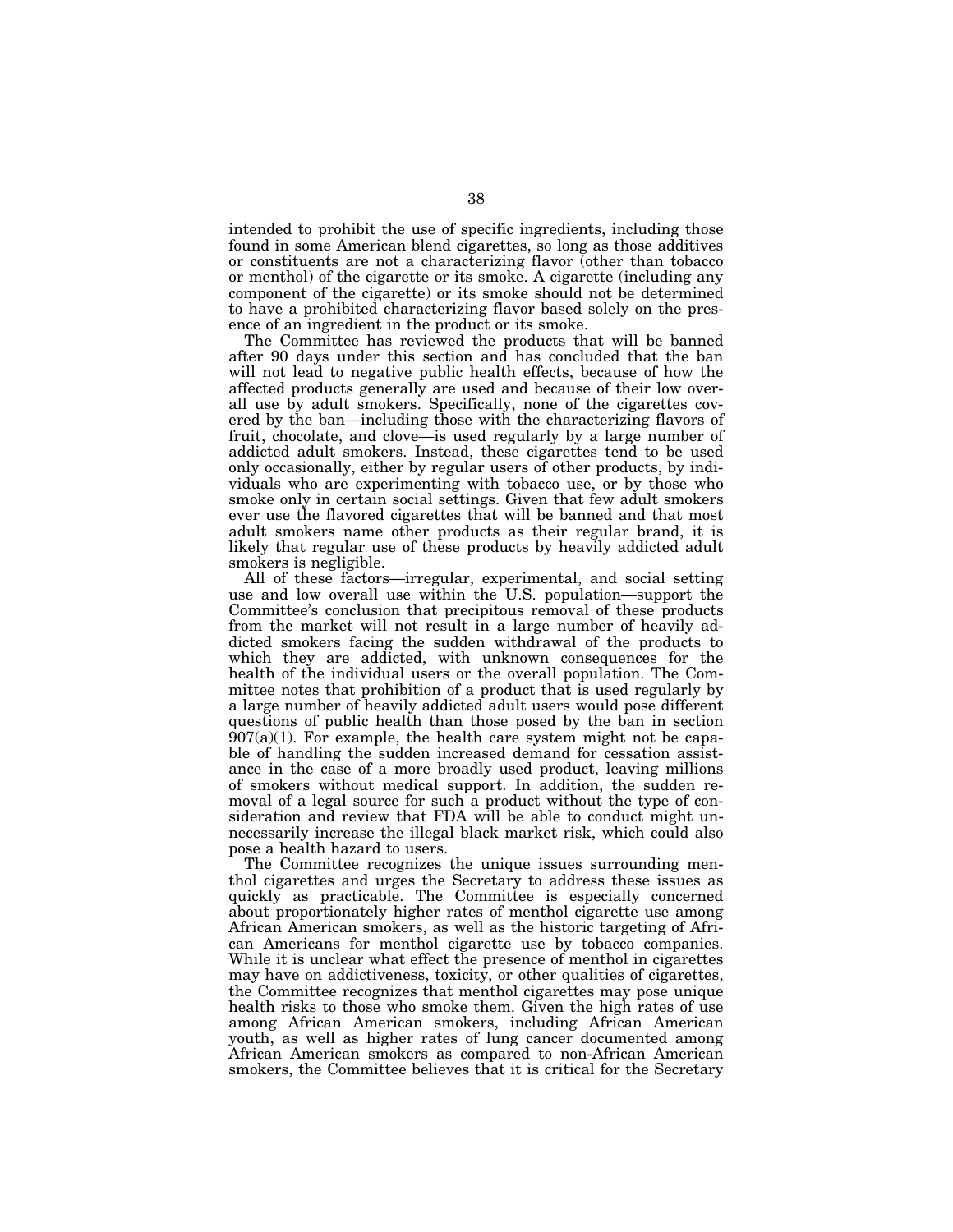to move quickly to address the unique public health issues posed by menthol cigarettes.

Menthol cigarettes currently represent over one quarter of all cigarettes smoked in the United States, representing more than 12 million individual smokers. Additionally, nearly  $\overline{7}$  in 10 African Americans who smoke choose to smoke menthol cigarettes. Given the number of open questions related to menthol cigarettes, the legislation authorizes the Secretary to ban or modify the use of menthol in cigarettes based on scientific evidence. Given the large number of Americans who smoke menthol, the disproportionate prevalence of menthol cigarettes among African Americans, the racial and ethnic differences in lung cancer incidence, and the uncertainty about the potentially negative consequences of an immediate menthol ban, the Committee believes that this approach ensures that FDA has the scientific evidence necessary to make the best decisions to protect the public health.

Section 907 allows the Secretary to adopt, through notice and comment rulemaking, a product standard for tobacco products if the Secretary determines that such standard is appropriate for the protection of the public health. ''Appropriate for the protection of public health'' is used because tobacco products are not ''safe'' or safe and effective," the standards used by FDA for foods, drugs, and medical devices. The public health standard is intended to be a flexible standard that focuses on the overall goal of reducing the number of individuals who die or are harmed by tobacco products. Standard(s) could include provisions to alter nicotine yields, to reduce or eliminate other constituents, including smoke constituents, or components, or other aspects of the construction, constituents, properties, and labeling of the tobacco product.

J Section 907(a)(3) provides that the Secretary may adopt a tobacco product standard if the Secretary finds that it is appropriate for the protection of the public health. Section  $907(a)(3)(B)$  sets forth certain considerations with respect to that finding and additional considerations with respect to a standard that would reduce or eliminate an additive, constituent (including a smoke constituent), or other component of a tobacco product. In the event that the Secretary has proposed the adoption of such a standard because the Secretary has found that the additive, constituent, or other component is or may be harmful, an objecting party may, in response to such finding, provide for the Secretary's consideration scientific evidence that demonstrates that the proposed standard will not reduce or eliminate the risk of illness or injury. In issuing a final standard as with any rulemaking, the Secretary shall review and consider all information and scientific evidence and data, presented by any party that comments on the proposed standard, including any information, evidence, or other documentation that is submitted concerning the population impact or any other matter related to the proposed standard. The Committee intends the Secretary will base his or her determinations on sound information and scientific evidence and data when issuing the proposed standard that is appropriate for the protection of the public health.

The Committee also intends for the agency to have authority to establish product standards regarding the testing and measurement of products, nicotine yields, constituents, construction, components, ingredients, additives, and all other properties of the tobacco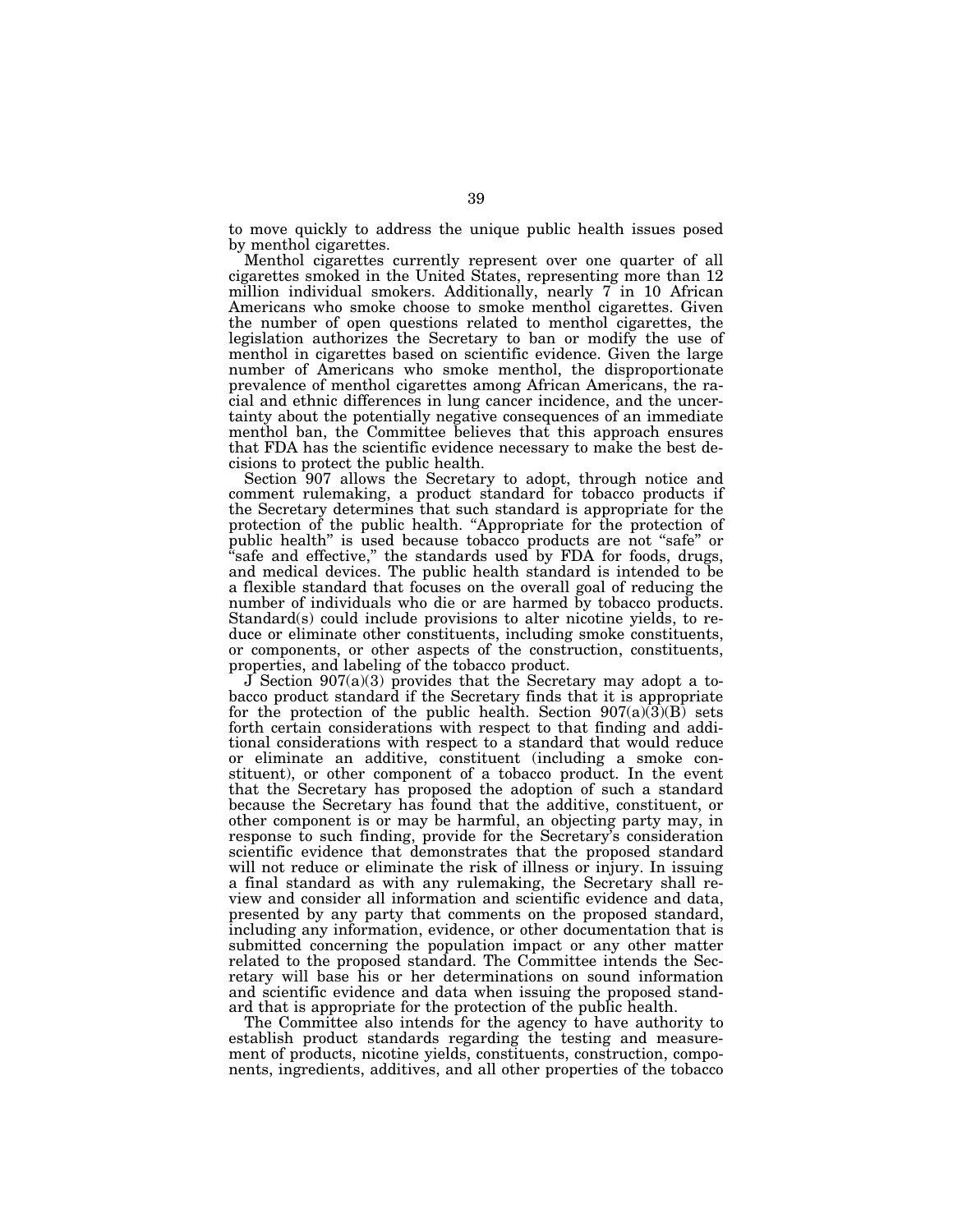product, including the form and content of the labeling. This authority is limited only by  $907(d)(3)$ , which prohibits FDA from banning all cigarettes, all smokeless tobacco products, all little cigars, all cigars, all pipe tobacco, or all ''roll your own'' tobacco products, or requiring the reduction of nicotine levels to zero.

It is the Committee's intent that there be a level playing field between domestic tobacco growers and foreign tobacco growers with regard to the development and implementation of any tobacco product standard. Beginning two years after enactment, no tobacco product manufacturer shall use tobacco, including foreign grown tobacco, that contains a pesticide chemical residue that is at a level greater than is specified by any tolerance applicable under federal law to domestically grown tobacco.

The Secretary is required to review periodically the product standards, taking into consideration new medical, scientific, or other technological data. In creating rules, the Secretary is required to consult with other federal agencies and invite appropriate persons to provide their input before issuing a rule. The Secretary may also refer a proposed rule to the Tobacco Products Scientific Advisory Committee for collecting additional data and creating a report on the issue, which would then be made public.

### *Section 908. Notification and other remedies*

Section 908(a) provides authority for the Secretary to give notice (e.g., through public service announcements) if a tobacco product presents an ''unreasonable risk of substantial harm'', and notification is necessary and the most practicable means available to eliminate the unreasonable risk.

Section 908(c) authorizes the Secretary to recall a tobacco product, after an opportunity for an informal hearing, if the product contains a manufacturing or other defect that would cause serious adverse health consequences or death and is not ordinarily contained in tobacco products on the market.

### *Section 909. Records and reports on tobacco products*

Section 909(a) requires tobacco manufacturers and importers to establish and maintain records and submit them to the Secretary, if required by the Secretary by regulation, to ensure that tobacco products are not adulterated or misbranded and to otherwise protect the public health.

Section 909(a) allows the Secretary also to require manufacturers and importers to report serious unexpected adverse reactions caused by the use of a tobacco product. The Secretary also may require the reporting of other significant adverse reactions, if necessary, and of actions taken to correct or remove products from the market when undertaken to reduce a health risk.

Section 909(a) states that reports required under this section shall not be unduly burdensome, nor require the disclosure of the identity of patients or users unless required for reasons specified in the provision.

### *Section 910. Application for review of certain tobacco products*

Section 910(a) requires premarket review for all new tobacco products entering the market, unless the Secretary determines that the product is substantially equivalent to an existing product. Sec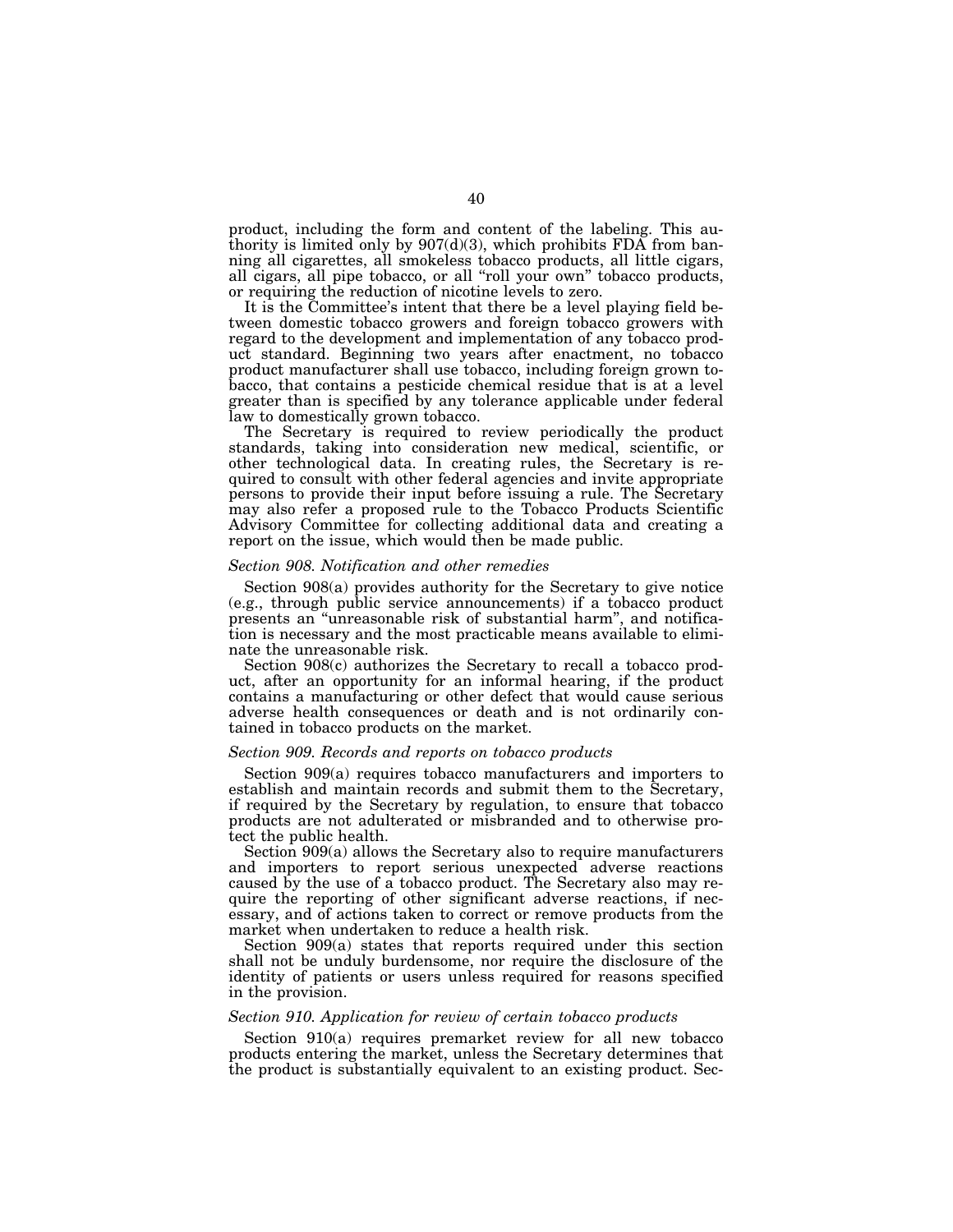tion 910(a) defines substantial equivalence to mean that the product has the same characteristics as a marketed product, or has different characteristics, but does not raise different public health questions. Section  $910(a)(4)$  specifies information that must be provided under section 905(j) to establish substantial equivalence, including detailed information on adverse health effects, and provides that such information be made public within 30 days of a determination of substantial equivalence.

Section 910(b) requires an application for premarket review to contain all information published, known, or which should reasonably be known, to the applicant concerning studies on the health risks of the product. The application also must contain a listing of components, ingredients, and composition of products; how the product is operated or used; a description of the methods used to manufacture or produce the product; and samples of the product and the product's proposed labeling. The Secretary may refer the application to the Tobacco Products Advisory Committee.

Section 910(c) requires the Secretary, within 180 days after receipt of an application, to make a determination of whether to allow the new product to enter the market or deny the application. The Secretary may deny the application if the Secretary finds that the applicant has not shown that marketing of the product would be appropriate for the protection of the public health, or if the Secretary finds that the making and handling of the product do not conform to good manufacturing practices, the labeling is false or misleading, or the product fails to conform to an applicable product standard promulgated under section 907 without justification.

Section 910(d) provides the Secretary authority to withdraw or suspend an order pertaining to a new product for a number of reasons, including that continued marketing is no longer appropriate for the protection of public health; the application contained a materially false statement; the applicant has failed to maintain records or make reports; the labeling becomes false or misleading; or the product does not conform to a tobacco standard without appropriate justification. Section 910(f) authorizes the Secretary to require the maintenance of records and the making of reports as necessary to permit the Secretary to determine whether to withdraw or suspend the order pertaining to a new product.

### *Section 911. Modified risk tobacco products*

Section 911 prohibits a person from selling or distributing a modified-risk tobacco product without having obtained an order pertaining to the product from FDA. Section  $911(b)$  specifically limits the sale, distribution, and promotion of new or existing products for which the label, labeling, or advertising states or implies that the product presents a reduced risk of harm or of tobacco-related disease, or that there is reduced exposure to a substance, or that uses the words "light," "mild," or "low," or similar descriptors. This definition also includes any products with respect to which the manufacturer takes any action after passage of the legislation directed to consumers through the media or otherwise, other than by means of the tobacco product's label, labeling, or advertising, which would be reasonably expected to result in consumers believing that the tobacco product or its smoke may present a lower risk of disease or lower exposure to a substance, or that it is less harmful.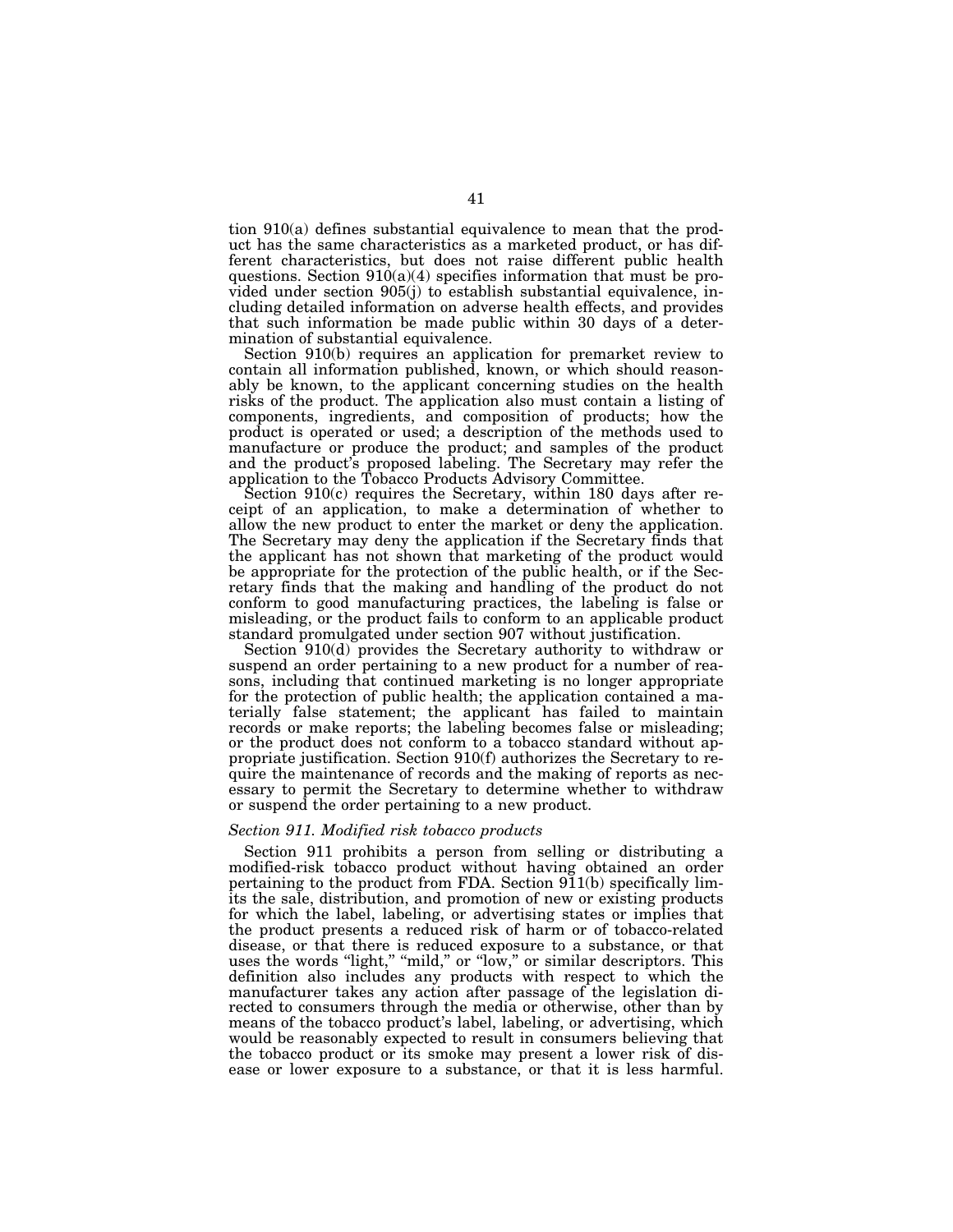Section  $911(b)(2)(C)$  makes clear that the use of the following phrases on the label or advertising for a product do not constitute a reduced-harm claim: ''smokeless tobacco''; ''smokeless tobacco product"; "not consumed by smoking"; "does not produce smoke"; "smokefree"; "smoke-free"; "without smoke"; "no smoke"; or "not smoke". Products intended for use in the treatment of tobacco dependence are not modified-risk tobacco products and are subject to Chapter V of the FFDCA.

Section 911(d) also outlines the specific requirements that tobacco manufacturers must meet before receiving an order permitting the sale or distribution of modified-risk tobacco products. For example, an application for such an order must include a description of the product; the conditions for using the product with respect to the claim; formulation of the product; sample labels; all documents relating to research regarding the product (e.g., the effect on tobacco-related diseases and other health-related conditions); data on how consumers actually use the product; and any other information required by the Secretary. Section 911(e) requires the Secretary to make the application and all of its contents (except trade secrets and confidential commercial information) public and seek public comment. The application must be referred to the Tobacco Products Advisory Committee for its recommendations.

Section  $911(g)(1)$  states that the Secretary shall issue an order that a product may be commercially marketed as a modified risk product only if the Secretary determines that the applicant has demonstrated that the product will significantly reduce harm and the risk of tobacco-related disease to individual users, and benefit the health of the population as a whole, taking into account the impact on both users and nonusers of tobacco products.

Section  $911(g)(2)$  creates a special rule for allowing the sale and distribution of certain products, if the Secretary determines that (1) it would be appropriate for the protection of the public health; (2) the product's label, labeling, or advertising explicitly or implicitly claims only that the product contains a reduced level of a substance, or presents a reduced exposure to a substance; (3) scientific evidence of reduced harm is not, or cannot be made, available, using the best available scientific methods and cannot be made available without conducting long-term epidemiological studies; (4) such data as currently exists predicts substantially reduced morbidity or mortality among individual tobacco users; (5) the magnitude of the overall reductions in exposure to such substances is substantial and will not expose users to higher levels of other harmful substances; and (6) testing of actual consumer perceptions shows that consumers will not be misled into believing that the product is or has been demonstrated to be less harmful or presents less of a risk than one or more other commercially marketed tobacco products. These products are limited to a distribution term of 5 years, but that term may be renewed.

Section 911(h) states that the Secretary may require a manufacturer of a modified-risk product subject to an order under this section to comply with requirements relating to labeling, advertising, and promotion of the tobacco product, and the Secretary must require postmarket surveillance.

Section 911(h) states that the Secretary has discretion to require that a modified-risk tobacco product making a comparative claim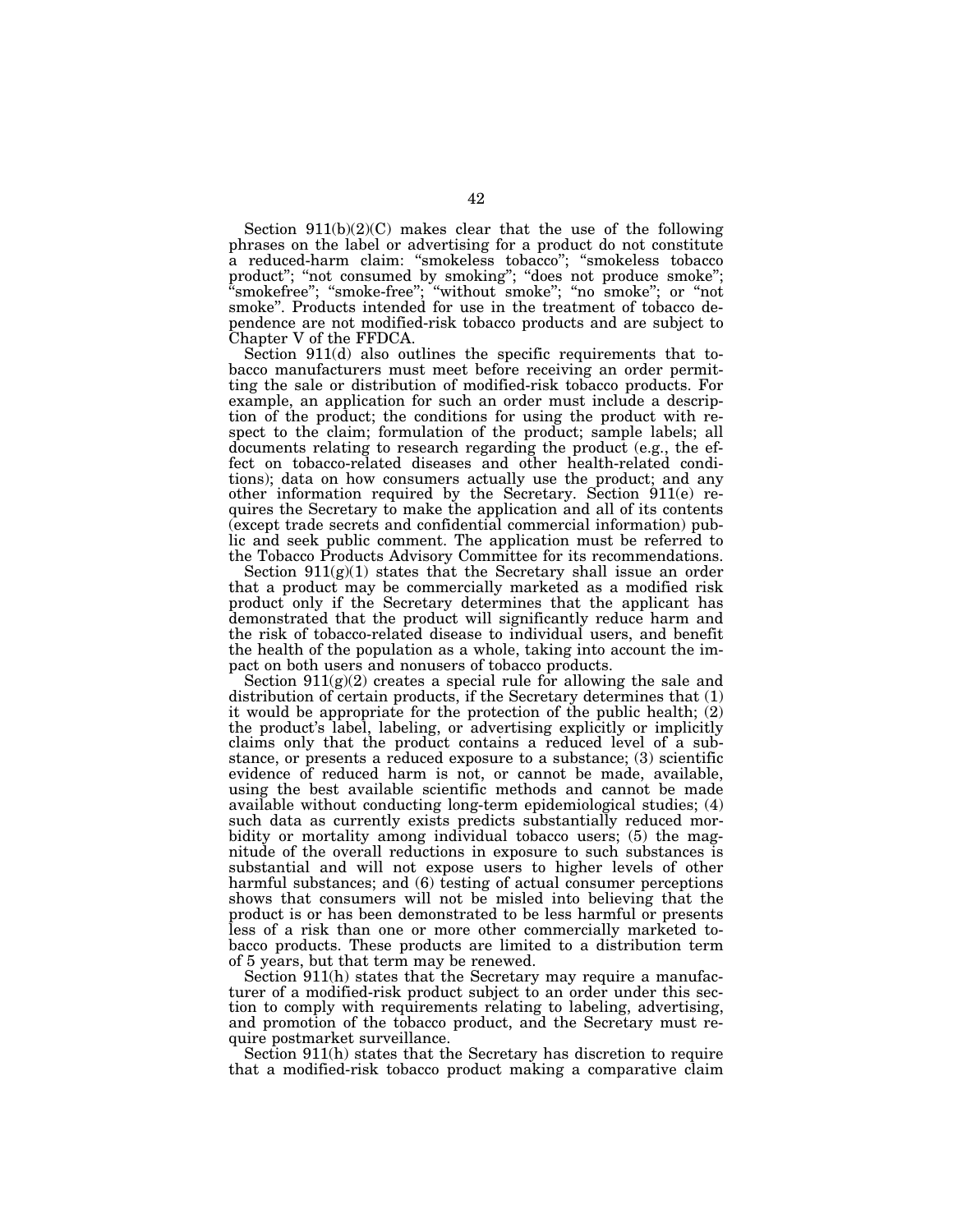compare the tobacco product to a commercially marketed tobacco product that is representative of that type of tobacco product on the market (e.g., the average value of the top three brands). The Secretary also may require quantitative comparisons of the amount of the substance reduced. This information must be placed near the most prominent claim.

Section 911(j) states that the Secretary may withdraw the order pertaining to a modified risk product if: he or she can no longer make the findings on which the order was based; the application contained a material false statement; product representations about reduced risk or exposure are no longer valid; the applicant failed to conduct required postmarket studies and surveillance; or the applicant failed to meet any other condition of the order.

Section 911(l) requires the Secretary, within 2 years after enactment, to issue guidance or regulations on the scientific evidence required for assessment and ongoing review of modified-risk tobacco products. The regulations or guidance shall be developed by the Secretary in consultation with the Institute of Medicine (IOM).

#### *Section 912. Judicial review*

Section 912 states that any person adversely affected by an FDA regulation relating to performance standards or premarket review may, within 30 days, file a petition for judicial review of such regulation with a United States Court of Appeals. The remedies provided shall be in addition to, not in lieu of, any other remedies provided by law. Judgment by the appellate court shall be final, subject to review by the Supreme Court.

### *Section 913. Equal treatment of retail outlets*

Section 913 seeks to ensure a level playing field among all retailers, and requires the Secretary to issue regulations requiring that retail establishments whose predominant business is the sale of tobacco products comply with any advertising restriction applicable to retail establishments accessible to individuals under the age of 18. This provision is necessary because the final rule promulgated by FDA on tobacco products, which is required to be reinstated under section 102 of the Committee's bill, exempted adult-only establishments from advertising restrictions applicable to retail outlets where persons younger than 18 years of age are allowed. This section is intended to level the playing field for all retailers, applying the restrictions on advertising equally across the board.

### *Section 914. Jurisdiction of and coordination with the Federal Trade Commission*

Section 914(a) clarifies that the Federal Trade Commission's (FTC) authority regarding the advertising, sale, or distribution of tobacco products is not limited or diminished by the Act, and that violations of this Act related to advertising will also be considered unfair or deceptive practices under the Federal Trade Commission Act.

Section 914(b) states that the Secretary and the Chairman of the FTC are to coordinate enforcement of section 4 of the Federal Cigarette Labeling and Advertising Act and section 3 of the Comprehensive Smokeless Tobacco Health Education Act.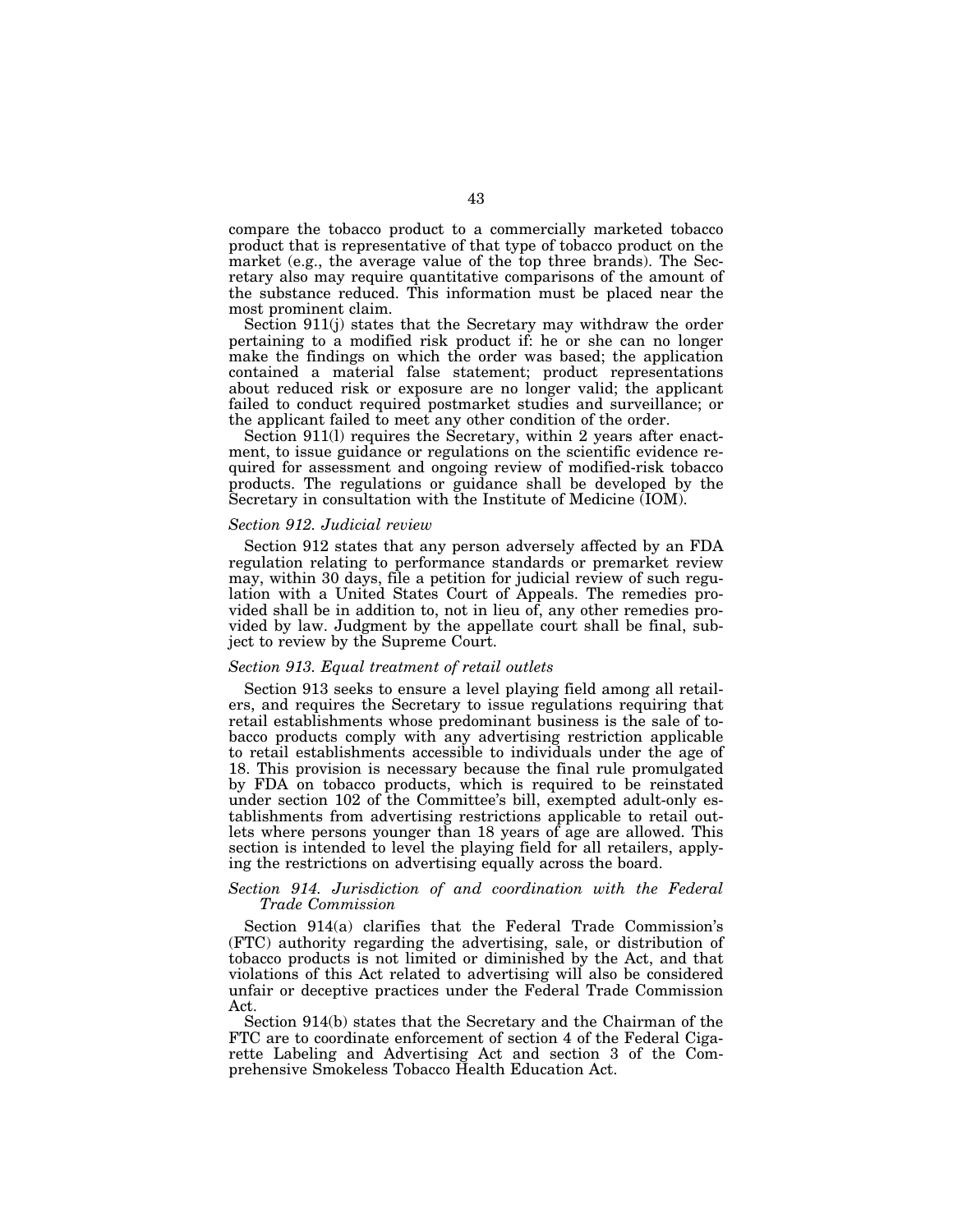### *Section 915. Regulation requirement*

Section 915 requires the Secretary, within 36 months of enactment, to issue regulations that require the testing and reporting of tobacco product smoke constituents, ingredients, and additives that the Secretary determines should be tested in order to protect public health. Regulations may require disclosure of test results relating to tar and nicotine in labeling or advertising, and may require disclosure of test results relating to other constituents that the Secretary determines should be disclosed to the public, if such disclosures would be appropriate for the protection of the public health and would not mislead consumers.

Section 915(d) states that for small tobacco product manufacturers, the compliance times are delayed by at least 2 years and the testing and reporting requirements are delayed for 4 years. Additionally, two or more small tobacco product manufacturers may join together to purchase laboratory testing services. The Secretary also may delay the deadline for testing and reporting on a case-by-case basis.

Section  $915(d)(2)(A)$  of the Act provides that testing regulations promulgated by FDA under Section 915 only shall provide an extended time period for small tobacco product manufacturers to complete product testing required by FDA. FDA regulations shall provide for such testing by small manufacturers to be conducted over a 4-year period, with each manufacturer testing 25% of its products per year. If, however, product testing is necessary due to the actions of a small manufacturer in seeking to market a new product within the definition of section  $910(a)(1)$ (B), or modifying an existing product within the definition of section  $910(a)(1)(B)$ , that testing must be conducted within the same time frame applicable to non-small manufacturers under FDA rules. The Committee believes that commonly occurring natural variations in the tobacco leaf—meaning only those variations that result directly from geological, meteorological, or similar factors not under the control of and not the result of decisions by the tobacco grower, processor, or manufacturer—should not constitute a new product or a product modification for purposes of determining what time frames to apply for completion of testing.

Section 915(e) states that FDA regulations are required to provide an extension to a small tobacco product manufacturer for testing and reporting in the event that the manufacturer demonstrates an inability to gain access to an independent testing laboratory to conduct product testing in time to meet regulatory deadlines. This delay is conditioned, in part, on evidence provided to FDA that: (1) the products were submitted sufficiently in advance to meet regulatory deadlines; (2) the products are currently awaiting testing; and (3) neither that laboratory, nor any other laboratory, is able to complete testing by the deadline at customary, non-expedited testing fees.

The Committee believes that, in seeking an extension of time under this subsection, a small manufacturer should be required only to consult laboratories that are legitimate and that possess the expertise to produce meaningful and reliable testing reports. Therefore, we anticipate that FDA will assist small manufacturers in this regard through its Office to Assist Small Tobacco Product Manufacturers. The Committee expects that the Office will produce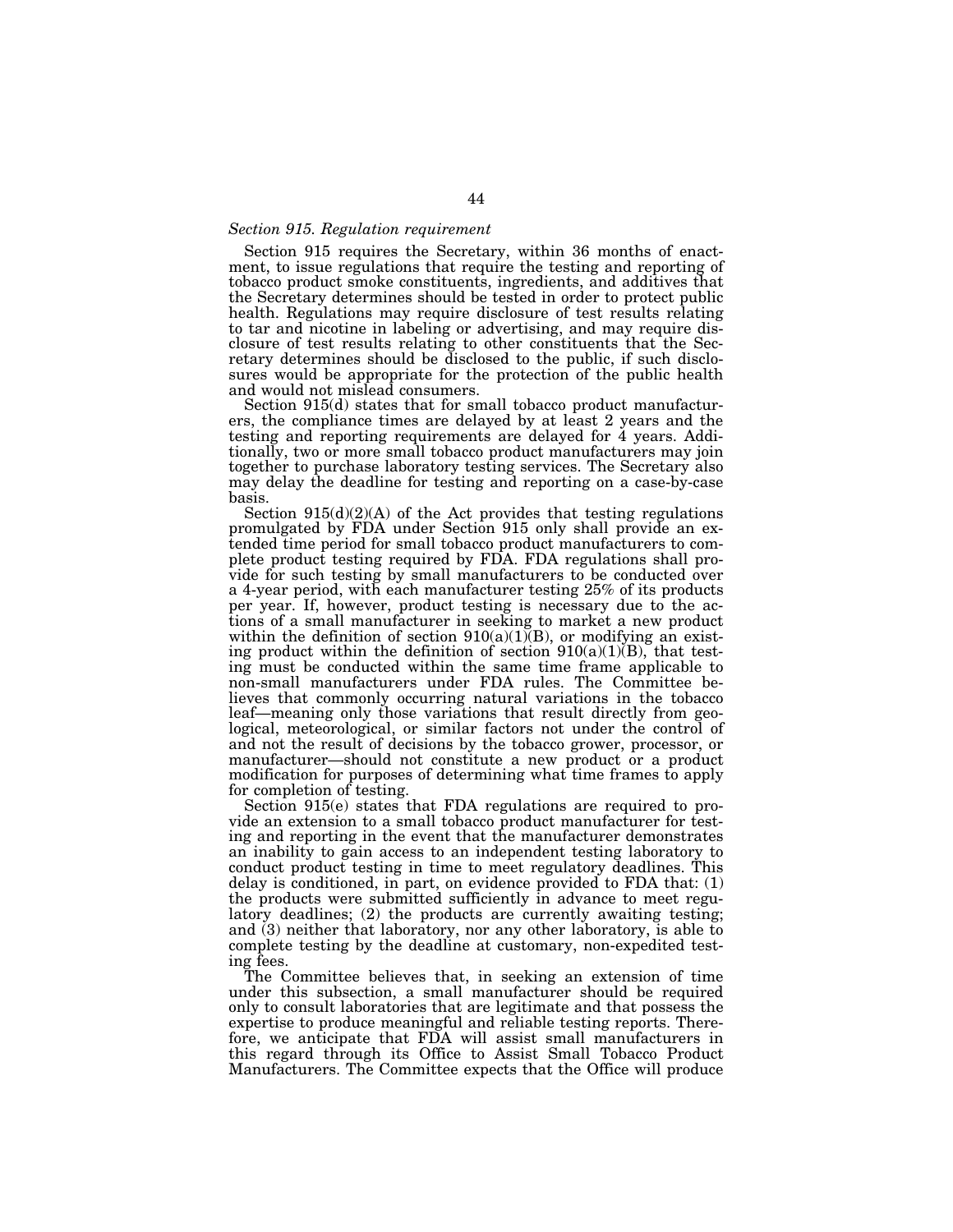a list of testing laboratories with which a small manufacturer can check for testing capacity and availability. The list should include a description of testing services, an address, and known contact information for each laboratory. While FDA's production of this list will not eliminate the duty of each small manufacturer to use its best efforts to identify such laboratories on its own, the list will provide great assistance to small manufacturers in fulfilling that duty.

As stated in this subsection, FDA's authority to extend deadlines based on a demonstrated lack of laboratory capacity extends only to testing and reporting required under Section 915.

#### *Section 916. Preservation of state and local authority*

Section 916(a) states that state authority is preserved, with no federal preemption, with regard to enacting, adopting, promulgating, and enforcing any law, rule, or regulation in critical areas with respect to tobacco products that is in addition to or more stringent than required under this Act, including measures relating to or prohibiting the sale, distribution, possession, exposure to, access to, advertising, and promotion of, or use of, tobacco products by individuals of any age, information reporting to the state, or measures relating to fire safety standards for cigarettes. State, tribal, and local taxation of tobacco products also is unaffected.

Section  $916(a)(2)(A)$  states that states are generally preempted from establishing or continuing in effect any requirement that is different from or in addition to any FDA requirement relating to specified and limited areas, including tobacco product standards, premarket review, adulteration, misbranding, labeling, registration, reporting, good anufacturing standards, and modified risk tobacco products.

Section 916(b) also states that product liability actions under state law are not modified or otherwise affected by this bill.

### *Section 917. Tobacco Products Scientific Advisory Committee*

Section 917 establishes a 12-member advisory committee of relevant medical, scientific, and technological experts, with representatives of the public, tobacco growers, the health community, and tobacco manufacturers, as well, including one member solely and specifically representing the interests of small manufacturers of tobacco products. The small manufacturers' position may be filled by different persons, one at a time, based on different areas of expertise relevant to the topics being discussed. Representatives of the tobacco industry and growers will be on the Committee to provide technical input, but they will be non-voting.

Section 917(c) states that this Committee will provide advice and guidance to the Secretary on the effects of alteration of the nicotine yields from tobacco products; the threshold level at which nicotine becomes addictive; and any other health issues as requested by the Secretary.

### *Section 918. Drug products used to treat tobacco dependence*

Section 918 requires the Secretary to consider designating nicotine replacement products, regulated under title V of the FFDCA, as fast-track research and approval products.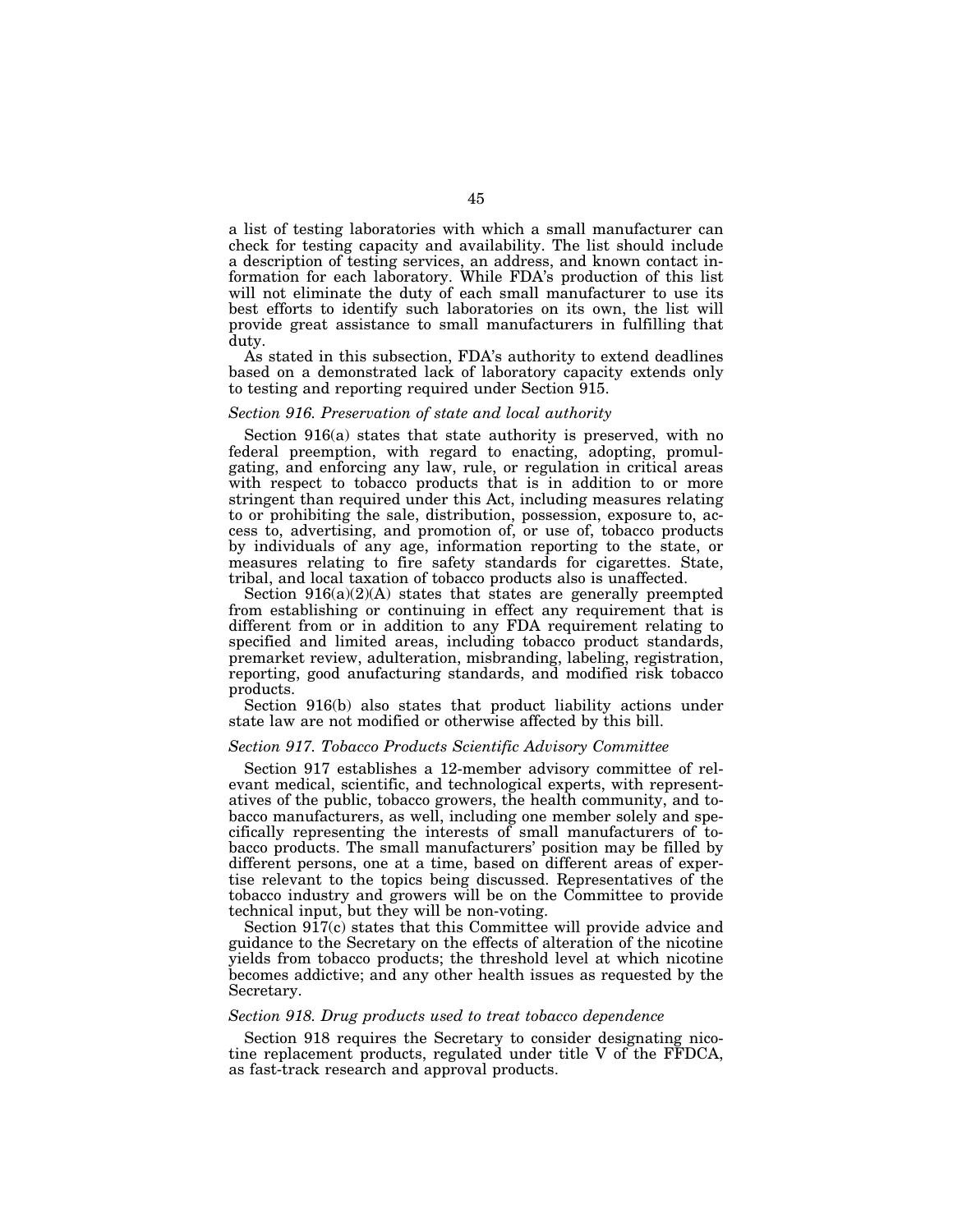Section 918(a) requires the Commissioner of Food and Drugs to consider approving the extended use of over-the-counter nicotine replacement products, and to consider other issues relating to the approval of nicotine replacement therapies.

The Committee notes that the fees collected under section 919 of this Act shall not be used for the purposes of designating nicotine replacement products as fast-track research and approval products, or approving the extended use of over-the-counter nicotine replacement products, or to consider other issues relating to the approval of nicotine replacement therapies. The Committee notes that these activities are regulated under the authority of title V of the FFDCA.

The Committee has found that public health officials and other interested parties are not widely aware that FDA does not currently prohibit the sales of over-the-counter smoking cessation products—such as certain nicotine replacement products—in retail settings where age verification takes place. The Committee urges FDA to communicate its policy on such sales to the regulated community and public health officials through simple and effective means, such as through posting a statement of policy on the FDA's web site.

Section 918(b) requires the Secretary to report to Congress within 3 years on how best to regulate, promote, and encourage development of innovative products and treatments to promote abstinence from tobacco use, reductions in consumption, and reductions in the harm associated with tobacco use. Cessation assistance is a critical component of the fight against the tobacco epidemic. Accordingly, the Committee believes that it is important for health insurers—public and private—to cover effective cessation treatments for those addicted to tobacco, including both medications and counseling. While it is clear to the Committee that the benefits of such coverage greatly outweigh the costs both in terms of human health and in terms of financial savings, private and public insurer coverage of such services remains less than comprehensive. For example, as CDC reported in 2006, only 38 of 50 state Medicaid programs provided coverage for any cessation benefits to tobacco users, with only one state providing all benefits recommended under applicable Public Health Service treatment guidelines. In addition, it is unknown to what extent private insurers are choosing to cover such benefits.

In light of the critical importance of insurer coverage of cessation treatment for those suffering from nicotine addiction, the Committee urges the Secretary to examine this issue and to review the extent to which private insurers are covering effective cessation treatment for tobacco users. In conducting this examination, the Secretary should consider the potential cost savings of such coverage, taking into account not only the reduction of healthcare costs that would result, but also the gain in individual life years, improvements in quality of life, and increased productivity that would be achieved by such coverage.

### *Section 919. User fee*

Section 919(a) requires the Secretary to assess a quarterly fee from tobacco product manufacturers and importers to cover the costs of the activities of the Food and Drug Administration related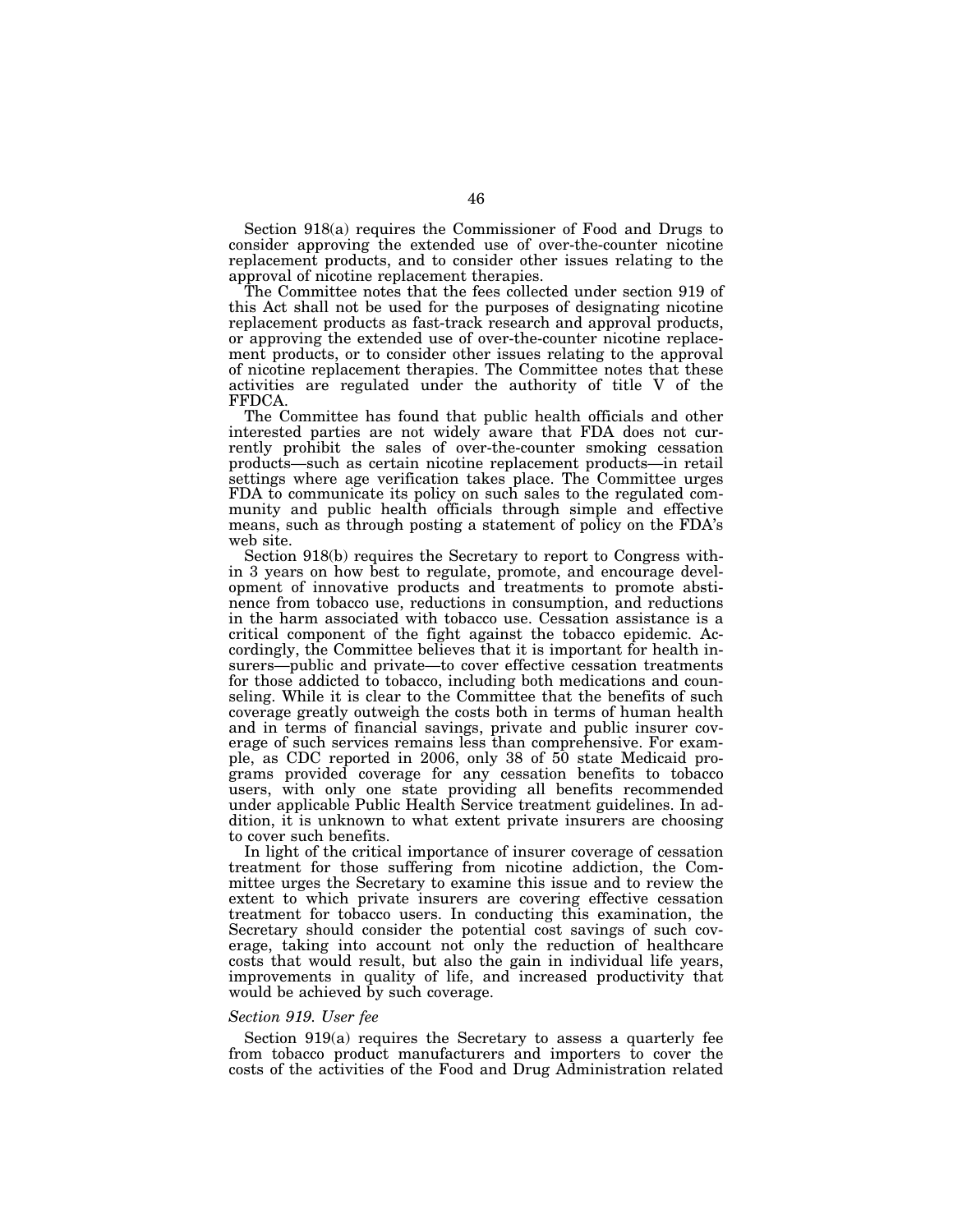to the regulation of tobacco products under the Act. Section  $919(b)(4)$  makes clear that only the funds provided for in this chapter will be used to pay for FDA tobacco regulation. While section  $919(c)(2)(B)(ii)$  allows for FDA to use other funds for startup costs during the first two quarters of the program only, any such funds must be repaid in full. In addition, none of the funds provided for in this chapter may be used to pay for activities not related to FDA's regulation of tobacco. The method of assessing fees shall be the same as that currently used by United States Department of Agriculture for all tobacco manufacturers and importers to fund the 2004 legislation providing transitional payments to tobacco grower quota holders.

Section  $919(c)(3)(B)$  states that no manufacturer or importer shall be required to pay a user fee in excess of their percentage market share. Section  $919(c)(2)(B)$  also limits the imposition of user fees to cigarettes, smokeless tobacco products, and roll-your-own tobacco until the Secretary exercises jurisdiction over other tobacco products.

Section 919(g) requires a report by the Government Accountability Office, within 3 years of enactment, that studies the prevalence of youth tobacco use and the brands that individuals under the age of 18 consume; the feasibility of structuring a user fee based on youth market share of a manufacturer; and the potential effects of tobacco marketing to youth if user fees were calculated based on youth market share.

### *Section 102. Final rule*

Section 102 states that on the first day of publication of the Federal Register that is six months or more after the enactment of this Act, the Secretary shall publish a final rule on the advertising of, and access to, tobacco products, which shall become effective one year after passage of the bill.

The final rule is deemed to be in compliance with the Administrative Procedure Act. The final rule shall be identical in its provisions to the advertising and access regulations promulgated by FDA in 1996, except where specifically provided in this Act. Prior to making any future amendments to the published rule, the Secretary will be required to promulgate a proposed rule.

The final rule also includes a provision that allows the restricted distribution of smokeless tobacco products in qualified, adult-only facilities. In 1996, the Food and Drug Administration concluded that teens obtain free samples of tobacco products despite laws that prohibit the free distribution to minors. In the August 1996 rule, FDA wrote that "free samples represent a 'risk-free and cost-free' way for young people to obtain and possibly use cigarettes or smokeless tobacco and that, when free samples are distributed at cultural or social events, peer pressure may lead some young people to accept and to use the free samples.'' The Committee's intent in section 102 (a)(2) is to modify the final rule to allow free sampling of smokeless tobacco products only to adults in secured, enclosed, adult-only facilities or areas. The Committee expects FDA to monitor aggressively smokeless free-sampling facilities to assure that all requirements are being followed and that youth do not obtain the samples of smokeless tobacco that are being distributed. The Committee notes that this narrowly tailored sampling provi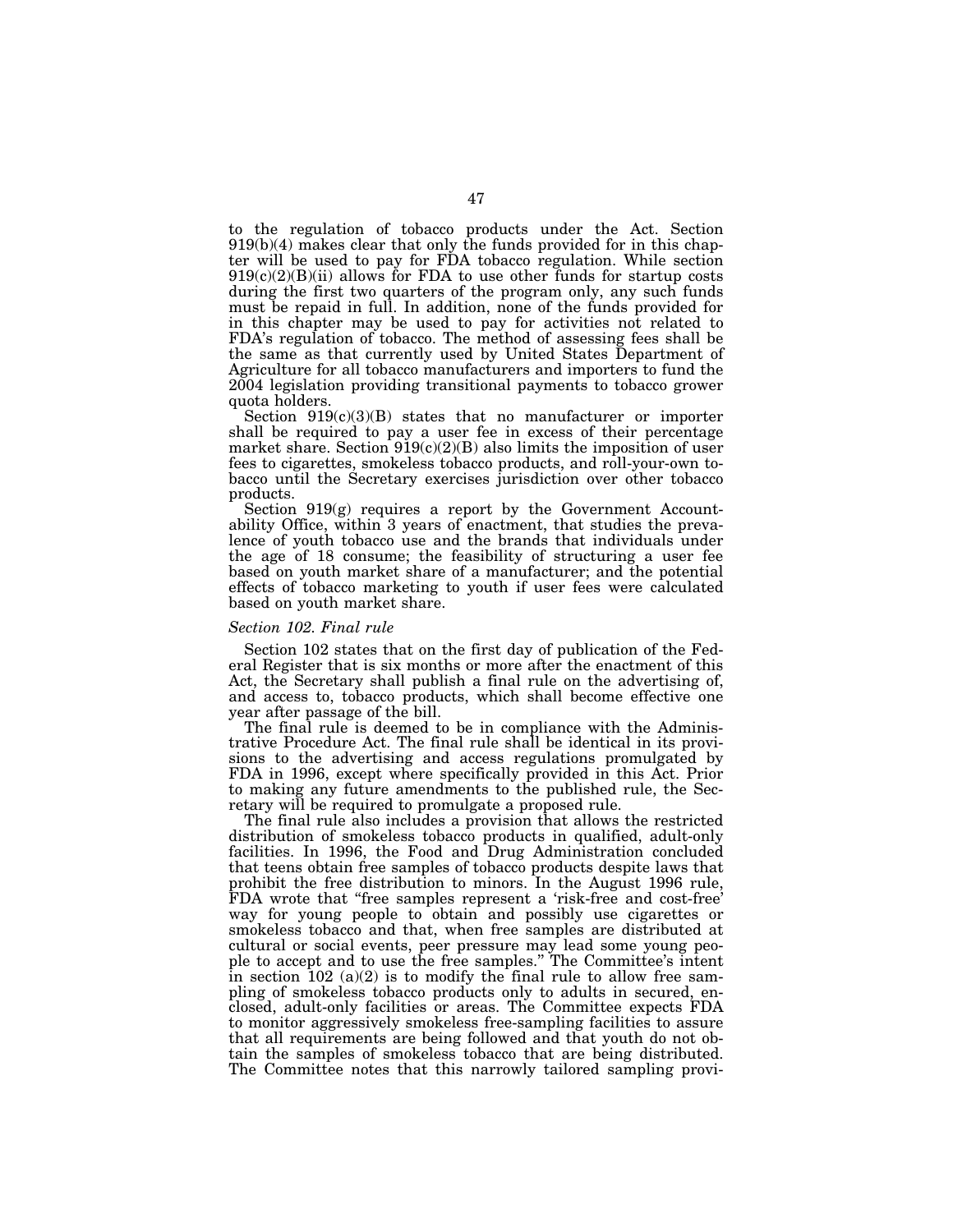sion does not preclude the Secretary from taking further action related to the regulation or prohibition of free sampling of smokeless tobacco products.

The Secretary shall ensure that this Act, amendments made by the Act, and the implementing regulations, including such provisions, amendments, and regulations relating to the retail sale of tobacco products, are enforced with respect to the United States and Indian tribes.

### *Section 103. Conforming and other amendments to general provisions*

Section 103 includes a number of export provisions and retailer/ licensing provisions. Section 103 contains retailer procedural protections and requires FDA, to the extent feasible, to contract with the states for retailer enforcement.

As reflected in its findings, the Committee is concerned that, depending on the particular language, communications directed to consumers by tobacco manufacturers about the impact of the authority granted to FDA under this legislation could confuse or mislead consumers. The Committee recognizes that unlike most products regulated by FDA, tobacco products will remain harmful. Therefore, section  $103(b)(13)$  of the bill, in a new subsection (tt) of Section 301 of the FFDCA, prohibits statements directed to consumers through the media or through the label, labeling, or advertising that would reasonably be expected to result in a consumer believing that the product is regulated, inspected, or approved by FDA, or that the product complies with requirements imposed by FDA, and that could result in consumers believing that the product is endorsed for use by FDA or that otherwise could result in consumers being misled about the harmfulness of the product because of the authority given to FDA by this legislation. The Committee did not attempt to identify every situation in which such specific statements would reasonably be expected to mislead consumers, instead giving FDA the authority to analyze any specific examples presented to it. This section was carefully written so that it involves only communications directed to consumers and does not therefore, for example, involve communications to government agencies, such as reports to the Securities and Exchange Commission, or as part of judicial or congressional proceedings, in formal documents that companies provide to shareholders in the ordinary course of business, or in scientific articles that appear in scientific journals.

Section  $103(q)(2)(C)$  is designed to protect retailers against the imposition of double penalties based on a single violation of any restriction under section 906(d) by directing the Secretary to consider the amount of penalties paid to a state by a retailer for the same violation. This provision is not meant to change the system of setting penalties in any other area within the jurisdiction of the Food and Drug Administration.

# *Section 104. Study on raising the minimum age to purchase tobacco products*

Section 104 requires the Secretary to submit to Congress, within 5 years after enactment of this Act, a report on the public health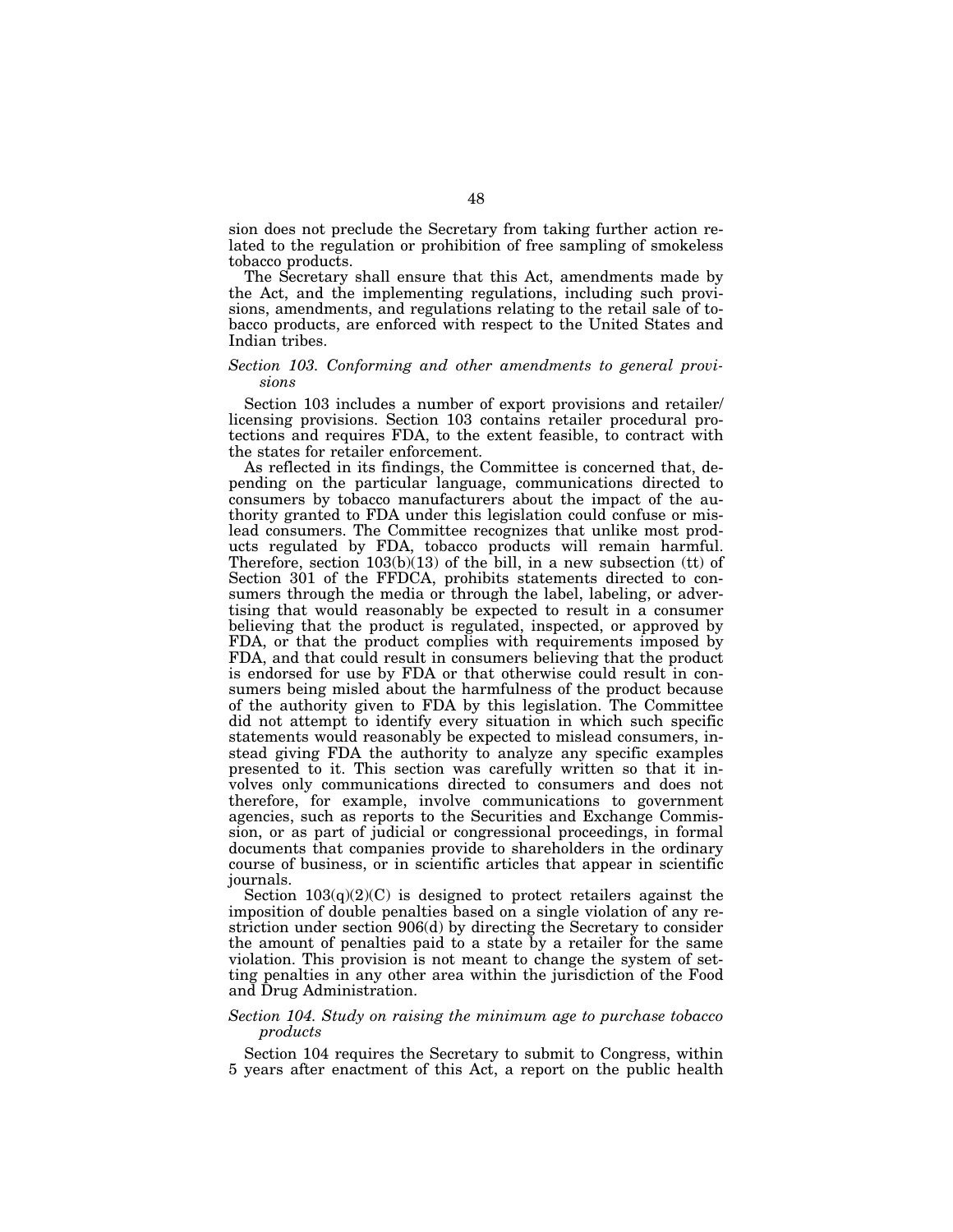implications of raising the minimum age to purchase tobacco products.

### *Section 105. Enforcement Action Plan for Advertising and Promotion Restrictions*

Section 105(a) requires the Secretary, within six months of enactment, to develop, in consultation with public health organizations and others with expertise and experience in serving minority communities, and publish an action plan to enforce restrictions adopted pursuant to section 906 or pursuant to section 102(a) on the promotion and advertising of menthol and other cigarettes to youth. The action plan shall include provisions specifically designed to ensure enforcement of these restrictions in minority communities. Section  $105(b)(2)$  directs the Secretary also to provide assistance to communities seeking to prevent underage tobacco use, including assistance with strategies to prevent underage tobacco use in communities with a disproportionate use of menthol cigarettes by minors.

Section 105(b) requires the Secretary, within three months of enactment, to inform state, local, and Tribal governments of the authority newly provided to such entities pursuant to section 203 of this Act or preserved under section 101(b) of this Act.

# Title II. Tobacco Product Warnings; Constituent and Smoke Constituent Disclosure

### *Section 201. Cigarette label and advertising warnings*

Section 201(a) amends section 4 of the Federal Cigarette Labeling and Advertising Act to specify nine new required warning labels, one of which must appear on cigarette packages and advertisements within 1 year of enactment of this Act. The warning must comprise at least the top 30% of the front and rear panels of the package, and at least 20% of the related advertisements. Retailers will not be held responsible for packages and advertisements bearing a warning label that they do not create or alter.

Section  $201(c)$  requires that all warnings be displayed on all brands and be randomly distributed in all areas of the United States where the product is distributed and requires that a plan be submitted to the Secretary to ensure that the statements in product advertising are equally distributed and rotated quarterly and that all required label statements be displayed at the same time.

# *Section 202. Authority to revise cigarette warning label statements*

Section 202 amends section 4 of the Federal Cigarette Labeling and Advertising Act to provide the Secretary with authority, by rulemaking, to adjust format, type size, and text of any label requirements, and to require that warning labels contain graphics, as well as to increase the required label area from 30% up to 50% of the front and rear panels.

### *Section 203. State regulation of cigarette advertising and promotion*

Section 203 amends section 5 of the Federal Cigarette Labeling and Advertising Act to allow states or localities to enact statutes and promulgate regulations based on smoking and health, imposing specific bans or restrictions on the time, place, and manner of cigarette advertising or promotion. States or localities may not re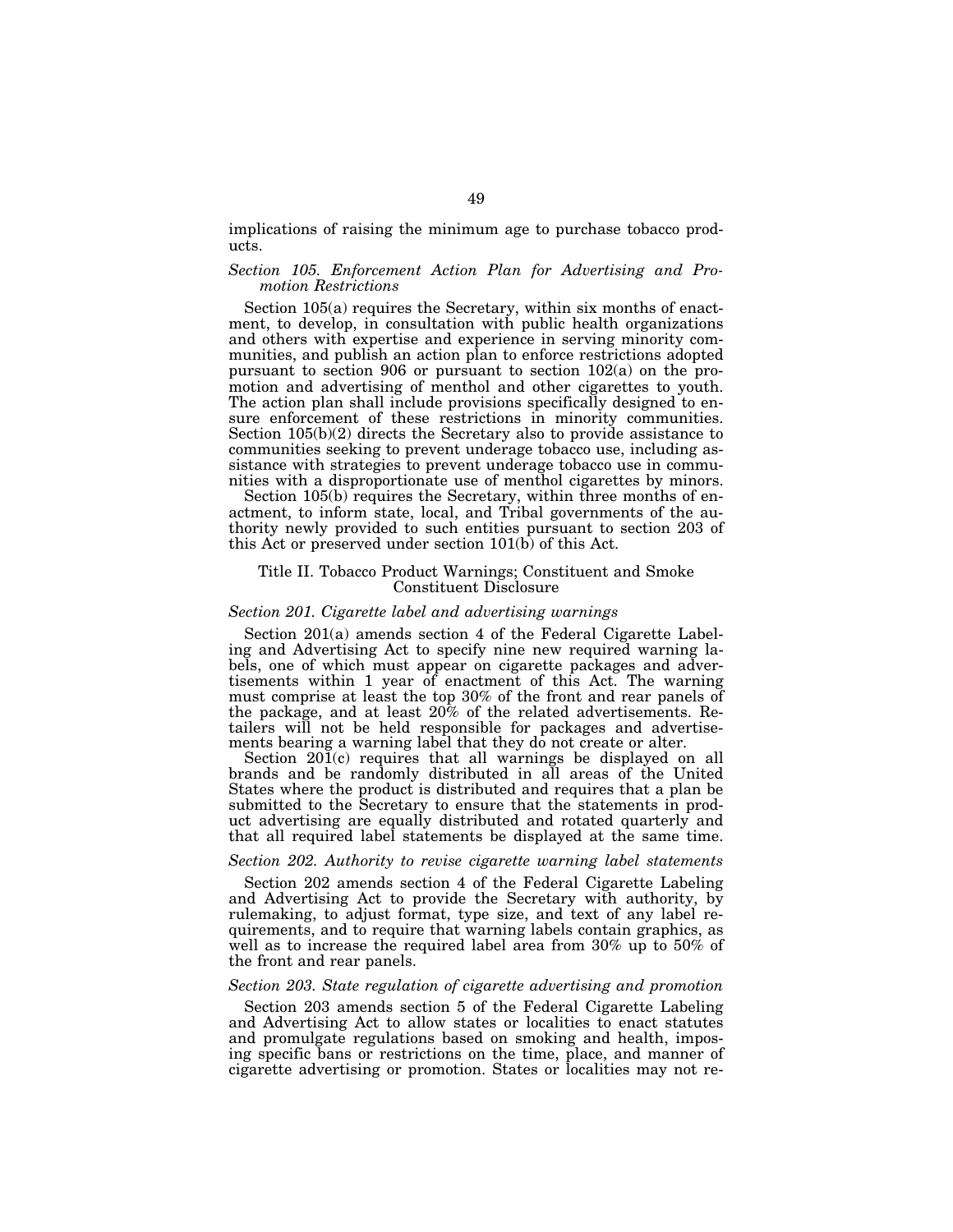strict the content of advertisements or promotions of any cigarettes based on smoking and health.

#### *Section 204. Smokeless tobacco labels and advertising warnings*

Section 204(a) amends section 3 of the Comprehensive Smokeless Tobacco Health Education Act of 1986 to specify the required warning labels that must appear on smokeless tobacco product labels and advertisements, and imposes minimum size and text requirements.

Section 204(b) requires that all warnings be displayed on all brands and be randomly distributed in all areas of the United States where the product is distributed and requires that a plan be submitted to the Secretary to ensure that the statements in product advertising are equally distributed and rotated quarterly, and that all required label statements are displayed at the same time.

### *Section 205. Authority to revise smokeless tobacco warning label statements*

Section 205 amends section 3 of the Comprehensive Smokeless Tobacco Health Education Act of 1986 to provide the Secretary with authority, by rulemaking, to adjust format, type size, and text of any label requirements, and to require that warning labels contain graphics, as well as to increase the required label area from 30% up to 50% of the front and rear panels.

## *Section 206. Tar, nicotine, and other smoke constituent disclosure to the public*

Section 206 amends section 4 of the Federal Cigarette Labeling and Advertising Act to require the Secretary to determine, using his or her sole discretion, whether cigarette and other tobacco product manufacturers should be required to include in each advertisement, package, label, or both, the tar and nicotine yields of a tobacco product, and whether the yields of other constituents will be required to be disclosed by appropriate means.

This section requires that any differences between the requirements established by the Secretary and tar and nicotine disclosure reporting requirements established by the Federal Trade Commission be resolved by a memorandum of understanding.

### Title III.—Prevention of Illicit Trade in Tobacco Products

### *Section 301. Labeling, recordkeeping, records inspection*

Section 301 further amends new title IX of the Federal Food, Drug, and Cosmetic Act by adding a new section 920.

Section 920(a) requires the label, packaging, and shipping containers of tobacco products to bear a statement ''sale only allowed in the United States.''

Section 920(b) directs the Secretary to issue regulations regarding the establishment and maintenance of records by any person who manufacturers, processes, transports, distributes, receives, packages, holds, exports, or imports tobacco products. These records will be used to track and assist in the investigation of illicit trade, smuggling, or counterfeiting of tobacco products. Retailers will not be required to maintain records of sales made to consumers.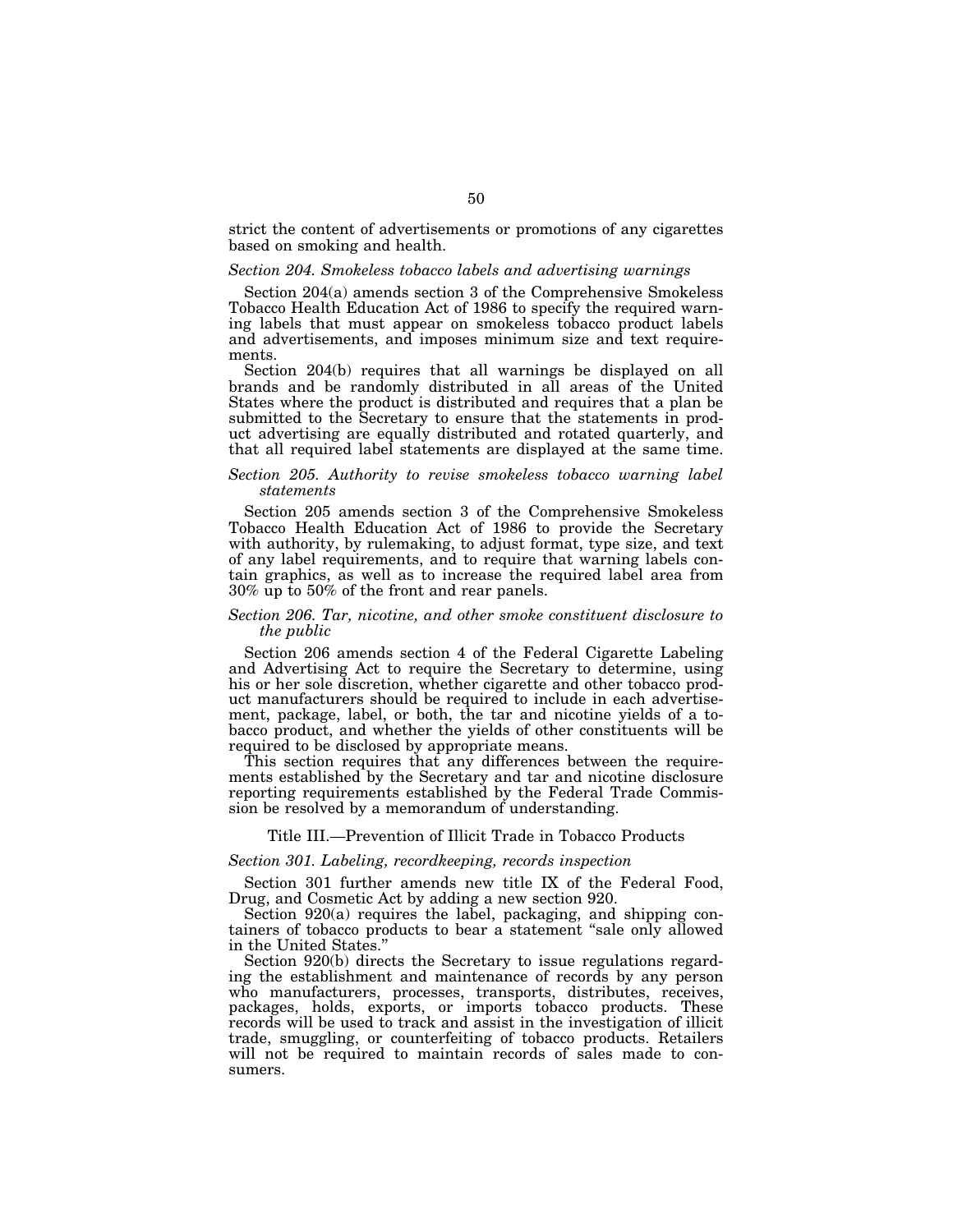Section 920(c) authorizes the Secretary to inspect and copy all records, including financial records, of each person who manufacturers, processes, transports, distributes, receives, holds, packages, exports, or imports a tobacco product that the Secretary has a reasonable belief is part of illicit trade, or smuggling, or is counterfeit.

Section 920(d) requires manufacturers and distributors to report to the Attorney General any knowledge that a tobacco product it manufactures or distributes has been imported, exported, distributed, or offered for sale (1) without payment of duties or taxes, or (2) for possible illicit marketing.

#### *Section 302. Study and report*

Section 302 requires the Comptroller General to conduct a study of cross-border trade in tobacco products, including illicit trade, cross-border advertising, and the health effects resulting from cross-border trade. This section also requires the Comptroller General to submit to the Committee on Health, Education, Labor, and Pensions of the Senate and the Committee on Energy and Commerce of the House of Representatives a report on the study described in this section no later than 18 months after enactment. Section 302(c) provides a definition for "cross-border trade," and states that the terms "Indian country," "state," and "territory" share the same definitions found in current law.

#### CHANGES IN EXISTING LAW MADE BY THE BILL, AS REPORTED

In compliance with clause 3(e) of rule XIII of the Rules of the House of Representatives, changes in existing law made by the bill, as reported, are shown as follows (existing law proposed to be omitted is enclosed in black brackets, new matter is printed in italic, existing law in which no change is proposed is shown in roman):

# **FEDERAL FOOD, DRUG, AND COSMETIC ACT**

\* \* \* \* \* \* \*

### CHAPTER II—DEFINITIONS

SEC. 201. For the purposes of this Act—  $(a) * * * *$ 

\* \* \* \* \* \* \*

*(rr)(1) The term ''tobacco product'' means any product made or derived from tobacco that is intended for human consumption, including any component, part, or accessory of a tobacco product (except for raw materials other than tobacco used in manufacturing a component, part, or accessory of a tobacco product).* 

*(2) The term ''tobacco product'' does not mean an article that is a drug under subsection (g)(1), a device under subsection (h), or a combination product described in section 503(g).* 

*(3) The products described in paragraph (2) shall be subject to chapter V of this Act.* 

*(4) A tobacco product shall not be marketed in combination with any other article or product regulated under this Act (including a drug, biologic, food, cosmetic, medical device, or a dietary supplement).*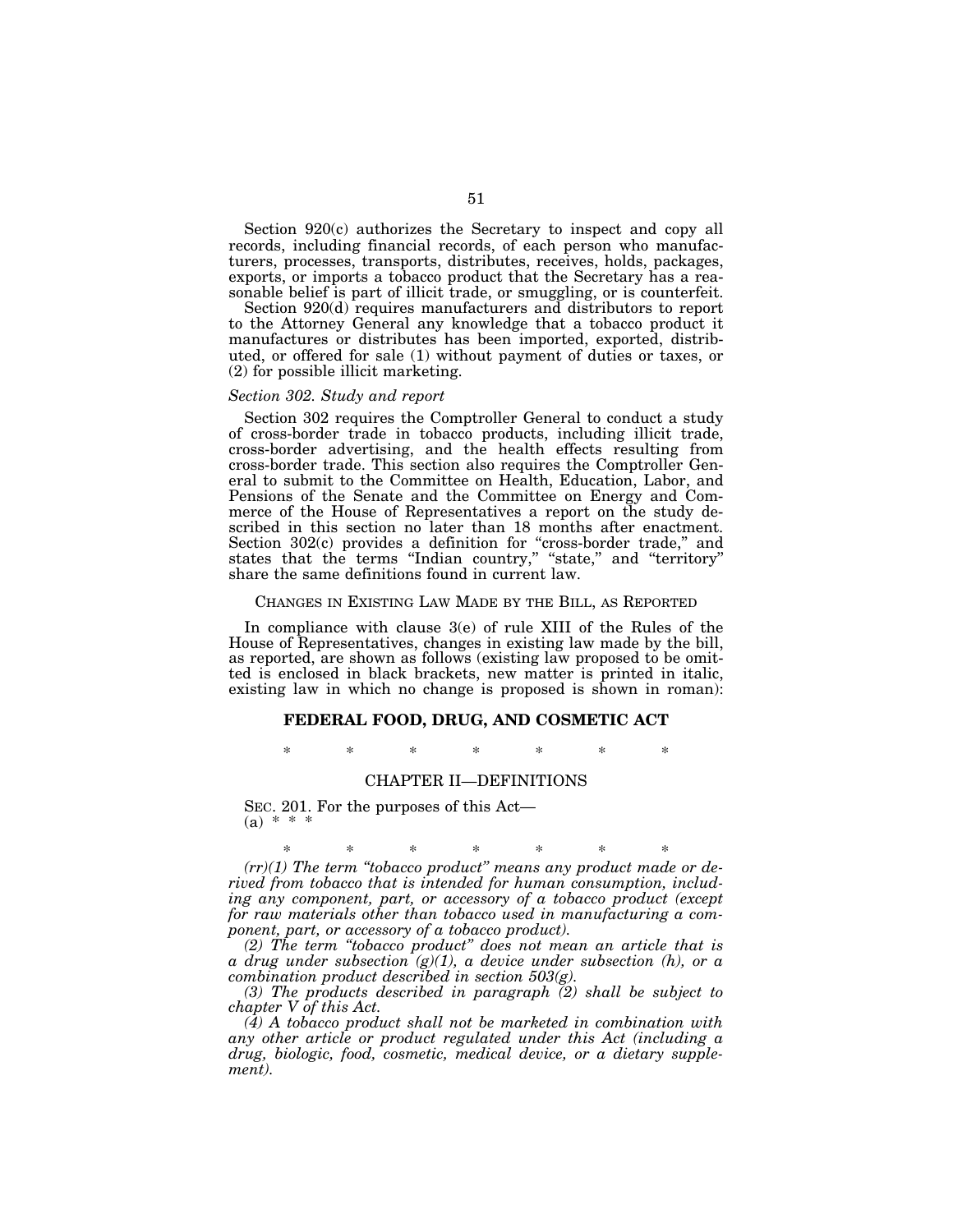# CHAPTER III—PROHIBITED ACTS AND PENALTIES

### PROHIBITED ACTS

SEC. 301. The following acts and the causing thereof are hereby prohibited:

(a) The introduction or delivery for introduction into interstate commerce of any food, drug, device, *tobacco product,* or cosmetic that is adulterated or misbranded.

(b) The adulteration or misbranding of any food, drug, device, *tobacco product,* or cosmetic in interstate commerce.

(c) The receipt in interstate commerce of any food, drug, device, *tobacco product,* or cosmetic that is adulterated or misbranded, and the delivery or proffered delivery thereof for pay or otherwise.

\* \* \* \* \* \* \* (e) The refusal to permit access to or copying of any record as required by section 412, 414, 417(g), 416, 504, 564, 703, 704(a), 760, or 761; or the failure to establish or maintain any record, or make any report, required under section 412, 414(b), 417, 416, 504, 505 (i) or (k),  $512(a)(4)(C)$ ,  $512$  (j), (l) or (m),  $572(i)[1]$ ,  $515(f)$ ,  $519$ ,  $564$ , 760, [or 761 or the refusal to permit access to] 761, 909, or 920 *or the refusal to permit access to* or verification or copying of any such required record.

\* \* \* \* \* \* \* (g) The manufacture within any Territory of any food, drug, device, *tobacco product,* or cosmetic that is adulterated or misbranded.

(h) The giving of a guaranty or undertaking referred to in section  $303(c)(2)$ , which guaranty or undertaking is false, except by a person who relied upon a guaranty or undertaking to the same effect signed by, and containing the name and address of, the person residing in the United States from whom he received in good faith the food, drug, device, *tobacco product,* or cosmetic; or the giving of a guaranty or undertaking referred to in section  $303(c)(3)$ , which guaranty or undertaking is false.

\* \* \* \* \* \* \* (j) The using by any person to his own advantage, or revealing, other than to the Secretary or officers or employees of the Department, or to the courts when relevant in any judicial proceeding under this Act, any information acquired under authority of section 404, 409, 412, 414, 505, 510, 512, 513, 514, 515, 516, 518, 519, 520, 571, 572, 573ø.¿, 704, ø708, or 721¿ *708, 721, 904, 905, 906, 907, 908, 909, or 920(b)* concerning any method or process which as a trade secret is entitled to protection; or the violating of section  $408(i)(2)$  or any regulation issued under that section. This paragraph does not authorize the withholding of information from either House of Congress or from, to the extent of matter within its jurisdiction, any committee or subcommittee of such committee or any joint committee of Congress or any subcommittee of such joint committee.

(k) The alteration, mutilation, destruction, obliteration, or removal of the whole or any part of the labeling of, or the doing of any other act with respect to, a food, drug, device, *tobacco product,*  or cosmetic, if such act is done while such article is held for sale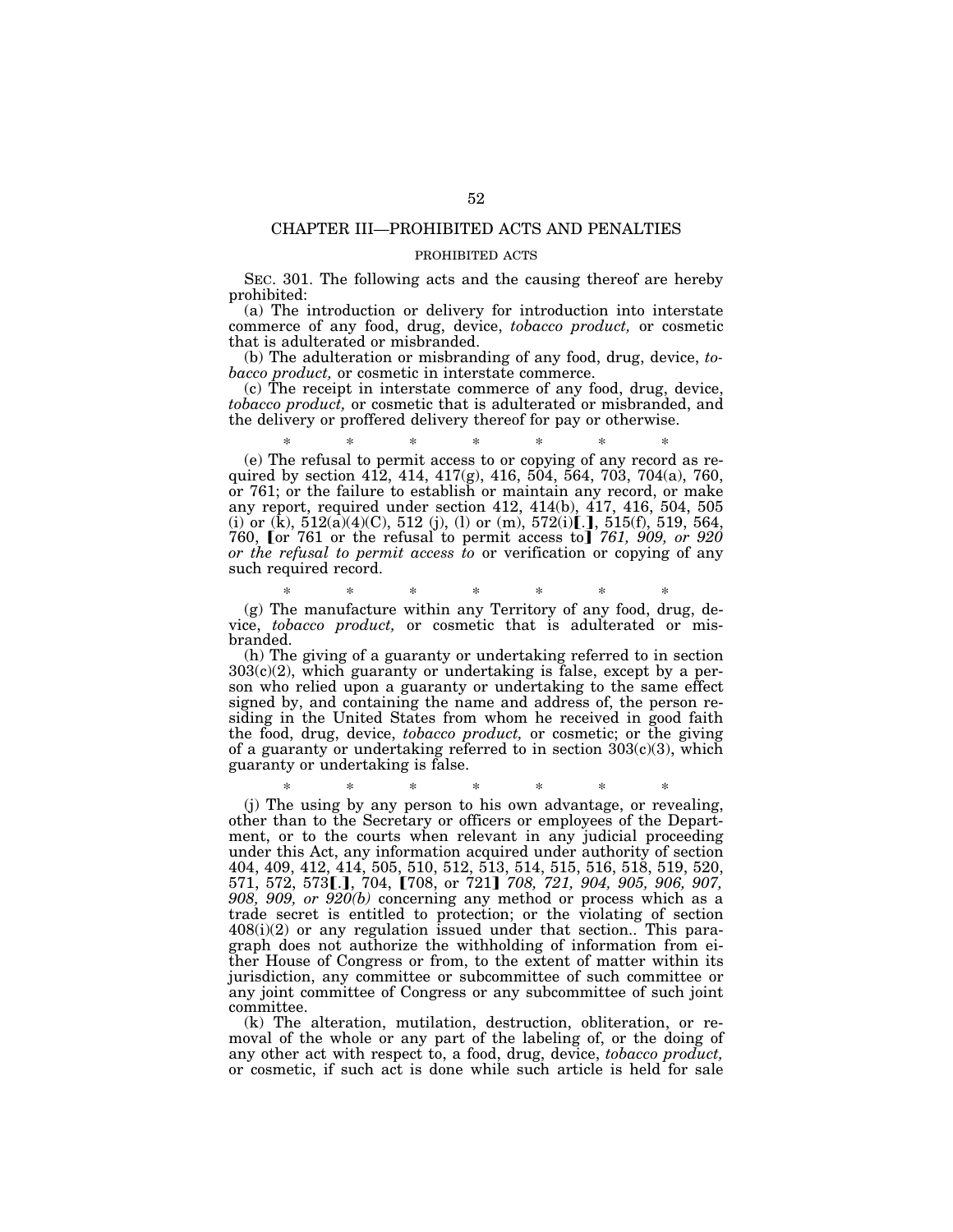(whether or not the first sale) after shipment in interstate commerce and results in such article being adulterated or misbranded.

\* \* \* \* \* \* \*  $(p)$  The failure to register in accordance with section 510, the failure to provide any information required by section 510(j) or  $510(k)$ ; or the failure to provide a notice required by section 510(j)(2).

 $\left[ \left( q\right) (1)$  The failure or refusal to (A) comply with any requirement prescribed under section 518 or  $520(g)$ , (B) furnish any notification or other material or information required by or under section 519 or  $520(g)$ , or  $(C)$  comply with a requirement under section  $522$ .

*(p) The failure to register in accordance with section 510 or 905, the failure to provide any information required by section 510(j), 510(k), 905(i), or 905(j), or the failure to provide a notice required by section 510(j)(2) or 905(i)(3).* 

*(q)(1) The failure or refusal—* 

*(A) to comply with any requirement prescribed under section 518, 520(g), 903(b), 907, 908, or 916;* 

*(B) to furnish any notification or other material or information required by or under section 519, 520(g), 904, 909, or 920; or* 

*(C) to comply with a requirement under section 522 or 913.*  (2) With respect to any *[device,] device or tobacco product*, the submission of any report that is required by or under this Act that is false or misleading in any material respect.

(r) The movement of a device *or tobacco product* in violation of an order under section  $304(g)$  or the removal or alteration of any mark or label required by the order to identify the device *or tobacco product* as detained.

\* \* \* \* \* \* \* *(oo) The sale of tobacco products in violation of a no-tobacco-sale order issued under section 303(f).* 

*(pp) The introduction or delivery for introduction into interstate commerce of a tobacco product in violation of section 911.* 

*(qq)(1) Forging, counterfeiting, simulating, or falsely representing, or without proper authority using any mark, stamp (including tax stamp), tag, label, or other identification device upon any tobacco product or container or labeling thereof so as to render such tobacco product a counterfeit tobacco product.* 

*(2) Making, selling, disposing of, or keeping in possession, control, or custody, or concealing any punch, die, plate, stone, or other item that is designed to print, imprint, or reproduce the trademark, trade name, or other identifying mark, imprint, or device of another or any likeness of any of the foregoing upon any tobacco product or container or labeling thereof so as to render such tobacco product a counterfeit tobacco product.* 

*(3) The doing of any act that causes a tobacco product to be a counterfeit tobacco product, or the sale or dispensing, or the holding for sale or dispensing, of a counterfeit tobacco product.* 

*(rr) The charitable distribution of tobacco products.* 

*(ss) The failure of a manufacturer or distributor to notify the Attorney General and the Secretary of the Treasury of their knowledge of tobacco products used in illicit trade.*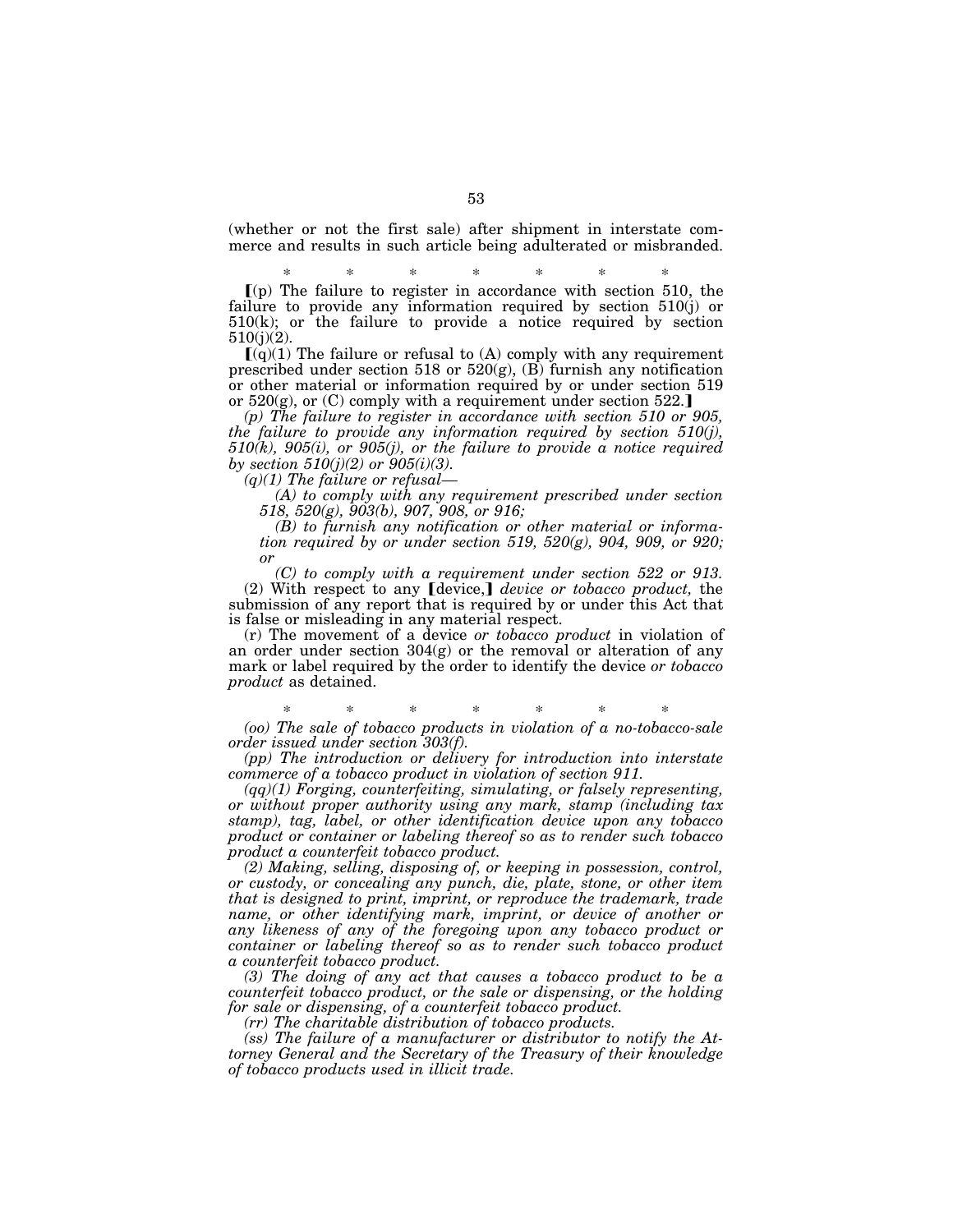*(tt) With respect to a tobacco product, any statement directed to consumers through the media or through the label, labeling, or advertising that would reasonably be expected to result in consumers believing that the product is regulated, inspected or approved by the Food and Drug Administration, or that the product complies with the requirements of the Food and Drug Administration, including a statement or implication in the label, labeling, or advertising of such product, and that could result in consumers believing that the product is endorsed for use by the Food and Drug Administration or in consumers being misled about the harmfulness of the product because of such regulation, inspection, or compliance.* 

\* \* \* \* \* \* \*

#### PENALTIES

SEC. 303. (a)  $*$ 

\* \* \* \* \* \* \*  $(f)(1)(A)$  Except as provided in subparagraph  $(B)$ , any person who violates a requirement of this Act which relates to devices *or tobacco products* shall be liable to the United States for a civil penalty in an amount not to exceed \$15,000 for each such violation, and not to exceed \$1,000,000 for all such violations adjudicated in a single proceeding. For purposes of the preceding sentence, a person accredited under paragraph (2) of section 704(g) who is substantially not in compliance with the standards of accreditation under such section, or who poses a threat to public health or fails to act in a manner that is consistent with the purposes of such section, shall be considered to have violated a requirement of this Act that relates to devices *or tobacco products*.

\* \* \* \* \* \* \*  $(5)(A)$  A civil penalty under paragraph  $(1)$ ,  $(2)$ ,  $(3)$ , or  $(4)$  shall be [assessed] assessed, or a no-tobacco-sale order may be imposed, by the Secretary by an order made on the record after opportunity for a hearing provided in accordance with this subparagraph and section 554 of title 5, United States Code. Before issuing such an order, the Secretary shall give written notice to the person to be assessed a civil **[**penalty] *penalty, or upon whom a no-tobacco-sale order is to be imposed,* under such order of the Secretary's proposal to issue such order and provide such person an opportunity for a hearing on the order. In the course of any investigation, the Secretary may issue subpoenas requiring the attendance and testimony of witnesses and the production of evidence that relates to the matter under investigation.

(B) In determining the amount of a civil penalty, *or the period to be covered by a no-tobacco-sale order,* the Secretary shall take into account the nature, circumstances, extent, and gravity of the violation or violations and, with respect to the violator, ability to pay, effect on ability to continue to do business, any history of prior such violations, the degree of culpability, and such other matters as justice may require. *A no-tobacco-sale order permanently prohibiting an individual retail outlet from selling tobacco products shall include provisions that allow the outlet, after a specified period of*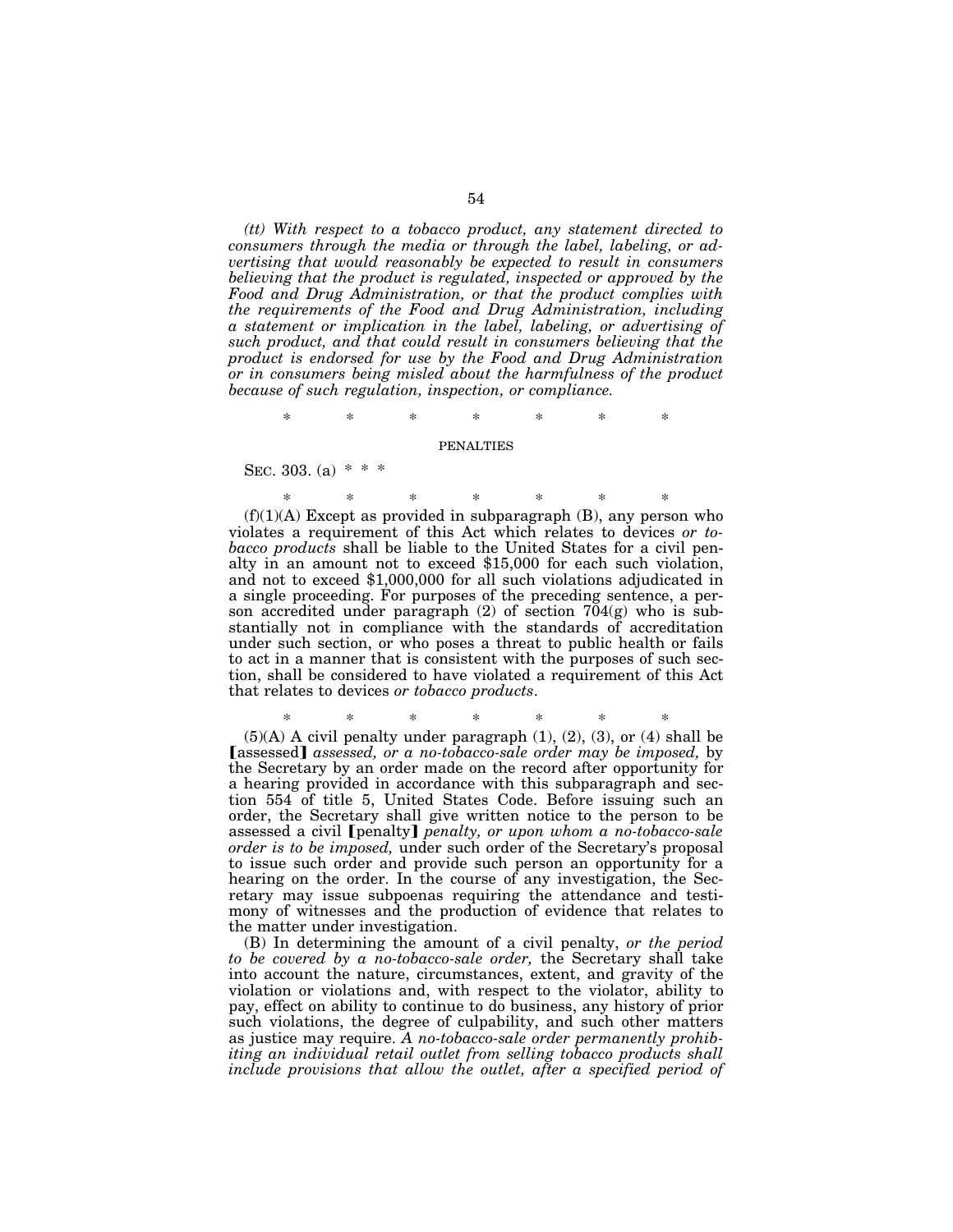*time, to request that the Secretary compromise, modify, or terminate the order.* 

\* \* \* \* \* \* \* *(D) The Secretary may compromise, modify, or terminate, with or without conditions, any no-tobacco-sale order.* 

(6) Any person who requested, in accordance with paragraph (5)(A), a hearing respecting the assessment of a civil penalty *or the imposition of a no-tobacco-sale order* and who is aggrieved by an order assessing a civil penalty *or the imposition of a no-tobacco-sale order* may file a petition for judicial review of such order with the United States Court of Appeals for the District of Columbia Circuit or for any other circuit in which such person resides or transacts business. Such a petition may only be filed within the 60-day period beginning on the date the order making such assessment was [issued.] *issued, or on which the no-tobacco-sale order was imposed, as the case may be.* 

\* \* \* \* \* \* \* *(8) If the Secretary finds that a person has committed repeated violations of restrictions promulgated under section 906(d) at a particular retail outlet then the Secretary may impose a no-tobacco-sale order on that person prohibiting the sale of tobacco products in that outlet. A no-tobacco-sale order may be imposed with a civil penalty under paragraph (1). Prior to the entry of a no-sale order under this paragraph, a person shall be entitled to a hearing pursuant to the procedures established through regulations of the Food and Drug Administration for assessing civil money penalties, including at a retailer's request a hearing by telephone, or at the nearest regional or field office of the Food and Drug Administration, or at a Federal, State, or county facility within 100 miles from the location of the retail outlet, if such a facility is available.* 

\* \* \* \* \* \* \*

#### SEIZURE

SEC. 304. (a)(1)  $* * *$ 

(2) The following shall be liable to be proceeded against at any time on libel of information and condemned in any district court of the United States or United States court of a Territory within the jurisdiction of which they are found: (A) Any drug that is a counterfeit drug, (B) Any container of a counterfeit drug, (C) Any punch, die, plate, stone, labeling, container, or other thing used or designed for use in making a counterfeit drug or drugs,  $[$  and $]$  (D) Any adulterated or misbranded [device.] *device, and (E)* Any adul*terated or misbranded tobacco product.* 

\* \* \* \* \* \* \* (d)(1) Any food, drug, device, *tobacco product,* or cosmetic condemned under this section shall, after entry of the decree, be disposed of by destruction or sale as the court may, in accordance with the provisions of this section, direct and the proceeds thereof, if sold, less the legal costs and charges, shall be paid into the Treasury of the United States; but such article shall not be sold under such decree contrary to the provisions of this Act or the laws of the jurisdiction in which sold. After entry of the decree and upon the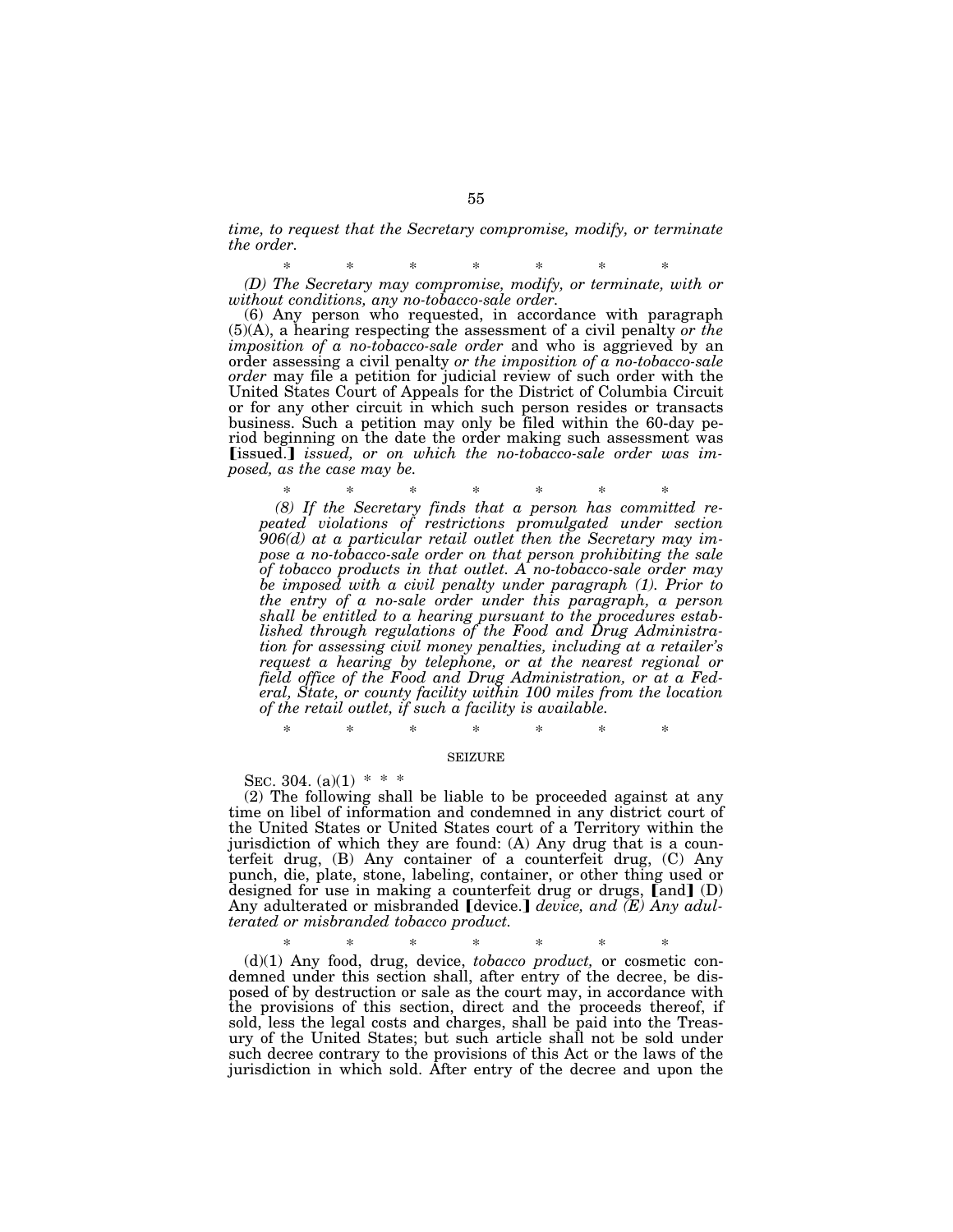payment of the costs of such proceedings and the execution of a good and sufficient bond conditioned that such article shall not be sold or disposed of contrary to the provisions of this Act or the laws of any State or Territory in which sold, the court may by order direct that such article be delivered to the owner thereof to be destroyed or brought into compliance with the provisions of this Act under the supervision of an officer or employee duly designated by the Secretary, and the expenses of such supervision shall be paid by the person obtaining release of the article under bond. If the article was imported into the United States and the person seeking its release establishes (A) that the adulteration, misbranding, or violation did not occur after the article was imported, and (B) that he had no cause for believing that it was adulterated, misbranded, or in violation before it was released from customs custody, the court may permit the article to be delivered to the owner for exportation in lieu of destruction upon a showing by the owner that all of the conditions of section 801(e) can and will be met. The provisions of this sentence shall not apply where condemnation is based upon violation of section  $402(a)$  (1), (2), or (6), section  $501(a)(3)$ , section 502(j), or section 601 (a) or (d). Where such exportation is made to the original foreign supplier, then subparagraphs (A) and  $(B)$  of section  $801(e)(1)$  and the preceding sentence shall not be applicable; and in all cases of exportation the bond shall be conditioned that the article shall not be sold or disposed of until the applicable conditions of section 801(e) have been met. Any person seeking to export an imported article pursuant to any of the provisions of this subsection shall establish that the article was intended for export at the time the article entered commerce. Any article condemned by reason of its being an article which may not, under section 404 or 505, be introduced into interstate commerce, shall be disposed of by destruction.

 $(g)(1)$  If during an inspection conducted under section 704 of a facility or a vehicle, a device *or tobacco product* which the officer or employee making the inspection has reason to believe is adulterated or misbranded is found in such facility or vehicle, such officer or employee may order the device *or tobacco product* detained (in accordance with regulations prescribed by the Secretary) for a reasonable period which may not exceed twenty days unless the Secretary determines that a period of detention greater than twenty days is required to institute an action under subsection (a) or section 302, in which case he may authorize a detention period of not to exceed thirty days. Regulations of the Secretary prescribed under this paragraph shall require that before a device *or tobacco product* may be ordered detained under this paragraph the Secretary or an officer or employee designated by the Secretary approve such order. A detention order under this paragraph may require the labeling or marking of a device *or tobacco product* during the period of its detention for the purpose of identifying the device *or tobacco product* as detained. Any person who would be entitled to claim a device *or tobacco product* if it were seized under subsection (a) may appeal to the Secretary a detention of such device *or tobacco product* under this paragraph. Within five days of the date an appeal of a detention is filed with the Secretary, the Sec-

\* \* \* \* \* \* \*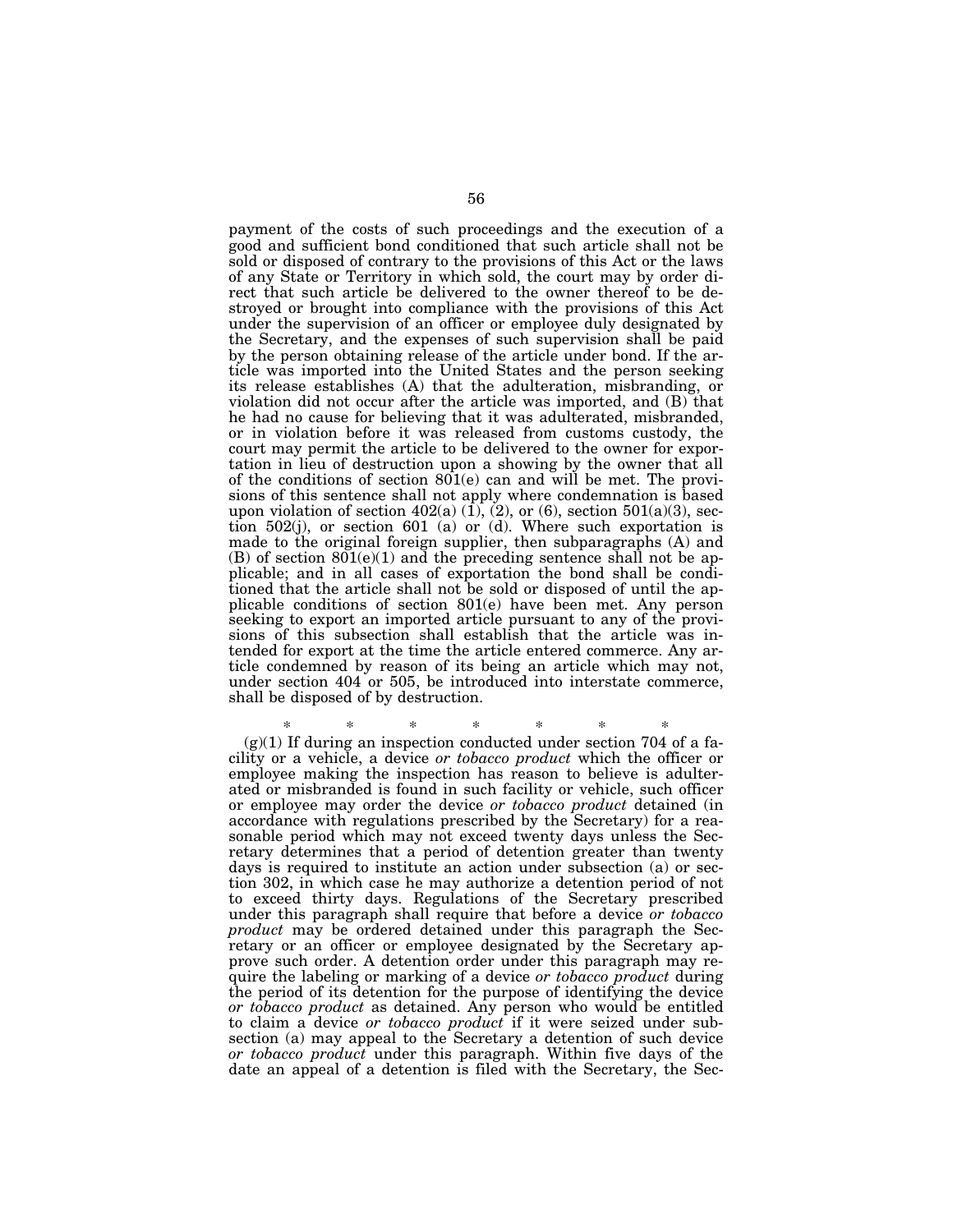retary shall after affording opportunity for an informal hearing by order confirm the detention or revoke it.

(2)(A) Except as authorized by subparagraph (B), a device *or tobacco product* subject to a detention order issued under paragraph (1) shall not be moved by any person from the place at which it is ordered detained until—

 $(i)$  \*

\* \* \* \* \* \* \*

# CHAPTER V—DRUGS AND DEVICES

SUBCHAPTER A—DRUGS AND DEVICES

\* \* \* \* \* \* \*

#### NEW DRUGS

SEC. 505. (a) \* \* \*

\* \* \* \* \* \* \*  $(n)(1) * * * *$ 

(2) The Secretary may delegate the appointment and oversight authority granted under [section 904] *section 1004* to a director of a center or successor entity within the Food and Drug Administration.

\* \* \* \* \* \* \*

**SEC. 523. ACCREDITED PERSONS.** 

 $(a) * * * *$ 

(b) ACCREDITATION.—<br>(1)  $* * *$ (2) ACCREDITATION.—  $(A)$  \* \* \*

\* \* \* \* \* \* \*

(D) ANNUAL REPORT.—The Secretary shall include in the annual report required under [section 903(g)] *section 1003(g)* the names of all accredited persons and the particular activities under subsection (a) for which each such person is accredited and the name of each accredited person whose accreditation has been withdrawn during the year.

\* \* \* \* \* \* \*

### CHAPTER VII—GENERAL AUTHORITY

### SUBCHAPTER A—GENERAL ADMINISTRATIVE PROVISIONS

\* \* \* \* \* \* \*

### EXAMINATIONS AND INVESTIGATIONS

SEC. 702. (a)(1)(A) The Secretary is authorized to conduct examinations and investigations for the purposes of this Act through officers and employees of the Department or through any health, food, or drug officer or employee of any State, Territory, or political subdivision thereof, duly commissioned by the Secretary as an officer of the Department.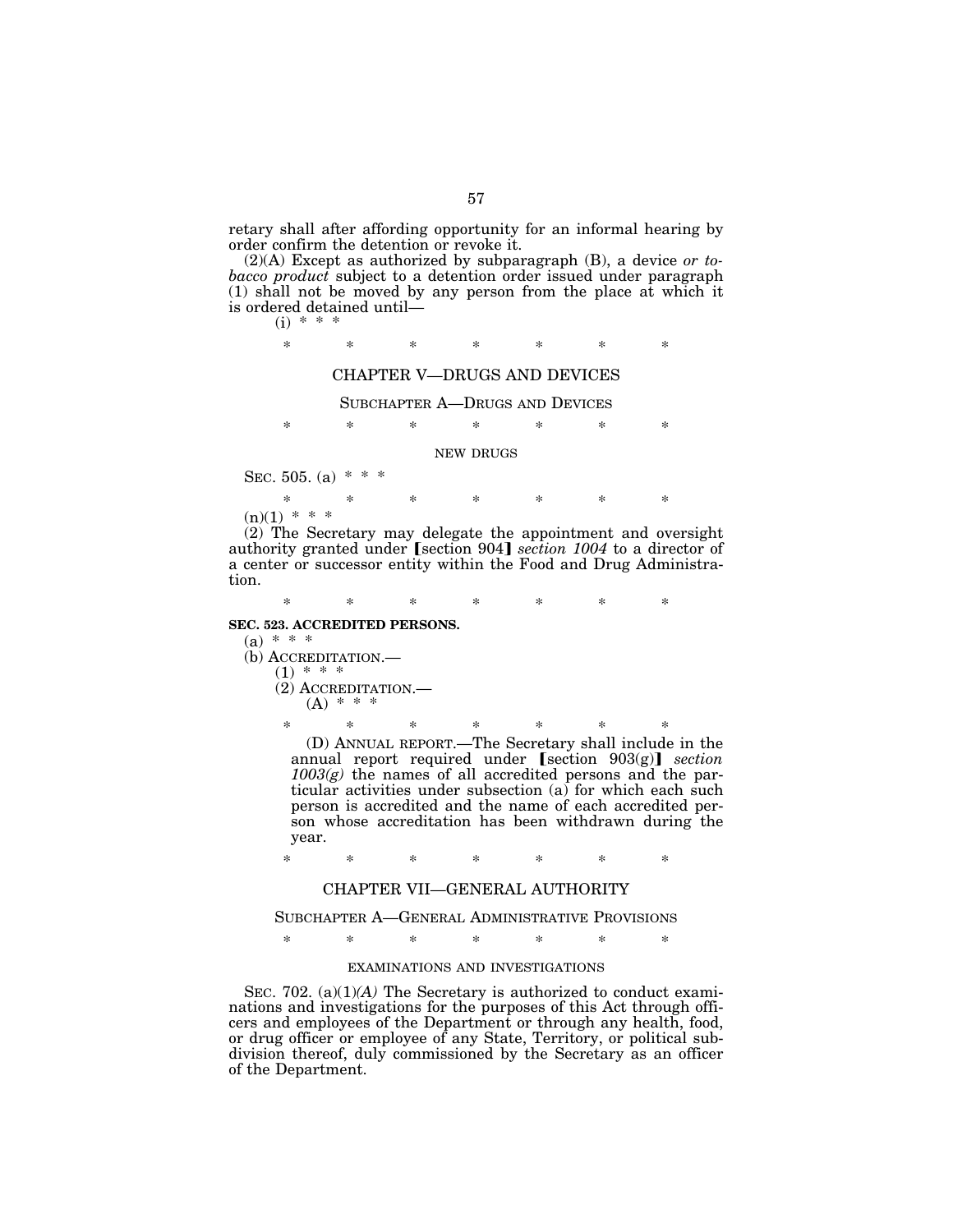*(B)(i) For a tobacco product, to the extent feasible, the Secretary shall contract with the States in accordance with this paragraph to carry out inspections of retailers within that State in connection with the enforcement of this Act.* 

*(ii) The Secretary shall not enter into any contract under clause (i) with the government of any of the several States to exercise enforcement authority under this Act on Indian country without the express written consent of the Indian tribe involved.* 

\* \* \* \* \* \* \*

# **SEC. 703. RECORDS.**

(a) IN GENERAL.—For the purpose of enforcing the provisions of this Act, carriers engaged in interstate commerce, and persons receiving food, drugs, devices, *tobacco products,* or cosmetics in interstate commerce or holding such articles so received, shall, upon the request of an officer or employee duly designated by the Secretary, permit such officer or employee, at reasonable times, to have access to and to copy all records showing the movement in interstate commerce of any food, drug, device, *tobacco product,* or cosmetic, or the holding thereof during or after such movement, and the quantity, shipper, and consignee thereof; and it shall be unlawful for any such carrier or person to fail to permit such access to and copying of any such record so requested when such request is accompanied by a statement in writing specifying the nature or kind of food, drug, device, *tobacco product,* or cosmetic to which such request relates, except that evidence obtained under this section, or any evidence which is directly or indirectly derived from such evidence, shall not be used in a criminal prosecution of the person from whom obtained, and except that carriers shall not be subject to the other provisions of this Act by reason of their receipt, carriage, holding, or delivery of food, drugs, devices, *tobacco products,* or cosmetics in the usual course of business as carriers, except as provided in subsection (b).

\* \* \* \* \* \* \*

### FACTORY INSPECTION

SEC. 704. (a)(1) For purposes of enforcement of this Act, officers or employees duly designated by the Secretary, upon presenting appropriate credentials and a written notice to the owner, operator, or agent in charge, are authorized (A) to enter, at reasonable times, any factory, warehouse, or establishment in which food, drugs, devices, *tobacco products,* or cosmetics are manufactured, processed, packed, or held, for introduction into interstate commerce or after such introduction, or to enter any vehicle, being used to transport or hold such food, drugs, devices, *tobacco products,* or cosmetics in interstate commerce; and (B) to inspect, at reasonable times and within reasonable limits and in a reasonable manner, such factory, warehouse, establishment, or vehicle and all pertinent equipment, finished and unfinished materials, containers, and labeling therein. In the case of any person (excluding farms and restaurants) who manufactures, processes, packs, transports, distributes, holds, or imports foods, the inspection shall extend to all records and other information described in section 414 when the Secretary has a reasonable belief that an article of food is adulterated and presents a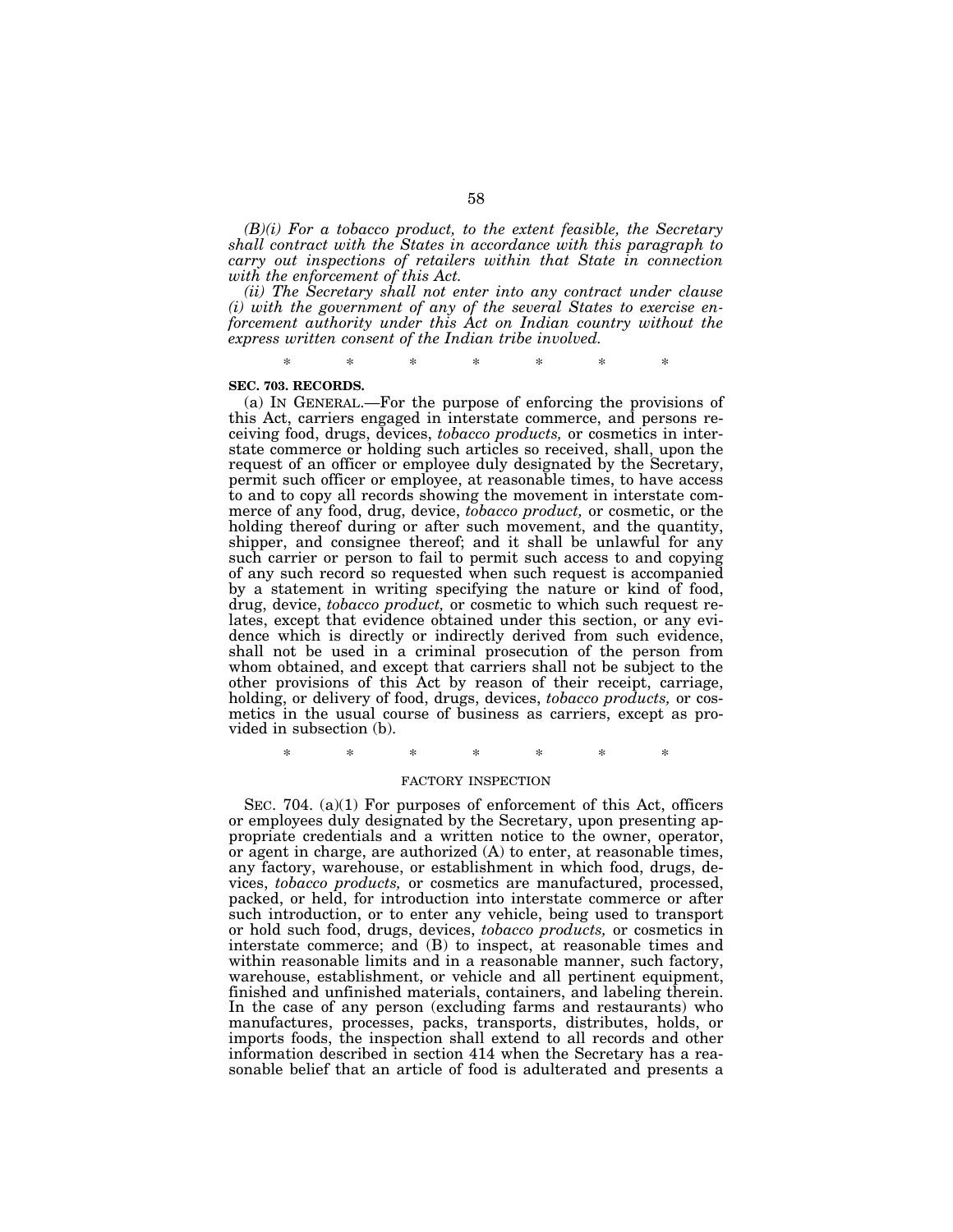threat of serious adverse health consequences or death to humans or animals, subject to the limitations established in section 414(d). In the case of any factory, warehouse, establishment, or consulting laboratory in which prescription drugs, nonprescription drugs intended for human use, or restricted devices *or tobacco products* are manufactured, processed, packed, or held, inspection shall extend to all things therein (including records, files, papers, processes, controls, and facilities) bearing on whether prescription drugs, nonprescription drugs intended for human use, or restricted devices *or tobacco products* which are adulterated or misbranded within the meaning of this Act, or which may not be manufactured, introduced into interstate commerce, or sold, or offered for sale by reason of any provision of this Act, have been or are being manufactured, processed, packed, transported, or held in any such place, or otherwise bearing on violation of this Act. No inspection authorized by the preceding sentence or by paragraph (3) shall extend to financial data, sales data other than shipment data, pricing data, personnel data (other than data as to qualifications of technical and professional personnel performing functions subject to this Act), and research data (other than data relating to new drugs, antibiotic drugs, and devices and subject to reporting and inspection under regulations lawfully issued pursuant to section  $505(i)$  or (k) section 519, or 520(g), and data relating to other drugs or devices which in the case of a new drug would be subject to reporting or inspection under lawful regulations issued pursuant to section 505(j)). A separate notice shall be given for each such inspection, but a notice shall not be required for each entry made during the period covered by the inspection. Each such inspection shall be commenced and completed with reasonable promptness.

\* \* \* \* \* \* \* (b) Upon completion of any such inspection of a factory, warehouse, consulting laboratory, or other establishment, and prior to leaving the premises, the officer or employee making the inspection shall give to the owner, operator, or agent in charge a report in writing setting forth any conditions or practices observed by him which, in his judgment, indicate that any food, drug, device, *tobacco product,* or cosmetic in such establishment (1) consists in whole or in part of any filthy, putrid, or decomposed substance, or (2) has been prepared, packed, or held under insanitary conditions whereby it may have become contaminated with filth, or whereby it may have been rendered injurious to health. A copy of such report shall be sent promptly to the Secretary.

| $*$ *          | $\mathbb{R}$ | $\ast$ | $\rightarrow$ | $ \mathbf{k}$ |  |
|----------------|--------------|--------|---------------|---------------|--|
| $(g)(1) * * *$ |              |        |               |               |  |
|                |              |        |               |               |  |

\* \* \* \* \* \* \* (13) The Secretary shall include in the annual report required under [section  $903(g)$ ] *section 1003(g)* the names of all accredited persons and the particular activities under this subsection for which each such person is accredited and the name of each accredited person whose accreditation has been withdrawn during the year.

\* \* \* \* \* \* \*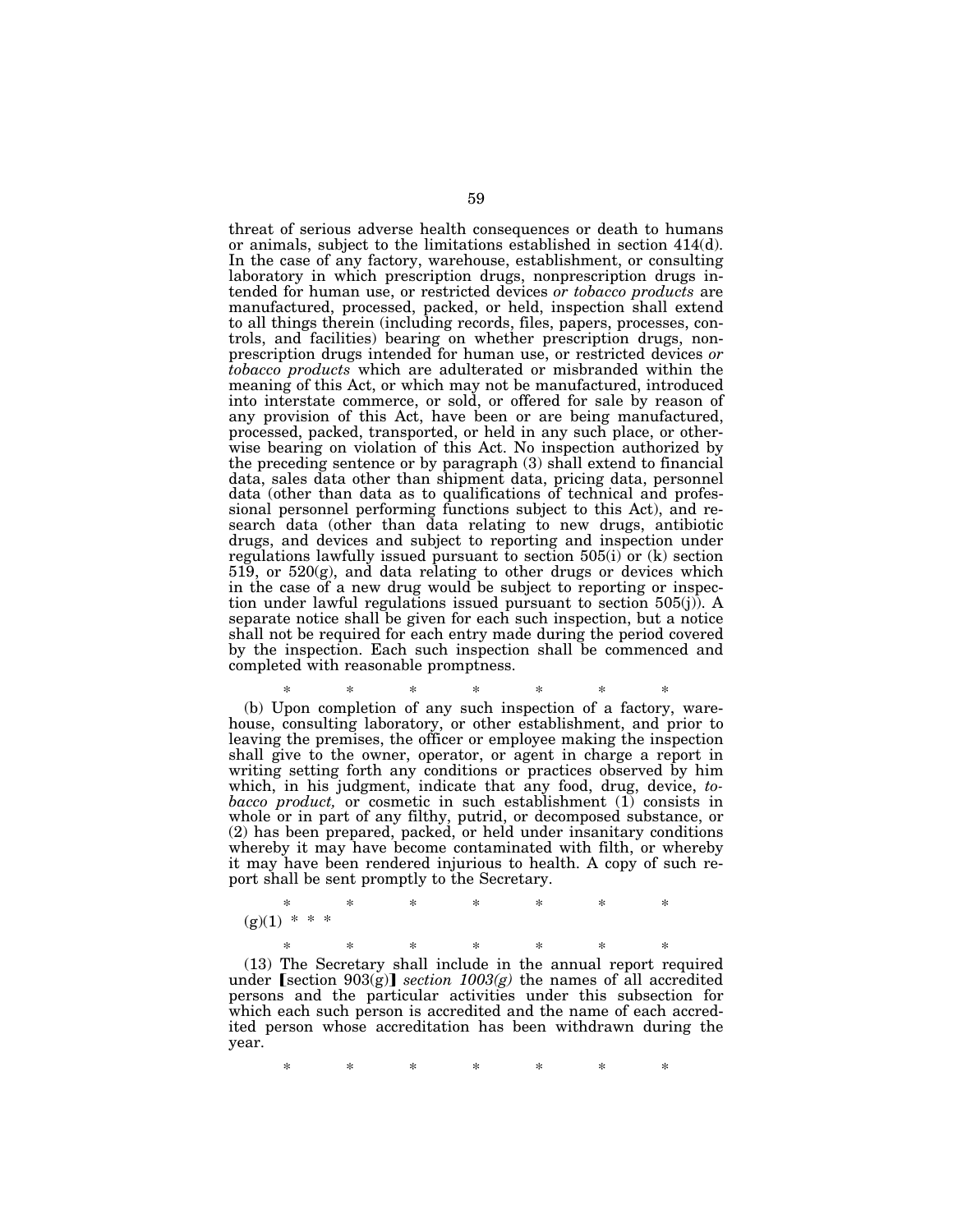### PUBLICITY

SEC. 705. (a)  $* * *$ 

(b) The Secretary may also cause to be disseminated information regarding food, drugs, devices, *tobacco products,* or cosmetics in situations involving, in the opinion of the Secretary, imminent danger to health, or gross deception of the consumer. Nothing in this section shall be construed to prohibit the Secretary from collecting, reporting, and illustrating the results of the investigations of the Department.

\* \* \* \* \* \* \*

#### PRESUMPTION

SEC. 709. In any action to enforce the requirements of this Act respecting a device, *tobacco product,* food, drug, or cosmetic the connection with interstate commerce required for jurisdiction in such action shall be presumed to exist.

\* \* \* \* \* \* \*

# CHAPTER VIII—IMPORTS AND EXPORTS

#### IMPORTS AND EXPORTS

SEC. 801. (a) The Secretary of the Treasury shall deliver to the Secretary of Health and Human Services, upon his request, samples of food, drugs, devices, *tobacco products,* and cosmetics which are being imported or offered for import into the United States, giving notice thereof to the owner or consignee, who may appear before the Secretary of Health and Human Services and have the right to introduce testimony. The Secretary of Health and Human Services shall furnish to the Secretary of the Treasury a list of establishments registered pursuant to subsection (i) of section 510 *or section 905(h)* and shall request that if any *[drugs or devices] drugs, devices, or tobacco products* manufactured, prepared, propagated, compounded, or processed in an establishment not so registered are imported or offered for import into the United States, samples of such [drugs or devices] *drugs, devices, or tobacco products* be delivered to the Secretary of Health and Human Services, with notice of such delivery to the owner or consignee, who may appear before the Secretary of Health and Human Services and have the right to introduce testimony. If it appears from the examination of such samples or otherwise that (1) such article has been manufactured, processed, or packed under insanitary conditions or, in the case of a device, the methods used in, or the facilities or controls used for, the manufacture, packing, storage, or installation of the device do not conform to the requirements of section 520(f), or (2) such article is forbidden or restricted in sale in the country in which it was produced or from which it was exported, or (3) such article is adulterated, misbranded, or in violation of section 505, or prohibited from introduction or delivery for introduction into interstate commerce under section 301(ll), then such article shall be refused admission, except as provided in subsection (b) of this section. If such article is subject to a requirement under section 760 or 761 and if the Secretary has credible evidence or information indicating that the responsible person (as defined in such section 760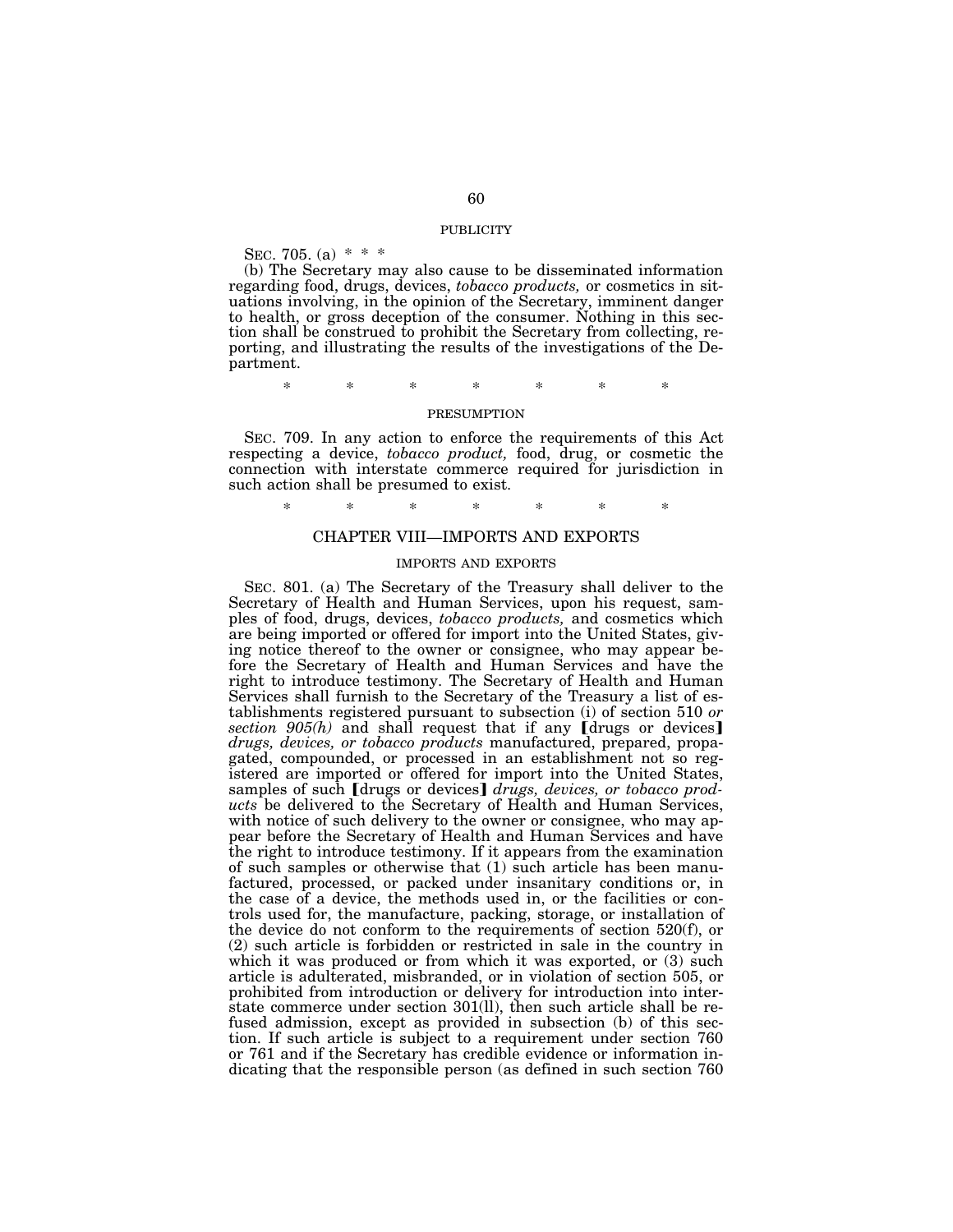or 761) has not complied with a requirement of such section 760 or 761 with respect to any such article, or has not allowed access to records described in such section 760 or 761, then such article shall be refused admission, except as provided in subsection (b) of this section. The Secretary of the Treasury shall cause the destruction of any such article refused admission unless such article is exported, under regulations prescribed by the Secretary of the Treasury, within ninety days of the date of notice of such refusal or within such additional time as may be permitted pursuant to such regulations. Clause (2) of the third sentence of this paragraph shall not be construed to prohibit the admission of narcotic drugs the importation of which is permitted under the Controlled Substances Import and Export Act.

\* \* \* \* \* \* \* (e)(1) A food, drug, device, *tobacco product,* or cosmetic intended for export shall not be deemed to be adulterated or misbranded under this Act if it—  $(A) * * * *$ 

\* \* \* \* \* \* \* *(p)(1) Not later than 36 months after the date of enactment of the Family Smoking Prevention and Tobacco Control Act, and annually thereafter, the Secretary shall submit to the Committee on Health, Education, Labor, and Pensions of the Senate and the Committee on Energy and Commerce of the House of Representatives, a report regarding—* 

*(A) the nature, extent, and destination of United States tobacco product exports that do not conform to tobacco product standards established pursuant to this Act;* 

*(B) the public health implications of such exports, including any evidence of a negative public health impact; and* 

*(C) recommendations or assessments of policy alternatives available to Congress and the executive branch to reduce any negative public health impact caused by such exports.* 

*(2) The Secretary is authorized to establish appropriate information disclosure requirements to carry out this subsection.* 

# \* \* \* \* \* \* \*

# *CHAPTER IX—TOBACCO PRODUCTS*

#### *SEC. 900. DEFINITIONS.*

*In this chapter:* 

*(1) ADDITIVE.—The term ''additive'' means any substance the intended use of which results or may reasonably be expected to result, directly or indirectly, in its becoming a component or otherwise affecting the characteristic of any tobacco product (including any substances intended for use as a flavoring or coloring or in producing, manufacturing, packing, processing, preparing, treating, packaging, transporting, or holding), except that such term does not include tobacco or a pesticide chemical residue in or on raw tobacco or a pesticide chemical.* 

*(2) BRAND.—The term ''brand'' means a variety of tobacco product distinguished by the tobacco used, tar content, nicotine content, flavoring used, size, filtration, packaging, logo, reg-*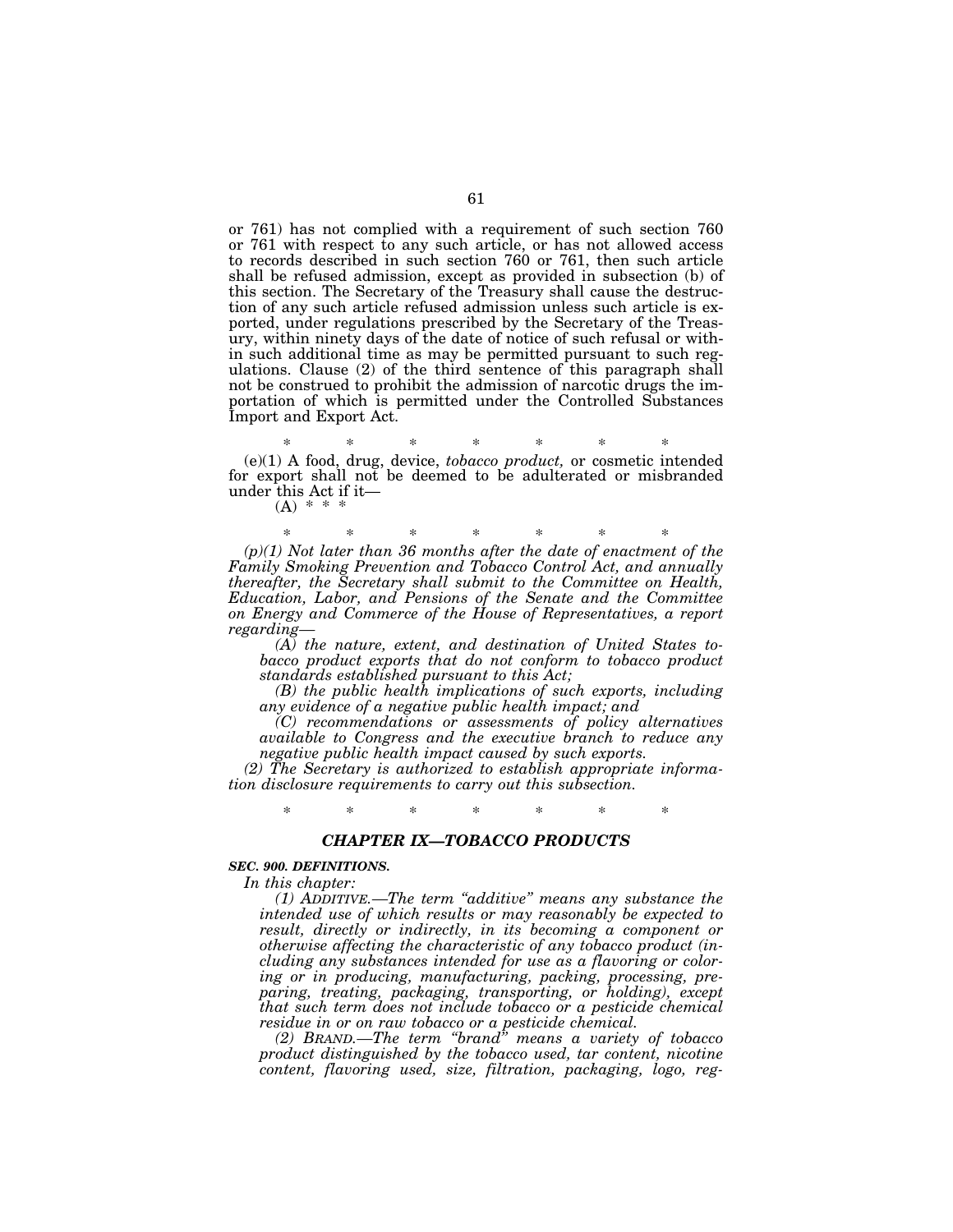*istered trademark, brand name, identifiable pattern of colors, or any combination of such attributes.* 

*(3) CIGARETTE.—The term ''cigarette''—* 

*(A) means a product that—* 

*(i) is a tobacco product; and* 

*(ii) meets the definition of the term ''cigarette'' in section 3(1) of the Federal Cigarette Labeling and Advertising Act; and* 

*(B) includes tobacco, in any form, that is functional in the product, which, because of its appearance, the type of tobacco used in the filler, or its packaging and labeling, is likely to be offered to, or purchased by, consumers as a cigarette or as roll-your-own tobacco.* 

*(4) CIGARETTE TOBACCO.—The term ''cigarette tobacco'' means any product that consists of loose tobacco that is intended for use by consumers in a cigarette. Unless otherwise stated, the requirements applicable to cigarettes under this chapter shall also apply to cigarette tobacco.* 

*(5) COMMERCE.—The term ''commerce'' has the meaning given that term by section 3(2) of the Federal Cigarette Labeling and Advertising Act.* 

*(6) COUNTERFEIT TOBACCO PRODUCT.—The term ''counterfeit tobacco product'' means a tobacco product (or the container or labeling of such a product) that, without authorization, bears the trademark, trade name, or other identifying mark, imprint, or device, or any likeness thereof, of a tobacco product listed in a registration under section 905(i)(1).* 

*(7) DISTRIBUTOR.—The term ''distributor'' as regards a tobacco product means any person who furthers the distribution of a tobacco product, whether domestic or imported, at any point from the original place of manufacture to the person who sells or distributes the product to individuals for personal consumption. Common carriers are not considered distributors for purposes of this chapter.* 

*(8) ILLICIT TRADE.—The term ''illicit trade'' means any practice or conduct prohibited by law which relates to production, shipment, receipt, possession, distribution, sale, or purchase of tobacco products including any practice or conduct intended to facilitate such activity.* 

*(9) INDIAN COUNTRY.—The term ''Indian country'' has the meaning given such term in section 1151 of title 18, United States Code.* 

*(10) INDIAN TRIBE.—The term ''Indian tribe'' has the meaning given such term in section 4(e) of the Indian Self-Determination and Education Assistance Act.* 

*(11) LITTLE CIGAR.—The term ''little cigar'' means a product that—* 

*(A) is a tobacco product; and* 

*(B) meets the definition of the term ''little cigar'' in section 3(7) of the Federal Cigarette Labeling and Advertising Act.* 

*(12) NICOTINE.—The term ''nicotine'' means the chemical substance named 3-(1-Methyl-2-pyrrolidinyl) C[10]H[14]N[2], including any salt or complex of nicotine.*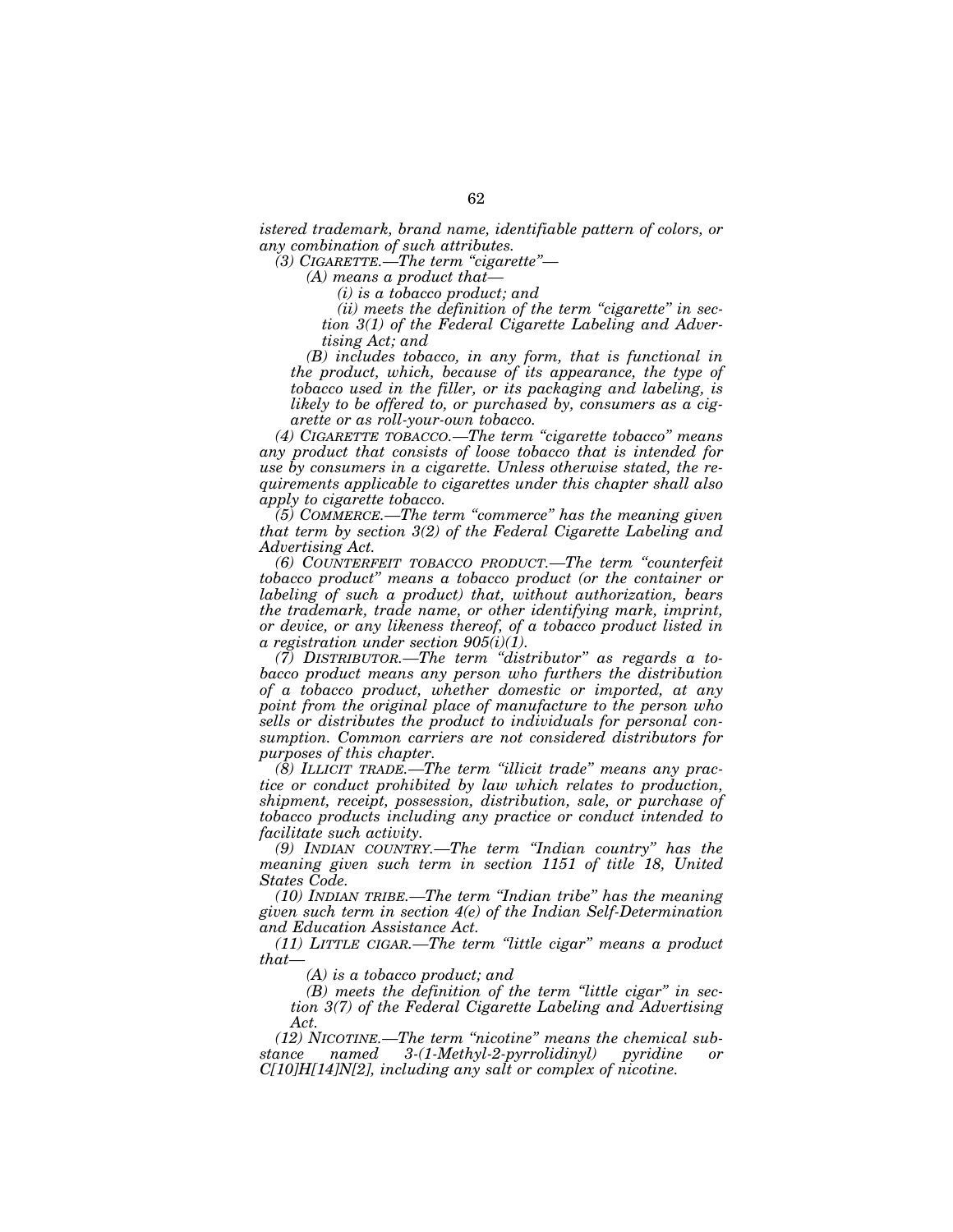*(13) PACKAGE.—The term ''package'' means a pack, box, carton, or container of any kind or, if no other container, any wrapping (including cellophane), in which a tobacco product is offered for sale, sold, or otherwise distributed to consumers.* 

*(14) RETAILER.—The term ''retailer'' means any person, government, or entity who sells tobacco products to individuals for personal consumption, or who operates a facility where selfservice displays of tobacco products are permitted.* 

*(15) ROLL-YOUR-OWN TOBACCO.—The term ''roll-your-own tobacco'' means any tobacco product which, because of its appearance, type, packaging, or labeling, is suitable for use and likely to be offered to, or purchased by, consumers as tobacco for making cigarettes.* 

*(16) SMALL TOBACCO PRODUCT MANUFACTURER.—The term ''small tobacco product manufacturer'' means a tobacco product manufacturer that employs fewer than 350 employees. For purposes of determining the number of employees of a manufacturer under the preceding sentence, the employees of a manufacturer are deemed to include the employees of each entity that controls, is controlled by, or is under common control with such manufacturer.* 

*(17) SMOKE CONSTITUENT.—The term ''smoke constituent'' means any chemical or chemical compound in mainstream or sidestream tobacco smoke that either transfers from any component of the cigarette to the smoke or that is formed by the combustion or heating of tobacco, additives, or other component of the tobacco product.* 

*(18) SMOKELESS TOBACCO.—The term ''smokeless tobacco'' means any tobacco product that consists of cut, ground, pow*dered, or leaf tobacco and that is intended to be placed in the *oral or nasal cavity.* 

*(19) STATE; TERRITORY.—The terms ''State'' and ''Territory'' shall have the meanings given to such terms in section 201.* 

*(20) TOBACCO PRODUCT MANUFACTURER.—The term ''tobacco product manufacturer'' means any person, including any repacker or relabeler, who—* 

*(A) manufactures, fabricates, assembles, processes, or labels a tobacco product; or* 

*(B) imports a finished tobacco product for sale or distribution in the United States.* 

*(21) TOBACCO WAREHOUSE.—* 

*(A) Subject to subparagraphs (B) and (C), the term ''tobacco warehouse'' includes any person—* 

*(i) who—* 

*(I) removes foreign material from tobacco leaf through nothing other than a mechanical process; (II) humidifies tobacco leaf with nothing other than potable water in the form of steam or mist; or* 

*(III) de-stems, dries, and packs tobacco leaf for storage and shipment;* 

*(ii) who performs no other actions with respect to tobacco leaf; and* 

*(iii) who provides to any manufacturer to whom the person sells tobacco all information related to the per-*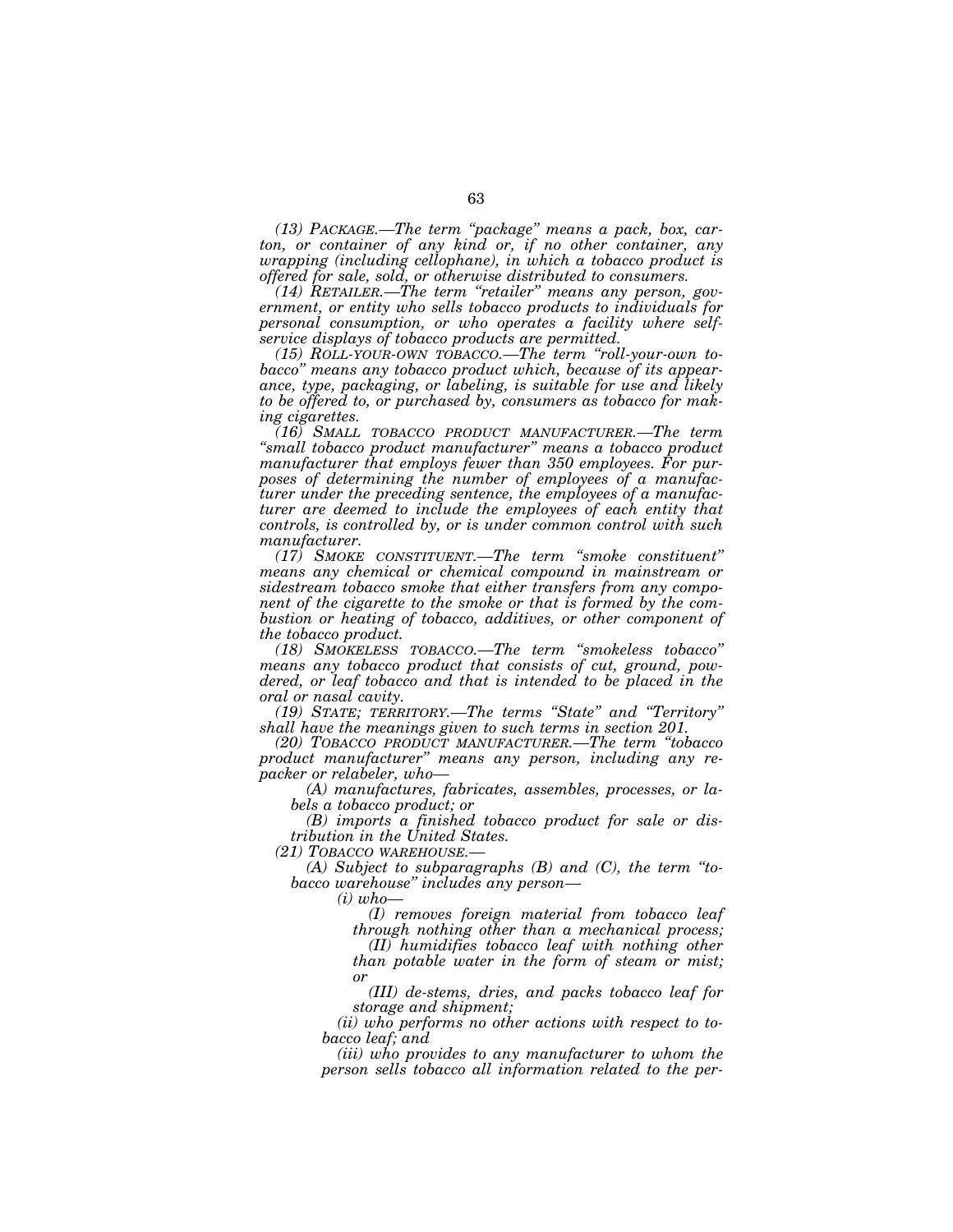*son's actions described in clause (i) that is necessary for compliance with this Act.* 

*(B) The term ''tobacco warehouse'' excludes any person who—* 

*(i) reconstitutes tobacco leaf;* 

*(ii) is a manufacturer, distributor, or retailer of a tobacco product; or* 

*(iii) applies any chemical, additive, or substance to the tobacco leaf other than potable water in the form of steam or mist.* 

*(C) The definition of the term ''tobacco warehouse'' in subparagraph (A) shall not apply to the extent to which the Secretary determines, through rulemaking, that regulation under this chapter of the actions described in such subparagraph is appropriate for the protection of the public health.* 

*(22) UNITED STATES.—The term ''United States'' means the 50 States of the United States of America and the District of Columbia, the Commonwealth of Puerto Rico, Guam, the Virgin Islands, American Samoa, Wake Island, Midway Islands, Kingman Reef, Johnston Atoll, the Northern Mariana Islands, and any other trust territory or possession of the United States.* 

### *SEC. 901. FDA AUTHORITY OVER TOBACCO PRODUCTS.*

*(a) IN GENERAL.—Tobacco products, including modified risk tobacco products for which an order has been issued in accordance with section 911, shall be regulated by the Secretary under this chapter and shall not be subject to the provisions of chapter V.* 

*(b) APPLICABILITY.—This chapter shall apply to all cigarettes, cigarette tobacco, roll-your-own tobacco, and smokeless tobacco and to any other tobacco products that the Secretary by regulation deems to be subject to this chapter.* 

*(c) SCOPE.— (1) IN GENERAL.—Nothing in this chapter, or any policy issued or regulation promulgated thereunder, or in sections 101(a), 102, or 103 of title I, title II, or title III of the Family Smoking Prevention and Tobacco Control Act, shall be construed to affect, expand, or limit the Secretary's authority over (including the authority to determine whether products may be regulated), or the regulation of, products under this Act that are not tobacco products under chapter V or any other chapter.* 

*(2) LIMITATION OF AUTHORITY.—* 

*(A) IN GENERAL.—The provisions of this chapter shall not apply to tobacco leaf that is not in the possession of a manufacturer of tobacco products, or to the producers of tobacco leaf, including tobacco growers, tobacco warehouses, and tobacco grower cooperatives, nor shall any employee of the*  Food and Drug Administration have any authority to enter *onto a farm owned by a producer of tobacco leaf without the written consent of such producer.* 

*(B) EXCEPTION.—Notwithstanding subparagraph (A), if a producer of tobacco leaf is also a tobacco product manufacturer or controlled by a tobacco product manufacturer, the producer shall be subject to this chapter in the producer's capacity as a manufacturer. The exception in this subparagraph shall not apply to a producer of tobacco leaf who*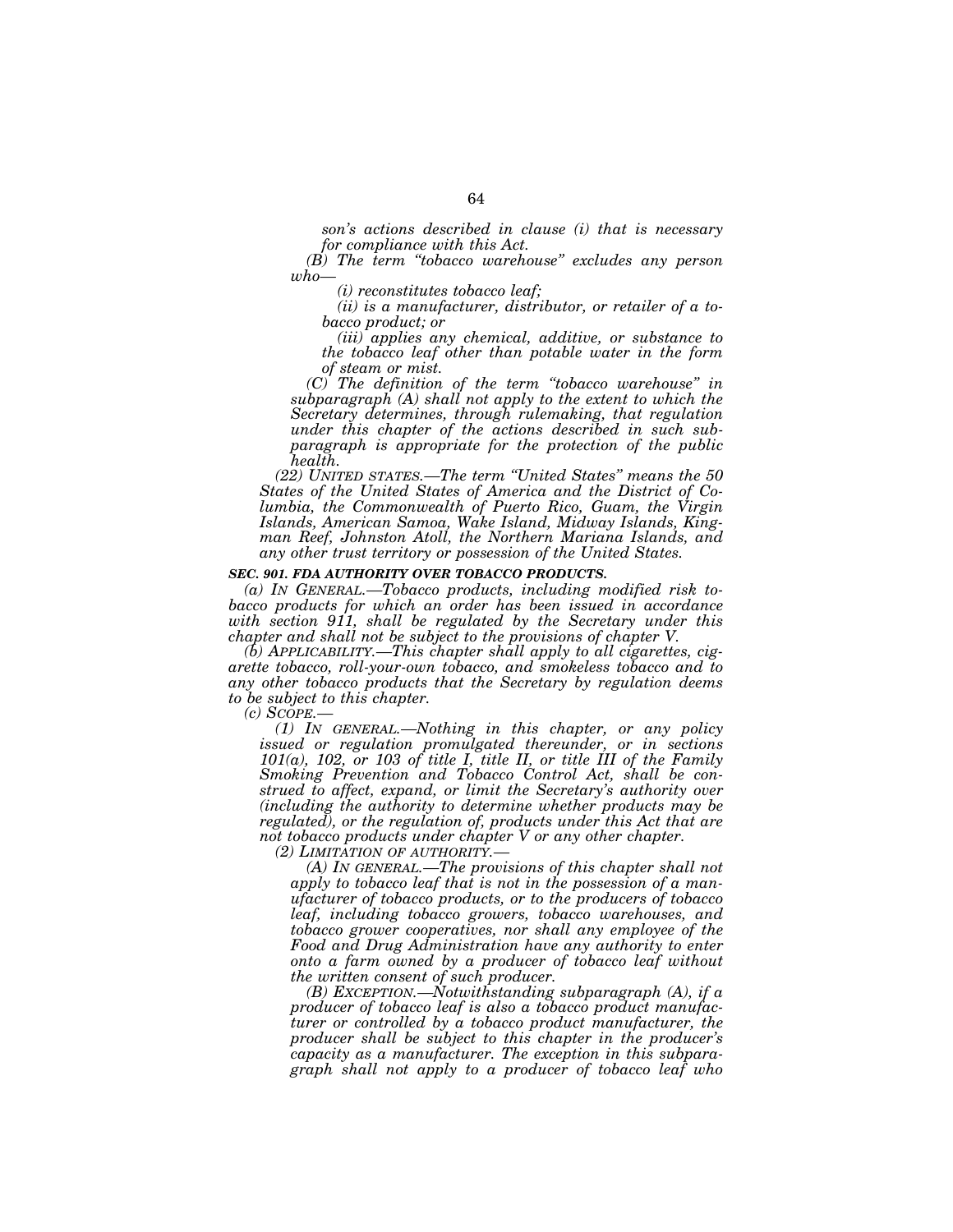*grows tobacco under a contract with a tobacco product manufacturer and who is not otherwise engaged in the manufacturing process.* 

*(C) RULE OF CONSTRUCTION.—Nothing in this chapter shall be construed to grant the Secretary authority to promulgate regulations on any matter that involves the production of tobacco leaf or a producer thereof, other than activities by a manufacturer affecting production.* 

*(d) RULEMAKING PROCEDURES.—Each rulemaking under this chapter shall be in accordance with chapter 5 of title 5, United States Code. This subsection shall not be construed to affect the rulemaking provisions of section 102(a) of the Family Smoking Prevention and Tobacco Control Act.* 

*(e) CENTER FOR TOBACCO PRODUCTS.—Not later than 90 days after the date of enactment of the Family Smoking Prevention and Tobacco Control Act, the Secretary shall establish within the Food and Drug Administration the Center for Tobacco Products, which shall report to the Commissioner of Food and Drugs in the same manner as the other agency centers within the Food and Drug Administration. The Center shall be responsible for the implementation of this chapter and related matters assigned by the Commissioner.* 

*(f) OFFICE TO ASSIST SMALL TOBACCO PRODUCT MANUFACTUR-ERS.—The Secretary shall establish within the Food and Drug Administration an identifiable office to provide technical and other nonfinancial assistance to small tobacco product manufacturers to assist them in complying with the requirements of this Act.* 

*(g) CONSULTATION PRIOR TO RULEMAKING.—Prior to promulgating rules under this chapter, the Secretary shall endeavor to consult with other Federal agencies as appropriate.* 

# *SEC. 902. ADULTERATED TOBACCO PRODUCTS.*

*A tobacco product shall be deemed to be adulterated if—* 

*(1) it consists in whole or in part of any filthy, putrid, or decomposed substance, or is otherwise contaminated by any added poisonous or added deleterious substance that may render the product injurious to health;* 

*(2) it has been prepared, packed, or held under insanitary conditions whereby it may have been contaminated with filth, or whereby it may have been rendered injurious to health;* 

*(3) its package is composed, in whole or in part, of any poisonous or deleterious substance which may render the contents injurious to health;* 

*(4) the manufacturer or importer of the tobacco product fails*  to pay a user fee assessed to such manufacturer or importer *pursuant to section 919 by the date specified in section 919 or by the 30th day after final agency action on a resolution of any dispute as to the amount of such fee;* 

*(5) it is, or purports to be or is represented as, a tobacco product which is subject to a tobacco product standard established under section 907 unless such tobacco product is in all respects in conformity with such standard;* 

*(6)(A) it is required by section 910(a) to have premarket review and does not have an order in effect under section 910(c)(1)(A)(i); or* 

*(B) it is in violation of an order under section 910(c)(1)(A);*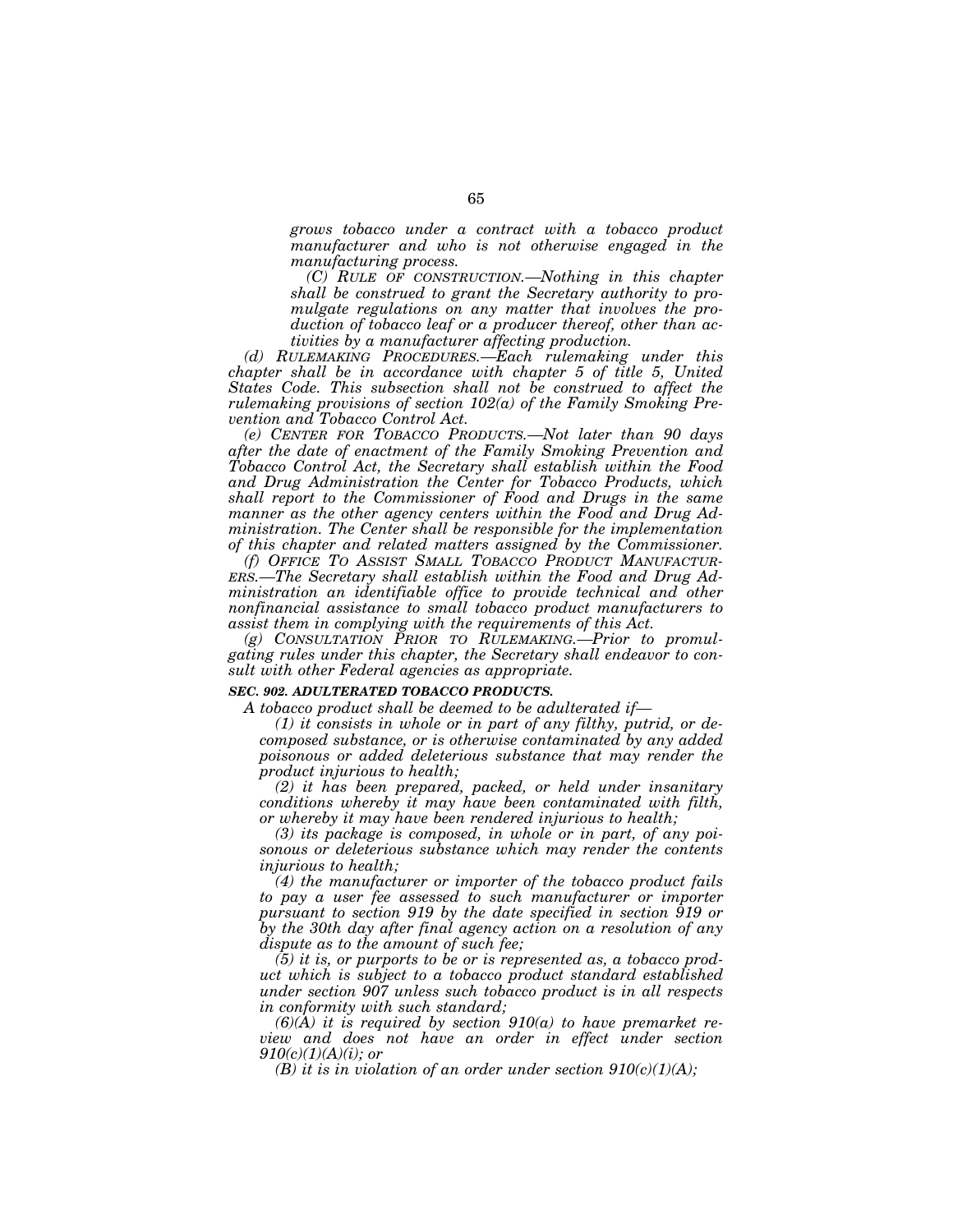*(7) the methods used in, or the facilities or controls used for, its manufacture, packing, or storage are not in conformity with applicable requirements under section 906(e)(1) or an applicable condition prescribed by an order under section 906(e)(2); or (8) it is in violation of section 911.* 

### *SEC. 903. MISBRANDED TOBACCO PRODUCTS.*

*(a) IN GENERAL.—A tobacco product shall be deemed to be misbranded—* 

*(1) if its labeling is false or misleading in any particular;* 

*(2) if in package form unless it bears a label containing—* 

*(A) the name and place of business of the tobacco product manufacturer, packer, or distributor;* 

*(B) an accurate statement of the quantity of the contents in terms of weight, measure, or numerical count;* 

*(C) an accurate statement of the percentage of the tobacco used in the product that is domestically grown tobacco and the percentage that is foreign grown tobacco; and* 

*(D) the statement required under section 920(a),* 

*except that under subparagraph (B) reasonable variations shall be permitted, and exemptions as to small packages shall be established, by regulations prescribed by the Secretary;* 

*(3) if any word, statement, or other information required by or under authority of this chapter to appear on the label or labeling is not prominently placed thereon with such conspicuousness (as compared with other words, statements, or designs in the labeling) and in such terms as to render it likely to be read and understood by the ordinary individual under customary conditions of purchase and use;* 

*(4) if it has an established name, unless its label bears, to the exclusion of any other nonproprietary name, its established name prominently printed in type as required by the Secretary by regulation;* 

*(5) if the Secretary has issued regulations requiring that its labeling bear adequate directions for use, or adequate warnings against use by children, that are necessary for the protection of users unless its labeling conforms in all respects to such regulations;* 

*(6) if it was manufactured, prepared, propagated, compounded, or processed in an establishment not duly registered under section 905(b), 905(c), 905(d), or 905(h), if it was not included in a list required by section 905(i), if a notice or other information respecting it was not provided as required by such section or section 905(j), or if it does not bear such symbols from the uniform system for identification of tobacco products prescribed under section 905(e) as the Secretary by regulation requires;* 

*(7) if, in the case of any tobacco product distributed or offered for sale in any State—* 

*(A) its advertising is false or misleading in any particular; or* 

*(B) it is sold or distributed in violation of regulations prescribed under section 906(d);* 

*(8) unless, in the case of any tobacco product distributed or offered for sale in any State, the manufacturer, packer, or distributor thereof includes in all advertisements and other de-*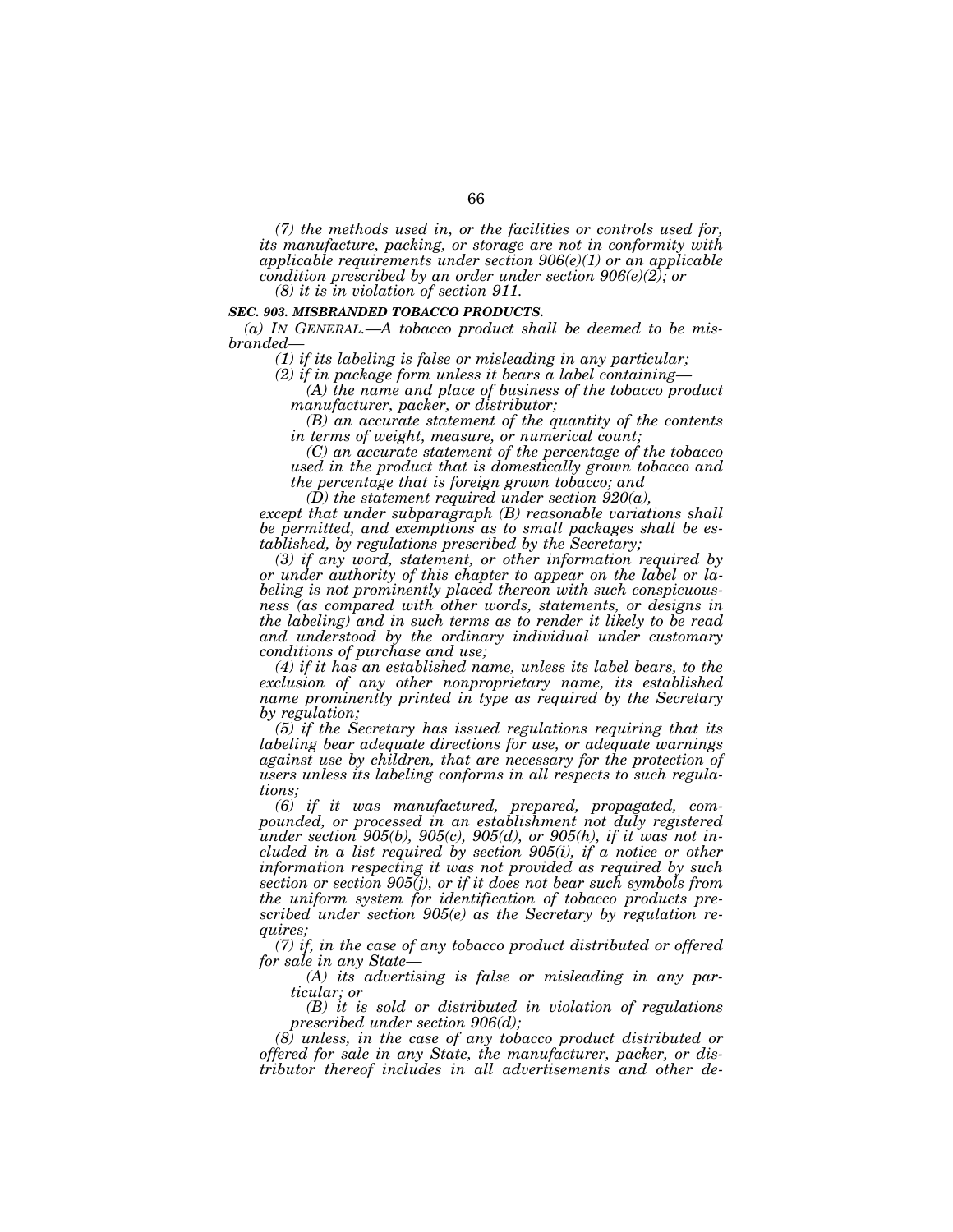*scriptive printed matter issued or caused to be issued by the manufacturer, packer, or distributor with respect to that tobacco product—* 

*(A) a true statement of the tobacco product's established name as described in paragraph (4), printed prominently; and* 

*(B) a brief statement of—* 

*(i) the uses of the tobacco product and relevant warnings, precautions, side effects, and contraindications; and* 

*(ii) in the case of specific tobacco products made subject to a finding by the Secretary after notice and opportunity for comment that such action is appropriate to protect the public health, a full description of the components of such tobacco product or the formula showing quantitatively each ingredient of such tobacco product to the extent required in regulations which shall be issued by the Secretary after an opportunity for a hearing;* 

*(9) if it is a tobacco product subject to a tobacco product standard established under section 907, unless it bears such labeling as may be prescribed in such tobacco product standard; or* 

*(10) if there was a failure or refusal—* 

*(A) to comply with any requirement prescribed under section 904 or 908; or* 

*(B) to furnish any material or information required under section 909.* 

*(b) PRIOR APPROVAL OF LABEL STATEMENTS.—The Secretary may, by regulation, require prior approval of statements made on the label of a tobacco product. No regulation issued under this subsection may require prior approval by the Secretary of the content of any advertisement, except for modified risk tobacco products as provided in section 911. No advertisement of a tobacco product published after the date of enactment of the Family Smoking Prevention and Tobacco Control Act shall, with respect to the language of label statements as prescribed under section 4 of the Federal Cigarette Labeling and Advertising Act and section 3 of the Comprehensive Smokeless Tobacco Health Education Act of 1986 or the regulations issued under such sections, be subject to the provisions of sections 12 through 15 of the Federal Trade Commission Act.* 

# **SEC. 904. SUBMISSION OF HEALTH INFORMATION TO THE SECRETARY.**

*(a) REQUIREMENT.—Each tobacco product manufacturer or importer, or agents thereof, shall submit to the Secretary the following information:* 

*(1) Not later than 6 months after the date of enactment of the Family Smoking Prevention and Tobacco Control Act, a listing of all ingredients, including tobacco, substances, compounds, and additives that are, as of such date, added by the manufacturer to the tobacco, paper, filter, or other part of each tobacco product by brand and by quantity in each brand and subbrand.* 

*(2) A description of the content, delivery, and form of nicotine in each tobacco product measured in milligrams of nicotine in accordance with regulations promulgated by the Secretary in*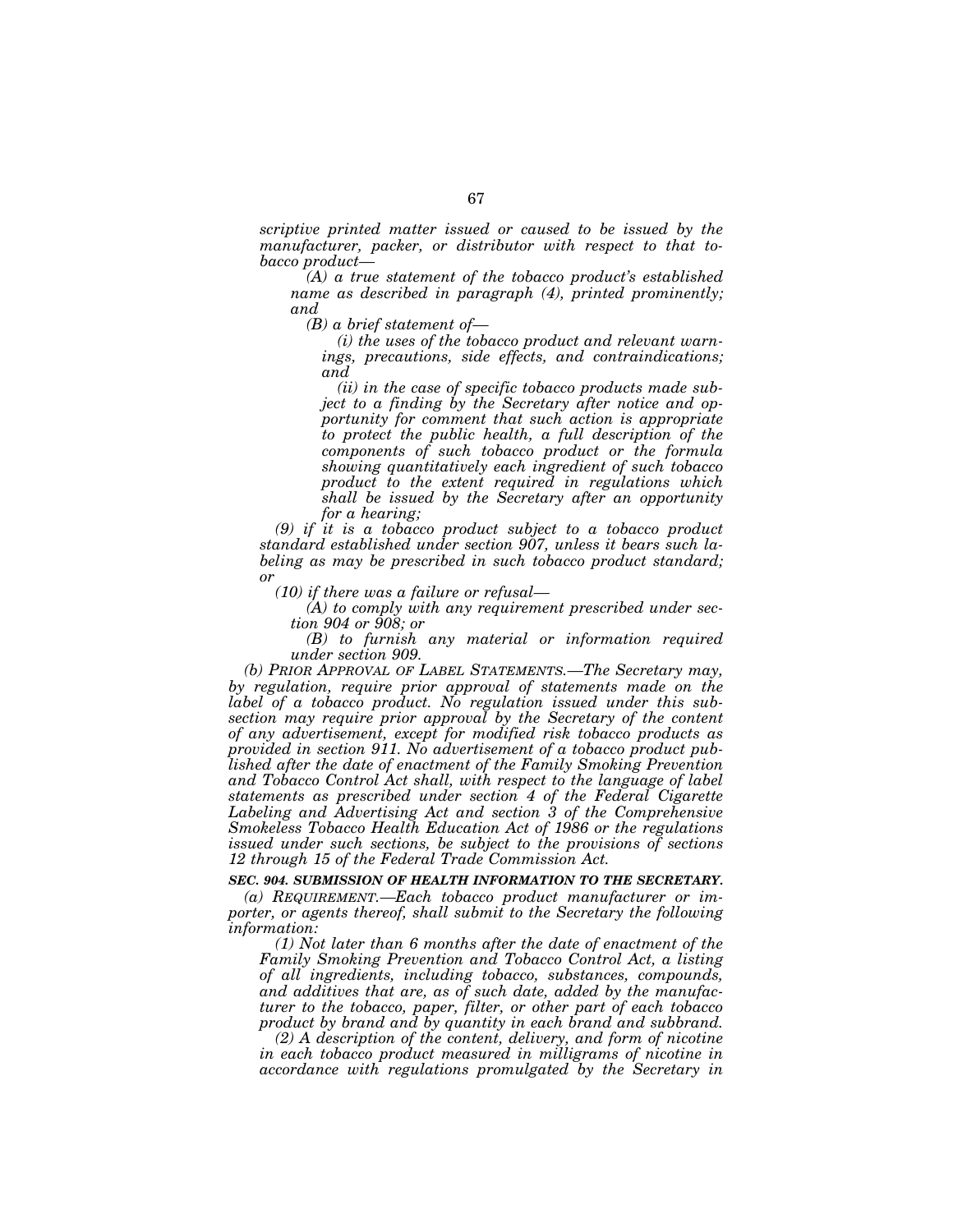*accordance with section 4(e) of the Federal Cigarette Labeling and Advertising Act.* 

*(3) Beginning 3 years after the date of enactment of the Family Smoking Prevention and Tobacco Control Act, a listing of all constituents, including smoke constituents as applicable, identified by the Secretary as harmful or potentially harmful to health in each tobacco product, and as applicable in the smoke of each tobacco product, by brand and by quantity in each brand and subbrand. Effective beginning 3 years after such date of enactment, the manufacturer, importer, or agent shall comply with regulations promulgated under section 915 in reporting information under this paragraph, where applicable.* 

*(4) Beginning 6 months after the date of enactment of the Family Smoking Prevention and Tobacco Control Act, all documents developed after such date of enactment that relate to health, toxicological, behavioral, or physiologic effects of current or future tobacco products, their constituents (including smoke constituents), ingredients, components, and additives.* 

*(b) DATA SUBMISSION.—At the request of the Secretary, each tobacco product manufacturer or importer of tobacco products, or agents thereof, shall submit the following:* 

*(1) Any or all documents (including underlying scientific information) relating to research activities, and research findings, conducted, supported, or possessed by the manufacturer (or agents thereof) on the health, toxicological, behavioral, or physiologic effects of tobacco products and their constituents (including smoke constituents), ingredients, components, and additives.* 

*(2) Any or all documents (including underlying scientific information) relating to research activities, and research findings, conducted, supported, or possessed by the manufacturer (or agents thereof) that relate to the issue of whether a reduction in risk to health from tobacco products can occur upon the employment of technology available or known to the manufacturer.* 

*(3) Any or all documents (including underlying scientific or financial information) relating to marketing research involving the use of tobacco products or marketing practices and the effectiveness of such practices used by tobacco manufacturers and distributors.* 

*An importer of a tobacco product not manufactured in the United States shall supply the information required of a tobacco product manufacturer under this subsection.* 

*(c) TIME FOR SUBMISSION.—* 

*(1) IN GENERAL.—At least 90 days prior to the delivery for introduction into interstate commerce of a tobacco product not on the market on the date of enactment of the Family Smoking Prevention and Tobacco Control Act, the manufacturer of such product shall provide the information required under subsection (a).* 

*(2) DISCLOSURE OF ADDITIVE.—If at any time a tobacco product manufacturer adds to its tobacco products a new tobacco additive or increases the quantity of an existing tobacco additive, the manufacturer shall, except as provided in paragraph (3), at least 90 days prior to such action so advise the Secretary in writing.*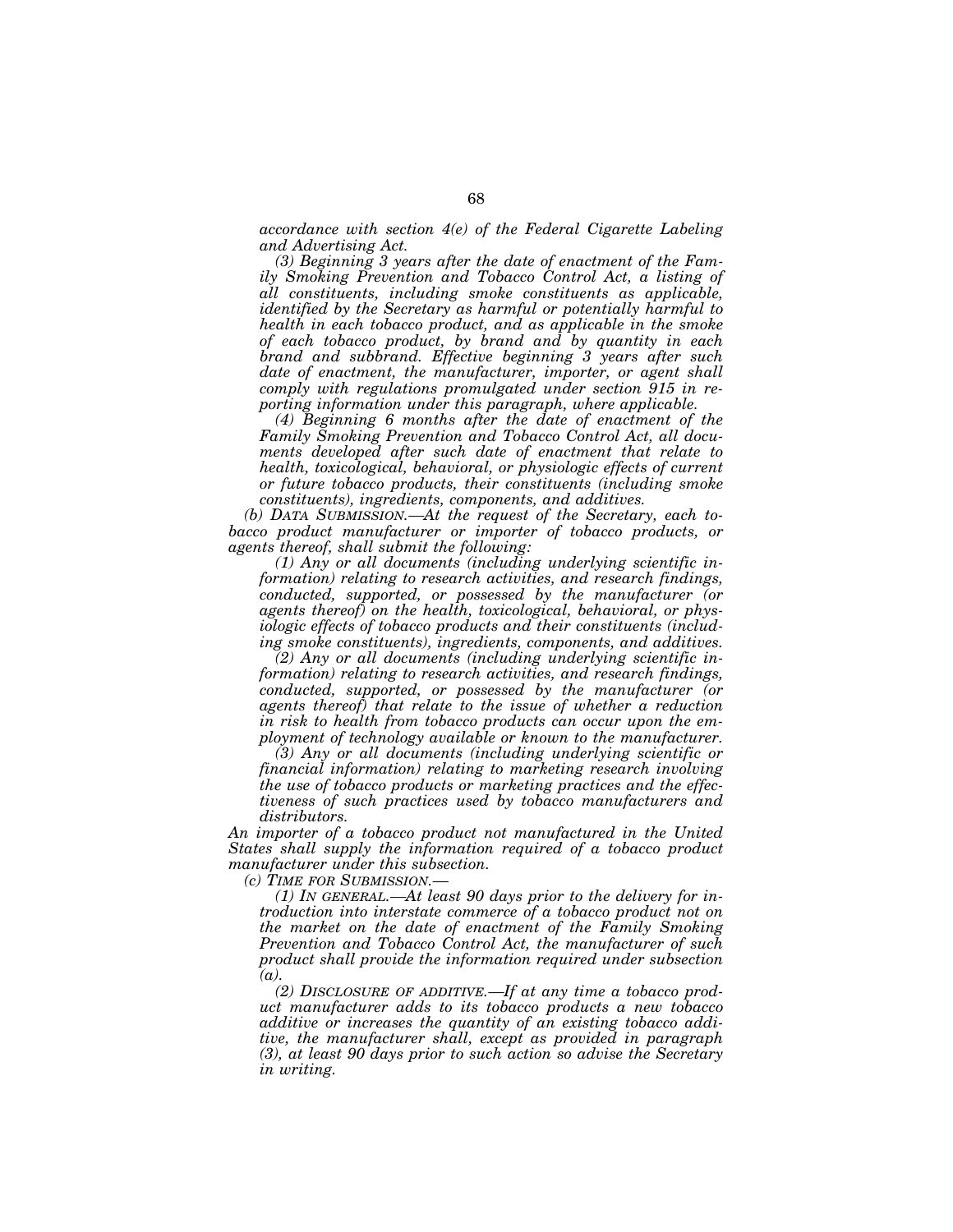*(3) DISCLOSURE OF OTHER ACTIONS.—If at any time a tobacco product manufacturer eliminates or decreases an existing additive, or adds or increases an additive that has by regulation been designated by the Secretary as an additive that is not a human or animal carcinogen, or otherwise harmful to health under intended conditions of use, the manufacturer shall within 60 days of such action so advise the Secretary in writing.* 

*(d) DATA LIST.— (1) IN GENERAL.—Not later than 3 years after the date of enactment of the Family Smoking Prevention and Tobacco Control Act, and annually thereafter, the Secretary shall publish in a format that is understandable and not misleading to a lay person, and place on public display (in a manner determined by the Secretary) the list established under subsection (e).* 

*(2) CONSUMER RESEARCH.—The Secretary shall conduct periodic consumer research to ensure that the list published under paragraph (1) is not misleading to lay persons. Not later than 5 years after the date of enactment of the Family Smoking Prevention and Tobacco Control Act, the Secretary shall submit to the appropriate committees of Congress a report on the results of such research, together with recommendations on whether such publication should be continued or modified.* 

*(e) DATA COLLECTION.—Not later than 24 months after the date of enactment of the Family Smoking Prevention and Tobacco Control Act, the Secretary shall establish, and periodically revise as appropriate, a list of harmful and potentially harmful constituents, including smoke constituents, to health in each tobacco product by brand and by quantity in each brand and subbrand. The Secretary shall publish a public notice requesting the submission by interested persons of scientific and other information concerning the harmful and potentially harmful constituents in tobacco products and tobacco smoke.* 

### *SEC. 905. ANNUAL REGISTRATION.*

*(a) DEFINITIONS.—In this section: (1) MANUFACTURE, PREPARATION, COMPOUNDING, OR PROC- ESSING.—The term ''manufacture, preparation, compounding, or processing'' shall include repackaging or otherwise changing the container, wrapper, or labeling of any tobacco product package in furtherance of the distribution of the tobacco product from the original place of manufacture to the person who makes final delivery or sale to the ultimate consumer or user.* 

*(2) NAME.—The term ''name'' shall include in the case of a partnership the name of each partner and, in the case of a corporation, the name of each corporate officer and director, and the State of incorporation.* 

*(b) REGISTRATION BY OWNERS AND OPERATORS.—On or before December 31 of each year, every person who owns or operates any establishment in any State engaged in the manufacture, preparation, compounding, or processing of a tobacco product or tobacco products shall register with the Secretary the name, places of business, and all such establishments of that person. If enactment of the Family Smoking Prevention and Tobacco Control Act occurs in the second half of the calendar year, the Secretary shall designate a date no later than 6 months into the subsequent calendar year by which registration pursuant to this subsection shall occur.*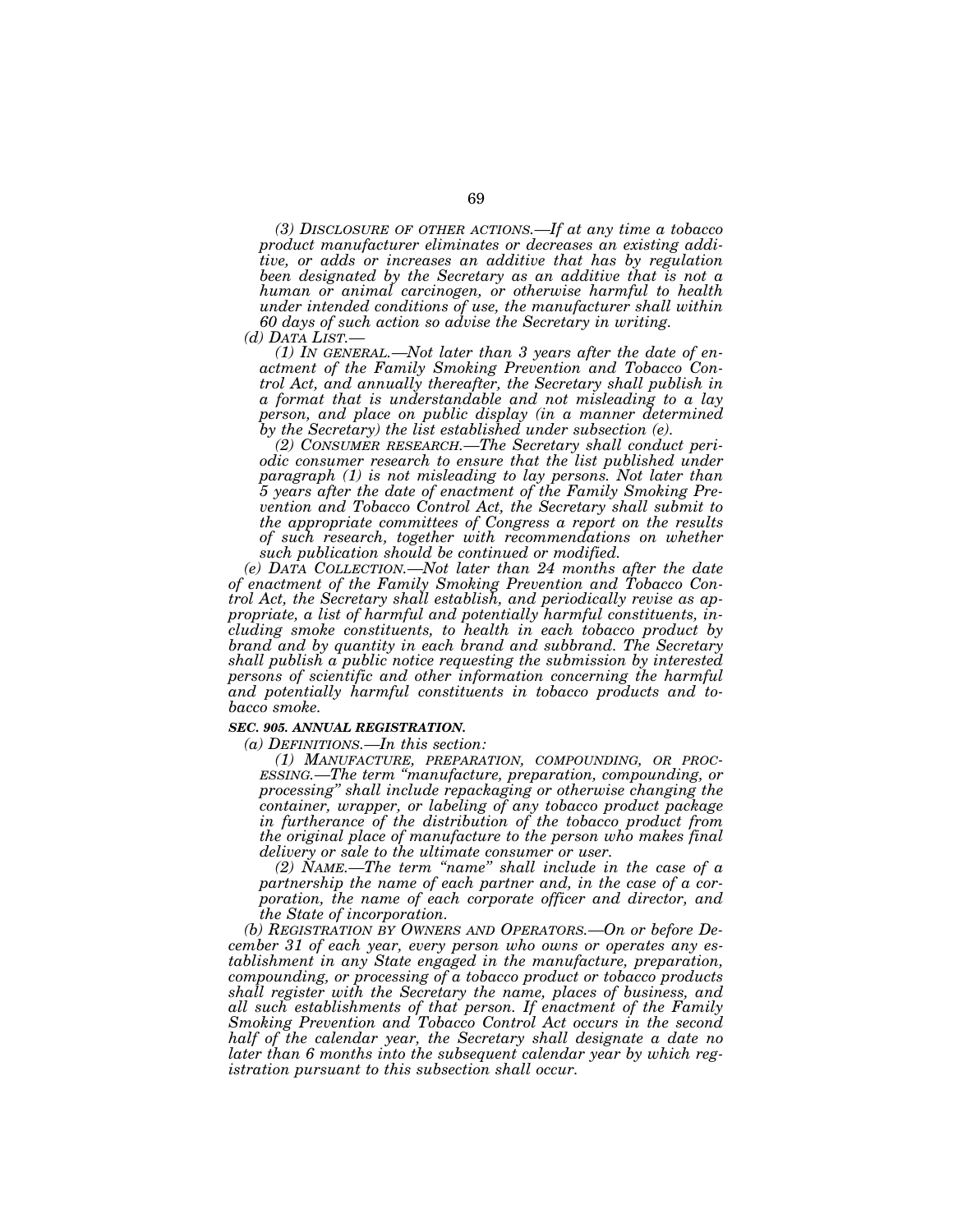*(c) REGISTRATION BY NEW OWNERS AND OPERATORS.—Every person upon first engaging in the manufacture, preparation, compounding, or processing of a tobacco product or tobacco products in any establishment owned or operated in any State by that person shall immediately register with the Secretary that person's name, place of business, and such establishment.* 

*(d) REGISTRATION OF ADDED ESTABLISHMENTS.—Every person required to register under subsection (b) or (c) shall immediately register with the Secretary any additional establishment which that person owns or operates in any State and in which that person begins the manufacture, preparation, compounding, or processing of a tobacco product or tobacco products.* 

*(e) UNIFORM PRODUCT IDENTIFICATION SYSTEM.—The Secretary may by regulation prescribe a uniform system for the identification of tobacco products and may require that persons who are required to list such tobacco products under subsection (i) shall list such tobacco products in accordance with such system.* 

*(f) PUBLIC ACCESS TO REGISTRATION INFORMATION.—The Secretary shall make available for inspection, to any person so requesting, any registration filed under this section.* 

*(g) BIENNIAL INSPECTION OF REGISTERED ESTABLISHMENTS.— Every establishment registered with the Secretary under this section shall be subject to inspection under section 704 or subsection (h), and every such establishment engaged in the manufacture, compounding, or processing of a tobacco product or tobacco products shall be so inspected by 1 or more officers or employees duly designated by the Secretary at least once in the 2-year period beginning with the date of registration of such establishment under this section and at least once in every successive 2-year period thereafter.* 

*(h) REGISTRATION BY FOREIGN ESTABLISHMENTS.—Any establishment within any foreign country engaged in the manufacture, preparation, compounding, or processing of a tobacco product or tobacco products, shall register under this section under regulations promulgated by the Secretary. Such regulations shall require such establishment to provide the information required by subsection (i) and shall include provisions for registration of any such establishment upon condition that adequate and effective means are available, by arrangement with the government of such foreign country or otherwise, to enable the Secretary to determine from time to time whether tobacco products manufactured, prepared, compounded, or processed in such establishment, if imported or offered for import*  into the United States, shall be refused admission on any of the *grounds set forth in section 801(a).* 

*(i) REGISTRATION INFORMATION.—* 

*(1) PRODUCT LIST.—Every person who registers with the Secretary under subsection (b), (c), (d), or (h) shall, at the time of registration under any such subsection, file with the Secretary a list of all tobacco products which are being manufactured, prepared, compounded, or processed by that person for commercial distribution and which have not been included in any list of tobacco products filed by that person with the Secretary under this paragraph or paragraph (2) before such time of registration. Such list shall be prepared in such form and manner as the Secretary may prescribe and shall be accompanied by—*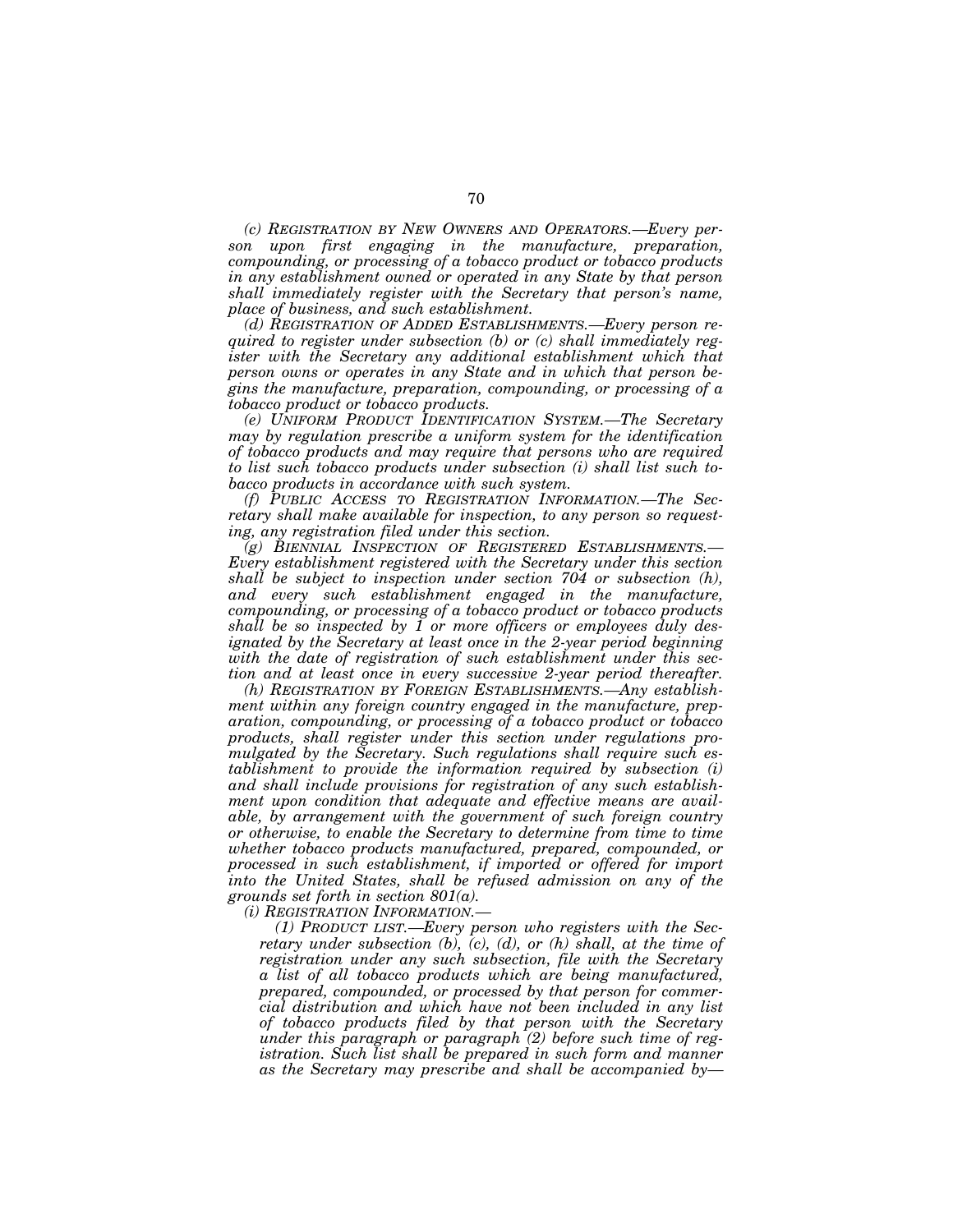*(A) in the case of a tobacco product contained in the applicable list with respect to which a tobacco product standard has been established under section 907 or which is subject to section 910, a reference to the authority for the marketing of such tobacco product and a copy of all labeling for such tobacco product;* 

*(B) in the case of any other tobacco product contained in an applicable list, a copy of all consumer information and other labeling for such tobacco product, a representative sampling of advertisements for such tobacco product, and, upon request made by the Secretary for good cause, a copy of all advertisements for a particular tobacco product; and* 

*(C) if the registrant filing a list has determined that a tobacco product contained in such list is not subject to a tobacco product standard established under section 907, a brief statement of the basis upon which the registrant made such determination if the Secretary requests such a statement with respect to that particular tobacco product.* 

*(2) CONSULTATION WITH RESPECT TO FORMS.—The Secretary shall consult with the Secretary of the Treasury in developing the forms to be used for registration under this section to minimize the burden on those persons required to register with both the Secretary and the Tax and Trade Bureau of the Department of the Treasury.* 

*(3) BIANNUAL REPORT OF ANY CHANGE IN PRODUCT LIST.— Each person who registers with the Secretary under this section shall report to the Secretary once during the month of June of each year and once during the month of December of each year the following:* 

*(A) A list of each tobacco product introduced by the registrant for commercial distribution which has not been included in any list previously filed by that person with the Secretary under this subparagraph or paragraph (1). A list under this subparagraph shall list a tobacco product by its established name and shall be accompanied by the other information required by paragraph (1).* 

*(B) If since the date the registrant last made a report under this paragraph that person has discontinued the manufacture, preparation, compounding, or processing for commercial distribution of a tobacco product included in a list filed under subparagraph (A) or paragraph (1), notice of such discontinuance, the date of such discontinuance, and the identity of its established name.* 

*(C) If since the date the registrant reported under subparagraph (B) a notice of discontinuance that person has resumed the manufacture, preparation, compounding, or processing for commercial distribution of the tobacco product with respect to which such notice of discontinuance was reported, notice of such resumption, the date of such resumption, the identity of such tobacco product by established name, and other information required by paragraph (1), unless the registrant has previously reported such resumption to the Secretary under this subparagraph.* 

*(D) Any material change in any information previously submitted under this paragraph or paragraph (1).*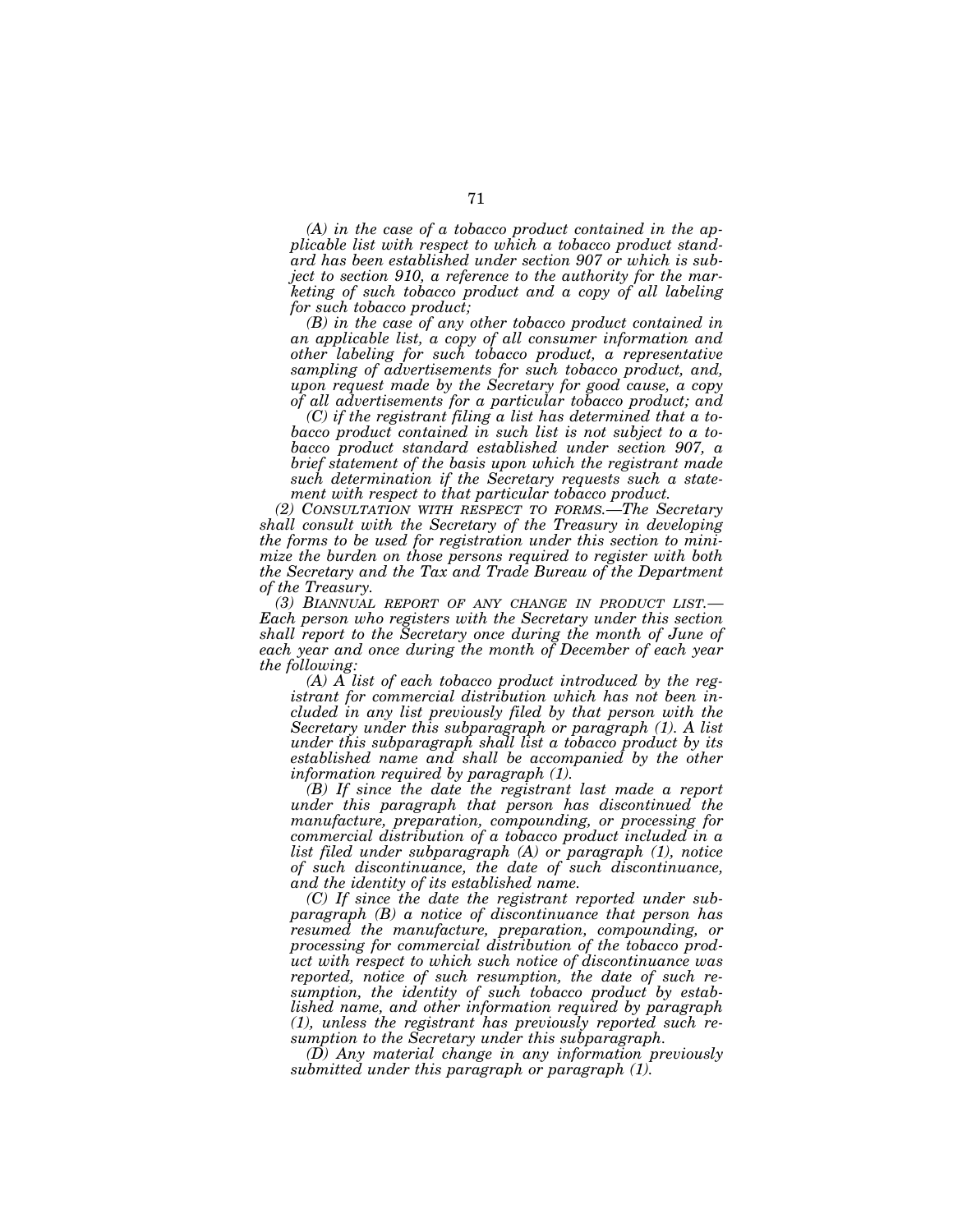*(j) REPORT PRECEDING INTRODUCTION OF CERTAIN SUBSTAN-TIALLY EQUIVALENT PRODUCTS INTO INTERSTATE COMMERCE.—* 

*(1) IN GENERAL.—Each person who is required to register under this section and who proposes to begin the introduction or delivery for introduction into interstate commerce for commercial distribution of a tobacco product intended for human use that was not commercially marketed (other than for test marketing) in the United States as of February 15, 2007, shall, at least 90 days prior to making such introduction or delivery, report to the Secretary (in such form and manner as the Secretary shall prescribe)—* 

*(A) the basis for such person's determination that—* 

*(i) the tobacco product is substantially equivalent, within the meaning of section 910, to a tobacco product commercially marketed (other than for test marketing) in the United States as of February 15, 2007, or to a tobacco product that the Secretary has previously determined, pursuant to subsection (a)(3) of section 910, is substantially equivalent and that is in compliance with the requirements of this Act; or* 

*(ii) the tobacco product is modified within the meaning of paragraph (3), the modifications are to a product that is commercially marketed and in compliance with the requirements of this Act, and all of the modifications are covered by exemptions granted by the Secretary pursuant to paragraph (3); and* 

*(B) action taken by such person to comply with the requirements under section 907 that are applicable to the tobacco product.* 

*(2) APPLICATION TO CERTAIN POST-FEBRUARY 15, 2007, PROD-UCTS.—A report under this subsection for a tobacco product that was first introduced or delivered for introduction into interstate commerce for commercial distribution in the United States after February 15, 2007, and prior to the date that is 21 months after the date of enactment of the Family Smoking Prevention and Tobacco Control Act shall be submitted to the Secretary not later than 21 months after such date of enactment. (3) EXEMPTIONS.—* 

*(A) IN GENERAL.—The Secretary may exempt from the requirements of this subsection relating to the demonstration that a tobacco product is substantially equivalent within the meaning of section 910, tobacco products that are modified by adding or deleting a tobacco additive, or increasing or decreasing the quantity of an existing tobacco additive, if the Secretary determines that—* 

*(i) such modification would be a minor modification of a tobacco product that can be sold under this Act;* 

*(ii) a report under this subsection is not necessary to ensure that permitting the tobacco product to be marketed would be appropriate for protection of the public health; and* 

*(iii) an exemption is otherwise appropriate.* 

*(B) REGULATIONS.—Not later than 15 months after the date of enactment of the Family Smoking Prevention and*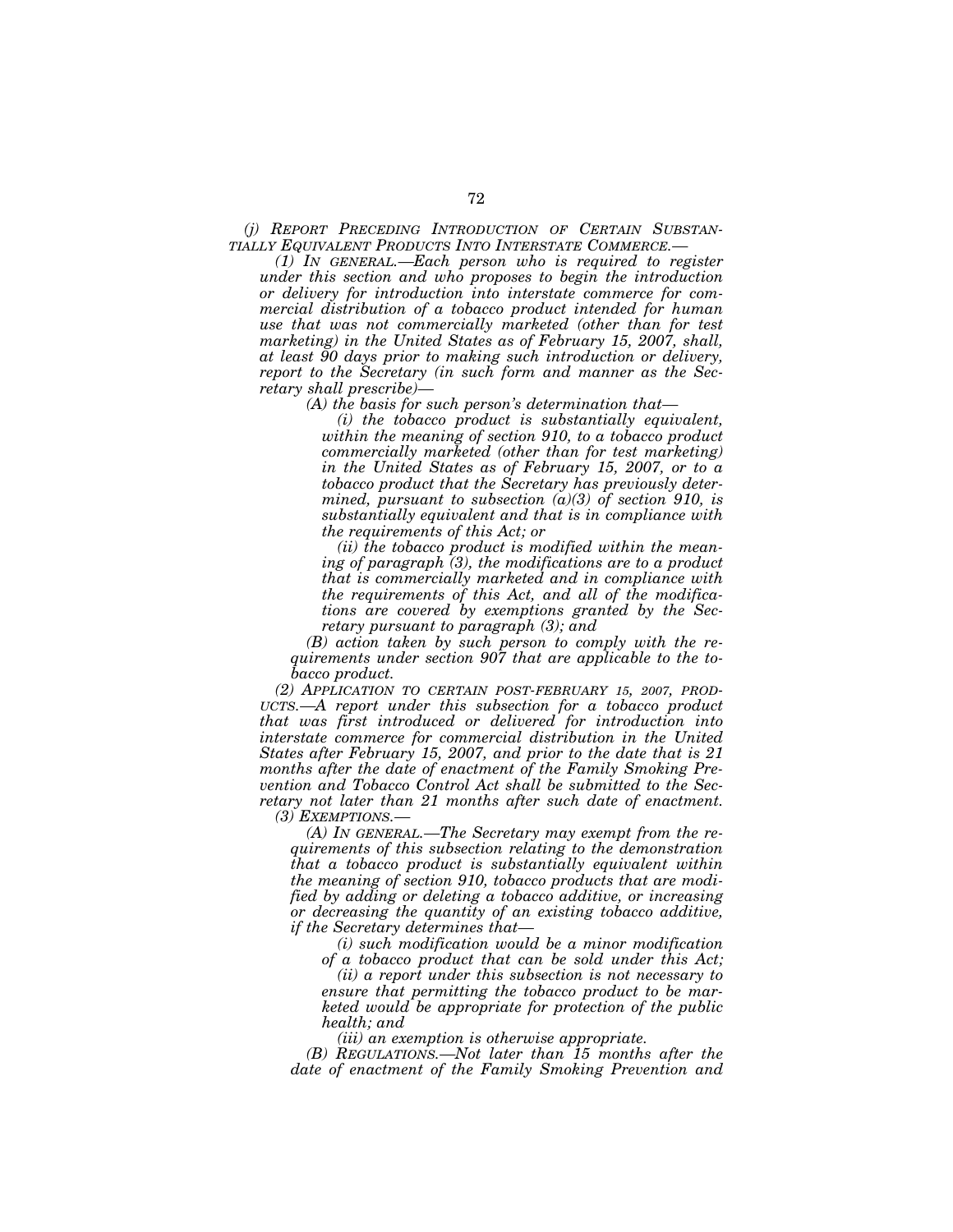*Tobacco Control Act, the Secretary shall issue regulations to implement this paragraph.* 

### *SEC. 906. GENERAL PROVISIONS RESPECTING CONTROL OF TOBACCO PRODUCTS.*

*(a) IN GENERAL.—Any requirement established by or under section 902, 903, 905, or 909 applicable to a tobacco product shall apply to such tobacco product until the applicability of the requirement to the tobacco product has been changed by action taken under section 907, section 910, section 911, or subsection (d) of this section, and any requirement established by or under section 902, 903, 905, or 909 which is inconsistent with a requirement imposed on such tobacco product under section 907, section 910, section 911, or subsection (d) of this section shall not apply to such tobacco product.* 

*(b) INFORMATION ON PUBLIC ACCESS AND COMMENT.—Each notice of proposed rulemaking or other notification under section 907, 908, 909, 910, or 911 or under this section, any other notice which is published in the Federal Register with respect to any other action taken under any such section and which states the reasons for such action, and each publication of findings required to be made in connection with rulemaking under any such section shall set forth—* 

*(1) the manner in which interested persons may examine data and other information on which the notice or findings is based; and* 

*(2) the period within which interested persons may present their comments on the notice or findings (including the need therefore) orally or in writing, which period shall be at least 60 days but may not exceed 90 days unless the time is extended by the Secretary by a notice published in the Federal Register stating good cause therefore.* 

*(c) LIMITED CONFIDENTIALITY OF INFORMATION.—Any information reported to or otherwise obtained by the Secretary or the Secretary's representative under section 903, 904, 907, 908, 909, 910, 911, or 704, or under subsection (e) or (f) of this section, which is exempt from disclosure under subsection (a) of section 552 of title 5, United States Code, by reason of subsection (b)(4) of that section shall be considered confidential and shall not be disclosed, except that the information may be disclosed to other officers or employees concerned with carrying out this chapter, or when relevant in any proceeding under this chapter.* 

*(d) RESTRICTIONS.—* 

*(1) IN GENERAL.—The Secretary may by regulation require restrictions on the sale and distribution of a tobacco product, including restrictions on the access to, and the advertising and promotion of, the tobacco product, if the Secretary determines that such regulation would be appropriate for the protection of the public health. The Secretary may by regulation impose restrictions on the advertising and promotion of a tobacco product consistent with and to full extent permitted by the first amendment to the Constitution. The finding as to whether such regulation would be appropriate for the protection of the public health shall be determined with respect to the risks and benefits to the population as a whole, including users and nonusers of the tobacco product, and taking into account—*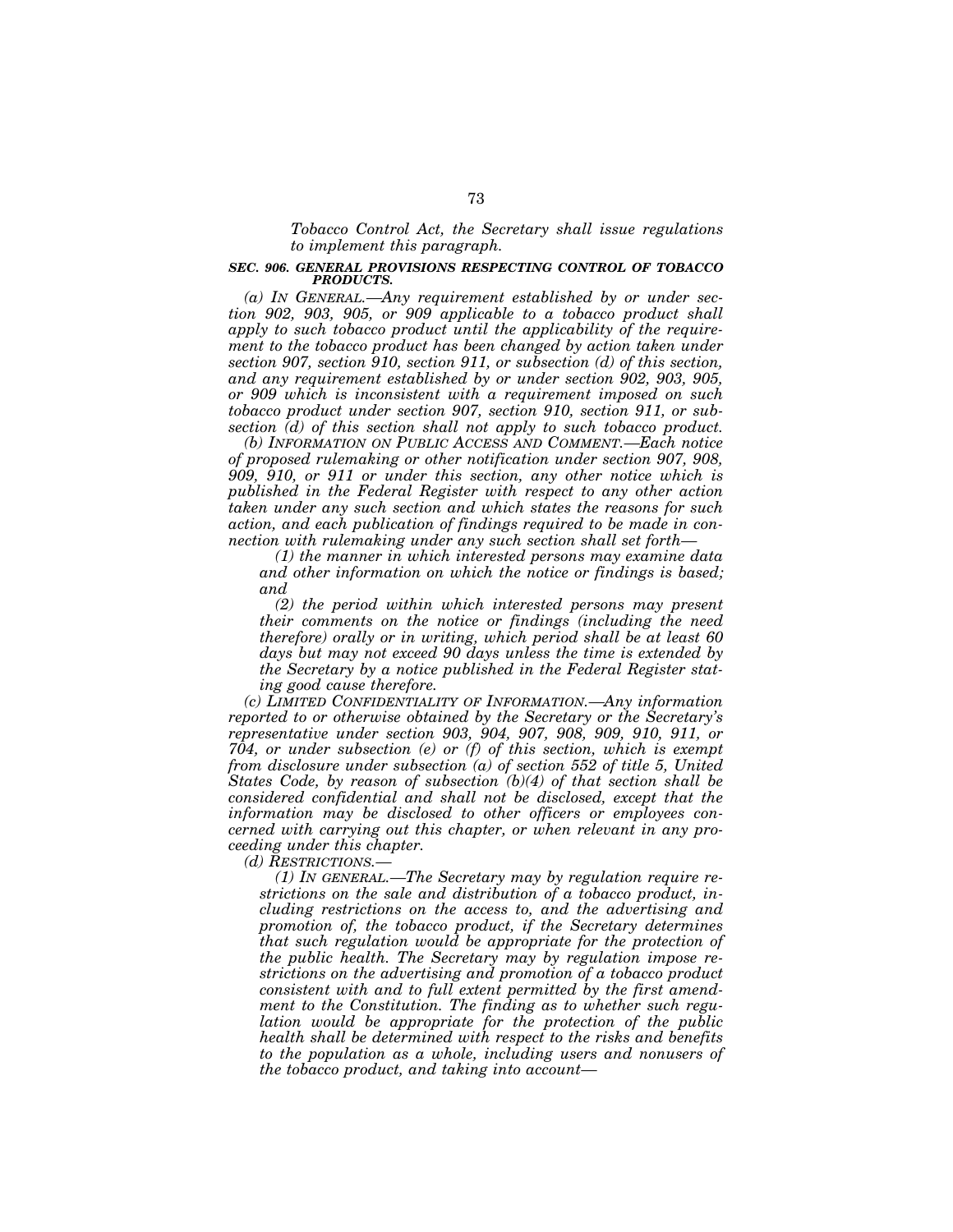*(A) the increased or decreased likelihood that existing users of tobacco products will stop using such products; and* 

*(B) the increased or decreased likelihood that those who do not use tobacco products will start using such products. No such regulation may require that the sale or distribution of a tobacco product be limited to the written or oral authorization of a practitioner licensed by law to prescribe medical products. (2) LABEL STATEMENTS.—The label of a tobacco product shall* 

*bear such appropriate statements of the restrictions required by a regulation under subsection (a) as the Secretary may in such regulation prescribe.* 

*(3) LIMITATIONS.— (A) IN GENERAL.—No restrictions under paragraph (1) may—* 

*(i) prohibit the sale of any tobacco product in faceto-face transactions by a specific category of retail outlets; or* 

*(ii) establish a minimum age of sale of tobacco products to any person older than 18 years of age.* 

*(B) MATCHBOOKS.—For purposes of any regulations issued by the Secretary, matchbooks of conventional size containing not more than 20 paper matches, and which are customarily given away for free with the purchase of tobacco products, shall be considered as adult-written publications which shall be permitted to contain advertising. Notwithstanding the preceding sentence, if the Secretary finds that such treatment of matchbooks is not appropriate for the protection of the public health, the Secretary may determine by regulation that matchbooks shall not be considered adult-written publications.* 

*(4) REMOTE SALES.—* 

*(A) IN GENERAL.—The Secretary shall—* 

*(i) within 18 months after the date of enactment of the Family Smoking Prevention and Tobacco Control Act, promulgate regulations regarding the sale and distribution of tobacco products that occur through means other than a direct, face-to-face exchange between a retailer and a consumer in order to prevent the sale and distribution of tobacco products to individuals who have not attained the minimum age established by applicable law for the purchase of such products, including requirements for age verification; and* 

*(ii) within 2 years after such date of enactment, issue regulations to address the promotion and marketing of tobacco products that are sold or distributed through means other than a direct, face-to-face exchange between a retailer and a consumer in order to protect individuals who have not attained the minimum age established by applicable law for the purchase of such products.* 

*(B) RELATION TO OTHER AUTHORITY.—Nothing in this paragraph limits the authority of the Secretary to take additional actions under the other paragraphs of this subsection.*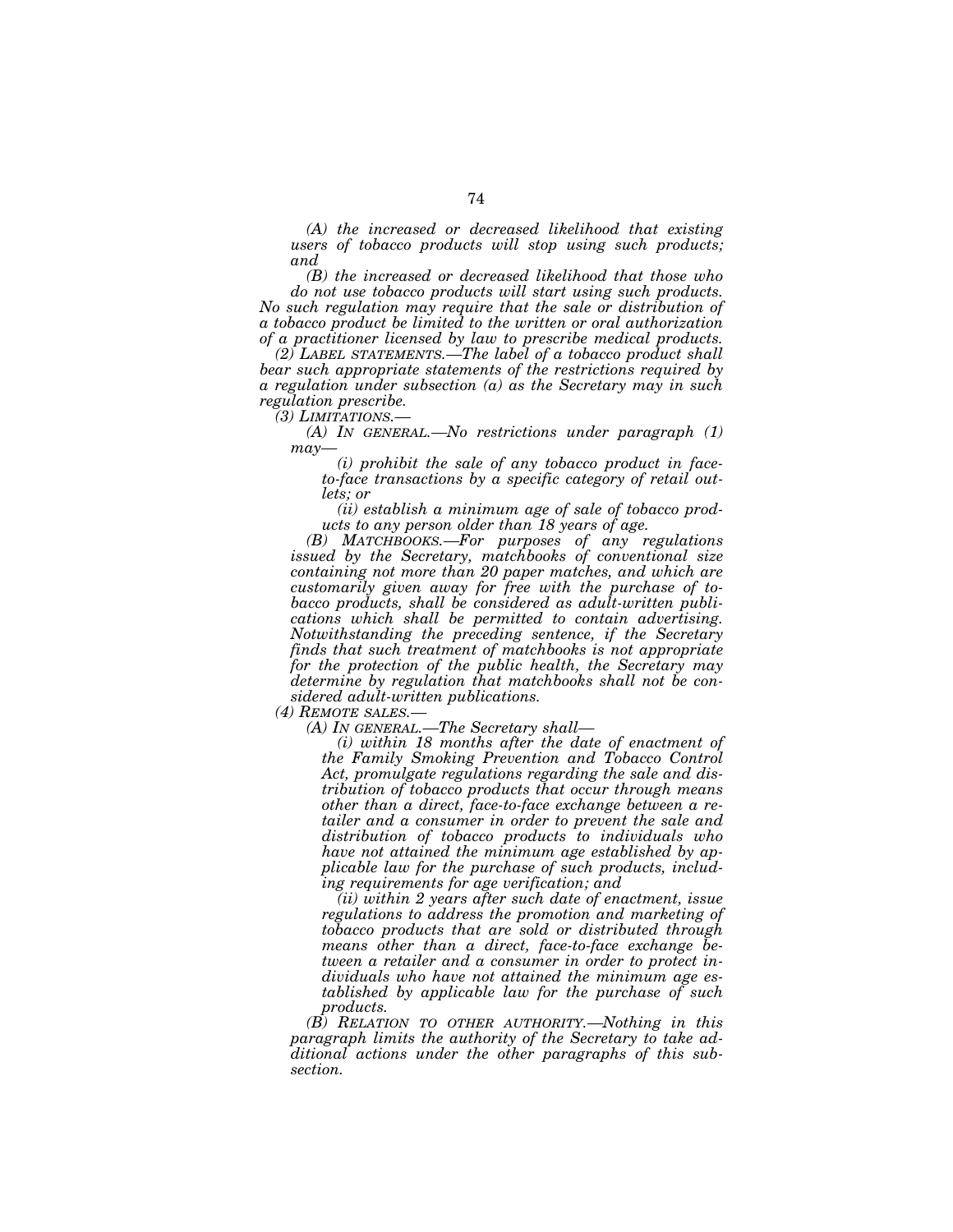*(e) GOOD MANUFACTURING PRACTICE REQUIREMENTS.— (1) METHODS, FACILITIES, AND CONTROLS TO CONFORM.— (A) IN GENERAL.—In applying manufacturing restrictions to tobacco, the Secretary shall, in accordance with subparagraph (B), prescribe regulations (which may differ based on the type of tobacco product involved) requiring that the methods used in, and the facilities and controls used for, the manufacture, preproduction design validation (including a process to assess the performance of a tobacco product), packing, and storage of a tobacco product conform to current good manufacturing practice, or hazard analysis and critical control point methodology, as prescribed in such regulations to assure that the public health is protected and that the tobacco product is in compliance with this chapter. Such regulations may provide for the testing of raw tobacco for pesticide chemical residues regardless of whether a tolerance for such chemical residues has been established.* 

*(B) REQUIREMENTS.—The Secretary shall—* 

*(i) before promulgating any regulation under subparagraph (A), afford the Tobacco Products Scientific Advisory Committee an opportunity to submit recommendations with respect to the regulation proposed to be promulgated;* 

*(ii) before promulgating any regulation under subparagraph (A), afford opportunity for an oral hearing;* 

*(iii) provide the Tobacco Products Scientific Advisory Committee a reasonable time to make its recommendation with respect to proposed regulations under subparagraph (A);* 

*(iv) in establishing the effective date of a regulation promulgated under this subsection, take into account the differences in the manner in which the different types of tobacco products have historically been produced, the financial resources of the different tobacco product manufacturers, and the state of their existing manufacturing facilities, and shall provide for a reasonable period of time for such manufacturers to conform to good manufacturing practices; and* 

*(v) not require any small tobacco product manufacturer to comply with a regulation under subparagraph (A) for at least 4 years following the effective date established by the Secretary for such regulation.* 

*(2) EXEMPTIONS; VARIANCES.—* 

*(A) PETITION.—Any person subject to any requirement prescribed under paragraph (1) may petition the Secretary for a permanent or temporary exemption or variance from such requirement. Such a petition shall be submitted to the Secretary in such form and manner as the Secretary shall prescribe and shall—* 

*(i) in the case of a petition for an exemption from a requirement, set forth the basis for the petitioner's determination that compliance with the requirement is not required to assure that the tobacco product will be in compliance with this chapter;*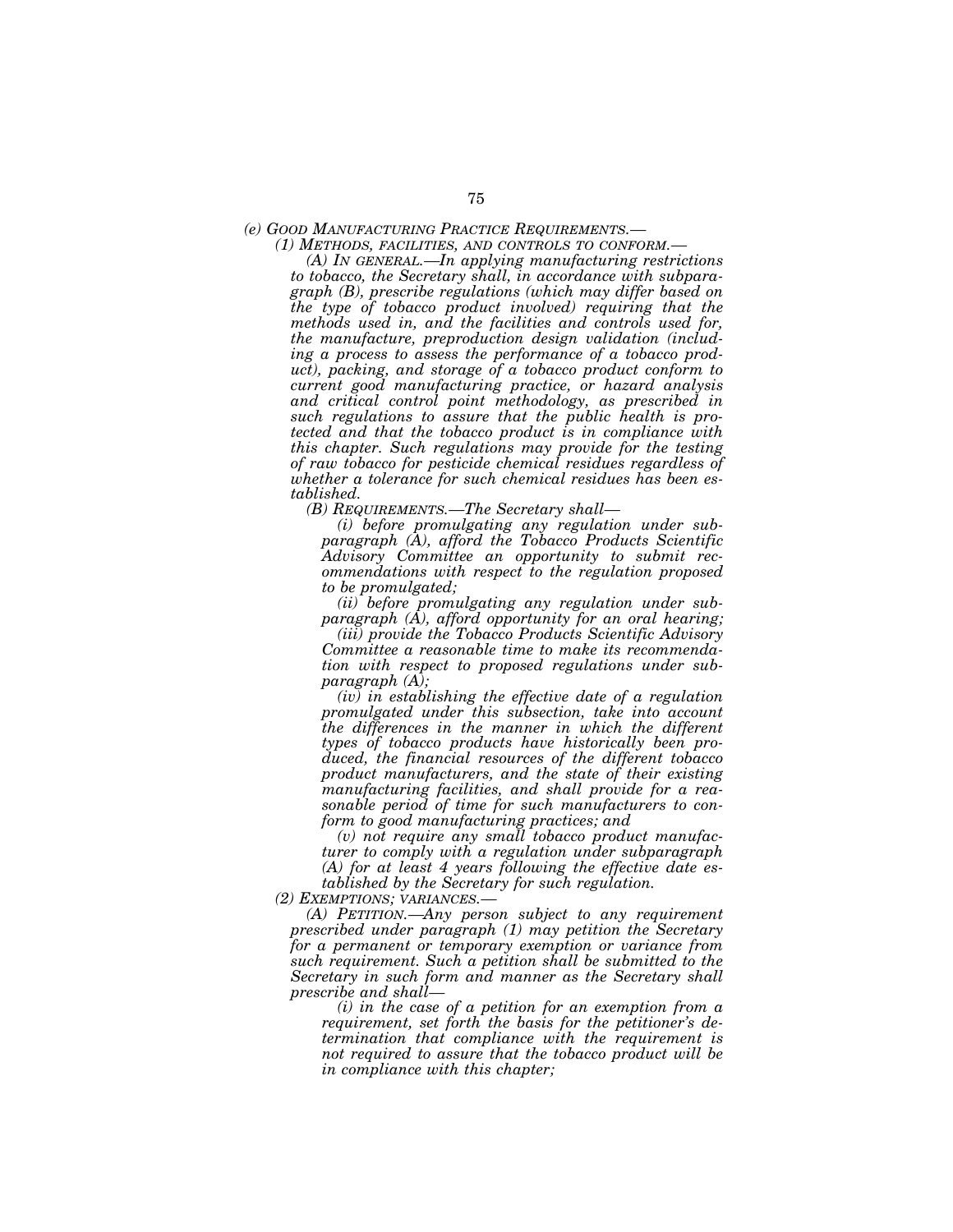*(ii) in the case of a petition for a variance from a requirement, set forth the methods proposed to be used in, and the facilities and controls proposed to be used for, the manufacture, packing, and storage of the tobacco product in lieu of the methods, facilities, and controls prescribed by the requirement; and* 

*(iii) contain such other information as the Secretary shall prescribe.* 

*(B) REFERRAL TO THE TOBACCO PRODUCTS SCIENTIFIC AD-VISORY COMMITTEE.—The Secretary may refer to the Tobacco Products Scientific Advisory Committee any petition submitted under subparagraph (A). The Tobacco Products Scientific Advisory Committee shall report its recommendations to the Secretary with respect to a petition referred to it within 60 days after the date of the petition's referral. Within 60 days after—* 

*(i) the date the petition was submitted to the Secretary under subparagraph (A); or* 

*(ii) the day after the petition was referred to the Tobacco Products Scientific Advisory Committee,* 

*whichever occurs later, the Secretary shall by order either deny the petition or approve it.* 

*(C) APPROVAL.—The Secretary may approve—* 

*(i) a petition for an exemption for a tobacco product from a requirement if the Secretary determines that compliance with such requirement is not required to assure that the tobacco product will be in compliance with this chapter; and* 

*(ii) a petition for a variance for a tobacco product from a requirement if the Secretary determines that the methods to be used in, and the facilities and controls to be used for, the manufacture, packing, and storage of the tobacco product in lieu of the methods, facilities, and controls prescribed by the requirement are sufficient to assure that the tobacco product will be in compliance with this chapter.* 

*(D) CONDITIONS.—An order of the Secretary approving a petition for a variance shall prescribe such conditions respecting the methods used in, and the facilities and controls used for, the manufacture, packing, and storage of the tobacco product to be granted the variance under the petition as may be necessary to assure that the tobacco product will be in compliance with this chapter.* 

*(E) HEARING.—After the issuance of an order under subparagraph (B) respecting a petition, the petitioner shall have an opportunity for an informal hearing on such order.* 

*(3) COMPLIANCE.—Compliance with requirements under this subsection shall not be required before the end of the 3-year period following the date of enactment of the Family Smoking Prevention and Tobacco Control Act.* 

*(f) RESEARCH AND DEVELOPMENT.—The Secretary may enter into contracts for research, testing, and demonstrations respecting tobacco products and may obtain tobacco products for research, testing, and demonstration purposes.*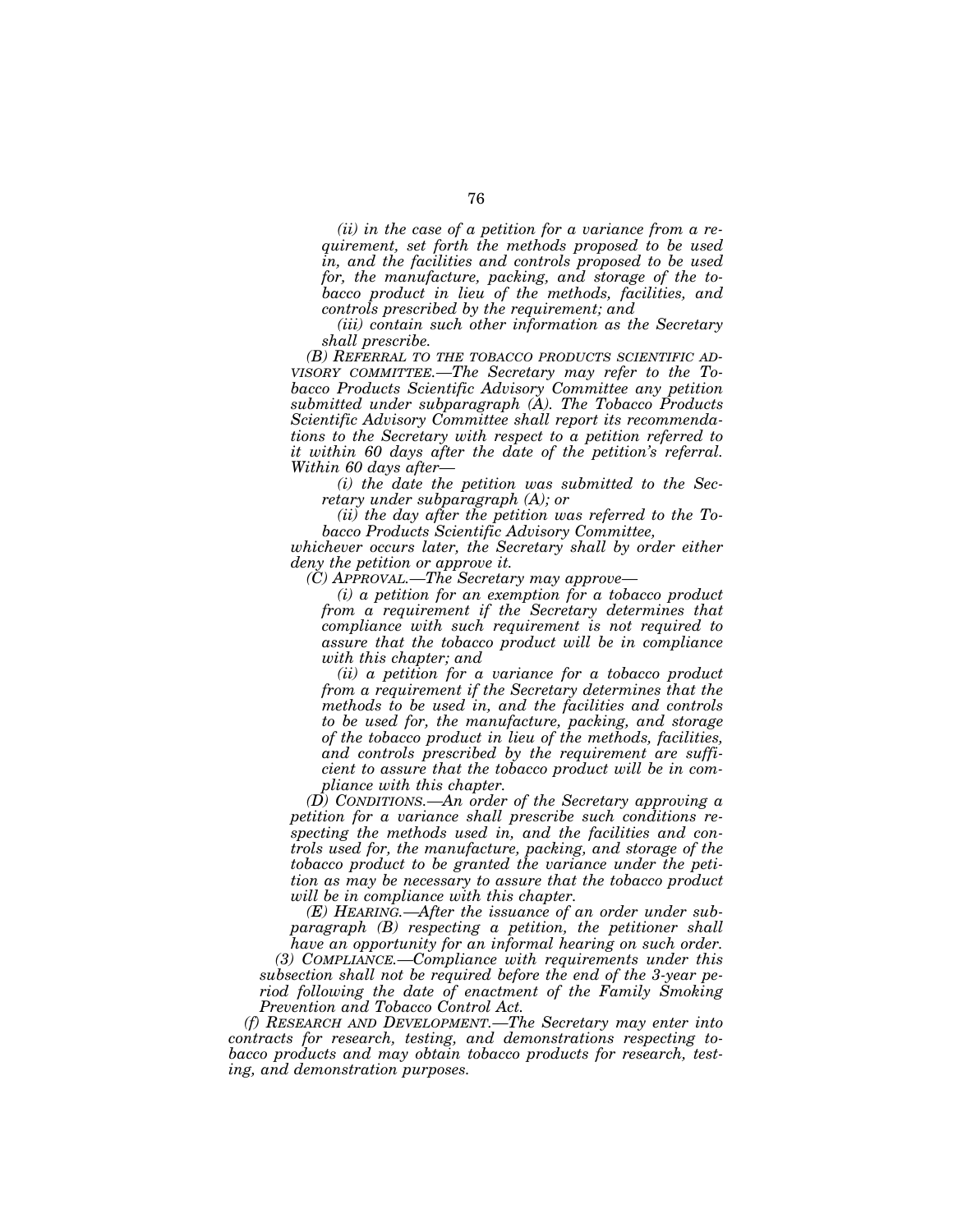# *SEC. 907. TOBACCO PRODUCT STANDARDS.*

*(a) IN GENERAL.—* 

*(1) SPECIAL RULES.—* 

*(A) SPECIAL RULE FOR CIGARETTES.—Beginning 3 months after the date of enactment of the Family Smoking Prevention and Tobacco Control Act, a cigarette or any of its component parts (including the tobacco, filter, or paper) shall not contain, as a constituent (including a smoke constituent) or additive, an artificial or natural flavor (other than tobacco or menthol) or an herb or spice, including strawberry, grape, orange, clove, cinnamon, pineapple, vanilla, coconut, licorice, cocoa, chocolate, cherry, or coffee, that is a characterizing flavor of the tobacco product or tobacco smoke. Nothing in this subparagraph shall be construed to limit the Secretary's authority to take action under this section or other sections of this Act applicable to menthol or any artificial or natural flavor, herb, or spice not specified in this subparagraph.* 

*(B) ADDITIONAL SPECIAL RULE.—Beginning 2 years after the date of enactment of the Family Smoking Prevention and Tobacco Control Act, a tobacco product manufacturer shall not use tobacco, including foreign grown tobacco, that contains a pesticide chemical residue that is at a level greater than is specified by any tolerance applicable under Federal law to domestically grown tobacco.* 

*(2) REVISION OF TOBACCO PRODUCT STANDARDS.—The Secretary may revise the tobacco product standards in paragraph (1) in accordance with subsection (c).* 

*(3) TOBACCO PRODUCT STANDARDS.—* 

*(A) IN GENERAL.—The Secretary may adopt tobacco product standards in addition to those in paragraph (1) if the Secretary finds that a tobacco product standard is appropriate for the protection of the public health.* 

*(B) DETERMINATIONS.—* 

*(i) CONSIDERATIONS.—In making a finding described in subparagraph (A), the Secretary shall consider scientific evidence concerning—* 

*(I) the risks and benefits to the population as a whole, including users and nonusers of tobacco products, of the proposed standard;* 

*(II) the increased or decreased likelihood that existing users of tobacco products will stop using such products; and* 

*(III) the increased or decreased likelihood that those who do not use tobacco products will start using such products.* 

*(ii) ADDITIONAL CONSIDERATIONS.—In the event that the Secretary makes a determination, set forth in a proposed tobacco product standard in a proposed rule, that it is appropriate for the protection of public health to require the reduction or elimination of an additive, constituent (including a smoke constituent), or other component of a tobacco product because the Secretary has found that the additive, constituent, or other component is or may be harmful, any party objecting to the*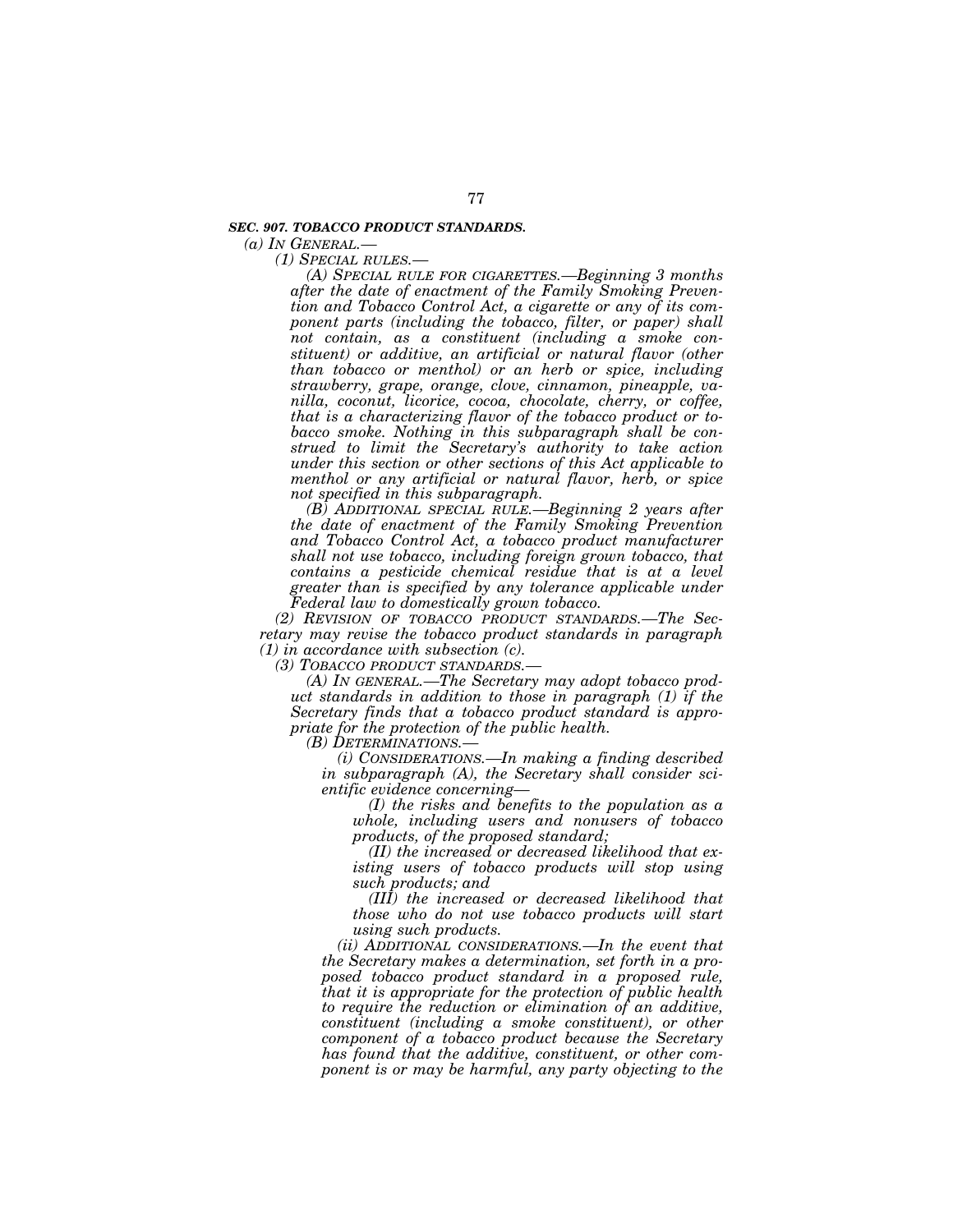*proposed standard on the ground that the proposed standard will not reduce or eliminate the risk of illness or injury may provide for the Secretary's consideration scientific evidence that demonstrates that the proposed standard will not reduce or eliminate the risk of illness or injury.* 

*(4) CONTENT OF TOBACCO PRODUCT STANDARDS.—A tobacco product standard established under this section for a tobacco product—* 

*(A) shall include provisions that are appropriate for the protection of the public health, including provisions, where appropriate—* 

*(i) for nicotine yields of the product;* 

*(ii) for the reduction or elimination of other constituents, including smoke constituents, or harmful components of the product; or* 

*(iii) relating to any other requirement under subparagraph (B);* 

*(B) shall, where appropriate for the protection of the public health, include—* 

*(i) provisions respecting the construction, components, ingredients, additives, constituents, including smoke constituents, and properties of the tobacco product;* 

*(ii) provisions for the testing (on a sample basis or, if necessary, on an individual basis) of the tobacco product;* 

*(iii) provisions for the measurement of the tobacco product characteristics of the tobacco product;* 

*(iv) provisions requiring that the results of each or of certain of the tests of the tobacco product required to be made under clause (ii) show that the tobacco product is in conformity with the portions of the standard for which the test or tests were required; and* 

*(v) a provision requiring that the sale and distribution of the tobacco product be restricted but only to the extent that the sale and distribution of a tobacco product may be restricted under a regulation under section 906(d);* 

*(C) shall, where appropriate, require the use and prescribe the form and content of labeling for the proper use of the tobacco product; and* 

*(D) shall require tobacco products containing foreigngrown tobacco to meet the same standards applicable to tobacco products containing domestically grown tobacco.* 

*(5) PERIODIC REEVALUATION OF TOBACCO PRODUCT STAND-ARDS.—The Secretary shall provide for periodic evaluation of tobacco product standards established under this section to determine whether such standards should be changed to reflect new medical, scientific, or other technological data. The Secretary may provide for testing under paragraph (4)(B) by any person.* 

*(6) INVOLVEMENT OF OTHER AGENCIES; INFORMED PERSONS.— In carrying out duties under this section, the Secretary shall endeavor to—*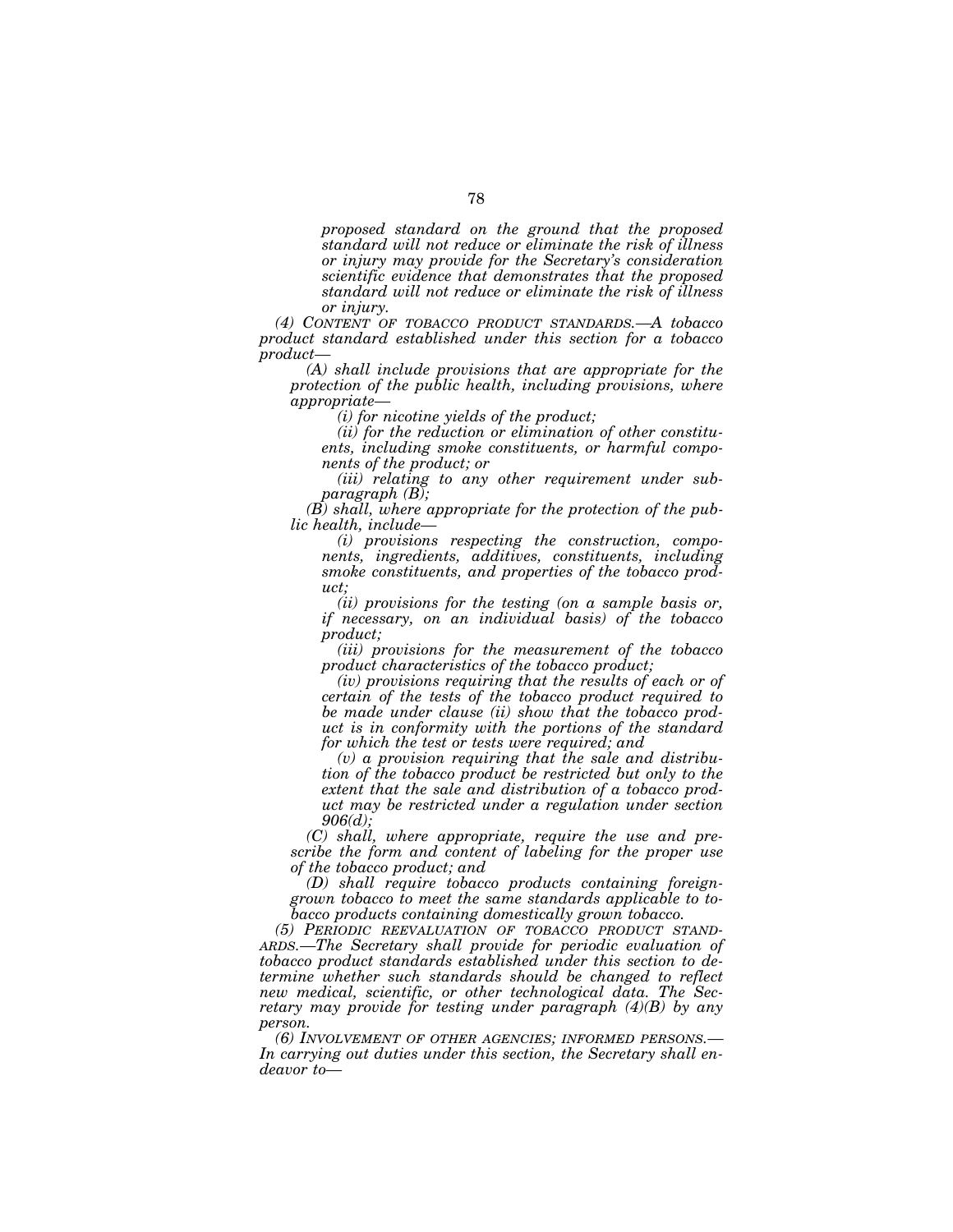*(A) use personnel, facilities, and other technical support available in other Federal agencies;* 

*(B) consult with other Federal agencies concerned with standard setting and other nationally or internationally recognized standard-setting entities; and* 

*(C) invite appropriate participation, through joint or other conferences, workshops, or other means, by informed persons representative of scientific, professional, industry, agricultural, or consumer organizations who in the Secretary's judgment can make a significant contribution.* 

*(b) CONSIDERATIONS BY SECRETARY.—* 

*(1) TECHNICAL ACHIEVABILITY.—The Secretary shall consider information submitted in connection with a proposed standard regarding the technical achievability of compliance with such standard.* 

*(2) OTHER CONSIDERATIONS.—The Secretary shall consider all other information submitted in connection with a proposed standard, including information concerning the countervailing effects of the tobacco product standard on the health of adolescent tobacco users, adult tobacco users, or nontobacco users, such as the creation of a significant demand for contraband or other tobacco products that do not meet the requirements of this chapter and the significance of such demand.* 

*(c) PROPOSED STANDARDS.—* 

*(1) IN GENERAL.—The Secretary shall publish in the Federal Register a notice of proposed rulemaking for the establishment, amendment, or revocation of any tobacco product standard.* 

*(2) REQUIREMENTS OF NOTICE.—A notice of proposed rulemaking for the establishment or amendment of a tobacco product standard for a tobacco product shall—* 

*(A) set forth a finding with supporting justification that the tobacco product standard is appropriate for the protection of the public health;* 

*(B) invite interested persons to submit a draft or proposed tobacco product standard for consideration by the Secretary;* 

*(C) invite interested persons to submit comments on structuring the standard so that it does not advantage foreign-grown tobacco over domestically grown tobacco; and* 

*(D) invite the Secretary of Agriculture to provide any information or analysis which the Secretary of Agriculture believes is relevant to the proposed tobacco product standard.* 

*(3) FINDING.—A notice of proposed rulemaking for the revocation of a tobacco product standard shall set forth a finding with supporting justification that the tobacco product standard is no longer appropriate for the protection of the public health.* 

*(4) COMMENT.—The Secretary shall provide for a comment period of not less than 60 days.* 

*(d) PROMULGATION.—* 

*(1) IN GENERAL.—After the expiration of the period for comment on a notice of proposed rulemaking published under subsection (c) respecting a tobacco product standard and after consideration of comments submitted under subsections (b) and (c)*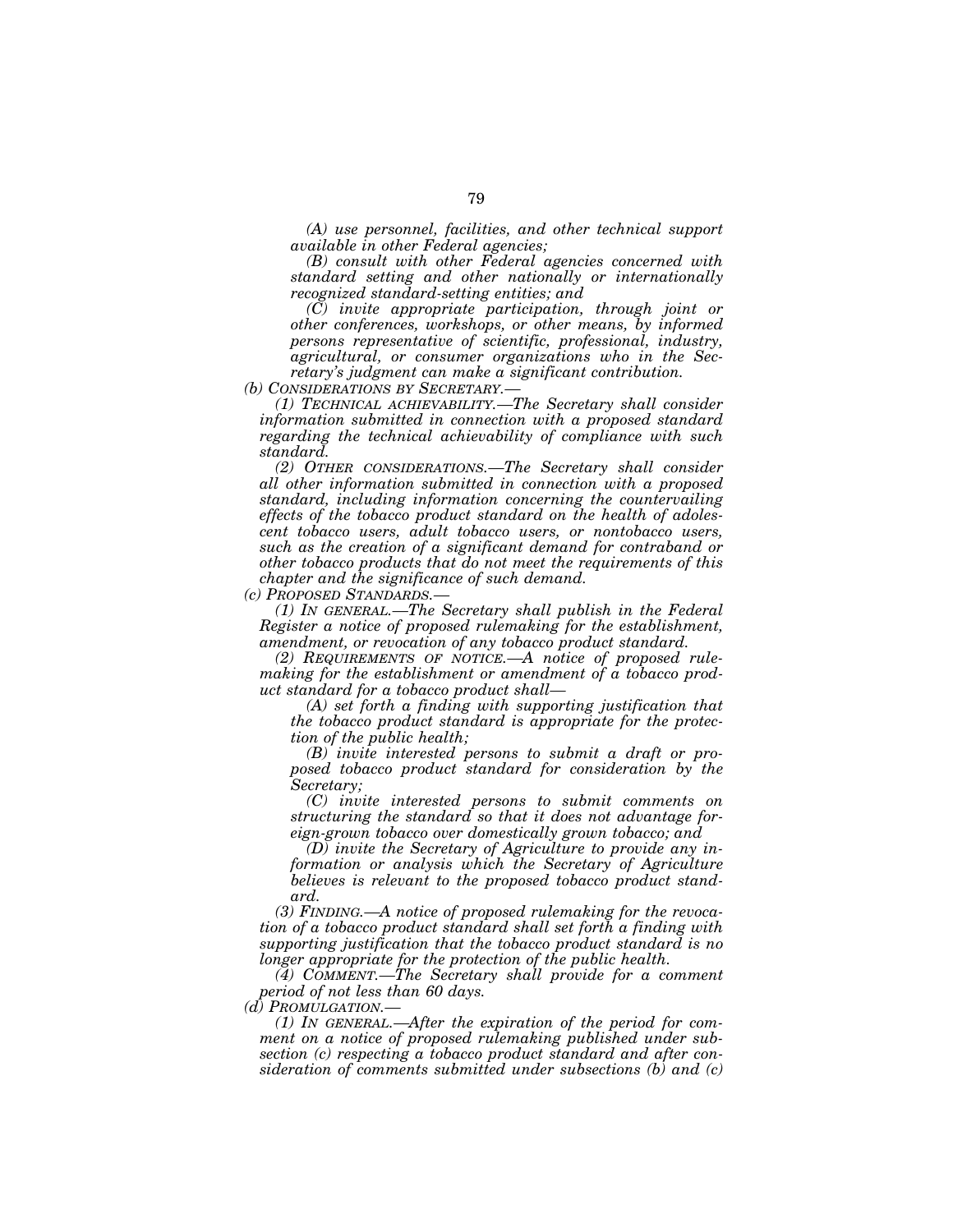*and any report from the Tobacco Products Scientific Advisory Committee, the Secretary shall—* 

*(A) if the Secretary determines that the standard would be appropriate for the protection of the public health, promulgate a regulation establishing a tobacco product standard and publish in the Federal Register findings on the matters referred to in subsection (c); or* 

*(B) publish a notice terminating the proceeding for the development of the standard together with the reasons for such termination.* 

*(2) EFFECTIVE DATE.—A regulation establishing a tobacco product standard shall set forth the date or dates upon which the standard shall take effect, but no such regulation may take effect before 1 year after the date of its publication unless the Secretary determines that an earlier effective date is necessary for the protection of the public health. Such date or dates shall be established so as to minimize, consistent with the public health, economic loss to, and disruption or dislocation of, domestic and international trade. In establishing such effective date or dates, the Secretary shall consider information submitted in connection with a proposed product standard by interested parties, including manufacturers and tobacco growers, regarding the technical achievability of compliance with the standard, and including information concerning the existence of patents that make it impossible to comply in the timeframe envisioned in the proposed standard. If the Secretary determines, based on the Secretary's evaluation of submitted comments, that a product standard can be met only by manufacturers requiring substantial changes to the methods of farming the domestically grown tobacco used by the manufacturer, the effective date of that product standard shall be not less than 2 years after the date of publication of the final regulation establishing the standard.* 

*(3) LIMITATION ON POWER GRANTED TO THE FOOD AND DRUG ADMINISTRATION.—Because of the importance of a decision of the Secretary to issue a regulation—* 

*(A) banning all cigarettes, all smokeless tobacco products, all little cigars, all cigars other than little cigars, all pipe tobacco, or all roll-your-own tobacco products; or* 

*(B) requiring the reduction of nicotine yields of a tobacco product to zero,* 

*the Secretary is prohibited from taking such actions under this Act.* 

*(4) AMENDMENT; REVOCATION.—* 

*(A) AUTHORITY.—The Secretary, upon the Secretary's own initiative or upon petition of an interested person, may by a regulation, promulgated in accordance with the requirements of subsection (c) and paragraph (2), amend or revoke a tobacco product standard.* 

*(B) EFFECTIVE DATE.—The Secretary may declare a proposed amendment of a tobacco product standard to be effective on and after its publication in the Federal Register and until the effective date of any final action taken on such amendment if the Secretary determines that making it so effective is in the public interest.*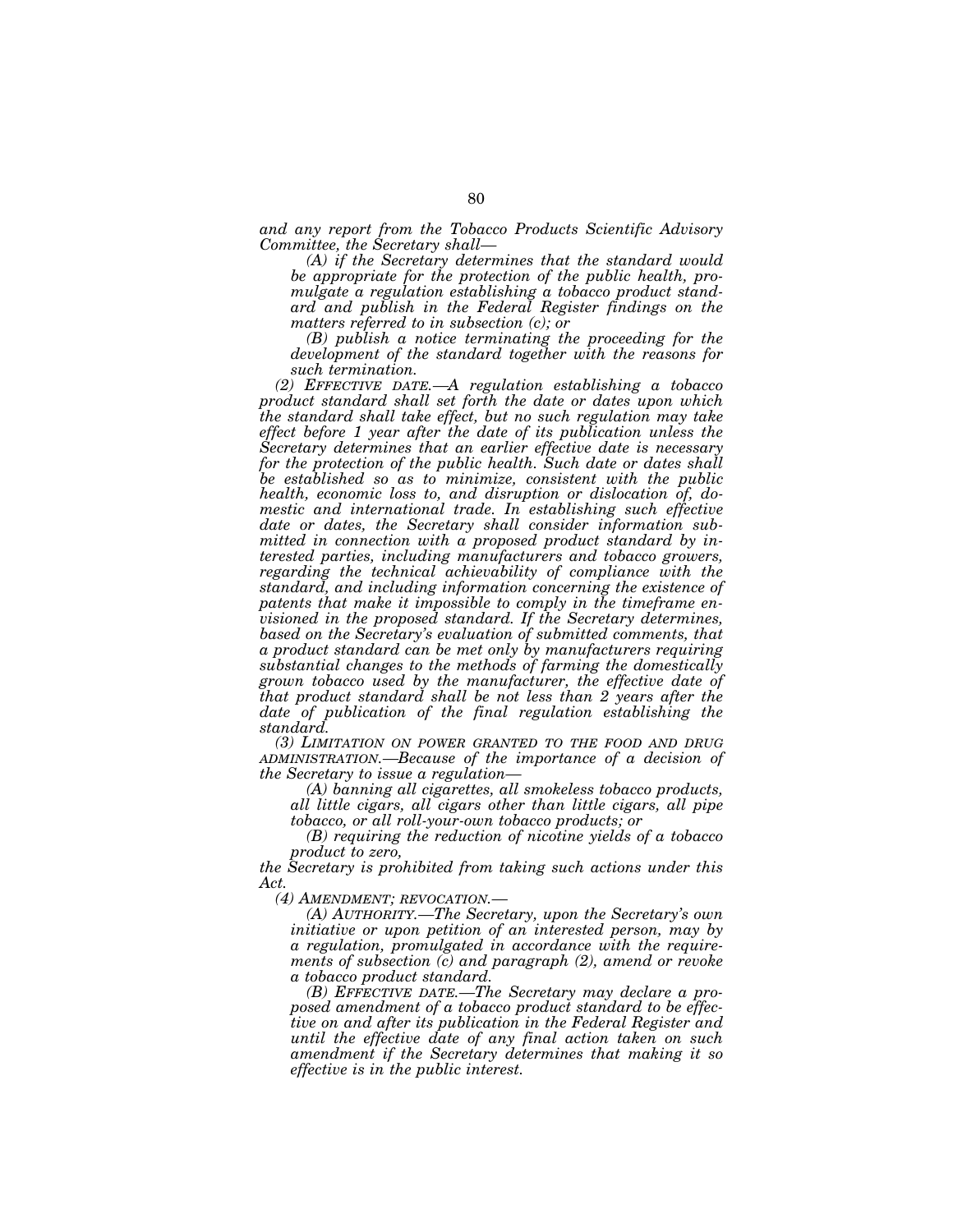*(A) IN GENERAL.—The Secretary may refer a proposed regulation for the establishment, amendment, or revocation of a tobacco product standard to the Tobacco Products Scientific Advisory Committee for a report and recommendation with respect to any matter involved in the proposed regulation which requires the exercise of scientific judgment.* 

*(B) INITIATION OF REFERRAL.—The Secretary may make a referral under this paragraph—* 

*(i) on the Secretary's own initiative; or* 

*(ii) upon the request of an interested person that—* 

*(I) demonstrates good cause for the referral; and* 

*(II) is made before the expiration of the period for submission of comments on the proposed regulation.* 

*(C) PROVISION OF DATA.—If a proposed regulation is referred under this paragraph to the Tobacco Products Scientific Advisory Committee, the Secretary shall provide the Advisory Committee with the data and information on which such proposed regulation is based.* 

*(D) REPORT AND RECOMMENDATION.—The Tobacco Products Scientific Advisory Committee shall, within 60 days after the referral of a proposed regulation under this paragraph and after independent study of the data and information furnished to it by the Secretary and other data and information before it, submit to the Secretary a report and recommendation respecting such regulation, together with all underlying data and information and a statement of the reason or basis for the recommendation.* 

*(E) PUBLIC AVAILABILITY.—The Secretary shall make a copy of each report and recommendation under subparagraph (D) publicly available.* 

*(e) MENTHOL CIGARETTES.—* 

*(1) REFERRAL; CONSIDERATIONS.—Immediately upon the establishment of the Tobacco Products Scientific Advisory Committee under section 917(a), the Secretary shall refer to the Committee for report and recommendation, under section 917(c)(4), the issue of the impact of the use of menthol in cigarettes on the public health, including such use among African Americans, Hispanics, and other racial and ethnic minorities. In its review, the Tobacco Products Scientific Advisory Committee shall address the considerations listed in subsections (a)(3)(B)(i) and (b).* 

*(2) REPORT AND RECOMMENDATION.—Not later than 1 year after its establishment, the Tobacco Product Scientific Advisory Committee shall submit to the Secretary the report and recommendations required pursuant to paragraph (1).* 

*(3) RULE OF CONSTRUCTION.—Nothing in this subsection shall be construed to limit the Secretary's authority to take action under this section or other sections of this Act applicable to menthol.* 

# *SEC. 908. NOTIFICATION AND OTHER REMEDIES.*

*(a) NOTIFICATION.—If the Secretary determines that—*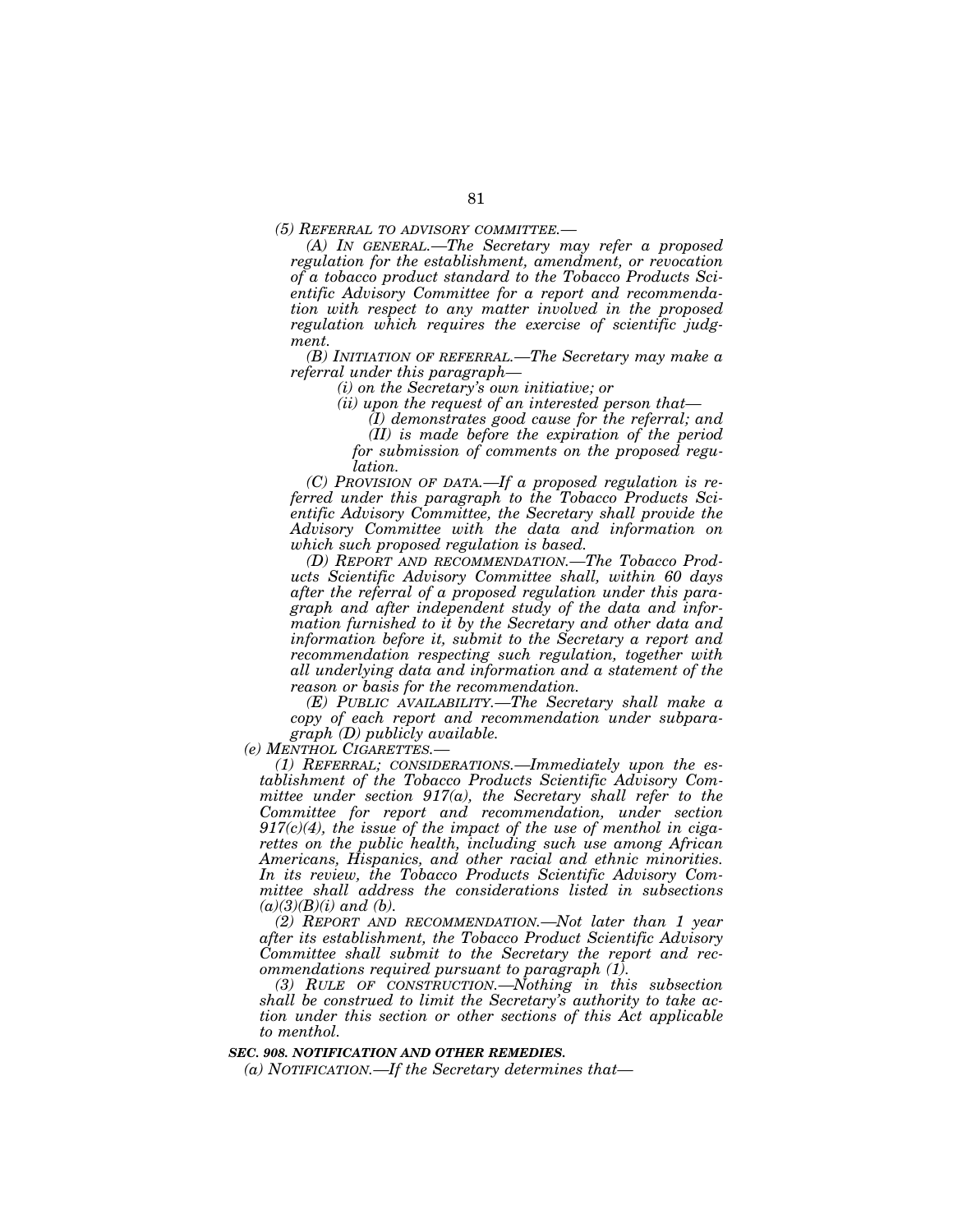*(1) a tobacco product which is introduced or delivered for introduction into interstate commerce for commercial distribution presents an unreasonable risk of substantial harm to the public health; and* 

*(2) notification under this subsection is necessary to eliminate the unreasonable risk of such harm and no more practicable means is available under the provisions of this chapter (other than this section) to eliminate such risk,* 

*the Secretary may issue such order as may be necessary to assure that adequate notification is provided in an appropriate form, by the persons and means best suited under the circumstances involved, to all persons who should properly receive such notification in order to eliminate such risk. The Secretary may order notification by any appropriate means, including public service announcements. Before issuing an order under this subsection, the Secretary shall consult with the persons who are to give notice under the order.* 

*(b) NO EXEMPTION FROM OTHER LIABILITY.—Compliance with an order issued under this section shall not relieve any person from liability under Federal or State law. In awarding damages for economic loss in an action brought for the enforcement of any such liability, the value to the plaintiff in such action of any remedy provided under such order shall be taken into account.* 

*(1) In GENERAL.—If the Secretary finds that there is a reasonable probability that a tobacco product contains a manufacturing or other defect not ordinarily contained in tobacco products on the market that would cause serious, adverse health consequences or death, the Secretary shall issue an order requiring the appropriate person (including the manufacturers, importers, distributors, or retailers of the tobacco product) to immediately cease distribution of such tobacco product. The order shall provide the person subject to the order with an opportunity for an informal hearing, to be held not later than 10 days after the date of the issuance of the order, on the actions required by the order and on whether the order should be amended to require a recall of such tobacco product. If, after providing an opportunity for such a hearing, the Secretary determines that inadequate grounds exist to support the actions required by the order, the Secretary shall vacate the order.* 

*(2) AMENDMENT OF ORDER TO REQUIRE RECALL.—* 

*(A) IN GENERAL.—If, after providing an opportunity for an informal hearing under paragraph (1), the Secretary determines that the order should be amended to include a recall of the tobacco product with respect to which the order was issued, the Secretary shall, except as provided in subparagraph (B), amend the order to require a recall. The Secretary shall specify a timetable in which the tobacco product recall will occur and shall require periodic reports to the Secretary describing the progress of the recall.* 

*(B) NOTICE.—An amended order under subparagraph*   $(A)$ 

*(i) shall not include recall of a tobacco product from individuals; and* 

*(ii) shall provide for notice to persons subject to the risks associated with the use of such tobacco product.*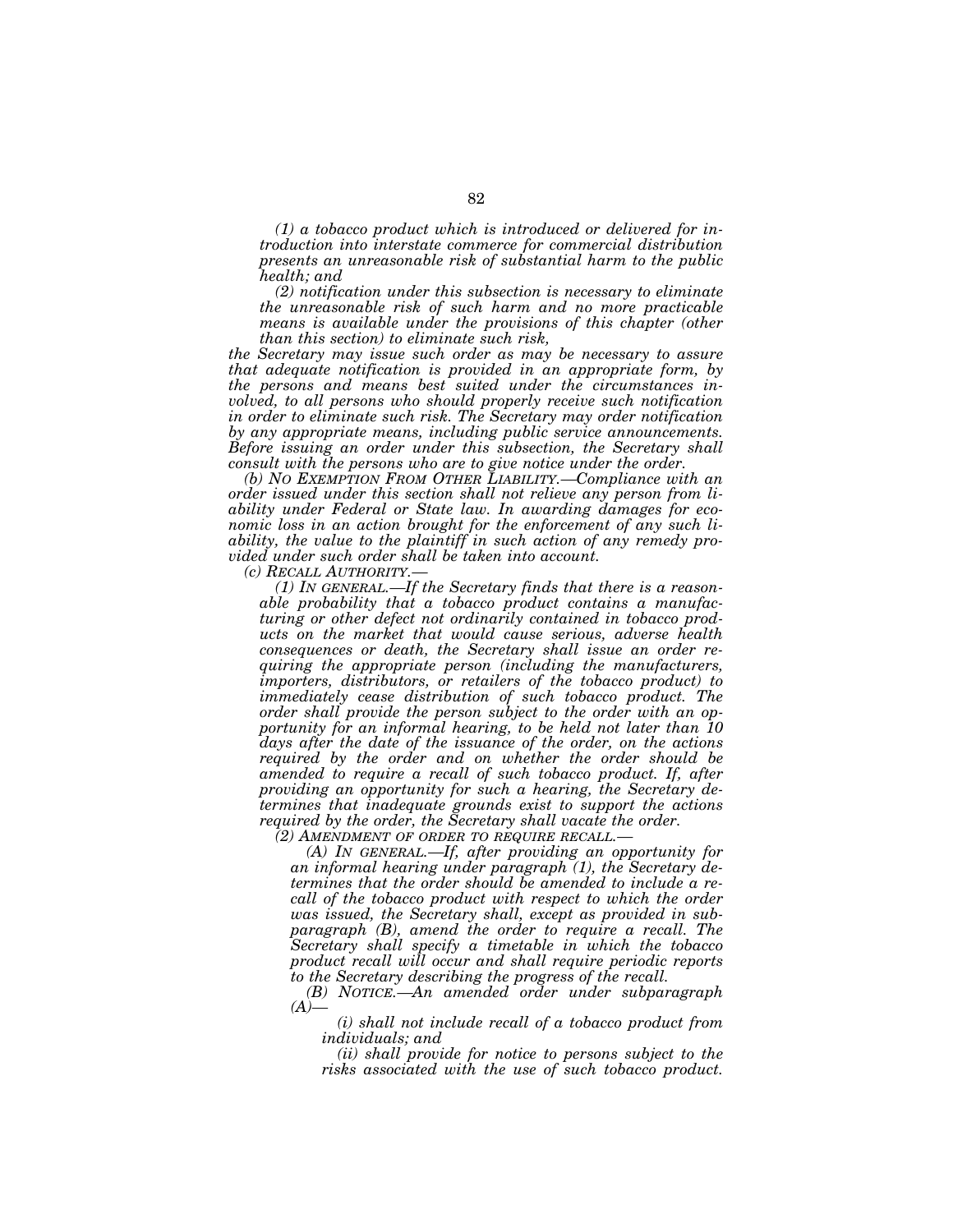*In providing the notice required by clause (ii), the Secretary may use the assistance of retailers and other persons who distributed such tobacco product. If a significant number of such persons cannot be identified, the Secretary shall notify such persons under section 705(b).* 

*(3) REMEDY NOT EXCLUSIVE.—The remedy provided by this subsection shall be in addition to remedies provided by subsection (a).* 

### *SEC. 909. RECORDS AND REPORTS ON TOBACCO PRODUCTS.*

*(a) IN GENERAL.—Every person who is a tobacco product manufacturer or importer of a tobacco product shall establish and maintain such records, make such reports, and provide such information, as the Secretary may by regulation reasonably require to assure that such tobacco product is not adulterated or misbranded and to otherwise protect public health. Regulations prescribed under the preceding sentence—* 

*(1) may require a tobacco product manufacturer or importer to report to the Secretary whenever the manufacturer or importer receives or otherwise becomes aware of information that reasonably suggests that one of its marketed tobacco products may have caused or contributed to a serious unexpected adverse experience associated with the use of the product or any significant increase in the frequency of a serious, expected adverse product experience;* 

*(2) shall require reporting of other significant adverse tobacco product experiences as determined by the Secretary to be necessary to be reported;* 

*(3) shall not impose requirements unduly burdensome to a tobacco product manufacturer or importer, taking into account the cost of complying with such requirements and the need for the protection of the public health and the implementation of this chapter;* 

*(4) when prescribing the procedure for making requests for reports or information, shall require that each request made under such regulations for submission of a report or information to the Secretary state the reason or purpose for such request and identify to the fullest extent practicable such report or information;* 

*(5) when requiring submission of a report or information to the Secretary, shall state the reason or purpose for the submission of such report or information and identify to the fullest extent practicable such report or information; and* 

*(6) may not require that the identity of any patient or user be disclosed in records, reports, or information required under this subsection unless required for the medical welfare of an individual, to determine risks to public health of a tobacco product, or to verify a record, report, or information submitted under this chapter.* 

*In prescribing regulations under this subsection, the Secretary shall have due regard for the professional ethics of the medical profession and the interests of patients. The prohibitions of paragraph (6) continue to apply to records, reports, and information concerning any individual who has been a patient, irrespective of whether or when he ceases to be a patient.* 

*(b) REPORTS OF REMOVALS AND CORRECTIONS.—*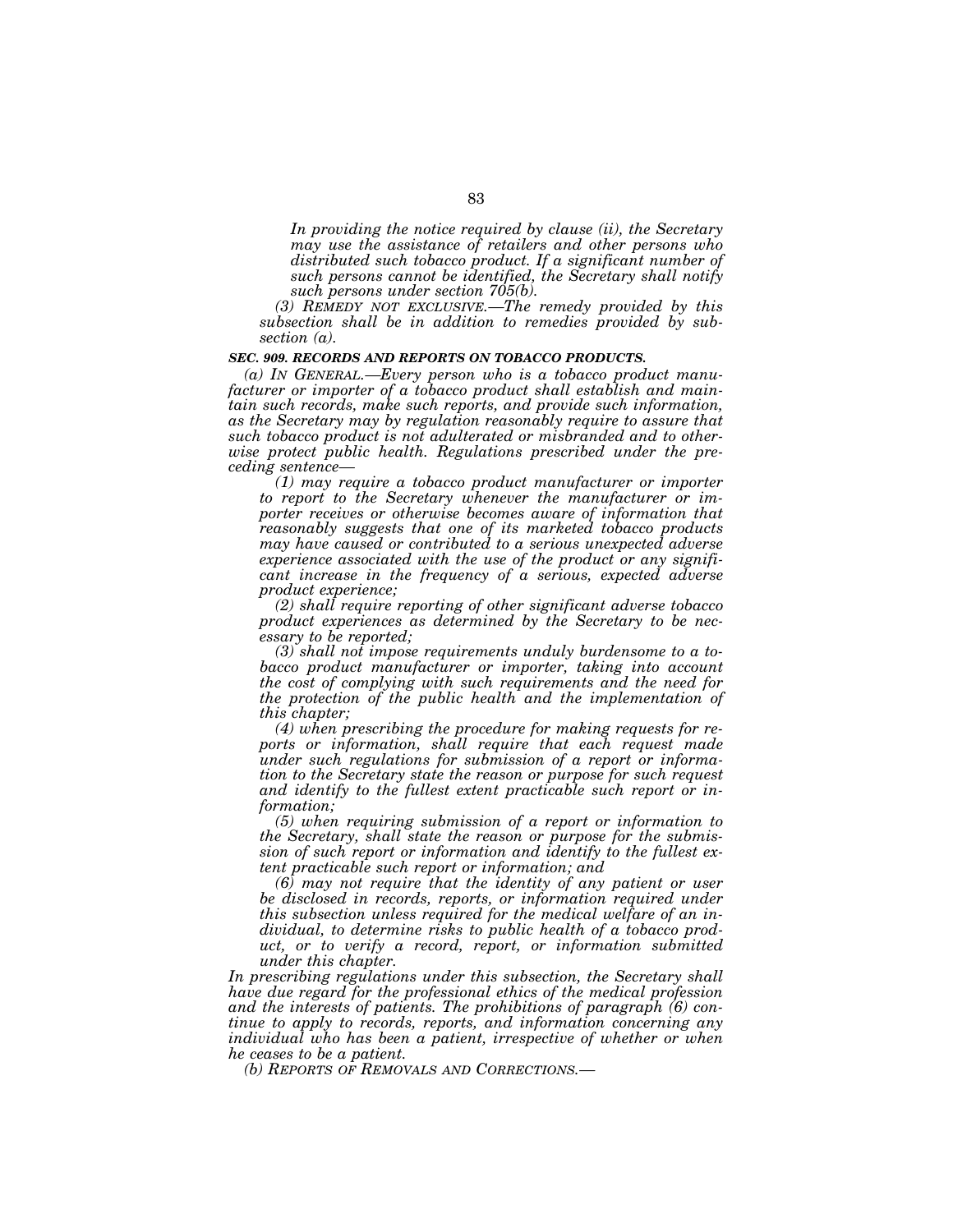*(1) IN GENERAL.—Except as provided in paragraph (2), the Secretary shall by regulation require a tobacco product manufacturer or importer of a tobacco product to report promptly to the Secretary any corrective action taken or removal from the market of a tobacco product undertaken by such manufacturer or importer if the removal or correction was undertaken—* 

*(A) to reduce a risk to health posed by the tobacco product; or* 

*(B) to remedy a violation of this chapter caused by the tobacco product which may present a risk to health.* 

*A tobacco product manufacturer or importer of a tobacco product who undertakes a corrective action or removal from the market of a tobacco product which is not required to be reported under this subsection shall keep a record of such correction or removal.* 

*(2) EXCEPTION.—No report of the corrective action or removal of a tobacco product may be required under paragraph (1) if a report of the corrective action or removal is required and has been submitted under subsection (a).* 

### *SEC. 910. APPLICATION FOR REVIEW OF CERTAIN TOBACCO PROD-UCTS.*

*(a) IN GENERAL.— (1) NEW TOBACCO PRODUCT DEFINED.—For purposes of this section the term ''new tobacco product'' means—* 

*(A) any tobacco product (including those products in test markets) that was not commercially marketed in the United States as of February 15, 2007; or* 

*(B) any modification (including a change in design, any component, any part, or any constituent, including a smoke constituent, or in the content, delivery or form of nicotine, or any other additive or ingredient) of a tobacco product where the modified product was commercially marketed in the United States after February 15, 2007.* 

*(2) PREMARKET REVIEW REQUIRED.—* 

*(A) NEW PRODUCTS.—An order under subsection (c)(1)(A)(i) for a new tobacco product is required unless—* 

*(i) the manufacturer has submitted a report under section 905(j); and the Secretary has issued an order that the tobacco product—* 

*(I) is substantially equivalent to a tobacco product commercially marketed (other than for test marketing) in the United States as of February 15, 2007; and* 

*(II) is in compliance with the requirements of this Act; or* 

*(ii) the tobacco product is exempt from the requirements of section 905(j) pursuant to a regulation issued under section 905(j)(3).* 

*(B) APPLICATION TO CERTAIN POST-FEBRUARY 15, 2007, PRODUCTS.—Subparagraph (A) shall not apply to a tobacco product—* 

*(i) that was first introduced or delivered for introduction into interstate commerce for commercial distribution in the United States after February 15, 2007, and prior to the date that is 21 months after the date*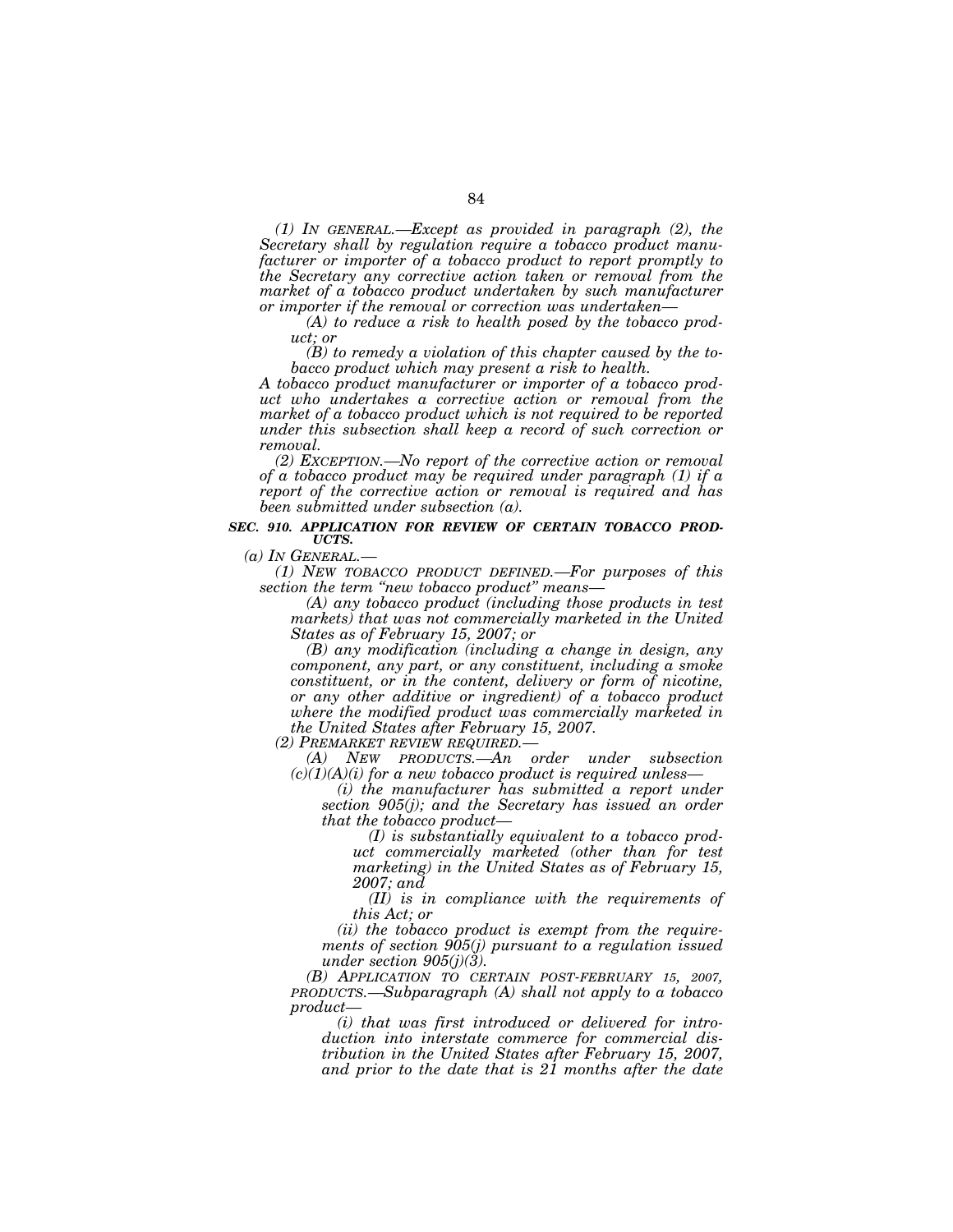*of enactment of the Family Smoking Prevention and Tobacco Control Act; and* 

*(ii) for which a report was submitted under section 905(j) within such 21-month period,* 

*except that subparagraph (A) shall apply to the tobacco product if the Secretary issues an order that the tobacco product is not substantially equivalent.* 

*(3) SUBSTANTIALLY EQUIVALENT DEFINED.—* 

*(A) IN GENERAL.—In this section and section 905(j), the term ''substantially equivalent'' or ''substantial equivalence'' means, with respect to the tobacco product being compared to the predicate tobacco product, that the Secretary by order has found that the tobacco product—* 

*(i) has the same characteristics as the predicate tobacco product; or* 

*(ii) has different characteristics and the information submitted contains information, including clinical data if deemed necessary by the Secretary, that demonstrates that it is not appropriate to regulate the product under this section because the product does not raise different questions of public health.* 

*(B) CHARACTERISTICS.—In subparagraph (A), the term ''characteristics'' means the materials, ingredients, design, composition, heating source, or other features of a tobacco product.* 

*(C) LIMITATION.—A tobacco product may not be found to be substantially equivalent to a predicate tobacco product that has been removed from the market at the initiative of the Secretary or that has been determined by a judicial order to be misbranded or adulterated.* 

*(4) HEALTH INFORMATION.—* 

*(A) SUMMARY.—As part of a submission under section 905(j) respecting a tobacco product, the person required to file a premarket notification under such section shall provide an adequate summary of any health information related to the tobacco product or state that such information will be made available upon request by any person.* 

*(B) REQUIRED INFORMATION.—Any summary under subparagraph (A) respecting a tobacco product shall contain detailed information regarding data concerning adverse health effects and shall be made available to the public by the Secretary within 30 days of the issuance of a determination that such tobacco product is substantially equivalent to another tobacco product.* 

*(b) APPLICATION.—* 

*(1) CONTENTS.—An application under this section shall contain—* 

*(A) full reports of all information, published or known to, or which should reasonably be known to, the applicant, concerning investigations which have been made to show the health risks of such tobacco product and whether such tobacco product presents less risk than other tobacco products;*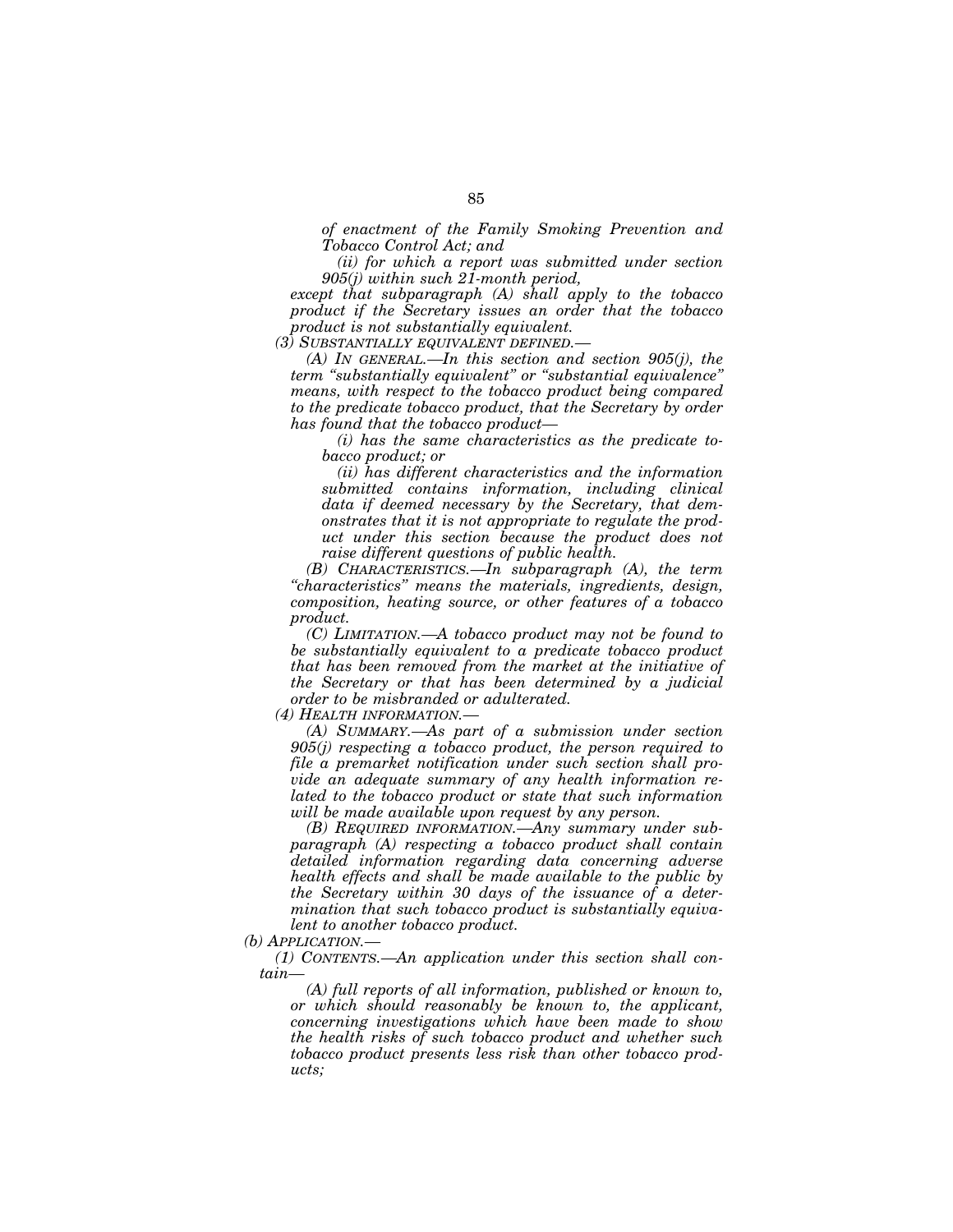*(B) a full statement of the components, ingredients, additives, and properties, and of the principle or principles of operation, of such tobacco product;* 

*(C) a full description of the methods used in, and the facilities and controls used for, the manufacture, processing, and, when relevant, packing and installation of, such tobacco product;* 

*(D) an identifying reference to any tobacco product standard under section 907 which would be applicable to any aspect of such tobacco product, and either adequate information to show that such aspect of such tobacco product fully meets such tobacco product standard or adequate information to justify any deviation from such standard;* 

*(E) such samples of such tobacco product and of components thereof as the Secretary may reasonably require;* 

*(F) specimens of the labeling proposed to be used for such tobacco product; and* 

*(G) such other information relevant to the subject matter of the application as the Secretary may require.* 

*(2) REFERRAL TO TOBACCO PRODUCTS SCIENTIFIC ADVISORY COMMITTEE.—Upon receipt of an application meeting the requirements set forth in paragraph (1), the Secretary—* 

*(A) may, on the Secretary's own initiative; or* 

*(B) may, upon the request of an applicant,* 

*refer such application to the Tobacco Products Scientific Advisory Committee for reference and for submission (within such period as the Secretary may establish) of a report and recommendation respecting the application, together with all underlying data and the reasons or basis for the recommendation.* 

*(c) ACTION ON APPLICATION.— (1) DEADLINE.— (A) IN GENERAL.—As promptly as possible, but in no event later than 180 days after the receipt of an application under subsection (b), the Secretary, after considering the report and recommendation submitted under subsection (b)(2), shall—* 

> *(i) issue an order that the new product may be introduced or delivered for introduction into interstate commerce if the Secretary finds that none of the grounds specified in paragraph (2) of this subsection applies; or*

> *(ii) issue an order that the new product may not be introduced or delivered for introduction into interstate commerce if the Secretary finds (and sets forth the basis for such finding as part of or accompanying such denial) that 1 or more grounds for denial specified in paragraph (2) of this subsection apply.*

*(B) RESTRICTIONS ON SALE AND DISTRIBUTION.—An order under subparagraph (A)(i) may require that the sale and distribution of the tobacco product be restricted but only to the extent that the sale and distribution of a tobacco product may be restricted under a regulation under section 906(d).* 

*(2) DENIAL OF APPLICATION.—The Secretary shall deny an application submitted under subsection (b) if, upon the basis of the information submitted to the Secretary as part of the appli-*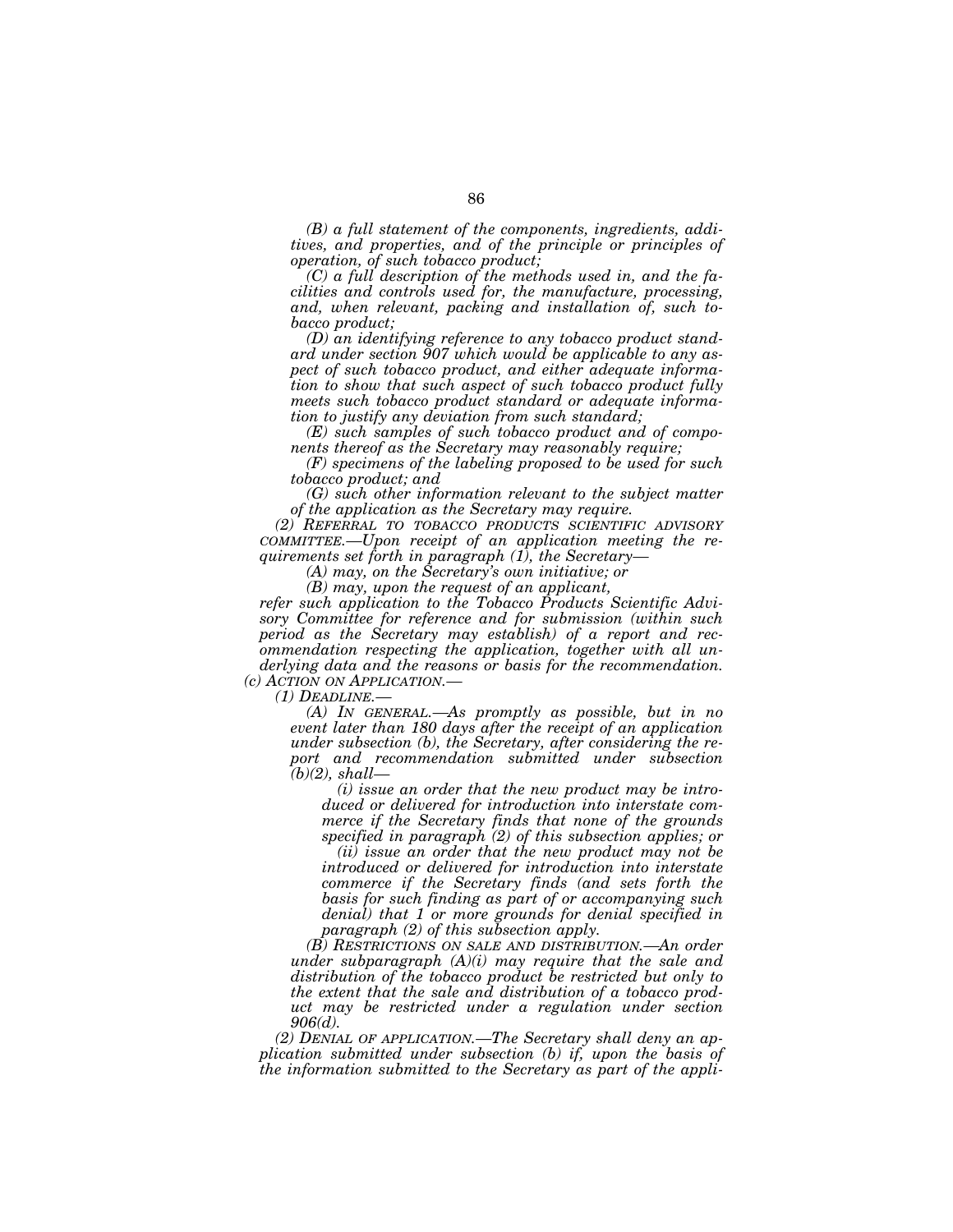*cation and any other information before the Secretary with respect to such tobacco product, the Secretary finds that—* 

*(A) there is a lack of a showing that permitting such tobacco product to be marketed would be appropriate for the protection of the public health;* 

*(B) the methods used in, or the facilities or controls used for, the manufacture, processing, or packing of such tobacco product do not conform to the requirements of section 906(e);* 

*(C) based on a fair evaluation of all material facts, the proposed labeling is false or misleading in any particular; or* 

*(D) such tobacco product is not shown to conform in all respects to a tobacco product standard in effect under section 907, and there is a lack of adequate information to justify the deviation from such standard.* 

*(3) DENIAL INFORMATION.—Any denial of an application shall, insofar as the Secretary determines to be practicable, be accompanied by a statement informing the applicant of the measures required to remove such application from deniable form (which measures may include further research by the applicant in accordance with 1 or more protocols prescribed by the Secretary).* 

*(4) BASIS FOR FINDING.—For purposes of this section, the finding as to whether the marketing of a tobacco product for which an application has been submitted is appropriate for the protection of the public health shall be determined with respect to the risks and benefits to the population as a whole, including users and nonusers of the tobacco product, and taking into account—* 

*(A) the increased or decreased likelihood that existing users of tobacco products will stop using such products; and* 

*(B) the increased or decreased likelihood that those who do not use tobacco products will start using such products. (5) BASIS FOR ACTION.—* 

*(A) INVESTIGATIONS.—For purposes of paragraph (2)(A), whether permitting a tobacco product to be marketed would be appropriate for the protection of the public health shall, when appropriate, be determined on the basis of well-controlled investigations, which may include 1 or more clinical investigations by experts qualified by training and experience to evaluate the tobacco product.* 

*(B) OTHER EVIDENCE.—If the Secretary determines that there exists valid scientific evidence (other than evidence derived from investigations described in subparagraph (A)) which is sufficient to evaluate the tobacco product, the Secretary may authorize that the determination for purposes of paragraph (2)(A) be made on the basis of such evidence.* 

*(d) WITHDRAWAL AND TEMPORARY SUSPENSION.—* 

*(1) IN GENERAL.—The Secretary shall, upon obtaining, where appropriate, advice on scientific matters from the Tobacco Products Scientific Advisory Committee, and after due notice and opportunity for informal hearing for a tobacco product for*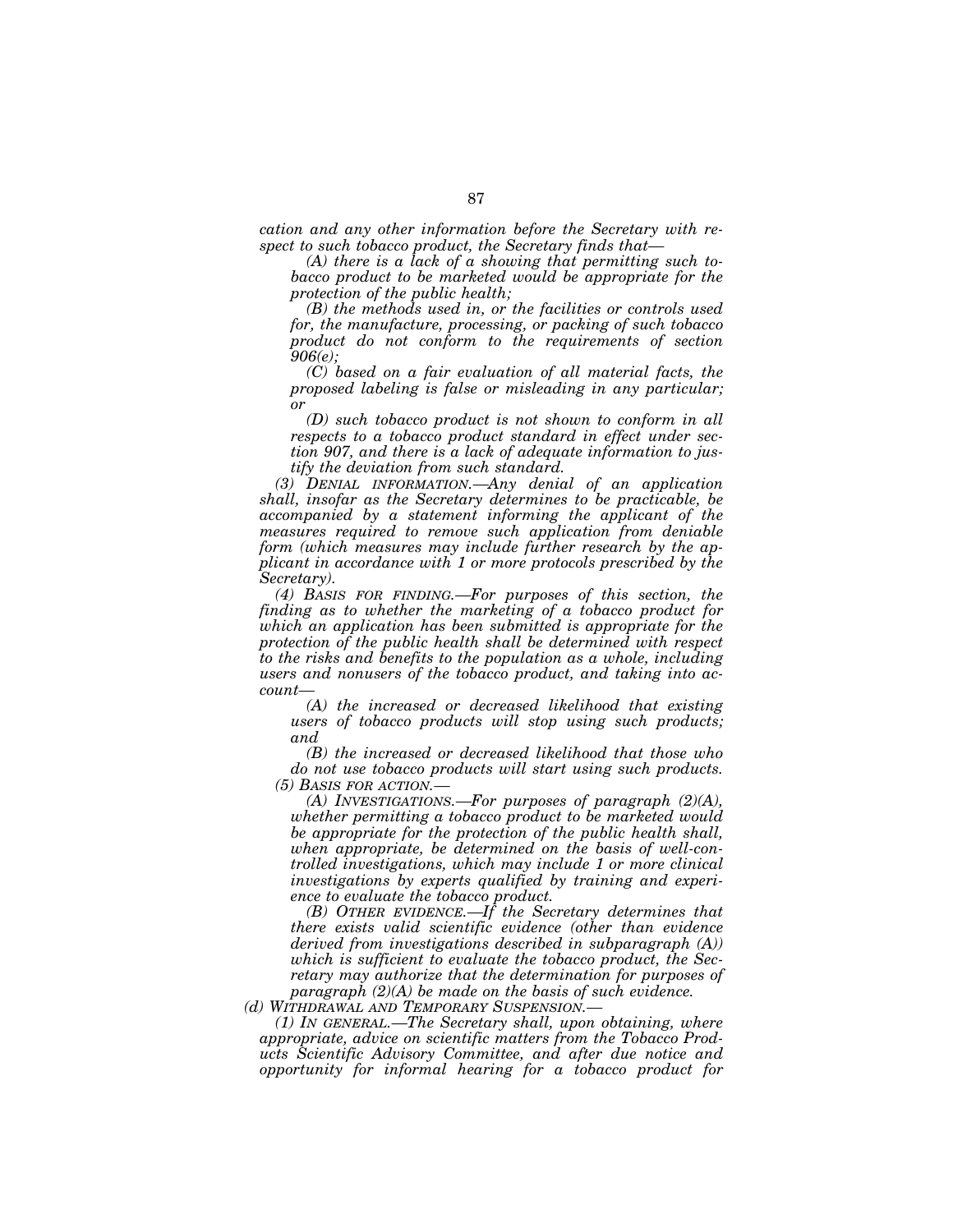*which an order was issued under subsection (c)(1)(A)(i), issue an order withdrawing the order if the Secretary finds—* 

*(A) that the continued marketing of such tobacco product no longer is appropriate for the protection of the public health;* 

*(B) that the application contained or was accompanied by an untrue statement of a material fact;* 

*(C) that the applicant—* 

*(i) has failed to establish a system for maintaining records, or has repeatedly or deliberately failed to maintain records or to make reports, required by an applicable regulation under section 909;* 

*(ii) has refused to permit access to, or copying or verification of, such records as required by section 704; or* 

*(iii) has not complied with the requirements of section 905;* 

*(D) on the basis of new information before the Secretary with respect to such tobacco product, evaluated together with the evidence before the Secretary when the application was reviewed, that the methods used in, or the facilities and controls used for, the manufacture, processing, packing, or installation of such tobacco product do not conform with the requirements of section 906(e) and were not brought into conformity with such requirements within a reasonable time after receipt of written notice from the Secretary of nonconformity;* 

*(E) on the basis of new information before the Secretary, evaluated together with the evidence before the Secretary when the application was reviewed, that the labeling of such tobacco product, based on a fair evaluation of all material facts, is false or misleading in any particular and was not corrected within a reasonable time after receipt of written notice from the Secretary of such fact; or* 

*(F) on the basis of new information before the Secretary, evaluated together with the evidence before the Secretary when such order was issued, that such tobacco product is not shown to conform in all respects to a tobacco product standard which is in effect under section 907, compliance with which was a condition to the issuance of an order relating to the application, and that there is a lack of adequate information to justify the deviation from such standard.* 

*(2) APPEAL.—The holder of an application subject to an order issued under paragraph (1) withdrawing an order issued pursuant to subsection (c)(1)(A)(i) may, by petition filed on or before the 30th day after the date upon which such holder receives notice of such withdrawal, obtain review thereof in accordance with section 912.* 

*(3) TEMPORARY SUSPENSION.—If, after providing an opportunity for an informal hearing, the Secretary determines there is reasonable probability that the continuation of distribution of a tobacco product under an order would cause serious, adverse health consequences or death, that is greater than ordinarily caused by tobacco products on the market, the Secretary shall*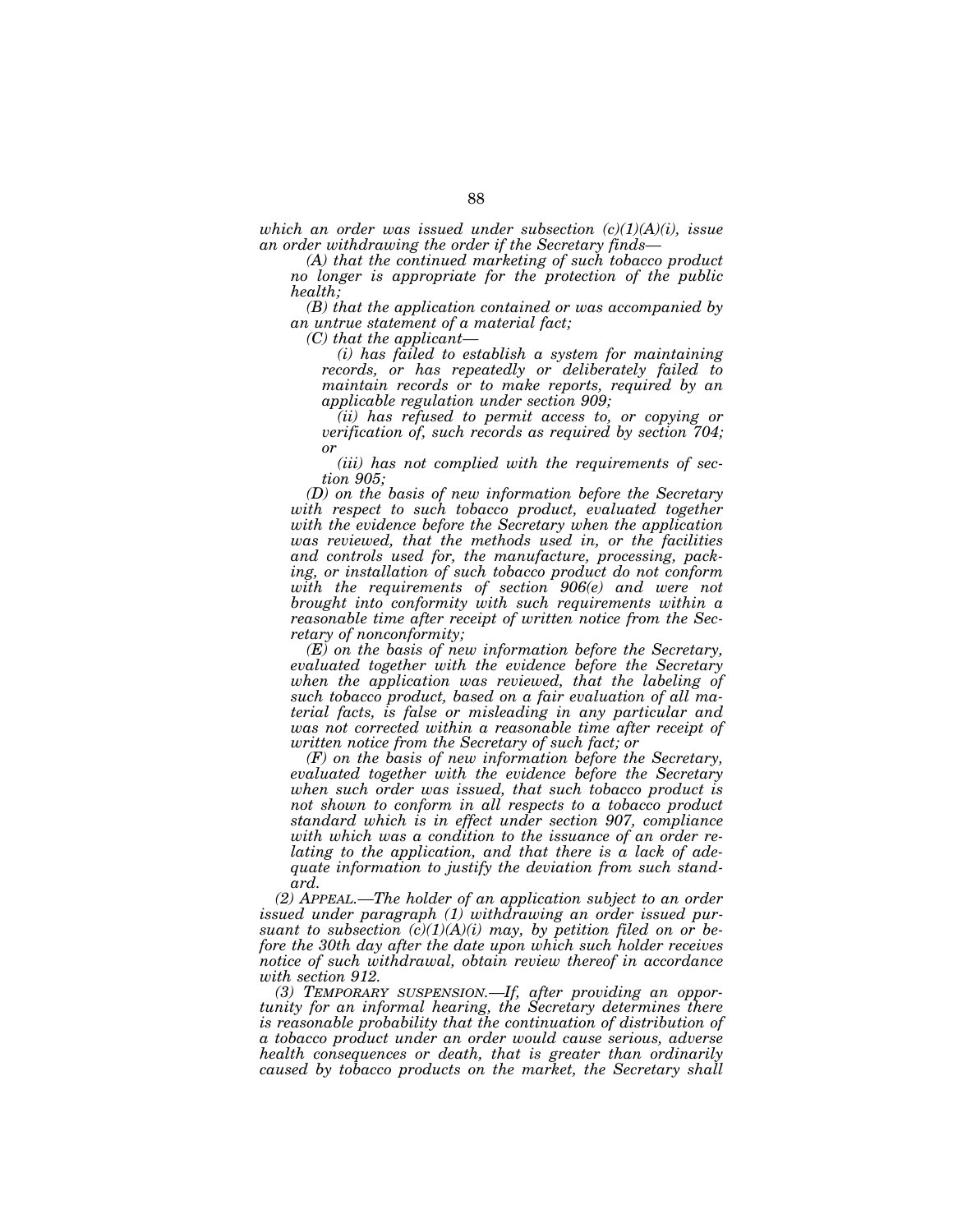*by order temporarily suspend the authority of the manufacturer*  to market the product. If the Secretary issues such an order, the *Secretary shall proceed expeditiously under paragraph (1) to withdraw such application.* 

*(e) SERVICE OF ORDER.—An order issued by the Secretary under this section shall be served—* 

*(1) in person by any officer or employee of the department designated by the Secretary; or* 

*(2) by mailing the order by registered mail or certified mail addressed to the applicant at the applicant's last known address in the records of the Secretary.* 

*(f) RECORDS.—* 

*(1) ADDITIONAL INFORMATION.—In the case of any tobacco product for which an order issued pursuant to subsection (c)(1)(A)(i) for an application filed under subsection (b) is in effect, the applicant shall establish and maintain such records, and make such reports to the Secretary, as the Secretary may by regulation, or by order with respect to such application, prescribe on the basis of a finding that such records and reports are necessary in order to enable the Secretary to determine, or facilitate a determination of, whether there is or may be grounds for withdrawing or temporarily suspending such order.* 

*(2) ACCESS TO RECORDS.—Each person required under this section to maintain records, and each person in charge of custody thereof, shall, upon request of an officer or employee designated by the Secretary, permit such officer or employee at all reasonable times to have access to and copy and verify such records.* 

*(g) INVESTIGATIONAL TOBACCO PRODUCT EXEMPTION FOR INVES-TIGATIONAL USE.—The Secretary may exempt tobacco products intended for investigational use from the provisions of this chapter under such conditions as the Secretary may by regulation prescribe.* 

## *SEC. 911. MODIFIED RISK TOBACCO PRODUCTS.*

*(a) IN GENERAL.—No person may introduce or deliver for introduction into interstate commerce any modified risk tobacco product unless an order issued pursuant to subsection (g) is effective with respect to such product.* 

*(b) DEFINITIONS.—In this section:* 

*(1) MODIFIED RISK TOBACCO PRODUCT.—The term ''modified risk tobacco product'' means any tobacco product that is sold or distributed for use to reduce harm or the risk of tobacco-related disease associated with commercially marketed tobacco products.* 

*(2) SOLD OR DISTRIBUTED.—* 

*(A) IN GENERAL.—With respect to a tobacco product, the term ''sold or distributed for use to reduce harm or the risk of tobacco-related disease associated with commercially marketed tobacco products'' means a tobacco product—* 

*(i) the label, labeling, or advertising of which represents explicitly or implicitly that—* 

*(I) the tobacco product presents a lower risk of tobacco-related disease or is less harmful than one or more other commercially marketed tobacco products;*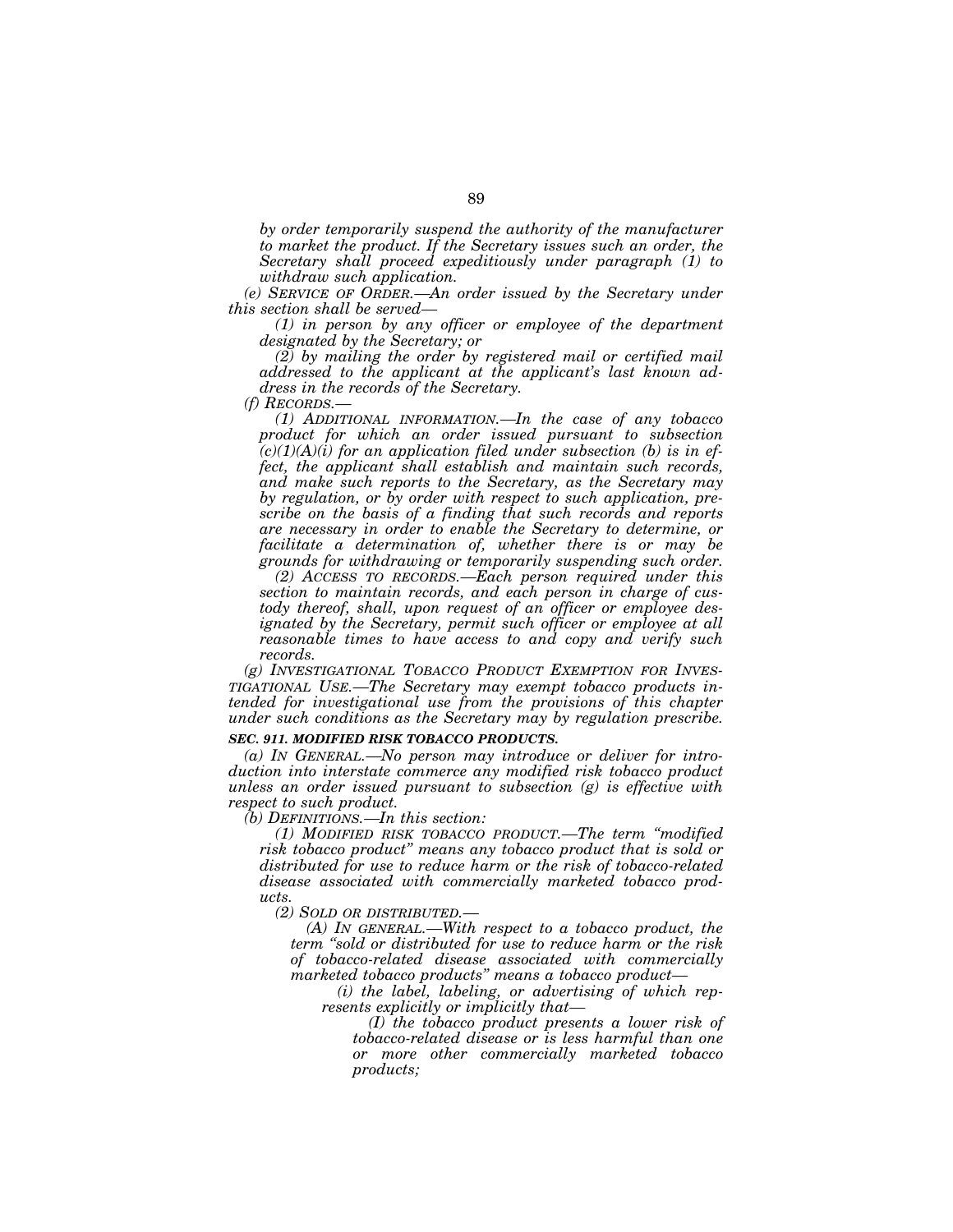*(II) the tobacco product or its smoke contains a reduced level of a substance or presents a reduced exposure to a substance; or* 

*(III) the tobacco product or its smoke does not contain or is free of a substance;* 

*(ii) the label, labeling, or advertising of which uses the descriptors ''light'', ''mild'', or ''low'' or similar descriptors; or* 

*(iii) the tobacco product manufacturer of which has taken any action directed to consumers through the media or otherwise, other than by means of the tobacco product's label, labeling, or advertising, after the date of enactment of the Family Smoking Prevention and Tobacco Control Act, respecting the product that would be reasonably expected to result in consumers believing that the tobacco product or its smoke may present a lower risk of disease or is less harmful than one or more commercially marketed tobacco products, or presents a reduced exposure to, or does not contain or is free of, a substance or substances.* 

*(B) LIMITATION.—No tobacco product shall be considered to be ''sold or distributed for use to reduce harm or the risk of tobacco-related disease associated with commercially marketed tobacco products'', except as described in subparagraph (A).* 

*(C) SMOKELESS TOBACCO PRODUCT.—No smokeless tobacco product shall be considered to be ''sold or distributed for use to reduce harm or the risk of tobacco-related disease associated with commercially marketed tobacco products'' solely because its label, labeling, or advertising uses the following phrases to describe such product and its use: ''smokeless tobacco'', ''smokeless tobacco product'', ''not consumed by smoking'', ''does not produce smoke'', ''smokefree'', ''smoke-free'', ''without smoke'', ''no smoke'', or ''not smoke''.* 

*(3) EFFECTIVE DATE.—The provisions of paragraph (2)(A)(ii) shall take effect 12 months after the date of enactment of the Family Smoking Prevention and Tobacco Control Act for those products whose label, labeling, or advertising contains the terms described in such paragraph on such date of enactment. The effective date shall be with respect to the date of manufacture, provided that, in any case, beginning 30 days after such effective date, a manufacturer shall not introduce into the domestic commerce of the United States any product, irrespective of the date of manufacture, that is not in conformance with paragraph (2)(A)(ii).* 

*(c) TOBACCO DEPENDENCE PRODUCTS.—A product that is intended to be used for the treatment of tobacco dependence, including smoking cessation, is not a modified risk tobacco product under this section if it has been approved as a drug or device by the Food and Drug Administration and is subject to the requirements of chapter V.* 

*(d) FILING.—Any person may file with the Secretary an application for a modified risk tobacco product. Such application shall include—*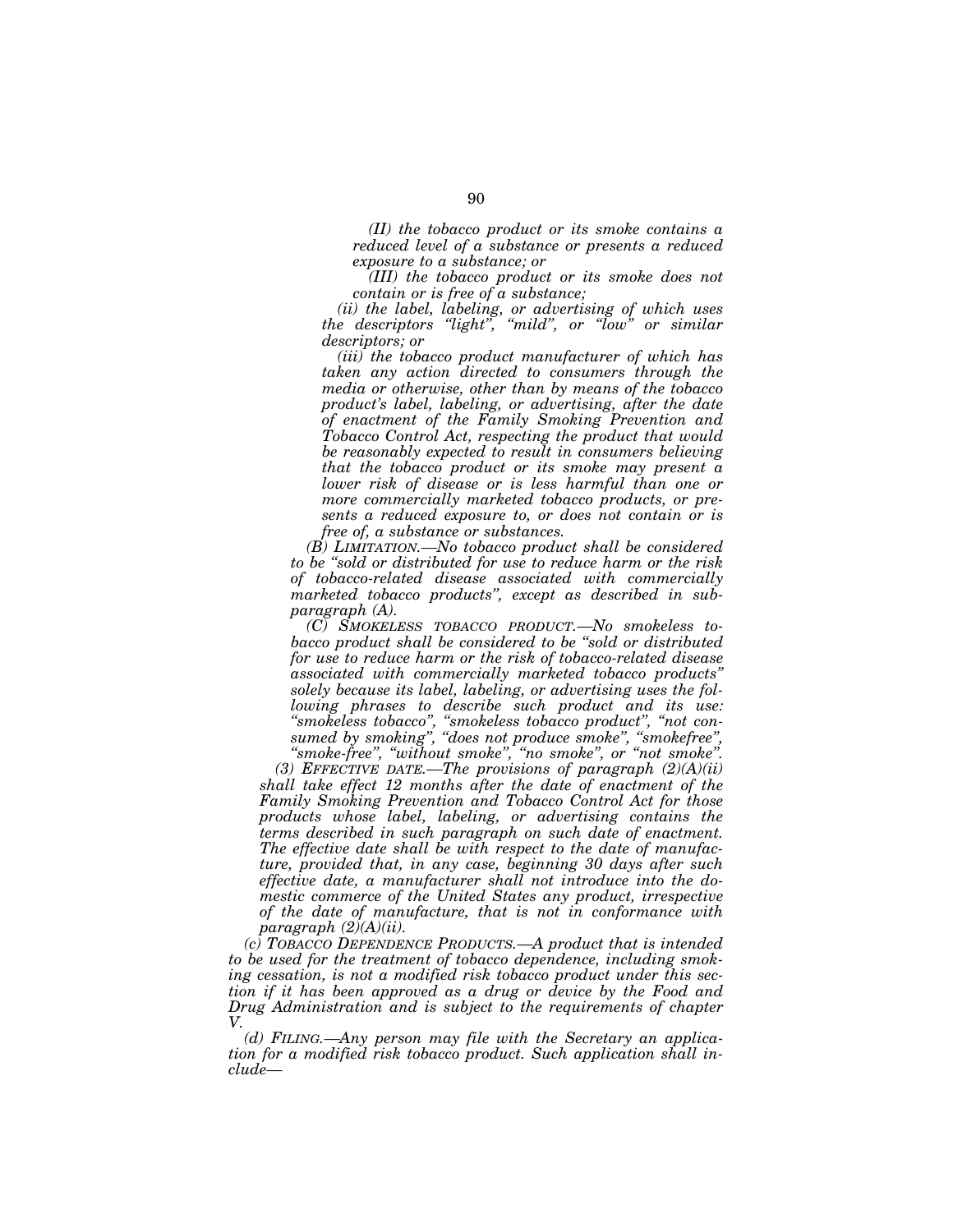*(1) a description of the proposed product and any proposed advertising and labeling;* 

*(2) the conditions for using the product;* 

*(3) the formulation of the product;* 

*(4) sample product labels and labeling;* 

*(5) all documents (including underlying scientific information) relating to research findings conducted, supported, or possessed by the tobacco product manufacturer relating to the effect of the product on tobacco-related diseases and health-related conditions, including information both favorable and unfavorable to the ability of the product to reduce risk or exposure and relating to human health;* 

*(6) data and information on how consumers actually use the tobacco product; and* 

*(7) such other information as the Secretary may require.* 

*(e) PUBLIC AVAILABILITY.—The Secretary shall make the application described in subsection (d) publicly available (except matters in the application which are trade secrets or otherwise confidential, commercial information) and shall request comments by interested persons on the information contained in the application and on the label, labeling, and advertising accompanying such application.* 

*(f) ADVISORY COMMITTEE.— (1) IN GENERAL.—The Secretary shall refer to the Tobacco Products Scientific Advisory Committee any application submitted under this section.* 

*(2) RECOMMENDATIONS.—Not later than 60 days after the date an application is referred to the Tobacco Products Scientific Advisory Committee under paragraph (1), the Advisory Committee shall report its recommendations on the application to the Secretary.* 

*(g) MARKETING.— (1) MODIFIED RISK PRODUCTS.—Except as provided in paragraph (2), the Secretary shall, with respect to an application submitted under this section, issue an order that a modified risk product may be commercially marketed only if the Secretary determines that the applicant has demonstrated that such product, as it is actually used by consumers, will—* 

*(A) significantly reduce harm and the risk of tobacco-related disease to individual tobacco users; and* 

*(B) benefit the health of the population as a whole taking into account both users of tobacco products and persons who do not currently use tobacco products.* 

*(2) SPECIAL RULE FOR CERTAIN PRODUCTS.—* 

*(A) IN GENERAL.—The Secretary may issue an order that a tobacco product may be introduced or delivered for introduction into interstate commerce, pursuant to an application under this section, with respect to a tobacco product that may not be commercially marketed under paragraph (1) if the Secretary makes the findings required under this paragraph and determines that the applicant has demonstrated that—* 

*(i) such order would be appropriate to promote the public health;* 

*(ii) any aspect of the label, labeling, and advertising for such product that would cause the tobacco product*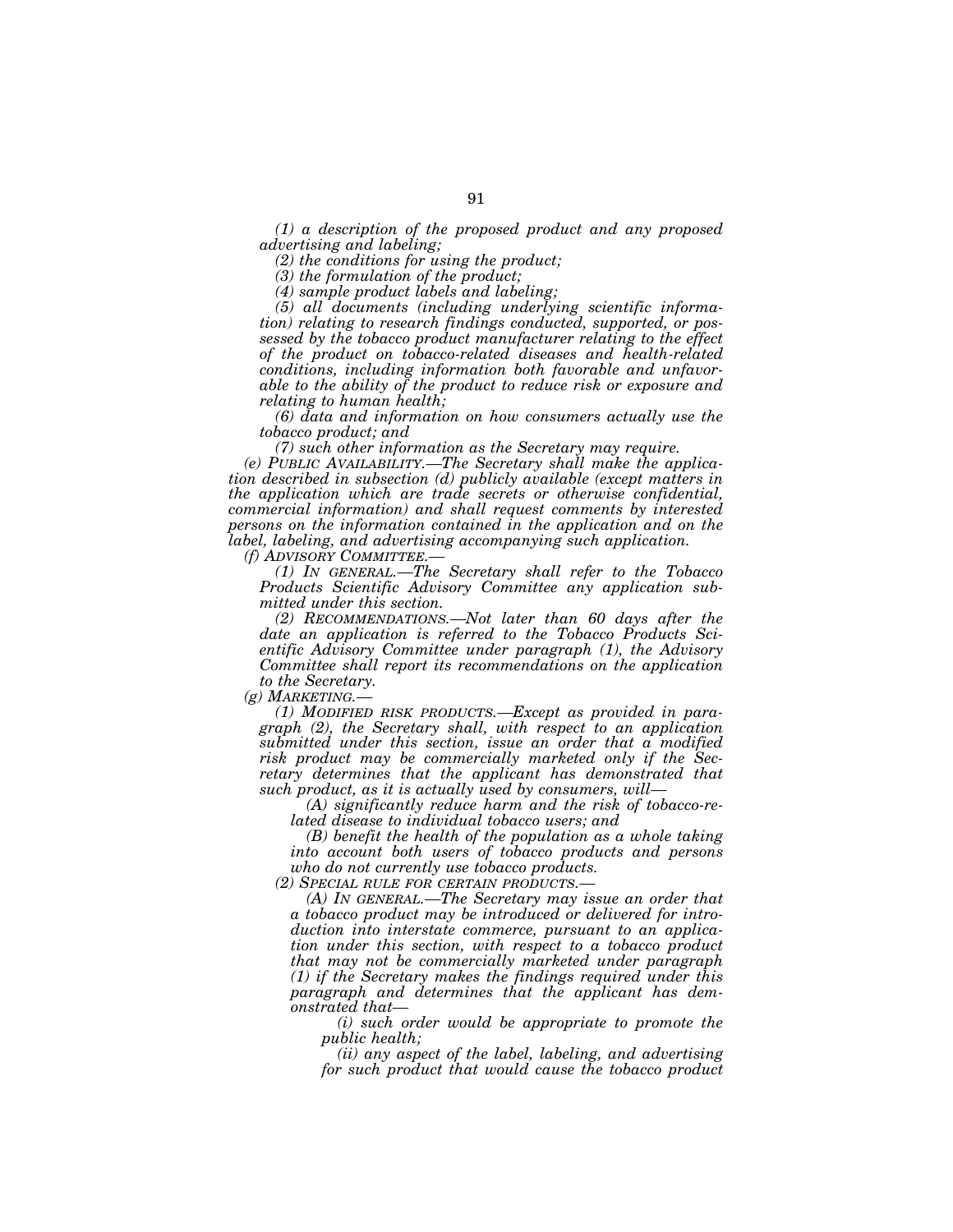*to be a modified risk tobacco product under subsection (b) is limited to an explicit or implicit representation that such tobacco product or its smoke does not contain or is free of a substance or contains a reduced level of a substance, or presents a reduced exposure to a substance in tobacco smoke;* 

*(iii) scientific evidence is not available and, using the best available scientific methods, cannot be made available without conducting long-term epidemiological studies for an application to meet the standards set forth in paragraph (1); and* 

*(iv) the scientific evidence that is available without conducting long-term epidemiological studies demonstrates that a measurable and substantial reduction in morbidity or mortality among individual tobacco users is reasonably likely in subsequent studies.* 

*(B) ADDITIONAL FINDINGS REQUIRED.—To issue an order under subparagraph (A) the Secretary must also find that the applicant has demonstrated that—* 

*(i) the magnitude of the overall reductions in exposure to the substance or substances which are the subject of the application is substantial, such substance or substances are harmful, and the product as actually used exposes consumers to the specified reduced level of the substance or substances;* 

*(ii) the product as actually used by consumers will not expose them to higher levels of other harmful substances compared to the similar types of tobacco products then on the market unless such increases are minimal and the reasonably likely overall impact of use of the product remains a substantial and measurable reduction in overall morbidity and mortality among individual tobacco users;* 

*(iii) testing of actual consumer perception shows that, as the applicant proposes to label and market the product, consumers will not be misled into believing that the product—* 

*(I) is or has been demonstrated to be less harmful; or* 

*(II) presents or has been demonstrated to present less of a risk of disease than 1 or more other commercially marketed tobacco products; and* 

*(iv) issuance of an order with respect to the application is expected to benefit the health of the population as a whole taking into account both users of tobacco products and persons who do not currently use tobacco products.* 

*(C) CONDITIONS OF MARKETING.—* 

*(i) IN GENERAL.—Applications subject to an order under this paragraph shall be limited to a term of not more than 5 years, but may be renewed upon a finding by the Secretary that the requirements of this paragraph continue to be satisfied based on the filing of a new application.*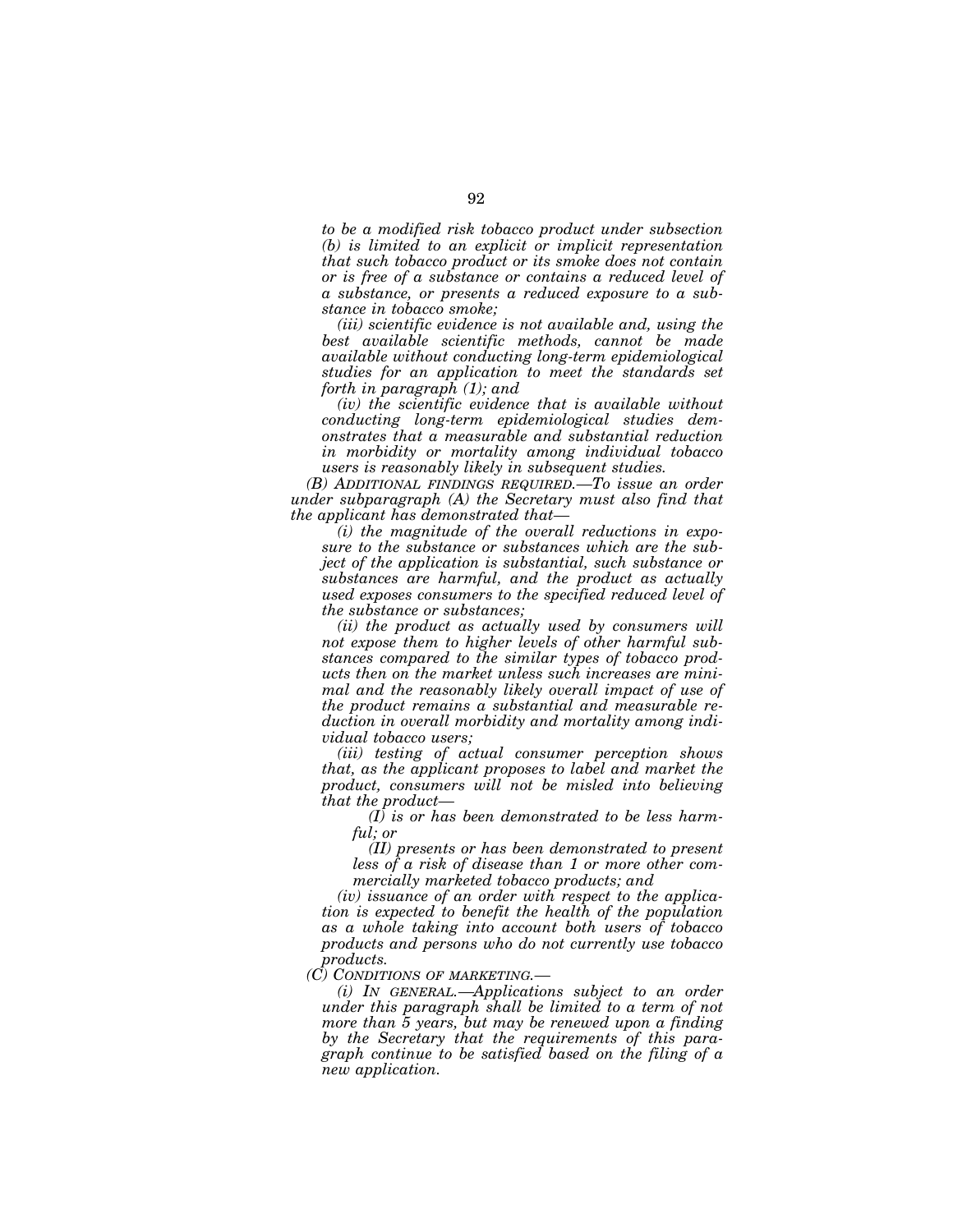*(ii) AGREEMENTS BY APPLICANT.—An order under this paragraph shall be conditioned on the applicant's agreement to conduct postmarket surveillance and studies and to submit to the Secretary the results of such surveillance and studies to determine the impact of the order on consumer perception, behavior, and health and to enable the Secretary to review the accuracy of the determinations upon which the order was based in accordance with a protocol approved by the Secretary.* 

*(iii) ANNUAL SUBMISSION.—The results of such postmarket surveillance and studies described in clause (ii) shall be submitted annually.* 

*(3) BASIS.—The determinations under paragraphs (1) and (2) shall be based on—* 

*(A) the scientific evidence submitted by the applicant; and* 

*(B) scientific evidence and other information that is made available to the Secretary.* 

*(4) BENEFIT TO HEALTH OF INDIVIDUALS AND OF POPULATION AS A WHOLE.—In making the determinations under paragraphs (1) and (2), the Secretary shall take into account—* 

*(A) the relative health risks to individuals of the tobacco product that is the subject of the application;* 

*(B) the increased or decreased likelihood that existing users of tobacco products who would otherwise stop using such products will switch to the tobacco product that is the subject of the application;* 

*(C) the increased or decreased likelihood that persons who do not use tobacco products will start using the tobacco product that is the subject of the application;* 

*(D) the risks and benefits to persons from the use of the tobacco product that is the subject of the application as compared to the use of products for smoking cessation approved under chapter V to treat nicotine dependence; and (E) comments, data, and information submitted by inter-*

*ested persons.*<br> *(h) ADDITIONAL CONDITIONS FOR MARKETING.* 

*(1) MODIFIED RISK PRODUCTS.—The Secretary shall require for the marketing of a product under this section that any advertising or labeling concerning modified risk products enable the public to comprehend the information concerning modified risk and to understand the relative significance of such information in the context of total health and in relation to all of the diseases and health-related conditions associated with the use of tobacco products.* 

*(2) COMPARATIVE CLAIMS.—* 

*(A) IN GENERAL.—The Secretary may require for the marketing of a product under this subsection that a claim comparing a tobacco product to 1 or more other commercially marketed tobacco products shall compare the tobacco product to a commercially marketed tobacco product that is representative of that type of tobacco product on the market (for example the average value of the top 3 brands of an established regular tobacco product).*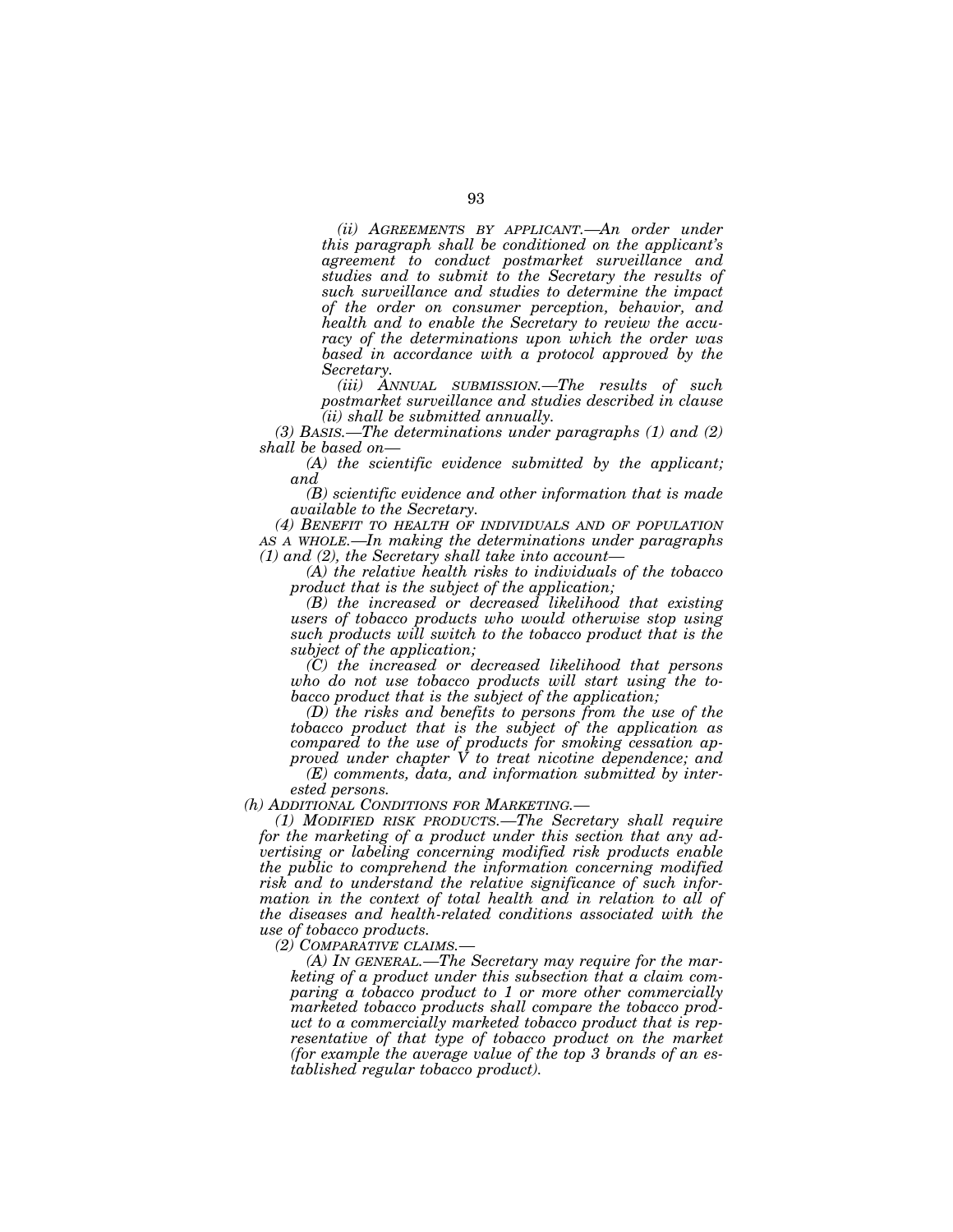*(B) QUANTITATIVE COMPARISONS.—The Secretary may also require, for purposes of subparagraph (A), that the percent (or fraction) of change and identity of the reference tobacco product and a quantitative comparison of the amount of the substance claimed to be reduced shall be stated in immediate proximity to the most prominent claim.* 

*(3) LABEL DISCLOSURE.—* 

*(A) IN GENERAL.—The Secretary may require the disclosure on the label of other substances in the tobacco product, or substances that may be produced by the consumption of that tobacco product, that may affect a disease or healthrelated condition or may increase the risk of other diseases or health-related conditions associated with the use of tobacco products.* 

*(B) CONDITIONS OF USE.—If the conditions of use of the tobacco product may affect the risk of the product to human health, the Secretary may require the labeling of conditions of use.* 

*(4) TIME.—An order issued under subsection (g)(1) shall be effective for a specified period of time.* 

*(5) ADVERTISING.—The Secretary may require, with respect to a product for which an applicant obtained an order under subsection (g)(1), that the product comply with requirements relating to advertising and promotion of the tobacco product.* 

*(i) POSTMARKET SURVEILLANCE AND STUDIES.—* 

*(1) IN GENERAL.—The Secretary shall require, with respect to a product for which an applicant obtained an order under subsection (g)(1), that the applicant conduct postmarket surveil*lance and studies for such a tobacco product to determine the *impact of the order issuance on consumer perception, behavior, and health, to enable the Secretary to review the accuracy of the determinations upon which the order was based, and to provide information that the Secretary determines is otherwise necessary regarding the use or health risks involving the tobacco product. The results of postmarket surveillance and studies shall be submitted to the Secretary on an annual basis.* 

*(2) SURVEILLANCE PROTOCOL.—Each applicant required to conduct a surveillance of a tobacco product under paragraph (1) shall, within 30 days after receiving notice that the applicant is required to conduct such surveillance, submit, for the approval of the Secretary, a protocol for the required surveillance. The Secretary, within 60 days of the receipt of such pro*tocol, shall determine if the principal investigator proposed to *be used in the surveillance has sufficient qualifications and experience to conduct such surveillance and if such protocol will result in collection of the data or other information designated by the Secretary as necessary to protect the public health.* 

*(j) WITHDRAWAL OF AUTHORIZATION.—The Secretary, after an op*portunity for an informal hearing, shall withdraw an order under *subsection (g) if the Secretary determines that—* 

*(1) the applicant, based on new information, can no longer make the demonstrations required under subsection (g), or the Secretary can no longer make the determinations required under subsection (g);*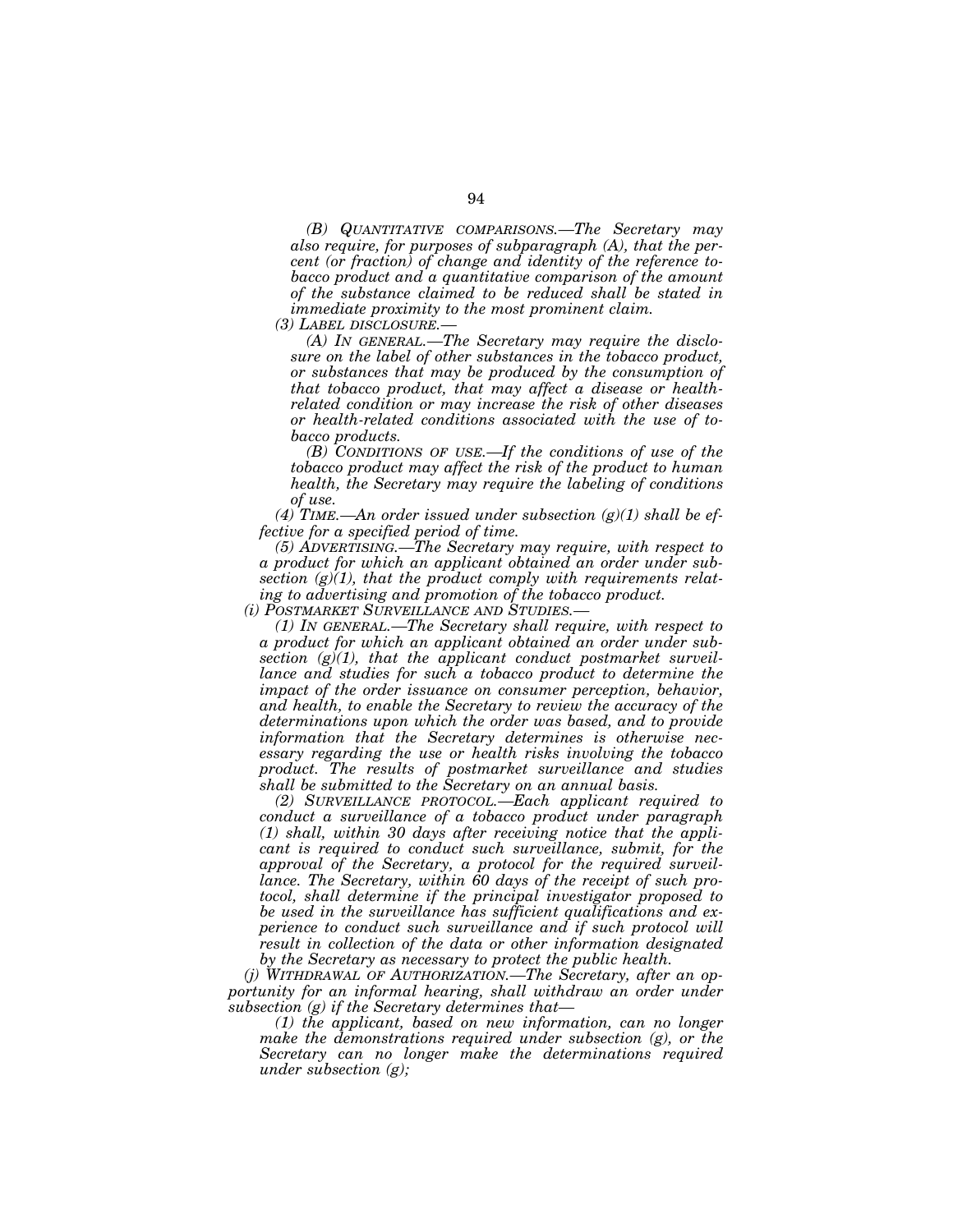*(2) the application failed to include material information or included any untrue statement of material fact;* 

*(3) any explicit or implicit representation that the product reduces risk or exposure is no longer valid, including if—* 

*(A) a tobacco product standard is established pursuant to section 907;* 

*(B) an action is taken that affects the risks presented by other commercially marketed tobacco products that were compared to the product that is the subject of the application; or* 

*(C) any postmarket surveillance or studies reveal that the order is no longer consistent with the protection of the public health;* 

*(4) the applicant failed to conduct or submit the postmarket surveillance and studies required under subsection (g)(2)(C)(ii) or subsection (i); or* 

*(5) the applicant failed to meet a condition imposed under subsection (h).* 

*(k) CHAPTER IV OR V.—A product for which the Secretary has issued an order pursuant to subsection (g) shall not be subject to chapter IV or V.*<br> *(I) IMPLEMENTING REGULATIONS OR GUIDANCE.* 

*(1) SCIENTIFIC EVIDENCE.—Not later than 2 years after the date of enactment of the Family Smoking Prevention and Tobacco Control Act, the Secretary shall issue regulations or guidance (or any combination thereof) on the scientific evidence required for assessment and ongoing review of modified risk tobacco products. Such regulations or guidance shall—* 

*(A) to the extent that adequate scientific evidence exists, establish minimum standards for scientific studies needed prior to issuing an order under subsection (g) to show that a substantial reduction in morbidity or mortality among individual tobacco users occurs for products described in subsection (g)(1) or is reasonably likely for products described in subsection (g)(2);* 

*(B) include validated biomarkers, intermediate clinical endpoints, and other feasible outcome measures, as appropriate;* 

*(C) establish minimum standards for postmarket studies, that shall include regular and long-term assessments of health outcomes and mortality, intermediate clinical endpoints, consumer perception of harm reduction, and the impact on quitting behavior and new use of tobacco products, as appropriate;* 

*(D) establish minimum standards for required postmarket surveillance, including ongoing assessments of consumer perception;* 

*(E) require that data from the required studies and surveillance be made available to the Secretary prior to the decision on renewal of a modified risk tobacco product; and* 

*(F) establish a reasonable timetable for the Secretary to review an application under this section.* 

*(2) CONSULTATION.—The regulations or guidance issued under paragraph (1) shall be developed in consultation with the Institute of Medicine, and with the input of other appropriate*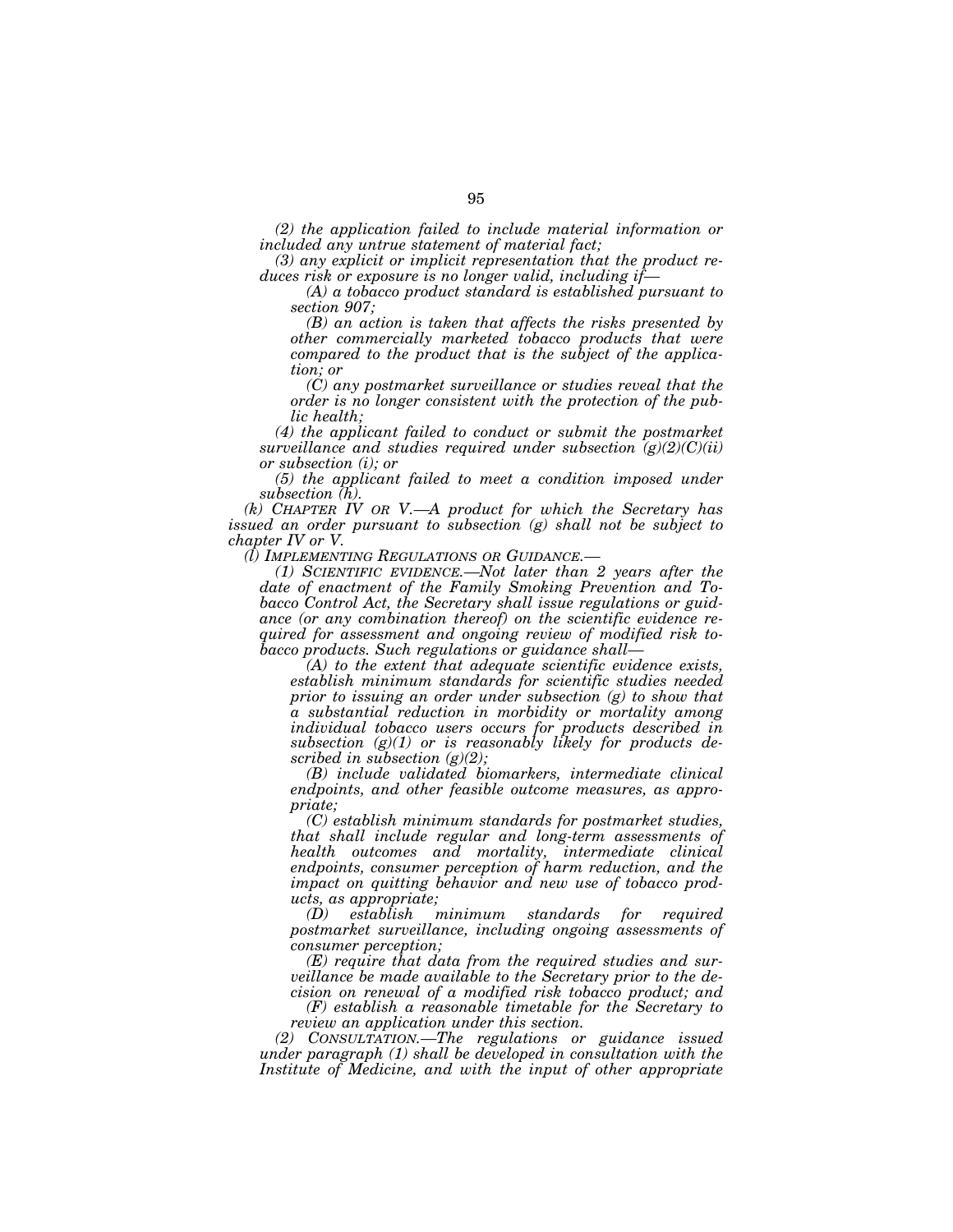*scientific and medical experts, on the design and conduct of such studies and surveillance.* 

*(3) REVISION.—The regulations or guidance under paragraph (1) shall be revised on a regular basis as new scientific information becomes available.* 

*(4) NEW TOBACCO PRODUCTS.—Not later than 2 years after the date of enactment of the Family Smoking Prevention and Tobacco Control Act, the Secretary shall issue a regulation or guidance that permits the filing of a single application for any tobacco product that is a new tobacco product under section 910*  and which the applicant seeks to commercially market under *this section.* 

*(m) DISTRIBUTORS.—Except as provided in this section, no distributor may take any action, after the date of enactment of the Family Smoking Prevention and Tobacco Control Act, with respect to a tobacco product that would reasonably be expected to result in consumers believing that the tobacco product or its smoke may present a lower risk of disease or is less harmful than one or more commercially marketed tobacco products, or presents a reduced exposure to, or does not contain or is free of, a substance or substances.* 

#### *SEC. 912. JUDICIAL REVIEW.*

*(a) RIGHT TO REVIEW.— (1) IN GENERAL.—Not later than 30 days after—* 

*(A) the promulgation of a regulation under section 907 establishing, amending, or revoking a tobacco product standard; or* 

*(B) a denial of an application under section 910(c), any person adversely affected by such regulation or denial may file a petition for judicial review of such regulation or denial with the United States Court of Appeals for the District of Columbia or for the circuit in which such person resides or has their principal place of business.* 

*(2) REQUIREMENTS.— (A) COPY OF PETITION.—A copy of the petition filed under paragraph (1) shall be transmitted by the clerk of the court involved to the Secretary.* 

*(B) RECORD OF PROCEEDINGS.—On receipt of a petition under subparagraph (A), the Secretary shall file in the court in which such petition was filed—* 

*(i) the record of the proceedings on which the regulation or order was based; and* 

*(ii) a statement of the reasons for the issuance of such a regulation or order.* 

*(C) DEFINITION OF RECORD.—In this section, the term ''record'' means—* 

*(i) all notices and other matter published in the Federal Register with respect to the regulation or order reviewed;* 

*(ii) all information submitted to the Secretary with respect to such regulation or order;* 

*(iii) proceedings of any panel or advisory committee with respect to such regulation or order;* 

*(iv) any hearing held with respect to such regulation or order; and*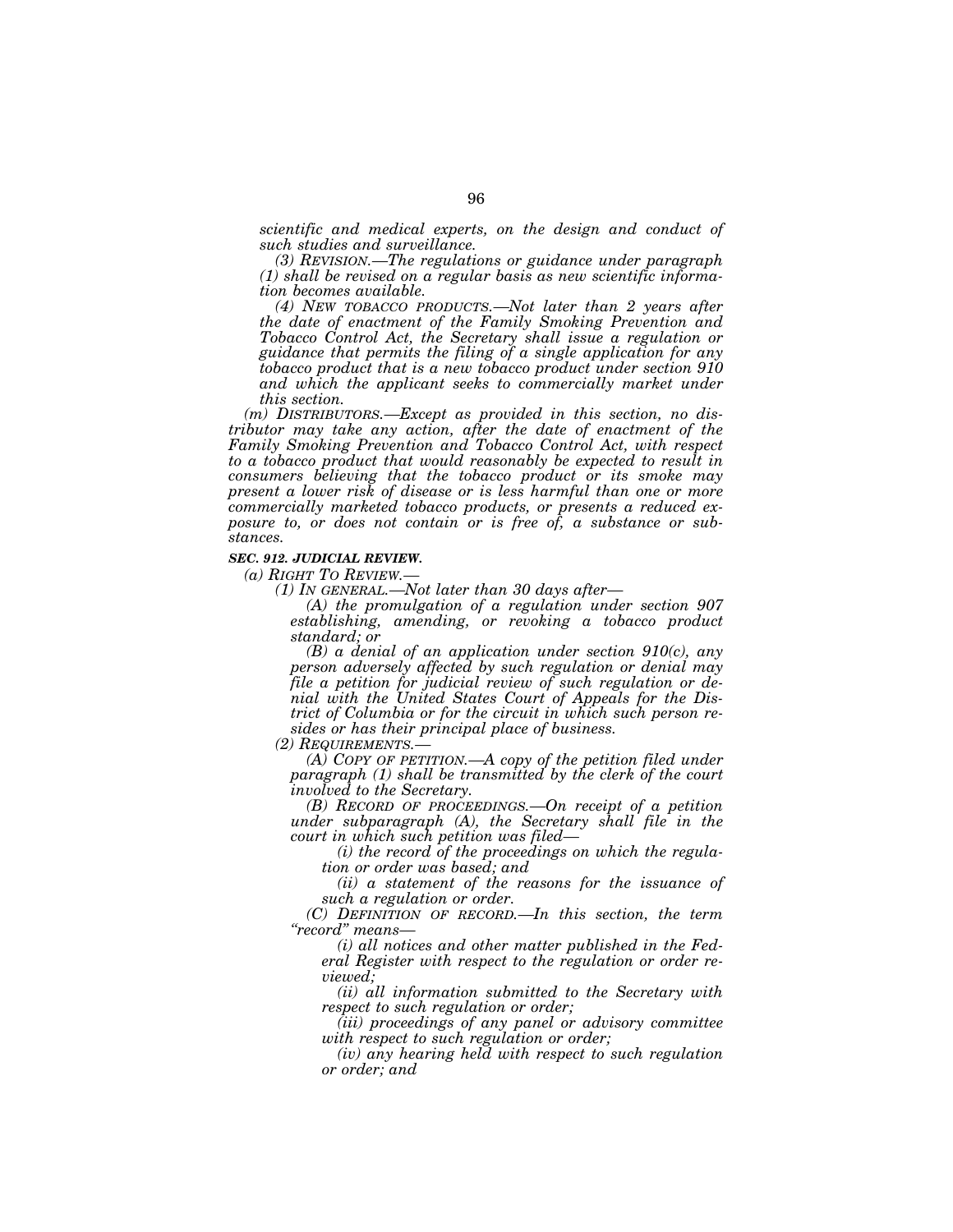*(v) any other information identified by the Secretary, in the administrative proceeding held with respect to such regulation or order, as being relevant to such regulation or order.* 

*(b) STANDARD OF REVIEW.—Upon the filing of the petition under subsection (a) for judicial review of a regulation or order, the court shall have jurisdiction to review the regulation or order in accordance with chapter 7 of title 5, United States Code, and to grant appropriate relief, including interim relief, as provided for in such chapter. A regulation or denial described in subsection (a) shall be reviewed in accordance with section 706(2)(A) of title 5, United States Code.* 

*(c) FINALITY OF JUDGMENT.—The judgment of the court affirming or setting aside, in whole or in part, any regulation or order shall be final, subject to review by the Supreme Court of the United States upon certiorari or certification, as provided in section 1254 of title 28, United States Code.* 

*(d) OTHER REMEDIES.—The remedies provided for in this section shall be in addition to, and not in lieu of, any other remedies provided by law.* 

*(e) REGULATIONS AND ORDERS MUST RECITE BASIS IN RECORD.— To facilitate judicial review, a regulation or order issued under section 906, 907, 908, 909, 910, or 916 shall contain a statement of the reasons for the issuance of such regulation or order in the record of the proceedings held in connection with its issuance.* 

### *SEC. 913. EQUAL TREATMENT OF RETAIL OUTLETS.*

*The Secretary shall issue regulations to require that retail establishments for which the predominant business is the sale of tobacco products comply with any advertising restrictions applicable to retail establishments accessible to individuals under the age of 18.* 

#### *SEC. 914. JURISDICTION OF AND COORDINATION WITH THE FEDERAL TRADE COMMISSION.*

*(a) JURISDICTION.—* 

*(1) IN GENERAL.—Except where expressly provided in this chapter, nothing in this chapter shall be construed as limiting or diminishing the authority of the Federal Trade Commission to enforce the laws under its jurisdiction with respect to the advertising, sale, or distribution of tobacco products.* 

*(2) ENFORCEMENT.—Any advertising that violates this chapter or a provision of the regulations referred to in section 102 of the Family Smoking Prevention and Tobacco Control Act, is an unfair or deceptive act or practice under section 5(a) of the Federal Trade Commission Act and shall be considered a violation of a rule promulgated under section 18 of that Act.* 

*(b) COORDINATION.—With respect to the requirements of section 4 of the Federal Cigarette Labeling and Advertising Act and section 3 of the Comprehensive Smokeless Tobacco Health Education Act of 1986—* 

*(1) the Chairman of the Federal Trade Commission shall coordinate with the Secretary concerning the enforcement of such Act as such enforcement relates to unfair or deceptive acts or practices in the advertising of cigarettes or smokeless tobacco; and*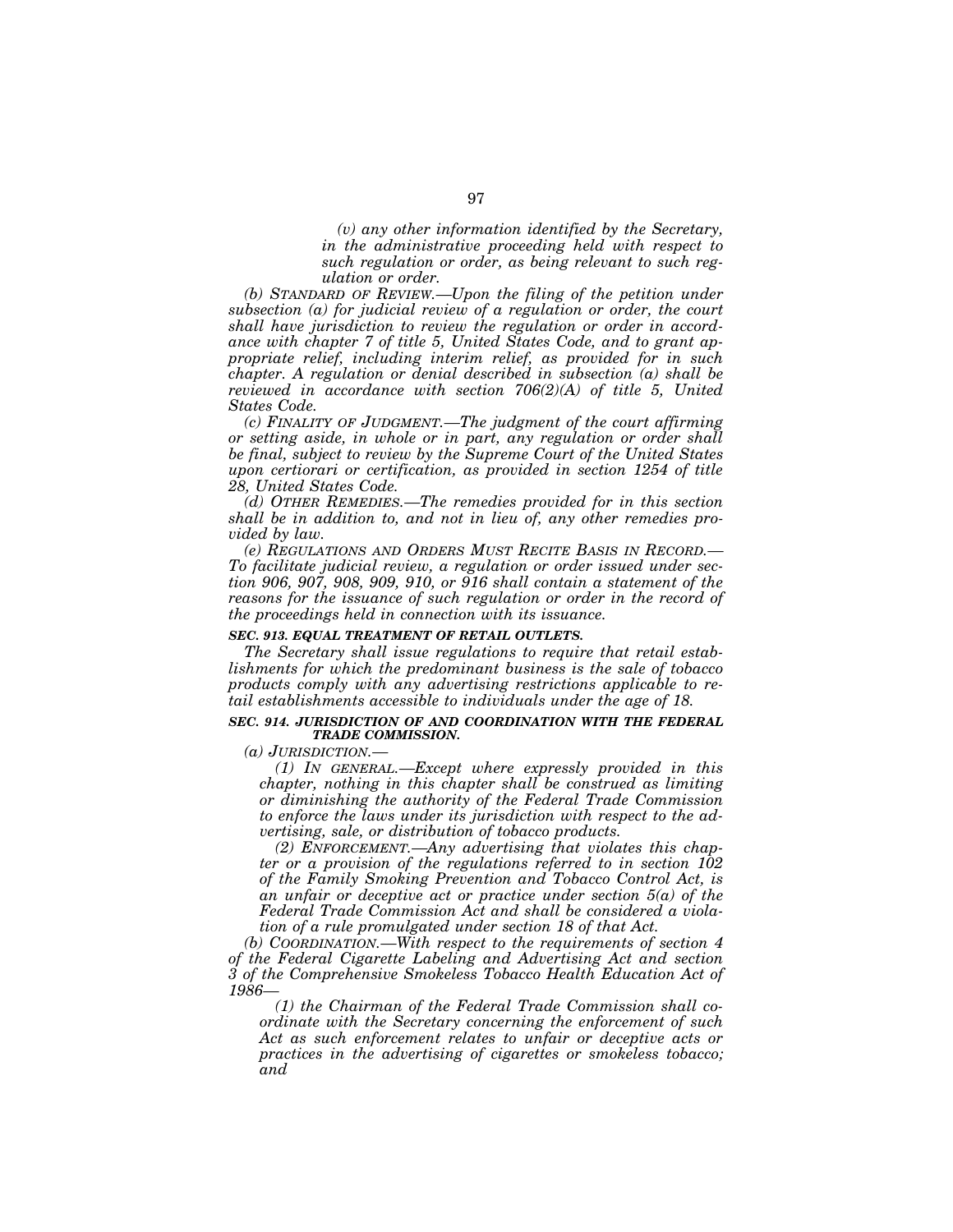*(2) the Secretary shall consult with the Chairman of such Commission in revising the label statements and requirements under such sections.* 

### *SEC. 915. REGULATION REQUIREMENT.*

*(a) TESTING, REPORTING, AND DISCLOSURE.—Not later than 36 months after the date of enactment of the Family Smoking Prevention and Tobacco Control Act, the Secretary shall promulgate regulations under this Act that meet the requirements of subsection (b). (b) CONTENTS OF RULES.—The regulations promulgated under* 

*subsection (a)—* 

*(1) shall require testing and reporting of tobacco product constituents, ingredients, and additives, including smoke constituents, by brand and subbrand that the Secretary determines should be tested to protect the public health, provided that, for purposes of the testing requirements of this paragraph, tobacco products manufactured and sold by a single tobacco product manufacturer that are identical in all respects except the labels, packaging design, logo, trade dress, trademark, brand name, or any combination thereof, shall be considered as a single brand; and* 

*(2) may require that tobacco product manufacturers, packagers, or importers make disclosures relating to the results of the testing of tar and nicotine through labels or advertising or other appropriate means, and make disclosures regarding the results of the testing of other constituents, including smoke constituents, ingredients, or additives, that the Secretary determines should be disclosed to the public to protect the public health and will not mislead consumers about the risk of tobacco-related disease.* 

*(c) AUTHORITY.—The Secretary shall have the authority under this chapter to conduct or to require the testing, reporting, or disclosure of tobacco product constituents, including smoke constituents. (d) SMALL TOBACCO PRODUCT MANUFACTURERS.—* 

*(1) FIRST COMPLIANCE DATE.—The initial regulations promulgated under subsection (a) shall not impose requirements on small tobacco product manufacturers before the later of—* 

*(A) the end of the 2-year period following the final promulgation of such regulations; and* 

*(B) the initial date set by the Secretary for compliance with such regulations by manufacturers that are not small tobacco product manufacturers.* 

*(2) TESTING AND REPORTING INITIAL COMPLIANCE PERIOD.—* 

*(A) 4-YEAR PERIOD.—The initial regulations promulgated under subsection (a) shall give each small tobacco product manufacturer a 4-year period over which to conduct testing and reporting for all of its tobacco products. Subject to paragraph (1), the end of the first year of such 4-year period shall coincide with the initial date of compliance under this section set by the Secretary with respect to manufacturers that are not small tobacco product manufacturers or the end of the 2-year period following the final promulgation of such regulations, as described in paragraph (1)(A). A small tobacco product manufacturer shall be required—*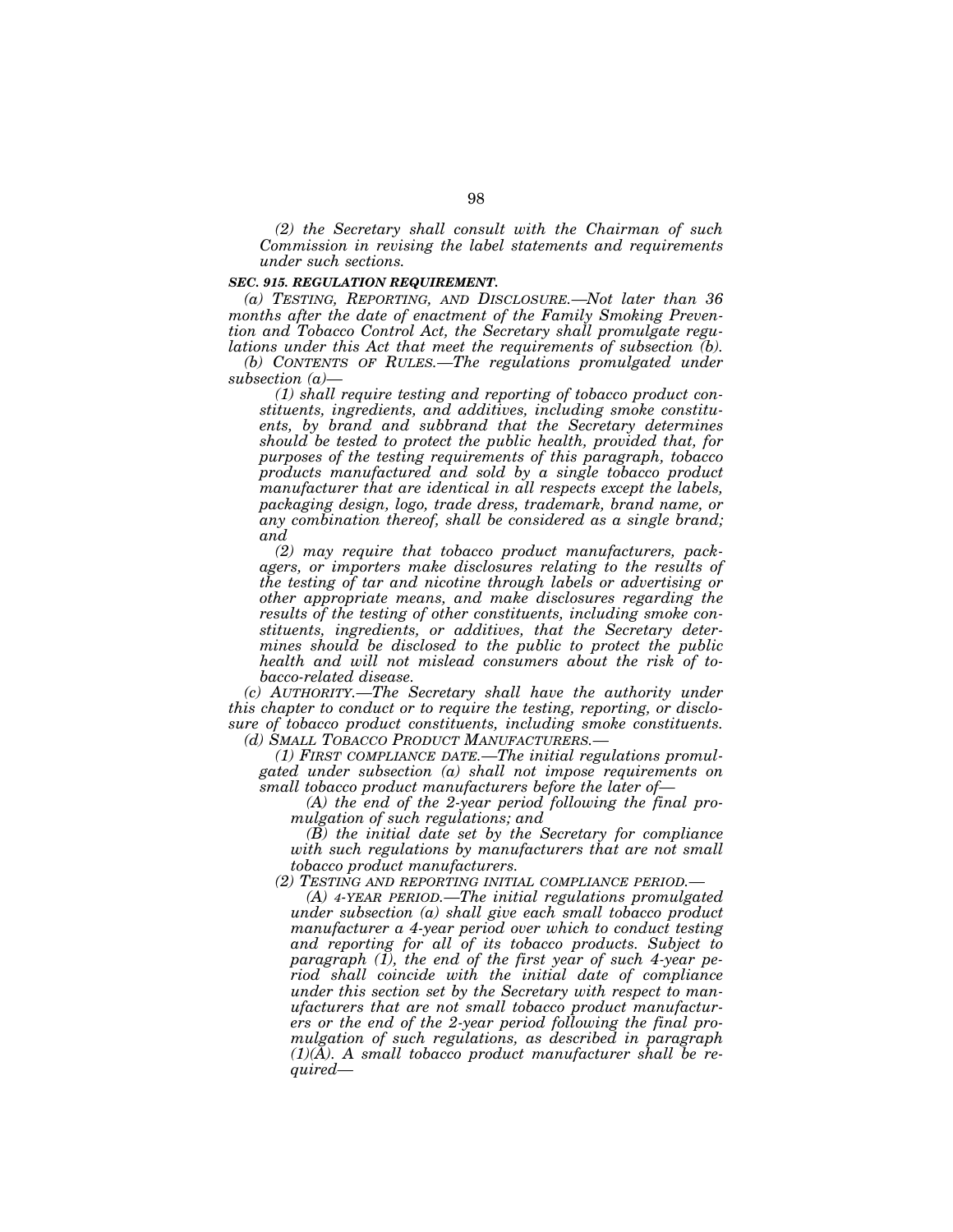*(i) to conduct such testing and reporting for 25 percent of its tobacco products during each year of such 4 year period; and* 

*(ii) to conduct such testing and reporting for its largest-selling tobacco products (as determined by the Secretary) before its other tobacco products, or in such other order of priority as determined by the Secretary.* 

*(B) CASE-BY-CASE DELAY.—Notwithstanding subparagraph (A), the Secretary may, on a case-by-case basis, delay the date by which an individual small tobacco product manufacturer must conduct testing and reporting for its tobacco products under this section based upon a showing of undue hardship to such manufacturer. Notwithstanding the preceding sentence, the Secretary shall not extend the deadline for a small tobacco product manufacturer to conduct testing and reporting for all of its tobacco products beyond a total of 5 years after the initial date of compliance under this section set by the Secretary with respect to manufacturers that are not small tobacco product manufactur-*

ers.<br>*(3) Subsequent and additional testing and reporting. The regulations promulgated under subsection (a) shall provide that, with respect to any subsequent or additional testing and reporting of tobacco products required under this section, such testing and reporting by a small tobacco product manufacturer shall be conducted in accordance with the timeframes described in paragraph (2)(A), except that, in the case of a new product, or if there has been a modification described in section 910(a)(1)(B) of any product of a small tobacco product manufacturer since the last testing and reporting required under this section, the Secretary shall require that any subsequent or additional testing and reporting be conducted in accordance with the same timeframe applicable to manufacturers that are not small tobacco product manufacturers.* 

*(4) JOINT LABORATORY TESTING SERVICES.—The Secretary shall allow any 2 or more small tobacco product manufacturers to join together to purchase laboratory testing services required by this section on a group basis in order to ensure that such manufacturers receive access to, and fair pricing of, such testing services.* 

*(e) EXTENSIONS FOR LIMITED LABORATORY CAPACITY.—* 

*(1) IN GENERAL.—The regulations promulgated under subsection (a) shall provide that a small tobacco product manufacturer shall not be considered to be in violation of this section before the deadline applicable under paragraphs (3) and (4), if—* 

*(A) the tobacco products of such manufacturer are in compliance with all other requirements of this chapter; and (B) the conditions described in paragraph (2) are met.* 

*(2) CONDITIONS.—Notwithstanding the requirements of this section, the Secretary may delay the date by which a small tobacco product manufacturer must be in compliance with the testing and reporting required by this section until such time as the testing is reported if, not later than 90 days before the deadline for reporting in accordance with this section, a small to-*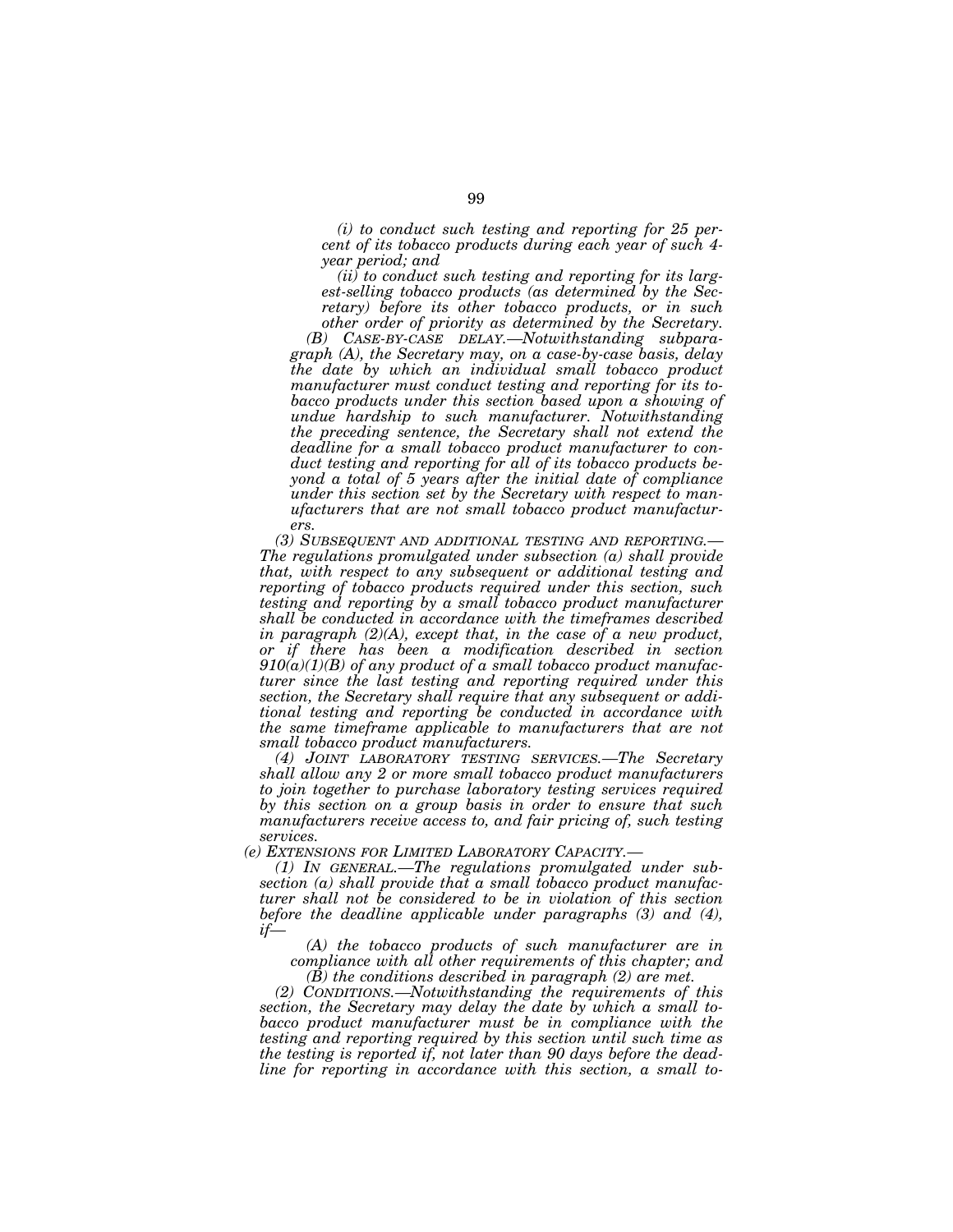*bacco product manufacturer provides evidence to the Secretary demonstrating that—* 

*(A) the manufacturer has submitted the required products for testing to a laboratory and has done so sufficiently in advance of the deadline to create a reasonable expectation of completion by the deadline;* 

*(B) the products currently are awaiting testing by the laboratory; and* 

*(C) neither that laboratory nor any other laboratory is able to complete testing by the deadline at customary, nonexpedited testing fees.* 

*(3) EXTENSION.—The Secretary, taking into account the laboratory testing capacity that is available to tobacco product manufacturers, shall review and verify the evidence submitted by a small tobacco product manufacturer in accordance with paragraph (2). If the Secretary finds that the conditions described in such paragraph are met, the Secretary shall notify the small tobacco product manufacturer that the manufacturer shall not be considered to be in violation of the testing and reporting requirements of this section until the testing is reported or until 1 year after the reporting deadline has passed, whichever occurs sooner. If, however, the Secretary has not made a finding before the reporting deadline, the manufacturer shall not be considered to be in violation of such requirements until the Secretary finds that the conditions described in paragraph (2) have not been met, or until 1 year after the reporting deadline, whichever occurs sooner.* 

*(4) ADDITIONAL EXTENSION.—In addition to the time that may be provided under paragraph (3), the Secretary may provide further extensions of time, in increments of no more than 1 year, for required testing and reporting to occur if the Secretary determines, based on evidence properly and timely submitted by a small tobacco product manufacturer in accordance with paragraph (2), that a lack of available laboratory capacity prevents the manufacturer from completing the required testing during the period described in paragraph (3).* 

*(f) RULE OF CONSTRUCTION.—Nothing in subsection (d) or (e) shall be construed to authorize the extension of any deadline, or to otherwise affect any timeframe, under any provision of this Act or the Family Smoking Prevention and Tobacco Control Act other than this section.* 

#### *SEC. 916. PRESERVATION OF STATE AND LOCAL AUTHORITY.*

*(a) IN GENERAL.—* 

*(1) PRESERVATION.—Except as provided in paragraph (2)(A), nothing in this chapter, or rules promulgated under this chapter, shall be construed to limit the authority of a Federal agency (including the Armed Forces), a State or political subdivision of a State, or the government of an Indian tribe to enact, adopt, promulgate, and enforce any law, rule, regulation, or other measure with respect to tobacco products that is in addition to, or more stringent than, requirements established under this chapter, including a law, rule, regulation, or other measure relating to or prohibiting the sale, distribution, possession, exposure to, access to, advertising and promotion of, or use of tobacco products by individuals of any age, information reporting*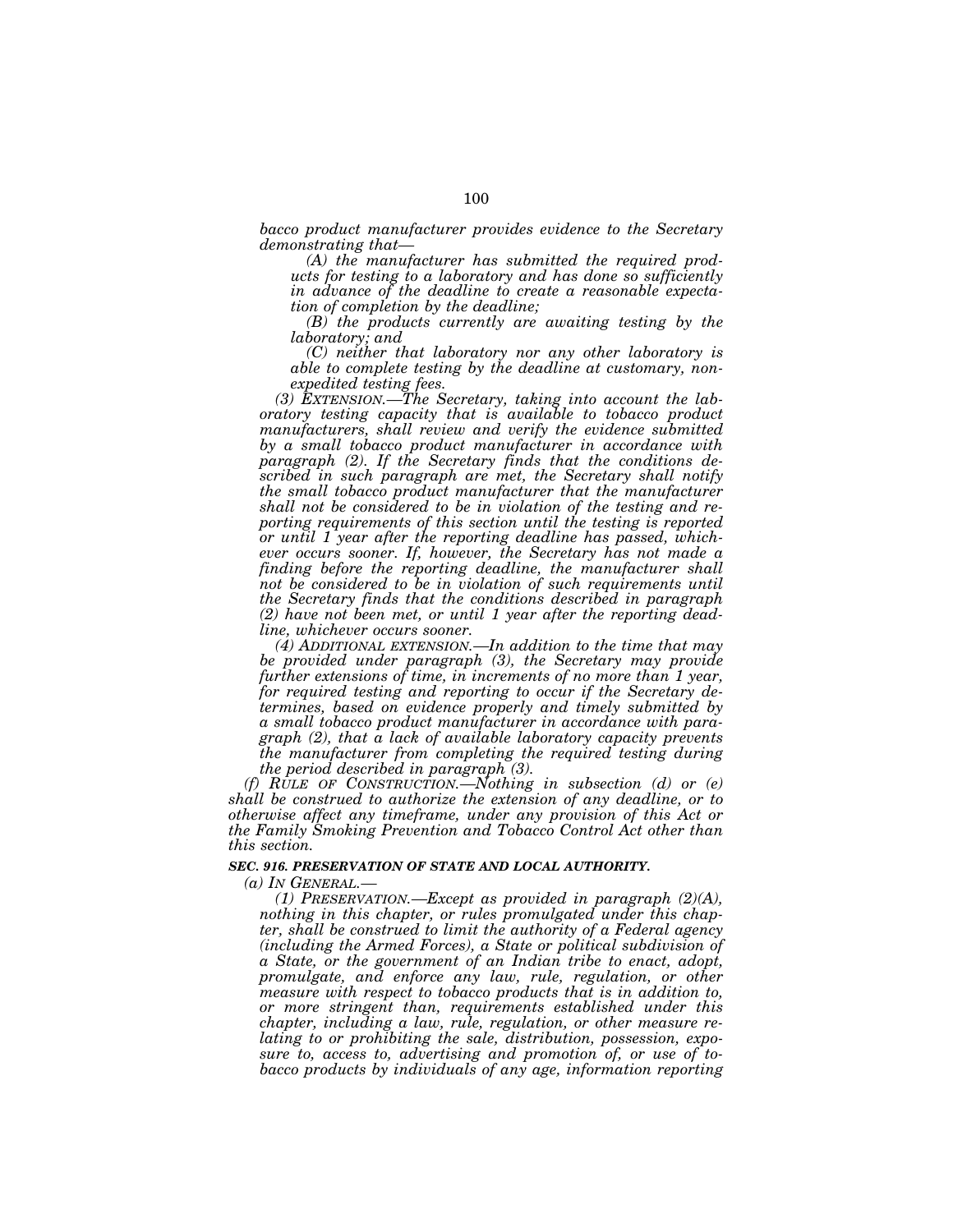*to the State, or measures relating to fire safety standards for tobacco products. No provision of this chapter shall limit or otherwise affect any State, Tribal, or local taxation of tobacco products.* 

*(2) PREEMPTION OF CERTAIN STATE AND LOCAL REQUIRE-MENTS.—* 

*(A) IN GENERAL.—No State or political subdivision of a State may establish or continue in effect with respect to a tobacco product any requirement which is different from, or in addition to, any requirement under the provisions of this chapter relating to tobacco product standards, premarket review, adulteration, misbranding, labeling, registration, good manufacturing standards, or modified risk tobacco products.* 

*(B) EXCEPTION.—Subparagraph (A) does not apply to requirements relating to the sale, distribution, possession, information reporting to the State, exposure to, access to, the advertising and promotion of, or use of, tobacco products by individuals of any age, or relating to fire safety standards for tobacco products. Information disclosed to a State under subparagraph (A) that is exempt from disclosure under section 552(b)(4) of title 5, United States Code, shall be treated* 

*as a trade secret and confidential information by the State. (b) RULE OF CONSTRUCTION REGARDING PRODUCT LIABILITY.—No provision of this chapter relating to a tobacco product shall be construed to modify or otherwise affect any action or the liability of any person under the product liability law of any State.* 

# *SEC. 917. TOBACCO PRODUCTS SCIENTIFIC ADVISORY COMMITTEE.*

*(a) ESTABLISHMENT.—Not later than 6 months after the date of enactment of the Family Smoking Prevention and Tobacco Control Act, the Secretary shall establish a 12-member advisory committee, to be known as the Tobacco Products Scientific Advisory Committee (in this section referred to as the ''Advisory Committee'').* 

*(b) MEMBERSHIP.—* 

*(1) IN GENERAL.—* 

*(A) MEMBERS.—The Secretary shall appoint as members of the Tobacco Products Scientific Advisory Committee individuals who are technically qualified by training and experience in medicine, medical ethics, science, or technology involving the manufacture, evaluation, or use of tobacco products, who are of appropriately diversified professional backgrounds. The committee shall be composed of—* 

*(i) 7 individuals who are physicians, dentists, scientists, or health care professionals practicing in the area of oncology, pulmonology, cardiology, toxicology, pharmacology, addiction, or any other relevant specialty;* 

*(ii) 1 individual who is an officer or employee of a State or local government or of the Federal Government;* 

*(iii) 1 individual as a representative of the general public;* 

*(iv) 1 individual as a representative of the interests of the tobacco manufacturing industry;*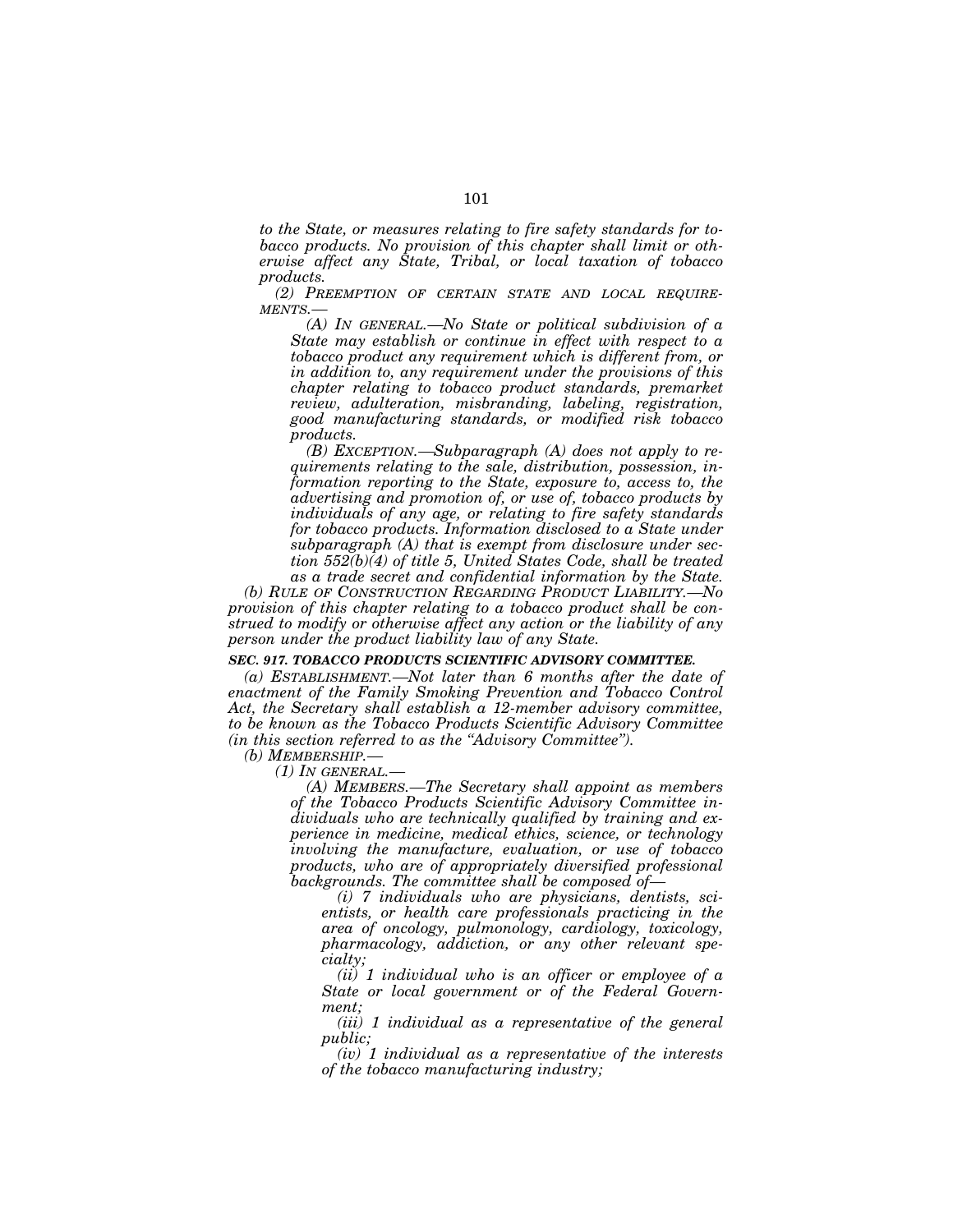*(v) 1 individual as a representative of the interests of the small business tobacco manufacturing industry, which position may be filled on a rotating, sequential basis by representatives of different small business tobacco manufacturers based on areas of expertise relevant to the topics being considered by the Advisory Committee; and* 

*(vi) 1 individual as a representative of the interests of the tobacco growers.* 

*(B) NONVOTING MEMBERS.—The members of the committee appointed under clauses (iv), (v), and (vi) of subparagraph (A) shall serve as consultants to those described in clauses (i) through (iii) of subparagraph (A) and shall be nonvoting representatives.* 

*(C) CONFLICTS OF INTEREST.—No members of the committee, other than members appointed pursuant to clauses (iv), (v), and (vi) of subparagraph (A) shall, during the member's tenure on the committee or for the 18-month period prior to becoming such a member, receive any salary, grants, or other payments or support from any business that manufactures, distributes, markets, or sells cigarettes or other tobacco products.* 

*(2) LIMITATION.—The Secretary may not appoint to the Advisory Committee any individual who is in the regular full-time employ of the Food and Drug Administration or any agency responsible for the enforcement of this Act. The Secretary may appoint Federal officials as ex officio members.* 

*(3) CHAIRPERSON.—The Secretary shall designate 1 of the members appointed under clauses (i), (ii), and (iii) of paragraph (1)(A) to serve as chairperson.* 

*(c) DUTIES.—The Tobacco Products Scientific Advisory Committee shall provide advice, information, and recommendations to the Secretary—* 

*(1) as provided in this chapter;* 

*(2) on the effects of the alteration of the nicotine yields from tobacco products;* 

*(3) on whether there is a threshold level below which nicotine yields do not produce dependence on the tobacco product involved; and* 

*(4) on its review of other safety, dependence, or health issues relating to tobacco products as requested by the Secretary.* 

*(d) COMPENSATION; SUPPORT; FACA.—* 

*(1) COMPENSATION AND TRAVEL.—Members of the Advisory Committee who are not officers or employees of the United States, while attending conferences or meetings of the committee or otherwise engaged in its business, shall be entitled to receive compensation at rates to be fixed by the Secretary, which may not exceed the daily equivalent of the rate in effect under the Senior Executive Schedule under section 5382 of title 5, United States Code, for each day (including travel time) they are so engaged; and while so serving away from their homes or regular places of business each member may be allowed travel expenses, including per diem in lieu of subsistence, as authorized by section 5703 of title 5, United States Code, for persons in the Government service employed intermittently.*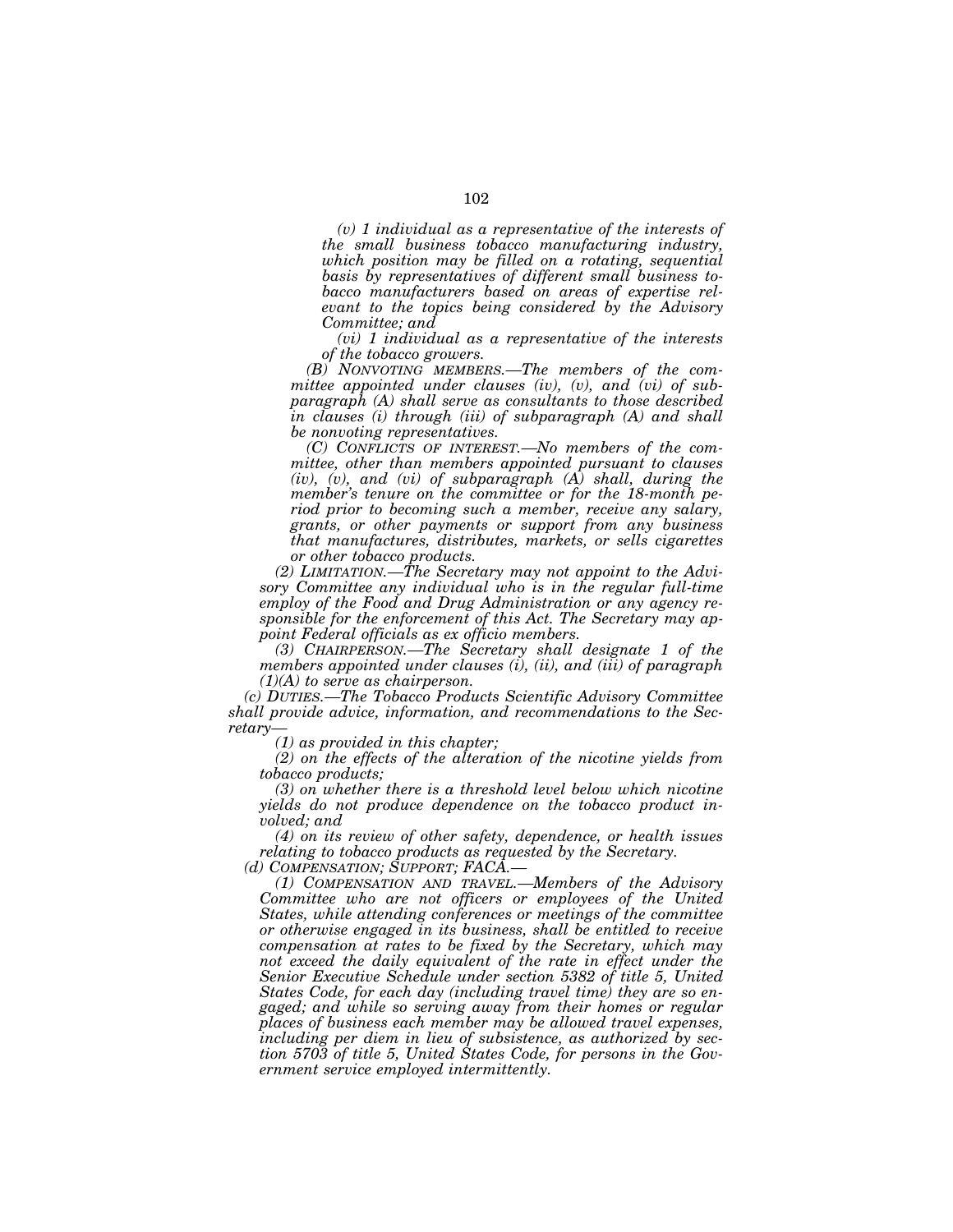*(2) ADMINISTRATIVE SUPPORT.—The Secretary shall furnish the Advisory Committee clerical and other assistance.* 

*(3) NONAPPLICATION OF FACA.—Section 14 of the Federal Advisory Committee Act does not apply to the Advisory Committee.* 

*(e) PROCEEDINGS OF ADVISORY PANELS AND COMMITTEES.—The Advisory Committee shall make and maintain a transcript of any proceeding of the panel or committee. Each such panel and committee shall delete from any transcript made under this subsection information which is exempt from disclosure under section 552(b) of title 5, United States Code.* 

# **SEC. 918. DRUG PRODUCTS USED TO TREAT TOBACCO DEPENDENCE.** *(a) IN GENERAL.—The Secretary shall—*

*(1) at the request of the applicant, consider designating prod-*

*ucts for smoking cessation, including nicotine replacement products as fast track research and approval products within the meaning of section 506;* 

*(2) consider approving the extended use of nicotine replacement products (such as nicotine patches, nicotine gum, and nicotine lozenges) for the treatment of tobacco dependence; and* 

*(3) review and consider the evidence for additional indications for nicotine replacement products, such as for craving relief or relapse prevention.* 

*(b) REPORT ON INNOVATIVE PRODUCTS.—* 

*(1) IN GENERAL.—Not later than 3 years after the date of enactment of the Family Smoking Prevention and Tobacco Control Act, the Secretary, after consultation with recognized scientific, medical, and public health experts (including both Federal agencies and nongovernmental entities, the Institute of Medicine of the National Academy of Sciences, and the Society for Research on Nicotine and Tobacco), shall submit to the Congress a report that examines how best to regulate, promote, and encourage the development of innovative products and treatments (including nicotine-based and non-nicotine-based products and treatments) to better achieve, in a manner that best protects and promotes the public health—* 

*(A) total abstinence from tobacco use;* 

*(B) reductions in consumption of tobacco; and* 

*(C) reductions in the harm associated with continued tobacco use.* 

*(2) RECOMMENDATIONS.—The report under paragraph (1) shall include the recommendations of the Secretary on how the Food and Drug Administration should coordinate and facilitate the exchange of information on such innovative products and treatments among relevant offices and centers within the Administration and within the National Institutes of Health, the Centers for Disease Control and Prevention, and other relevant agencies.* 

## *SEC. 919. USER FEES.*

*(a) ESTABLISHMENT OF QUARTERLY FEE.—Beginning on the date of enactment of the Family Smoking Prevention and Tobacco Control Act, the Secretary shall in accordance with this section assess user fees on, and collect such fees from, each manufacturer and importer of tobacco products subject to this chapter. The fees shall be assessed and collected with respect to each quarter of each fiscal*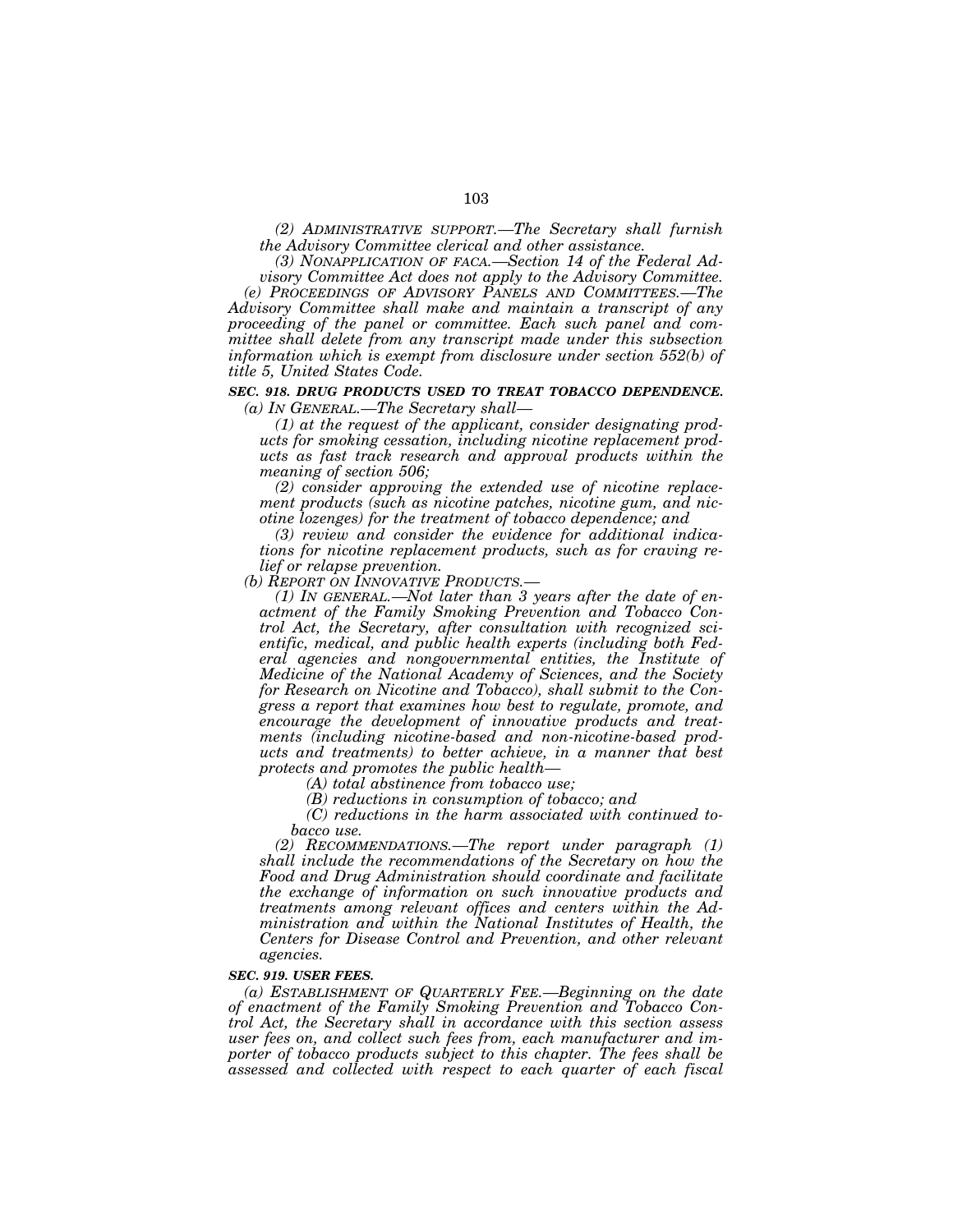*year, and the total amount assessed and collected for a fiscal year shall be the amount specified in subsection (b)(1) for such year, subject to subsection (c).* 

*(1) AMOUNT OF ASSESSMENT.—The total amount of user fees authorized to be assessed and collected under subsection (a) for a fiscal year is the following, as applicable to the fiscal year involved:* 

*(A) For fiscal year 2009, \$85,000,000 (subject to subsection (e)).* 

*(B) For fiscal year 2010, \$235,000,000.* 

*(C) For fiscal year 2011, \$450,000,000.* 

*(D) For fiscal year 2012, \$477,000,000.* 

*(E) For fiscal year 2013, \$505,000,000.* 

*(F) For fiscal year 2014, \$534,000,000.* 

*(G) For fiscal year 2015, \$566,000,000.* 

*(H) For fiscal year 2016, \$599,000,000.* 

*(I) For fiscal year 2017, \$635,000,000.* 

*(J) For fiscal year 2018, \$672,000,000.* 

*(K) For fiscal year 2019 and each subsequent fiscal year, \$712,000,000.* 

*(2) ALLOCATIONS OF ASSESSMENT BY CLASS OF TOBACCO*

*(A) IN GENERAL.—The total user fees assessed and collected under subsection (a) each fiscal year with respect to each class of tobacco products shall be an amount that is equal to the applicable percentage of each class for the fiscal year multiplied by the amount specified in paragraph (1) for the fiscal year.* 

*(B) APPLICABLE PERCENTAGE.— (i) IN GENERAL.—For purposes of subparagraph (A), the applicable percentage for a fiscal year for each of the following classes of tobacco products shall be determined in accordance with clause (ii):* 

*(I) Cigarettes.* 

*(II) Cigars, including small cigars and cigars other than small cigars.* 

*(III) Snuff.* 

*(IV) Chewing tobacco.* 

*(V) Pipe tobacco.* 

*(VI) Roll-your-own tobacco.* 

*(ii) ALLOCATIONS.—The applicable percentage of each class of tobacco product described in clause (i) for a fiscal year shall be the percentage determined under section 625(c) of Public Law 108–357 for each such class of product for such fiscal year.* 

*(iii) REQUIREMENT OF REGULATIONS.—Notwithstanding clause (ii), no user fees shall be assessed on a class of tobacco products unless such class of tobacco products is listed in section 901(b) or is deemed by the Secretary in a regulation under section 901(b) to be subject to this chapter.* 

*(iv) REALLOCATIONS.—In the case of a class of tobacco products that is not listed in section 901(b) or deemed by the Secretary in a regulation under section*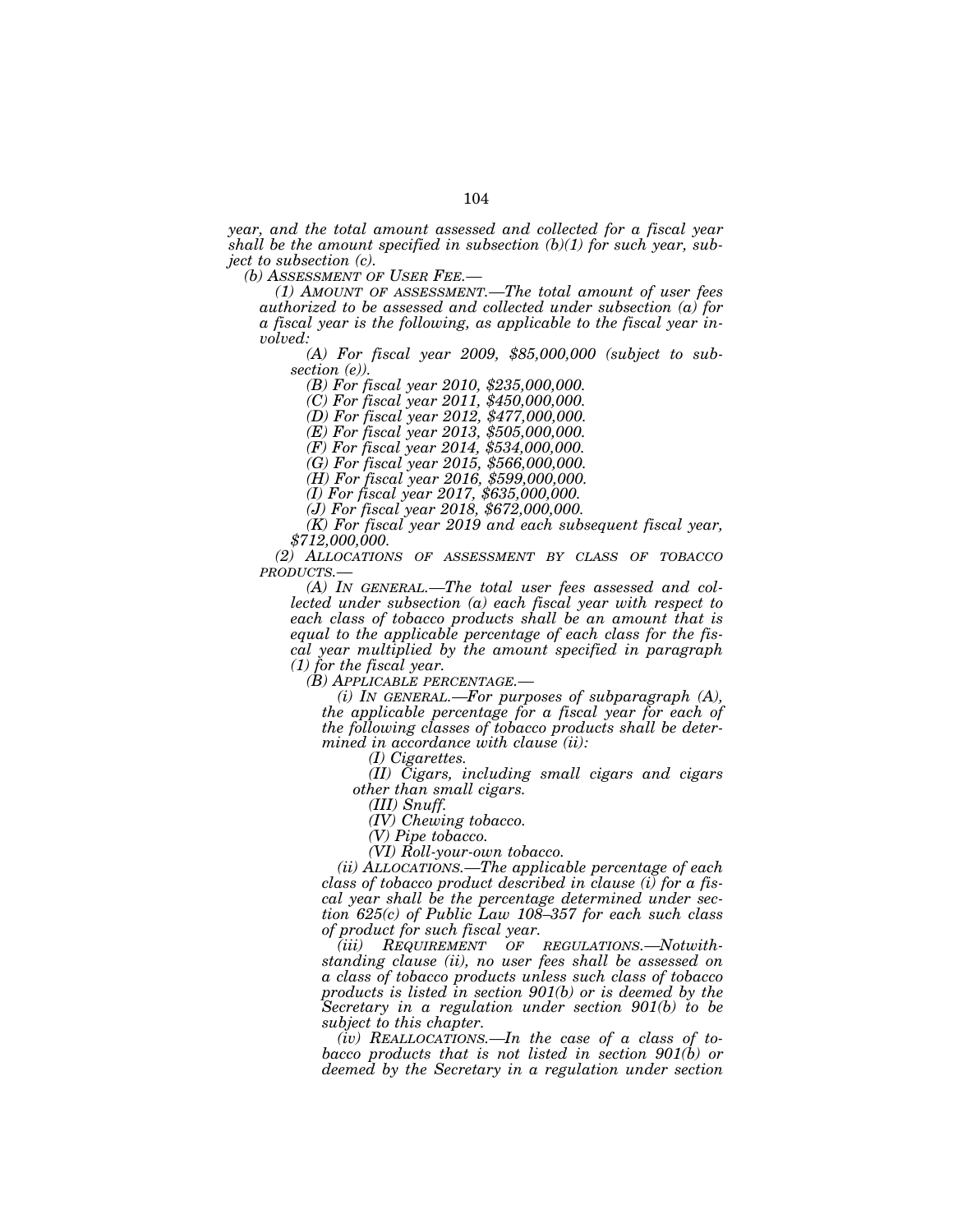*901(b) to be subject to this chapter, the amount of user fees that would otherwise be assessed to such class of tobacco products shall be reallocated to the classes of tobacco products that are subject to this chapter in the same manner and based on the same relative percent-*

*ages otherwise determined under clause (ii).* 

*(A) IN GENERAL.—The total user fee to be paid by each manufacturer or importer of a particular class of tobacco products shall be determined for each quarter by multiplying—* 

*(i) such manufacturer's or importer's percentage share as determined under paragraph (4); by* 

*(ii) the portion of the user fee amount for the current quarter to be assessed on all manufacturers and importers of such class of tobacco products as determined under paragraph (2).* 

*(B) NO FEE IN EXCESS OF PERCENTAGE SHARE.—No manufacturer or importer of tobacco products shall be required to pay a user fee in excess of the percentage share of such* 

*manufacturer or importer. (4) ALLOCATION OF ASSESSMENT WITHIN EACH CLASS OF TO- BACCO PRODUCT.—The percentage share of each manufacturer or importer of a particular class of tobacco products of the total user fee to be paid by all manufacturers or importers of that class of tobacco products shall be the percentage determined for purposes of allocations under subsections (e) through (h) of section 625 of Public Law 108–357.* 

*(5) ALLOCATION FOR CIGARS.—Notwithstanding paragraph (4), if a user fee assessment is imposed on cigars, the percentage share of each manufacturer or importer of cigars shall be based on the excise taxes paid by such manufacturer or importer during the prior fiscal year.* 

*(6) TIMING OF ASSESSMENT.—The Secretary shall notify each manufacturer and importer of tobacco products subject to this section of the amount of the quarterly assessment imposed on such manufacturer or importer under this subsection for each quarter of each fiscal year. Such notifications shall occur not later than 30 days prior to the end of the quarter for which such assessment is made, and payments of all assessments shall be made by the last day of the quarter involved.* 

*(7) MEMORANDUM OF UNDERSTANDING.—* 

*(A) IN GENERAL.—The Secretary shall request the appropriate Federal agency to enter into a memorandum of understanding that provides for the regular and timely transfer from the head of such agency to the Secretary of the information described in paragraphs (2)(B)(ii) and (4) and all necessary information regarding all tobacco product manufacturers and importers required to pay user fees. The Secretary shall maintain all disclosure restrictions established by the head of such agency regarding the information provided under the memorandum of understanding.* 

*(B) ASSURANCES.—Beginning not later than fiscal year 2015, and for each subsequent fiscal year, the Secretary shall ensure that the Food and Drug Administration is able*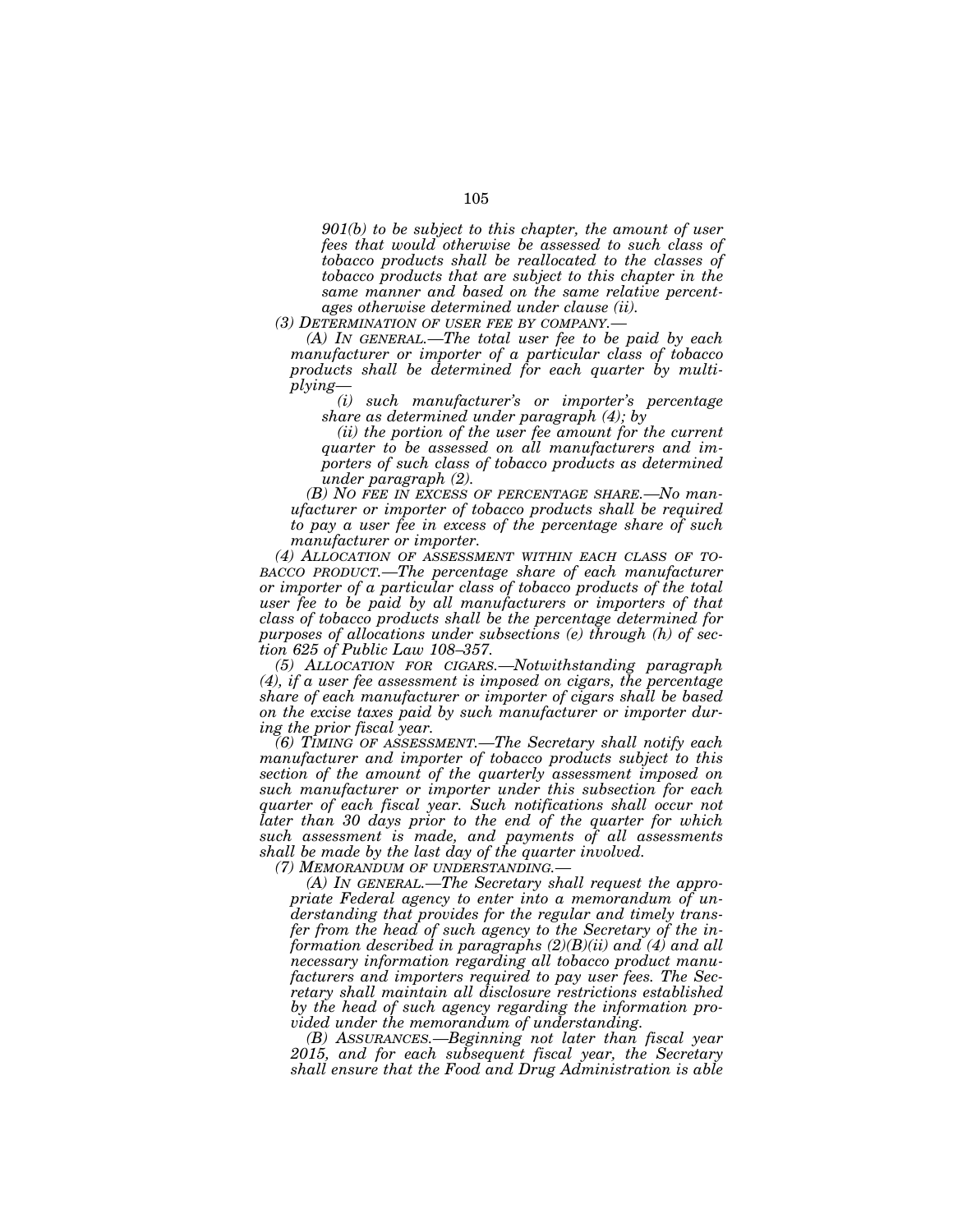*to determine the applicable percentages described in paragraph (2) and the percentage shares described in paragraph (4). The Secretary may carry out this subparagraph by entering into a contract with the head of the Federal agency referred to in subparagraph (A) to continue to provide the necessary information.* 

*(c) CREDITING AND AVAILABILITY OF FEES.—* 

*(1) IN GENERAL.—Fees authorized under subsection (a) shall be collected and available for obligation only to the extent and in the amount provided in advance in appropriations Acts. Such fees are authorized to remain available until expended. Such sums as may be necessary may be transferred from the Food and Drug Administration salaries and expenses appropriation account without fiscal year limitation to such appropriation account for salaries and expenses with such fiscal year limitation.* 

*(2) AVAILABILITY.—* 

*(A) IN GENERAL.—Fees appropriated under paragraph (3) are available only for the purpose of paying the costs of the activities of the Food and Drug Administration related to the regulation of tobacco products under this chapter and the Family Smoking Prevention and Tobacco Control Act. No fees collected under subsection (a) may be used for any other costs.* 

*(B) PROHIBITION AGAINST USE OF OTHER FUNDS.—* 

*(i) IN GENERAL.—Except as provided in clause (ii), fees collected under subsection (a) are the only funds authorized to be made available for the purpose described in subparagraph (A).* 

*(ii) STARTUP COSTS.—Clause (i) does not apply until the date on which the Secretary has collected fees under subsection (a) for 2 fiscal year quarters. Until such date, other amounts available to the Food and Drug Administration (excluding fees collected under subsection (a)) are authorized to be made available to pay the costs described in subparagraph (A), provided that such amounts are reimbursed through fees collected under subsection (a).* 

*(3) AUTHORIZATION OF APPROPRIATIONS.—For fiscal year 2009 and each subsequent fiscal year, there is authorized to be appropriated for fees under this section an amount equal to the amount specified in subsection (b)(1) for the fiscal year.* 

*(d) COLLECTION OF UNPAID FEES.—In any case where the Secretary does not receive payment of a fee assessed under subsection (a) within 30 days after it is due, such fee shall be treated as a claim of the United States Government subject to subchapter II of chapter 37 of title 31, United States Code.* 

*(e) APPLICABILITY TO FISCAL YEAR 2009.—If the date of enactment of the Family Smoking Prevention and Tobacco Control Act occurs during fiscal year 2009, the following applies, subject to subsection (c):* 

*(1) The Secretary shall determine the fees that would apply for a single quarter of such fiscal year according to the application of subsection (b) to the amount specified in paragraph*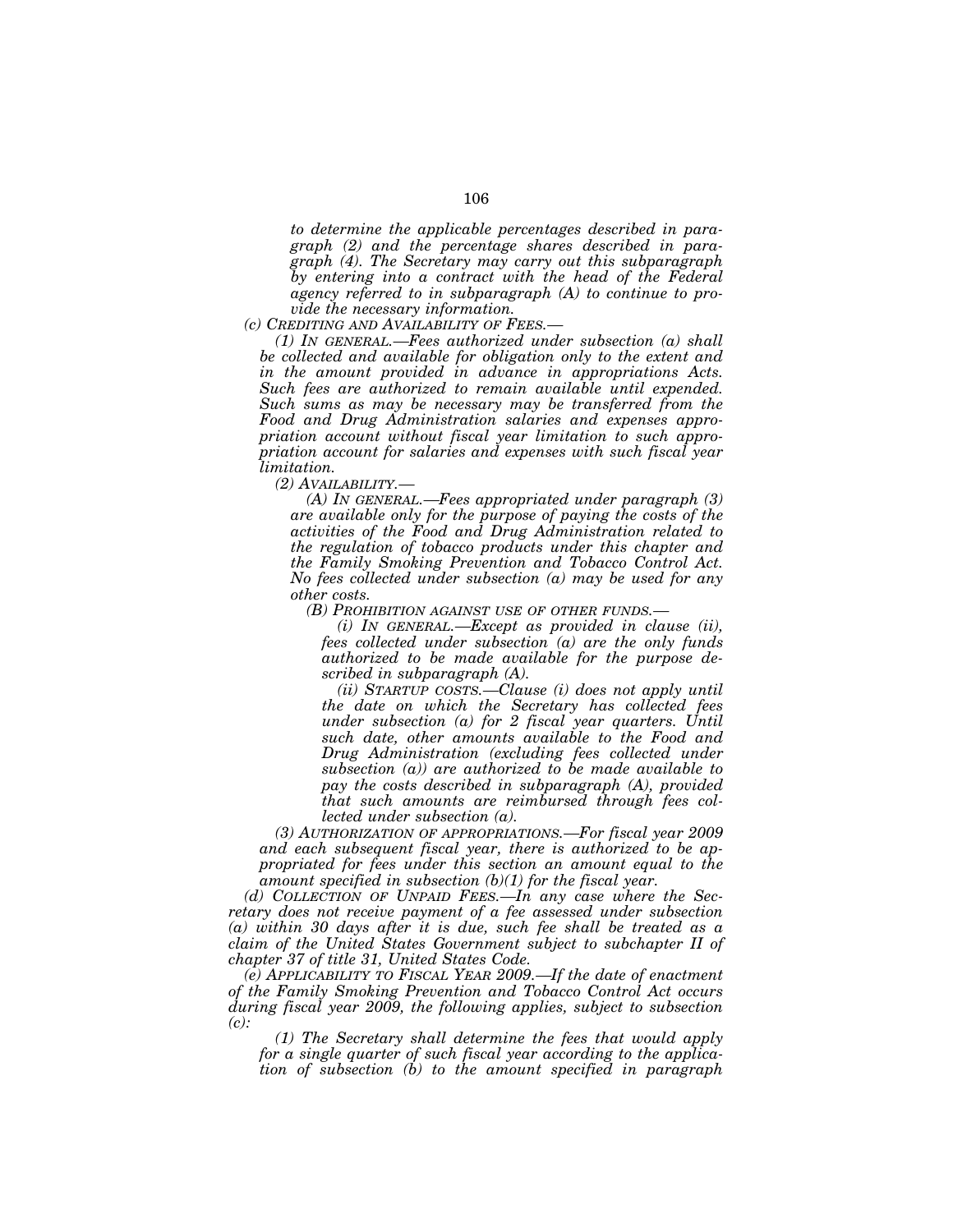*(1)(A) of such subsection (referred to in this subsection as the ''quarterly fee amounts'').* 

*(2) For the quarter in which such date of enactment occurs, the amount of fees assessed shall be a pro rata amount, determined according to the number of days remaining in the quarter (including such date of enactment) and according to the daily equivalent of the quarterly fee amounts. Fees assessed under the preceding sentence shall not be collected until the next quarter.* 

*(3) For the quarter following the quarter to which paragraph (2) applies, the full quarterly fee amounts shall be assessed and collected, in addition to collection of the pro rata fees assessed under paragraph (2).* 

## *SEC. 920. LABELING, RECORDKEEPING, RECORDS INSPECTION.*

*(a) ORIGIN LABELING.— (1) REQUIREMENT.—Beginning 1 year after the date of enactment of the Family Smoking Prevention and Tobacco Control Act, the label, packaging, and shipping containers of tobacco products for introduction or delivery for introduction into interstate commerce in the United States shall bear the statement ''sale only allowed in the United States''.* 

*(2) EFFECTIVE DATE.—The effective date specified in paragraph (1) shall be with respect to the date of manufacture, provided that, in any case, beginning 30 days after such effective date, a manufacturer shall not introduce into the domestic commerce of the United States any product, irrespective of the date of manufacture, that is not in conformance with such paragraph.* 

*(b) REGULATIONS CONCERNING RECORDKEEPING FOR TRACKING AND TRACING.— (1) IN GENERAL.—The Secretary shall promulgate regulations* 

*regarding the establishment and maintenance of records by any person who manufactures, processes, transports, distributes, receives, packages, holds, exports, or imports tobacco products.* 

*(2) INSPECTION.—In promulgating the regulations described in paragraph (1), the Secretary shall consider which records are needed for inspection to monitor the movement of tobacco products from the point of manufacture through distribution to retail outlets to assist in investigating potential illicit trade, smuggling, or counterfeiting of tobacco products.* 

*(3) CODES.—The Secretary may require codes on the labels of tobacco products or other designs or devices for the purpose of tracking or tracing the tobacco product through the distribution system.* 

*(4) SIZE OF BUSINESS.—The Secretary shall take into account the size of a business in promulgating regulations under this section.* 

*(5) RECORDKEEPING BY RETAILERS.—The Secretary shall not require any retailer to maintain records relating to individual purchasers of tobacco products for personal consumption.* 

*(c) RECORDS INSPECTION.—If the Secretary has a reasonable belief that a tobacco product is part of an illicit trade or smuggling or is a counterfeit product, each person who manufactures, processes, transports, distributes, receives, holds, packages, exports, or imports tobacco products shall, at the request of an officer or employee duly*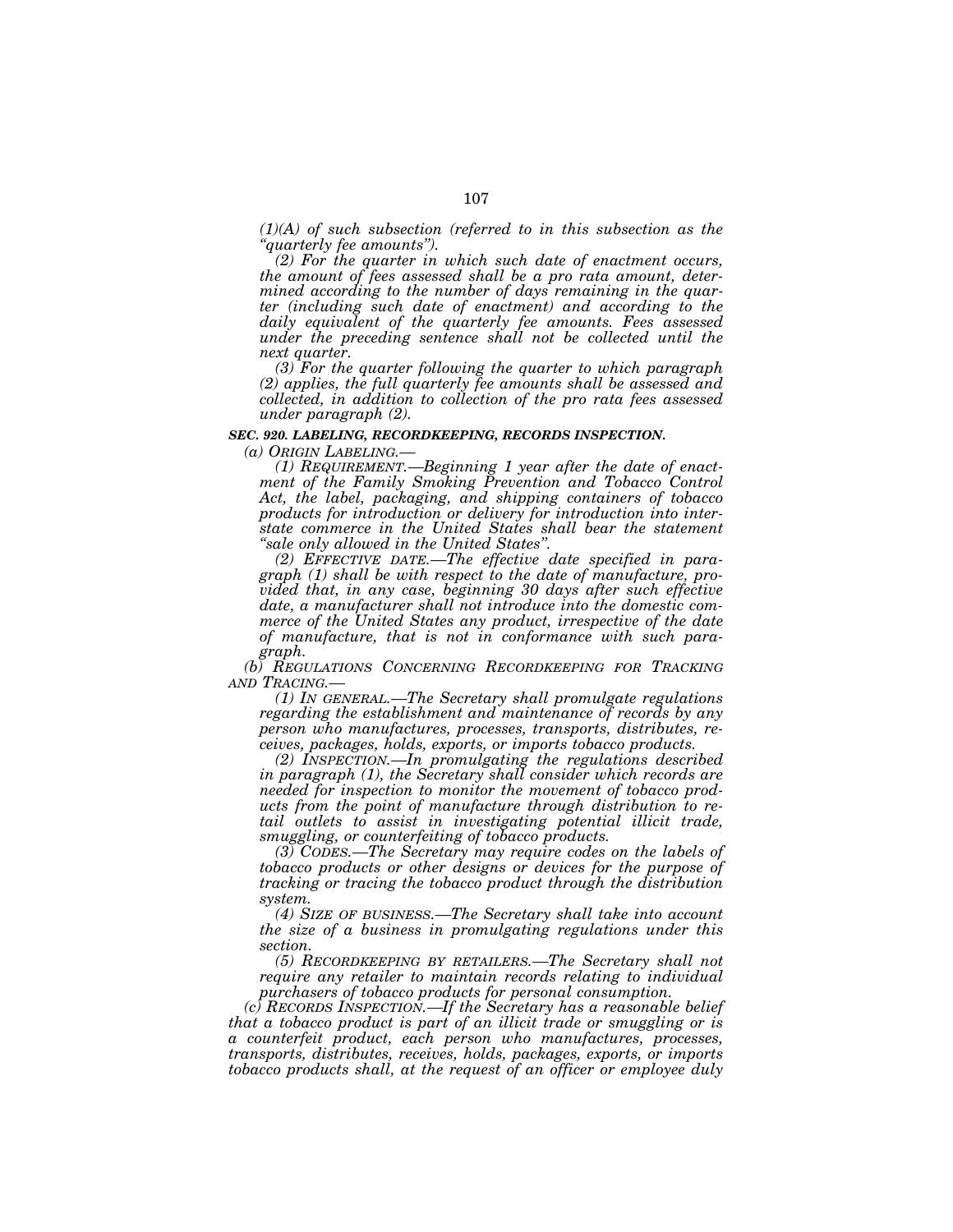*designated by the Secretary, permit such officer or employee, at reasonable times and within reasonable limits and in a reasonable manner, upon the presentation of appropriate credentials and a written notice to such person, to have access to and copy all records (including financial records) relating to such article that are needed to assist the Secretary in investigating potential illicit trade, smuggling, or counterfeiting of tobacco products. The Secretary shall not authorize an officer or employee of the government of any of the sev*eral States to exercise authority under the preceding sentence on In*dian country without the express written consent of the Indian tribe* 

*involved.* 

(1) NOTIFICATION.—If the manufacturer or distributor of a to*bacco product has knowledge which reasonably supports the conclusion that a tobacco product manufactured or distributed by such manufacturer or distributor that has left the control of such person may be or has been—* 

*(A) imported, exported, distributed, or offered for sale in interstate commerce by a person without paying duties or taxes required by law; or* 

*(B) imported, exported, distributed, or diverted for possible illicit marketing,* 

*the manufacturer or distributor shall promptly notify the Attorney General and the Secretary of the Treasury of such knowledge.* 

*(2) KNOWLEDGE DEFINED.—For purposes of this subsection, the term ''knowledge'' as applied to a manufacturer or distributor means—* 

*(A) the actual knowledge that the manufacturer or distributor had; or* 

*(B) the knowledge which a reasonable person would have had under like circumstances or which would have been obtained upon the exercise of due care.* 

## **Chapter [IX]** *X***—MISCELLANEOUS**

## SEPARABILITY CLAUSE

SEC. [901.] *1001*. If any provision of this Act is declared unconstitutional, or the applicability thereof to any person or circumstances is held invalid, the constitutionality of the remainder of the Act and the applicability thereof to other persons and circumstances shall not be affected thereby.

#### EFFECTIVE DATE AND REPEALS

SEC. **[902.]** 1002. (a) \* \* \*

\* \* \* \* \* \* \*

## SEC. [903.] 1003. FOOD AND DRUG ADMINISTRATION.  $(a) * * * *$

\* \* \* \* \* \* \*

(d) COMMISSIONER.—<br>(1)  $* * *$ 

(2) GENERAL POWERS.—The Secretary, through the Commissioner, shall be responsible for executing this Act and for—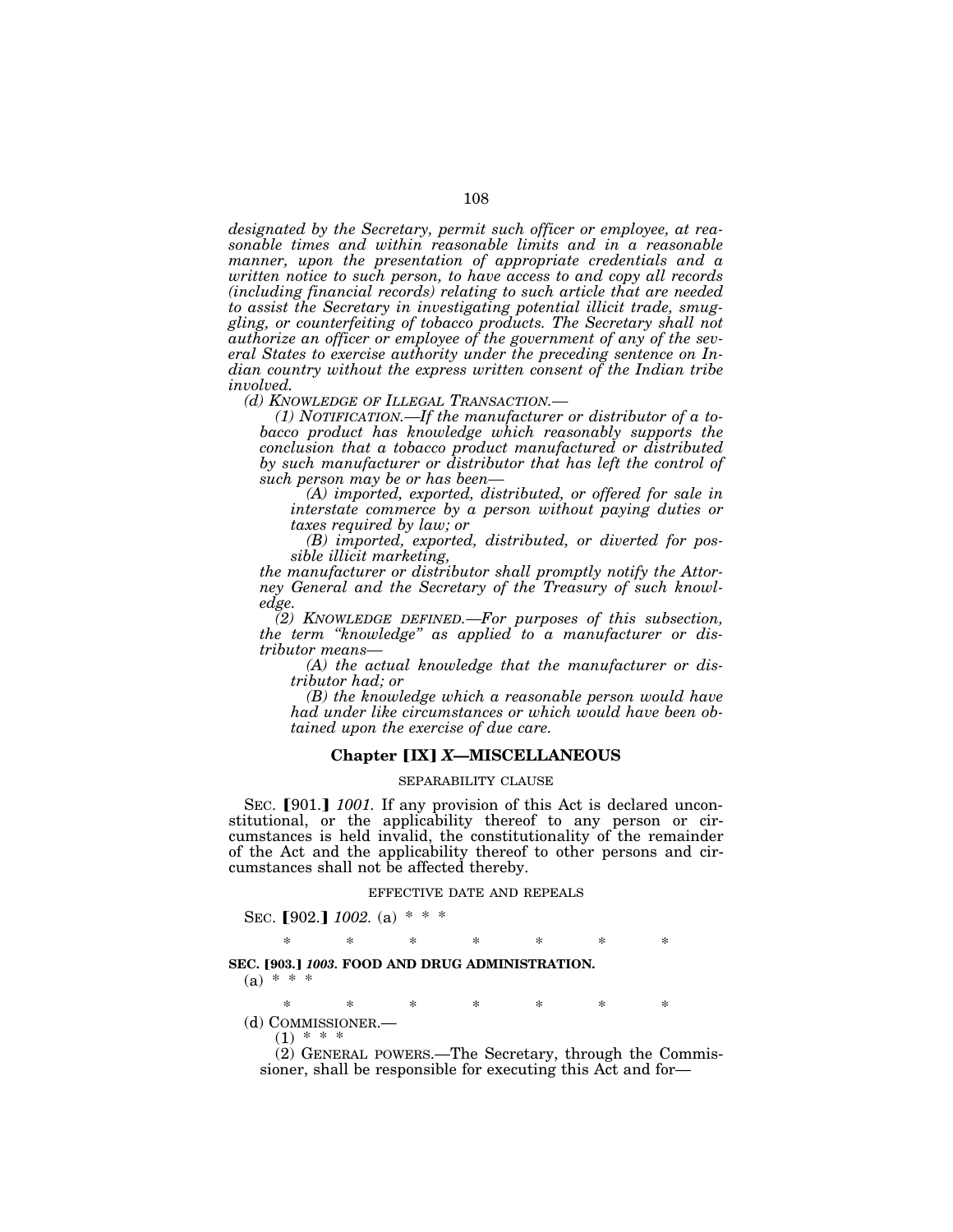# 109

\* \* \* \* \* \* \*  $(C)$  research relating to foods, drugs, cosmetics, [and] devices*, and tobacco products* in carrying out this Act;

\* \* \* \* \* \* \*

## **SEC. [904.]** *1004***. SCIENTIFIC REVIEW GROUPS.**

 $(A) * * * *$ 

Without regard to the provisions of title 5, United States Code, governing appointments in the competitive service and without regard to the provisions of chapter 51 and subchapter III of chapter 53 of such title relating to classification and General Schedule pay rates, the Commissioner of Food and Drugs may—  $(1)$  \*

\* \* \* \* \* \* \*

**SEC.** ø**905.**¿ *1005.* **LOAN REPAYMENT PROGRAM.**  (a) \* \* \*

\* \* \* \* \* \* \*

# **SEC. [906.]** *1006***. PRACTICE OF MEDICINE.**

Nothing in this Act shall be construed to limit or interfere with the authority of a health care practitioner to prescribe or administer any legally marketed device to a patient for any condition or disease within a legitimate health care practitioner-patient relationship. This section shall not limit any existing authority of the Secretary to establish and enforce restrictions on the sale or distribution, or in the labeling, of a device that are part of a determination of substantial equivalence, established as a condition of approval, or promulgated through regulations. Further, this section shall not change any existing prohibition on the promotion of unapproved uses of legally marketed devices.

## **SEC. [907.]** *1007.* **CONTRACTS FOR EXPERT REVIEW.**

 $(a) * * *$ 

\* \* \* \* \* \* \*

**SEC.** ø**908.**¿ *1008.* **NOTICES TO STATES REGARDING IMPORTED FOOD.**   $(a) * * * *$ 

\* \* \* \* \* \* \*

## SEC. [909.] 1009. GRANTS TO STATES FOR INSPECTIONS.  $(a) * * * *$

(b) NOTICES REGARDING ADULTERATED IMPORTED FOOD.—The Secretary may make grants to the States for the purpose of assisting the States with the costs of taking appropriate action to protect the public health in response to notification under [section 908] *section 1008*, including planning and otherwise preparing to take such action.

\* \* \* \* \* \* \*

**SEC. [910.]** *1010***. OFFICE OF THE CHIEF SCIENTIST.**  $(a) * * * *$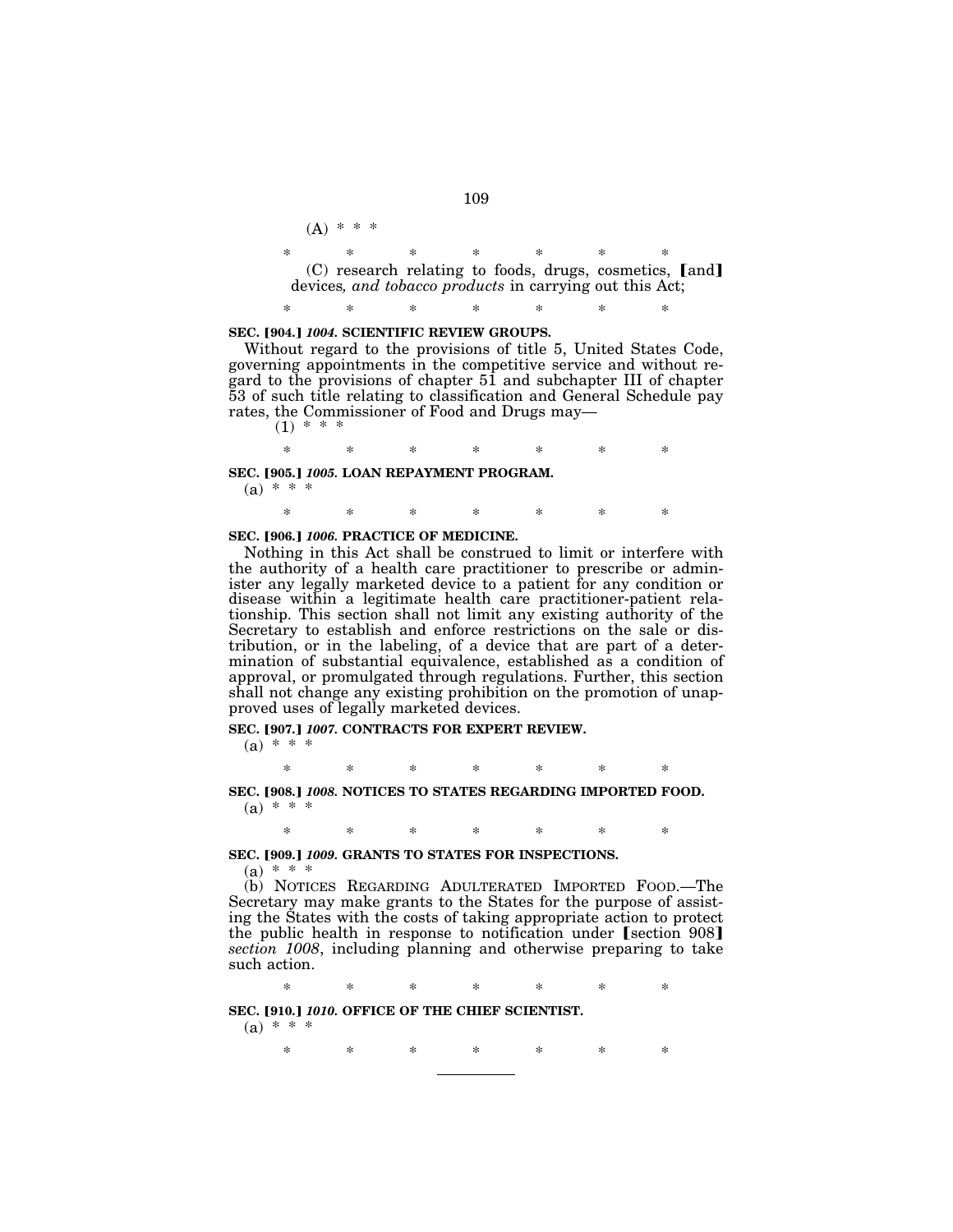# **FEDERAL MEAT INSPECTION ACT**

# \* \* \* \* \* \* \* TITLE IV—AUXILIARY PROVISIONS

\* \* \* \* \* \* \* SEC. 409.(a) Notwithstanding any other provisions of law, including [section  $902(b)$ ] *section*  $1002(b)$  of the Federal Food, Drug, and Cosmetic Act (21 U.S.C. 392(a)), the provisions of this Act shall not derogate from any authority conferred by the Federal Food, Drug, and Cosmetic Act prior to enactment of the Wholesome Meat Act.

## **FEDERAL CIGARETTE LABELING AND ADVERTISING ACT**

\* \* \* \* \* \* \*

\* \* \* \* \* \* \*

## øLABELING

[SEC. 4.  $(a)(1)$  It shall be unlawful for any person to manufacture, package, or import for sale or distribution within the United States any cigarettes the package of which fails to bear, in accordance with the requirements of this section, one of the following labels:

**[SURGEON GENERAL'S WARNING: Smoking Causes Lung Can**cer, Heart Disease, Emphysema, And May Complicate Pregnancy. øSURGEON GENERAL'S WARNING: Quitting Smoking Now Greatly Reduces Serious Risks to Your Health.

[SURGEON GENERAL'S WARNING: Smoking by Pregnant Women May Result in Fetal Injury, Premature Birth, And Low Birth Weight.

[SURGEON GENERAL'S WARNING: Cigarette Smoke Contains Carbon Monoxide.

 $(2)$  It shall be unlawful for any manufacturer or importer of cigarettes to advertise or cause to be advertised (other than through the use of outdoor billboards) within the United States any cigarette unless the advertising bears, in accordance with the re-

quirements of this section, one of the following labels:<br>[SURGEON GENERAL'S WARNING: Smoking Causes Lung Cancer, Heart Disease, Emphysema, And May Complicate Pregnancy. øSURGEON GENERAL'S WARNING: Quitting Smoking Now Greatly Reduces Serious Risks to Your Health.

[SURGEON GENERAL'S WARNING: Smoking by Pregnant Women May Result in Fetal Injury, Premature Birth, And Low Birth Weight.

**[SURGEON GENERAL'S WARNING: Cigarette Smoke Contains** Carbon Monoxide.

 $(3)$  It shall be unlawful for any manufacturer or importer of cigarettes to advertise or cause to be advertised within the United States through the use of outdoor billboards any cigarette unless the advertising bears, in accordance with the requirements of this section, one of the following labels:

**[SURGEON GENERAL'S WARNING: Smoking Causes Lung Can**cer, Heart Disease, And Emphysema.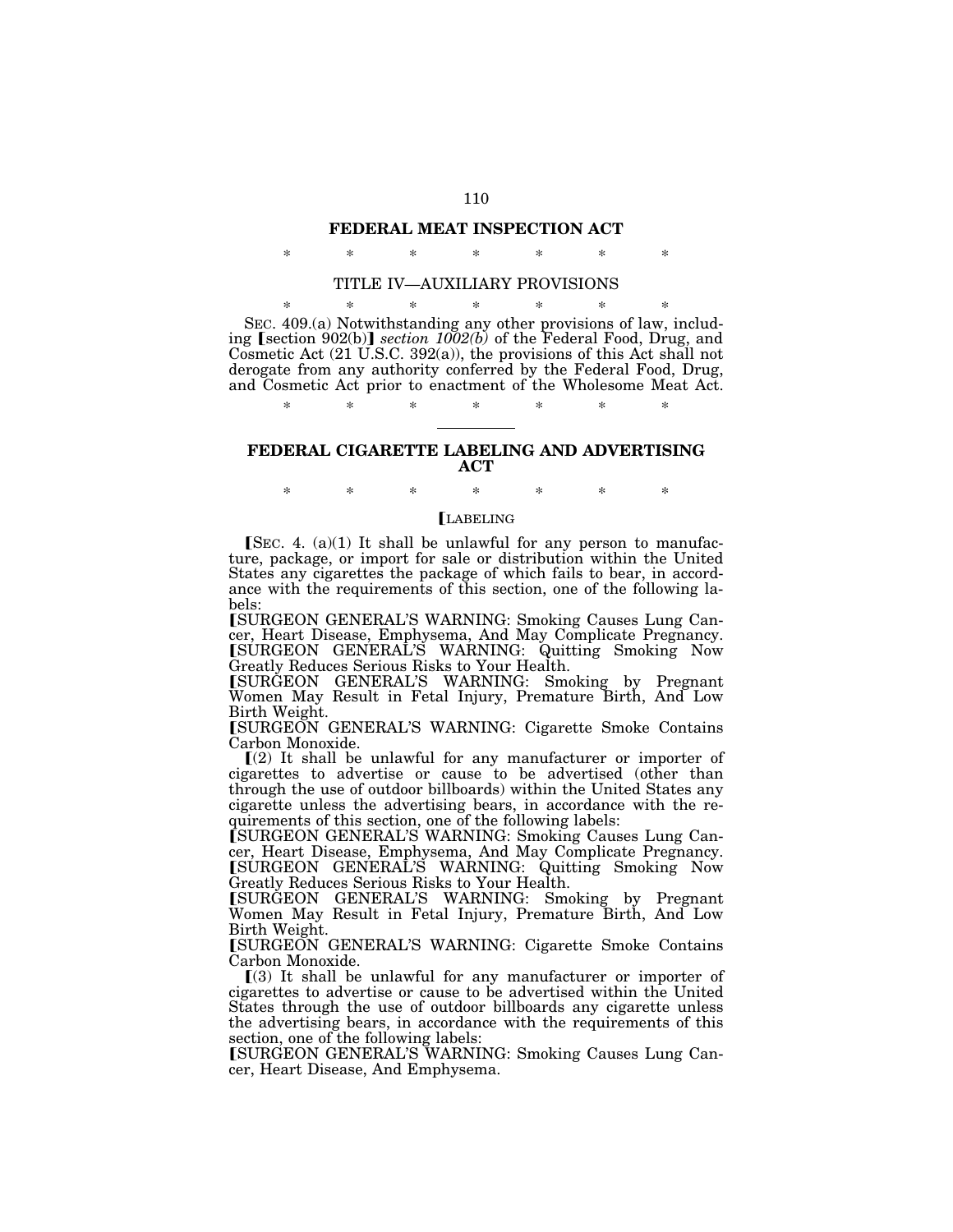**ISURGEON GENERAL'S WARNING: Quitting Smoking Now** Greatly Reduces Serious Health Risks.

[SURGEON GENERAL'S WARNING: Pregnant Women Who Smoke Risk Fetal Injury, And Premature Birth.

øSURGEON GENERAL'S WARNING: Cigarette Smoke Contains Carbon Monoxide.

 $(b)(1)$  Each label statement required by paragraph  $(1)$  of subsection (a) shall be located in the place label statements were placed on cigarete packages as of the date of the enactment of this subsection. The phrase ''Surgeon General's Warning'' shall appear in capital letters and the size of all other lettes in the label shall be the same as the size of such letters as of such date of enactment. All the letters in the label shall appear in conspicuous and legible type in contrast by typography, layout, or color with all other printed material on the package.

 $\Gamma(2)$  The format of each label statement required by paragaph  $(2)$ of subsection (a) shall be the format required for label statements in cigarette advertising as of the date of the enactment of this subsection, except that the phrase "Surgeon General's Warning" shall appear in capital letters, the area of the rectangle enclosing the label shall be 50 per centum larger in size with a corresponding increase in the size of the type in the label, the width of the rule forming the border around the label shall be twice that in effect on such date, and the label may be placed at a distance from the other edge of the advertisement which is one-half the distance permitted on such date. Each label statement shall appear in conspicuous and legible type in contrast by typography, layout, or color with all other printed material in the advertisement.

 $[(3)$ <sup>-</sup>The format and type style of each label statement required by paragraph (3) of subsection (a) shall be the format and type style required in outdoor billboard advertising as of the date of the enactment of this subsection. Each such label statement shall be printed in capital letters of the height of the tallest letter in a label statement on outdoor advertising of the same dimension on such date of enactment. Each such label statement shall be enclosed by a black border which is located within the perimeter of the format required in outdoor billboard advertising of the same dimension on such date of enactment and the width of which is twice the width of the vertical element of any letter in the label statement within the border.

 $(c)(1)$  Except as provided in paragraph  $(2)$ , the label statements specified in paragraphs  $(1)$ ,  $(2)$ , and  $(3)$  of subsection  $(a)$  shall be rotated by each manufacturer or importer of cigarettes quarterly in alternating sequence on packages of each brand of cigarettes manufactured by the manufacturer or importer and in the advertisements for each such brand of cigarettes in accordance with a plan submitted by the manufacturer or importer and approved by the Federal Trade Commission. The Federal Trade Commission shall approve a plan submitted by a manufacturer or importer of cigarettes which will provide the rotation required by this subsection and which assures that all of the labels required by paragraphs (1), (2), and (3) will be displayed by the manufacturer or importer at the same time.

 $(Q(A)$  A manufacturer or importer of cigarettes may apply to the Federal Trade Commission to have the label rotation described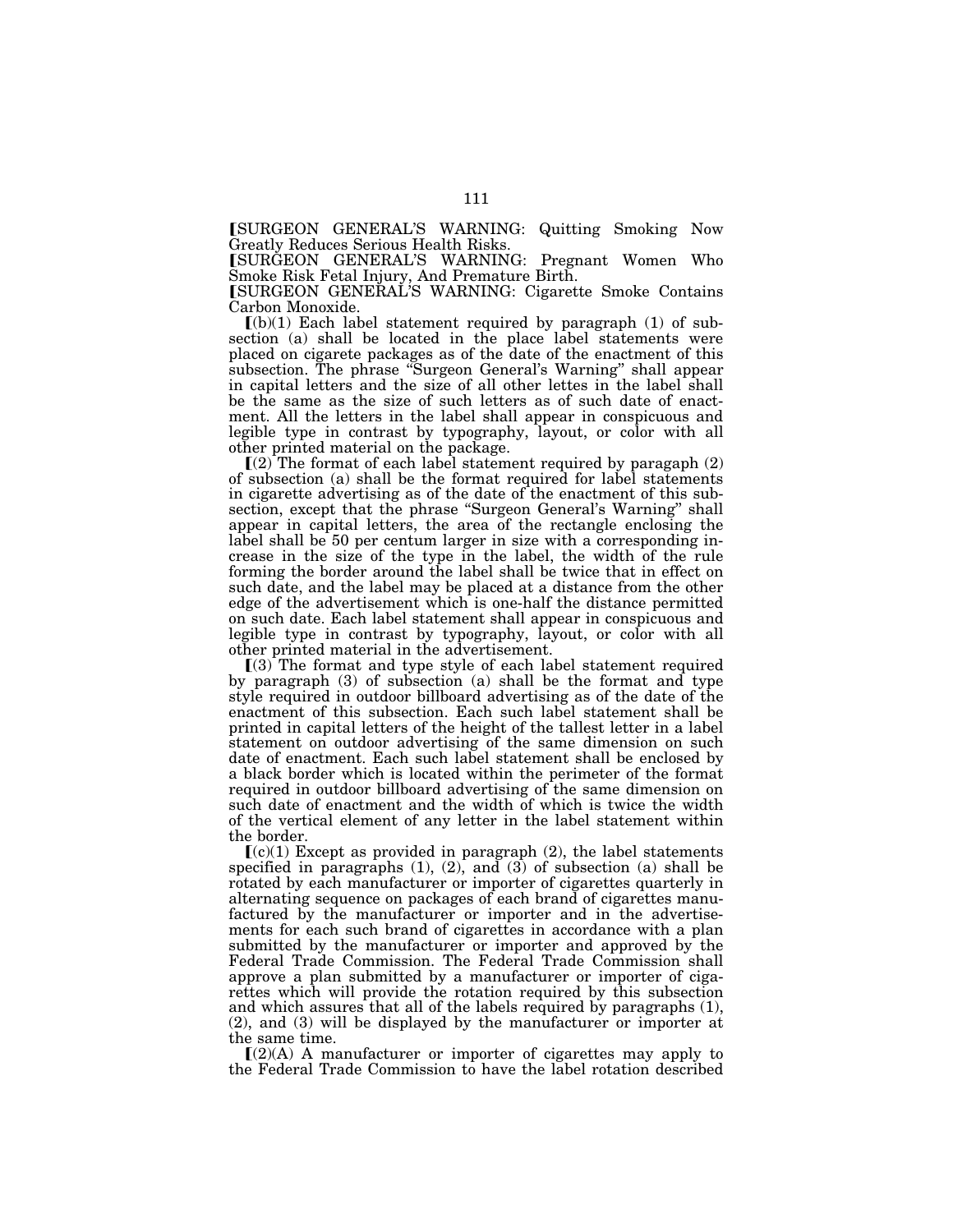in subparagraph (C) apply with respect to a brand style of cigarettes manufactured or imported by such manufacturer or importer if—

 $(i)$  the number of cigarettes of such brand style sold in the fiscal year of the manufacturer or importer preceding the submission of the application is less than one-fourth of 1 percent of all the cigarettes sold in the United States in such year, and

ø(ii) more than one-half of the cigarettes manufactured or imported by such manufacturer or importer for sale in the United States are packaged into brand styles which meet the requirements of clause (i).

If an application is approved by the Commission, the label rotation described in subparagraph (C) shall apply with respect to the applicant during the one-year period beginning on the date of the application approval.

 $($ B) An applicant under subparagraph  $(A)$  shall include in its application a plan under which the label statements specified in paragraph (1) of subsection (a) will be rotated by the applicant manufacturer or importer in accordance with the label rotation described in subparagraph (C).

 $\mathbf{C}(\mathbf{C})$  Under the label rotation which the manufacturer or importer with an approved application may put into effect each of the labels specified in paragraph (1) of subsection (a) shall appear on the packages of each brand style of cigarettes with respect to which the application was approved an equal number of times within the twelve-month period beginning on the date of the approval by the Commission of the application.

 $(d)$  Subsection (a) does not apply to a distributor a retailer of cigarettes who does not manufacture, package, or import cigarettes for sale or distribution within the United States.

### *SEC. 4. LABELING.*

*(a) LABEL REQUIREMENTS.— (1) IN GENERAL.—It shall be unlawful for any person to manufacture, package, sell, offer to sell, distribute, or import for sale or distribution within the United States any cigarettes the package of which fails to bear, in accordance with the requirements of this section, one of the following labels:* 

*WARNING: Cigarettes are addictive.* 

*WARNING: Tobacco smoke can harm your children.* 

*WARNING: Cigarettes cause fatal lung disease.* 

*WARNING: Cigarettes cause cancer.* 

*WARNING: Cigarettes cause strokes and heart disease.* 

*WARNING: Smoking during pregnancy can harm your baby.* 

*WARNING: Smoking can kill you.* 

*WARNING: Tobacco smoke causes fatal lung disease in nonsmokers.* 

*WARNING: Quitting smoking now greatly reduces serious risks to your health.* 

*(2) PLACEMENT; TYPOGRAPHY; ETC.—Each label statement required by paragraph (1) shall be located in the upper portion of the front and rear panels of the package, directly on the package underneath the cellophane or other clear wrapping. Each label statement shall comprise at least the top 30 percent of the front and rear panels of the package. The word ''WARNING'' shall appear in capital letters and all text shall be in con-*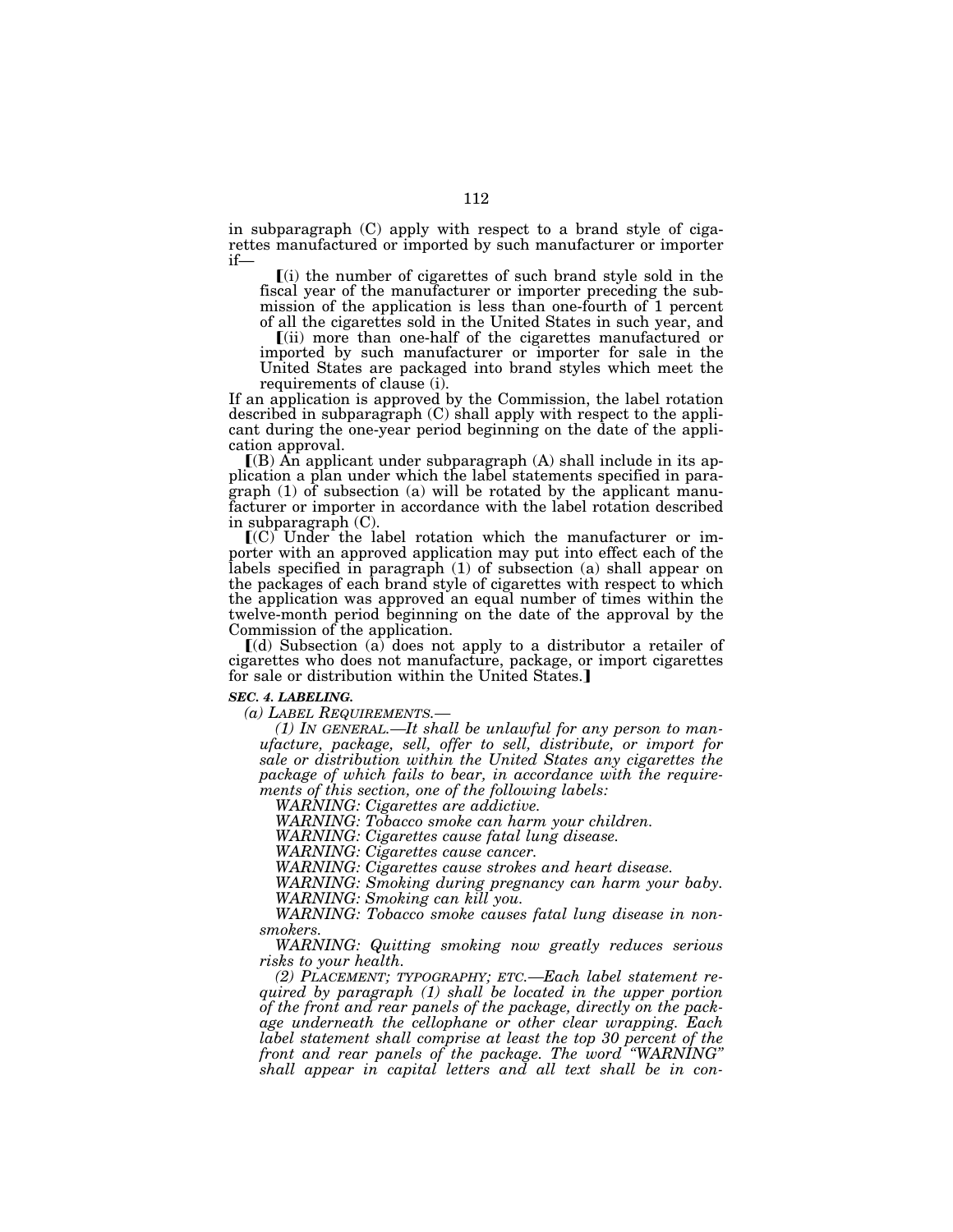*spicuous and legible 17-point type, unless the text of the label statement would occupy more than 70 percent of such area, in which case the text may be in a smaller conspicuous and legible type size, provided that at least 60 percent of such area is occupied by required text. The text shall be black on a white background, or white on a black background, in a manner that contrasts, by typography, layout, or color, with all other printed material on the package, in an alternating fashion under the plan submitted under subsection (c).* 

*(3) DOES NOT APPLY TO FOREIGN DISTRIBUTION.—The provisions of this subsection do not apply to a tobacco product manufacturer or distributor of cigarettes which does not manufacture, package, or import cigarettes for sale or distribution within the United States.* 

*(4) APPLICABILITY TO RETAILERS.—A retailer of cigarettes shall not be in violation of this subsection for packaging that—* 

*(A) contains a warning label;* 

*(B) is supplied to the retailer by a license- or permit-holding tobacco product manufacturer, importer, or distributor; and* 

*(C) is not altered by the retailer in a way that is material to the requirements of this subsection.* 

*(1) IN GENERAL.—It shall be unlawful for any tobacco product manufacturer, importer, distributor, or retailer of cigarettes to advertise or cause to be advertised within the United States any cigarette unless its advertising bears, in accordance with the requirements of this section, one of the labels specified in subsection (a).* 

*(2) TYPOGRAPHY, ETC.—Each label statement required by subsection (a) in cigarette advertising shall comply with the standards set forth in this paragraph. For press and poster advertisements, each such statement and (where applicable) any required statement relating to tar, nicotine, or other constituent (including a smoke constituent) yield shall comprise at least 20 percent of the area of the advertisement and shall appear in a conspicuous and prominent format and location at the top of each advertisement within the trim area. The Secretary may revise the required type sizes in such area in such manner as the Secretary determines appropriate. The word ''WARNING'' shall appear in capital letters, and each label statement shall appear in conspicuous and legible type. The text of the label statement shall be black if the background is white and white if the background is black, under the plan submitted under subsection (c). The label statements shall be enclosed by a rectangular border that is the same color as the letters of the statements and that is the width of the first downstroke of the capital ''W'' of the word ''WARNING'' in the label statements. The text of such label statements shall be in a typeface pro rata to the following requirements: 45-point type for a whole-page broadsheet newspaper advertisement; 39-point type for a half-page broadsheet newspaper advertisement; 39-point type for a whole-page tabloid newspaper advertisement; 27-point type for a half-page tabloid newspaper advertisement; 31.5-point type for a double page spread magazine or whole-page magazine advertisement; 22.5-*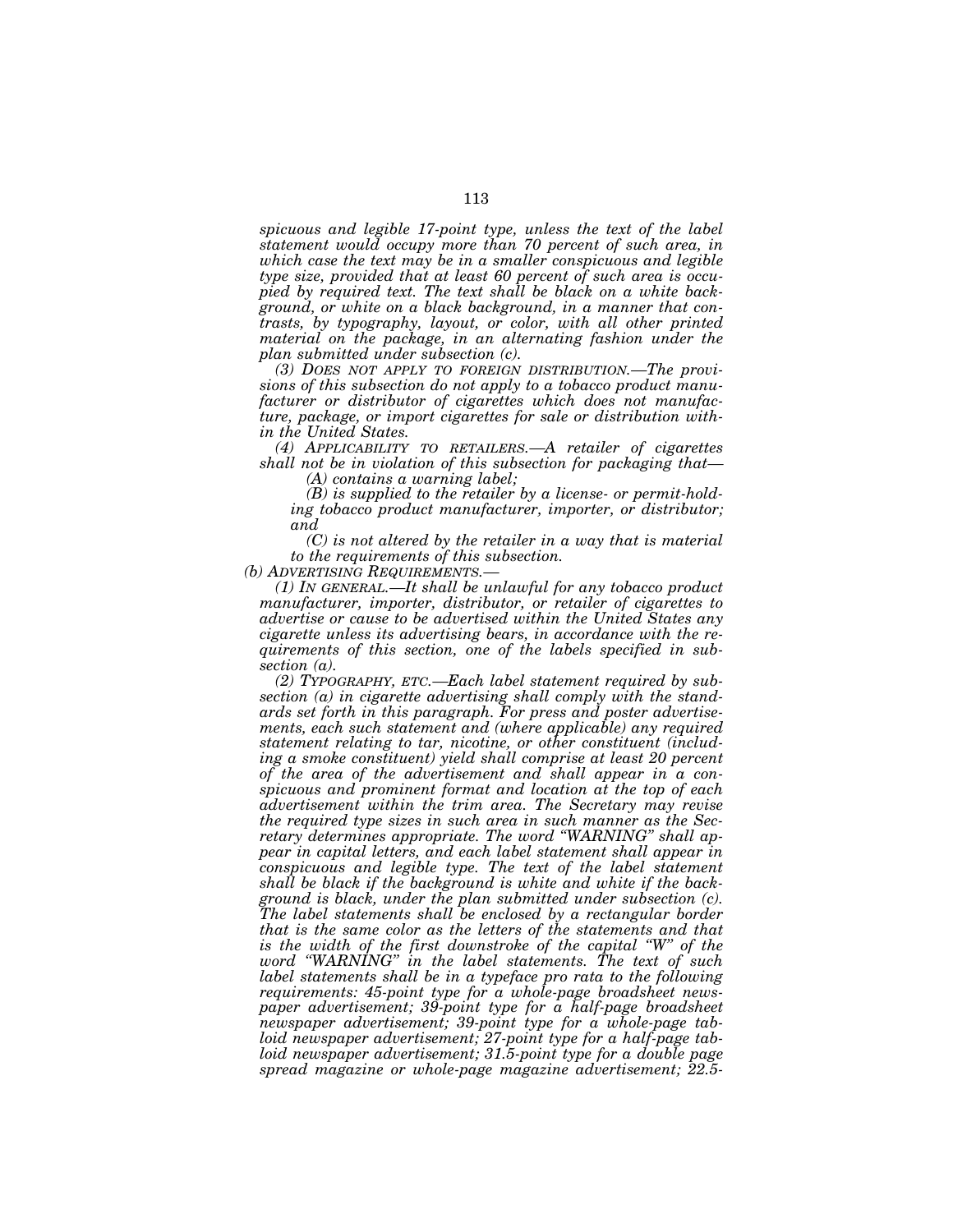*point type for a 28 centimeter by 3 column advertisement; and 15-point type for a 20 centimeter by 2 column advertisement. The label statements shall be in English, except that—* 

*(A) in the case of an advertisement that appears in a newspaper, magazine, periodical, or other publication that is not in English, the statements shall appear in the predominant language of the publication; and* 

*(B) in the case of any other advertisement that is not in English, the statements shall appear in the same language as that principally used in the advertisement.* 

*(3) MATCHBOOKS.—Notwithstanding paragraph (2), for matchbooks (defined as containing not more than 20 matches) customarily given away with the purchase of tobacco products, each label statement required by subsection (a) may be printed on the inside cover of the matchbook.* 

*(4) ADJUSTMENT BY SECRETARY.—The Secretary may, through a rulemaking under section 553 of title 5, United States Code, adjust the format and type sizes for the label statements required by this section; the text, format, and type sizes of any required tar, nicotine yield, or other constituent (including smoke constituent) disclosures; or the text, format, and type sizes for any other disclosures required under the Federal Food, Drug, and Cosmetic Act. The text of any such label statements or disclosures shall be required to appear only within the 20 percent area of cigarette advertisements provided by paragraph (2). The Secretary shall promulgate regulations which provide for adjustments in the format and type sizes of any text required to appear in such area to ensure that the total text required to appear by law will fit within such area.* 

*(c) MARKETING REQUIREMENTS.— (1) RANDOM DISPLAY.—The label statements specified in subsection (a)(1) shall be randomly displayed in each 12-month period, in as equal a number of times as is possible on each brand of the product and be randomly distributed in all areas of the United States in which the product is marketed in accordance with a plan submitted by the tobacco product manufacturer, importer, distributor, or retailer and approved by the Secretary.* 

*(2) ROTATION.—The label statements specified in subsection (a)(1) shall be rotated quarterly in alternating sequence in advertisements for each brand of cigarettes in accordance with a plan submitted by the tobacco product manufacturer, importer, distributor, or retailer to, and approved by, the Secretary.* 

*(3) REVIEW.—The Secretary shall review each plan submitted under paragraph (2) and approve it if the plan—* 

*(A) will provide for the equal distribution and display on packaging and the rotation required in advertising under this subsection; and* 

*(B) assures that all of the labels required under this section will be displayed by the tobacco product manufacturer, importer, distributor, or retailer at the same time.* 

*(4) APPLICABILITY TO RETAILERS.—This subsection and subsection (b) apply to a retailer only if that retailer is responsible for or directs the label statements required under this section except that this paragraph shall not relieve a retailer of liability if the retailer displays, in a location open to the public, an ad-*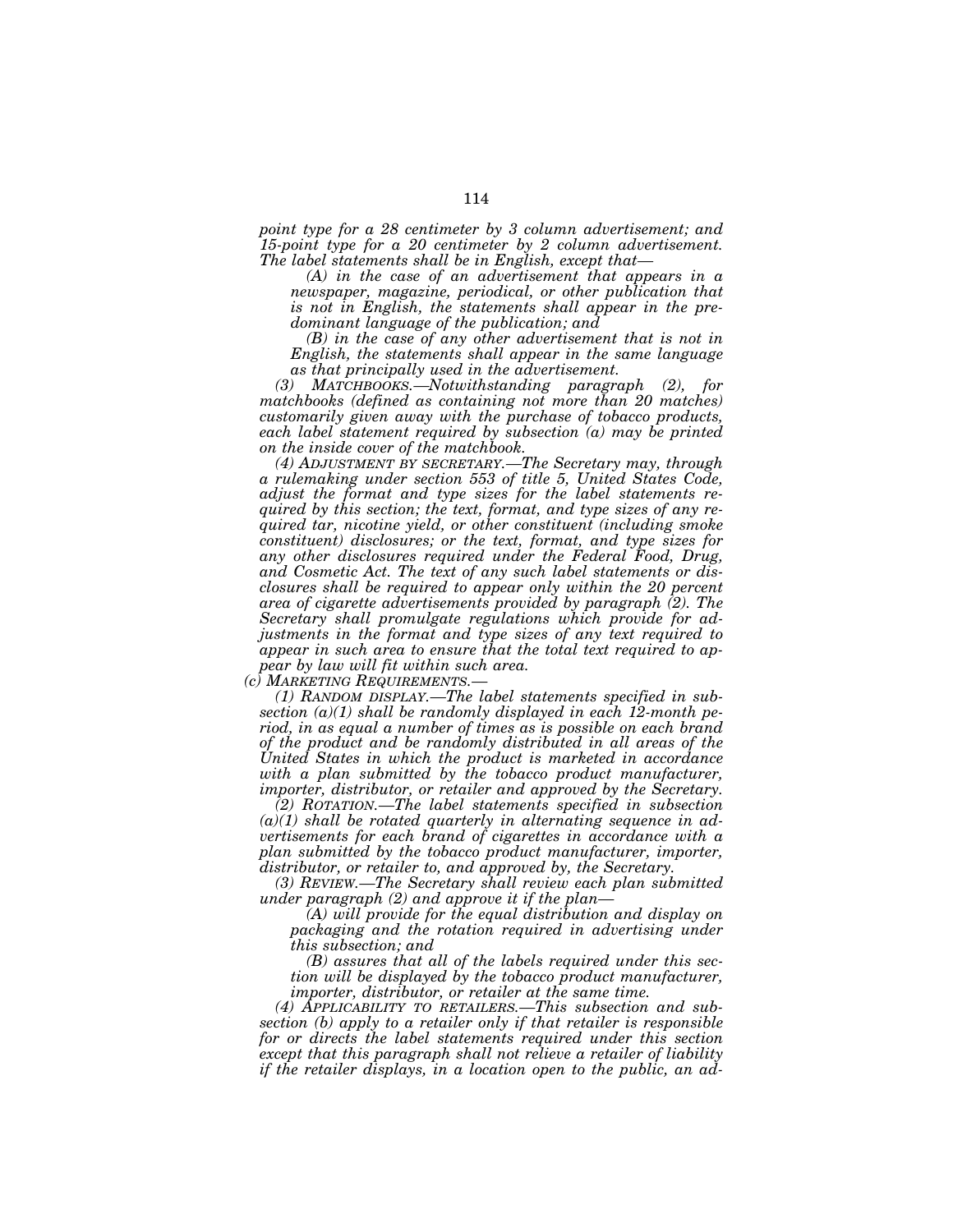*vertisement that does not contain a warning label or has been altered by the retailer in a way that is material to the requirements of this subsection and subsection (b).* 

*(d) CHANGE IN REQUIRED STATEMENTS.—The Secretary may, by a rulemaking conducted under section 553 of title 5, United States Code, adjust the format, type size, and text of any of the label requirements, require color graphics to accompany the text, increase the required label area from 30 percent up to 50 percent of the front and rear panels of the package, or establish the format, type size, and text of any other disclosures required under the Federal Food, Drug, and Cosmetic Act, if the Secretary finds that such a change would promote greater public understanding of the risks associated with the use of tobacco products.* 

*(e) TAR, NICOTINE, AND OTHER SMOKE CONSTITUENT DISCLO- SURE.—* 

*(1) IN GENERAL.—The Secretary shall, by a rulemaking conducted under section 553 of title 5, United States Code, determine (in the Secretary's sole discretion) whether cigarette and other tobacco product manufacturers shall be required to include in the area of each cigarette advertisement specified by subsection (b) of this section, or on the package label, or both, the tar and nicotine yields of the advertised or packaged brand. Any such disclosure shall be in accordance with the methodology established under such regulations, shall conform to the type size requirements of subsection (b) of this section, and shall appear within the area specified in subsection (b) of this section.* 

*(2) RESOLUTION OF DIFFERENCES.—Any differences between the requirements established by the Secretary under paragraph (1) and tar and nicotine yield reporting requirements established by the Federal Trade Commission shall be resolved by a memorandum of understanding between the Secretary and the Federal Trade Commission.* 

*(3) CIGARETTE AND OTHER TOBACCO PRODUCT CONSTITU- ENTS.—In addition to the disclosures required by paragraph (1), the Secretary may, under a rulemaking conducted under section 553 of title 5, United States Code, prescribe disclosure requirements regarding the level of any cigarette or other tobacco product constituent including any smoke constituent. Any such disclosure may be required if the Secretary determines that disclosure would be of benefit to the public health, or otherwise would increase consumer awareness of the health consequences of the use of tobacco products, except that no such prescribed disclosure shall be required on the face of any cigarette package or advertisement. Nothing in this section shall prohibit the Secretary from requiring such prescribed disclosure through a cigarette or other tobacco product package or advertisement insert, or by any other means under the Federal Food, Drug, and Cosmetic Act.* 

*(4) RETAILERS.—This subsection applies to a retailer only if that retailer is responsible for or directs the label statements required under this section.* 

#### PREEMPTION

SEC. 5. (a) **[No]** *Except to the extent the Secretary requires additional or different statements on any cigarette package by a regula-*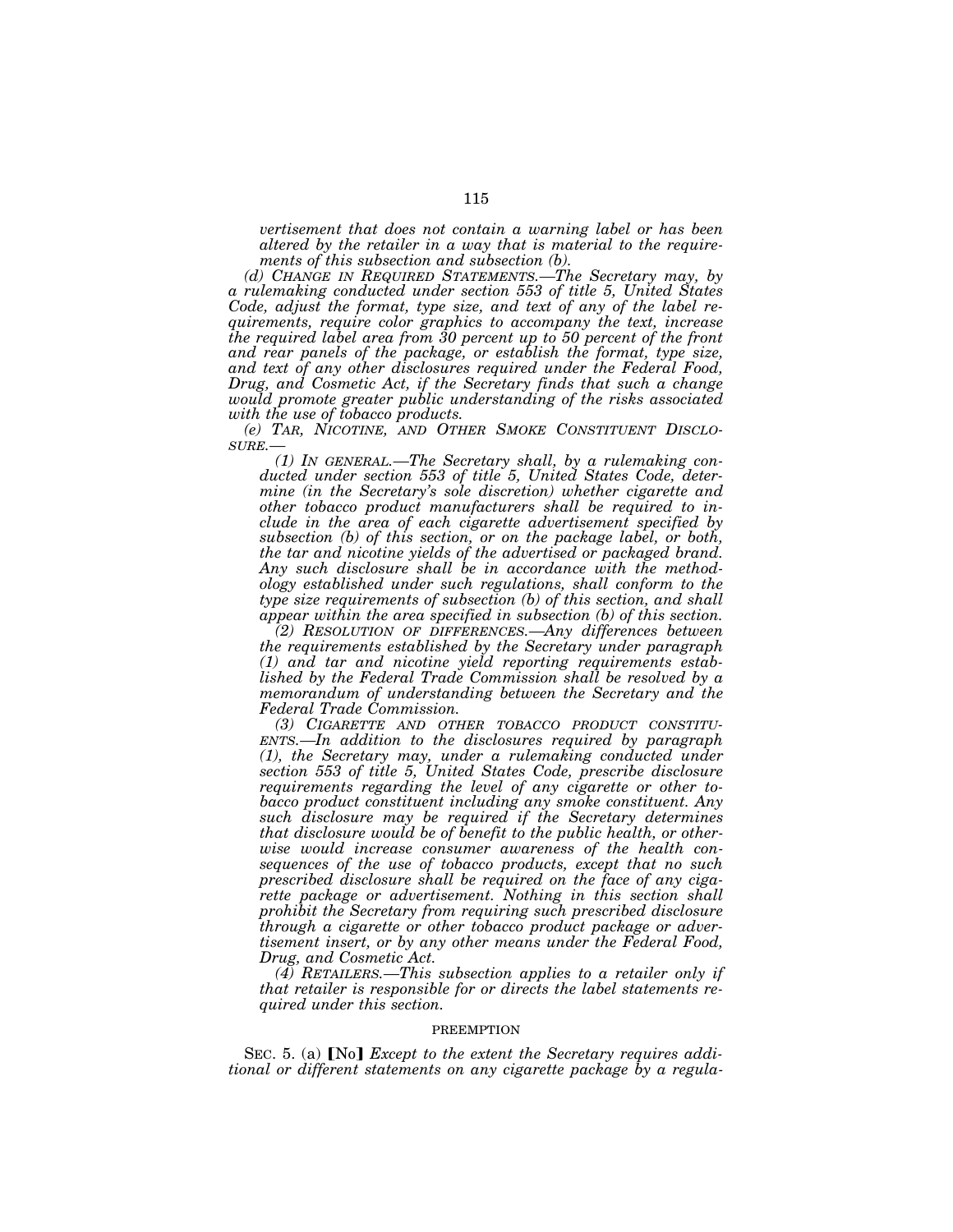*tion, by an order, by a standard, by an authorization to market a product, or by a condition of marketing a product, pursuant to the Family Smoking Prevention and Tobacco Control Act (and the amendments made by that Act), or as required under section*   $903(a)(2)$  or section  $920(a)$  of the Federal Food, Drug, and Cosmetic *Act, no* statement relating to smoking and health, other than the statement required by section 4 of this Act, shall be required on any cigarette package.

\* \* \* \* \* \* \*

*(c) EXCEPTION.—Notwithstanding subsection (b), a State or locality may enact statutes and promulgate regulations, based on smoking and health, that take effect after the effective date of the Family Smoking Prevention and Tobacco Control Act, imposing specific bans or restrictions on the time, place, and manner, but not content, of the advertising or promotion of any cigarettes.* 

\* \* \* \* \* \* \*

# **COMPREHENSIVE SMOKELESS TOBACCO HEALTH EDUCATION ACT OF 1986**

\* \* \* \* \* \* \*

**[SEC. 3. SMOKELESS TOBACCO WARNING.** 

 $(a)$  GENERAL RULE.—<br> $(1)$  It shall be unlawful for any person to manufacture, package, or import for sale or distribution within the United States any smokeless tobacco product unless the product package bears, in accordance with the requirements of this Act, one of the following labels:WARNING: THIS PRODUCT MAY CAUSE MOUTH CANCERWARNING: THIS PRODUCT MAY CAUSE GUM DISEASE AND TOOTH LOSSWARNING: THIS PRODUCT IS NOT A SAFE ALTERNATIVE TO CIGA-RETTES'.

 $(2)$  It shall be unlawful for any manufacturer, packager, or importer of smokeless tobacco products to advertise or cause to be advertised (other than through the use of outdoor billboard advertising) within the United States any smokeless tobacco product unless the advertising bears, in accordance with the requirements of this Act, one of the labels required by paragraph (1).

 $\lceil$ (b) LABEL FORMAT.—The Federal Trade Commission shall issue regulations requiring the label statement required by subsection (a) to appear—

 $(1)$  in the case of the smokeless tobacco product package—  $(A)$  in a conspicuous and prominent place on the package, and

 $\Gamma(B)$  in a conspicuous format and in conspicuous and legible type in contrast with all other printed material on the package, and

 $\mathbb{I}(\hat{2})$  in the case of advertising subject to subsection (a)(2)—  $(A)$  in a conspicuous and prominent location in the advertisement and in conspicuous and legible type in con-

trast with all other printed material in the advertisement,  $[(B)$  in the following format: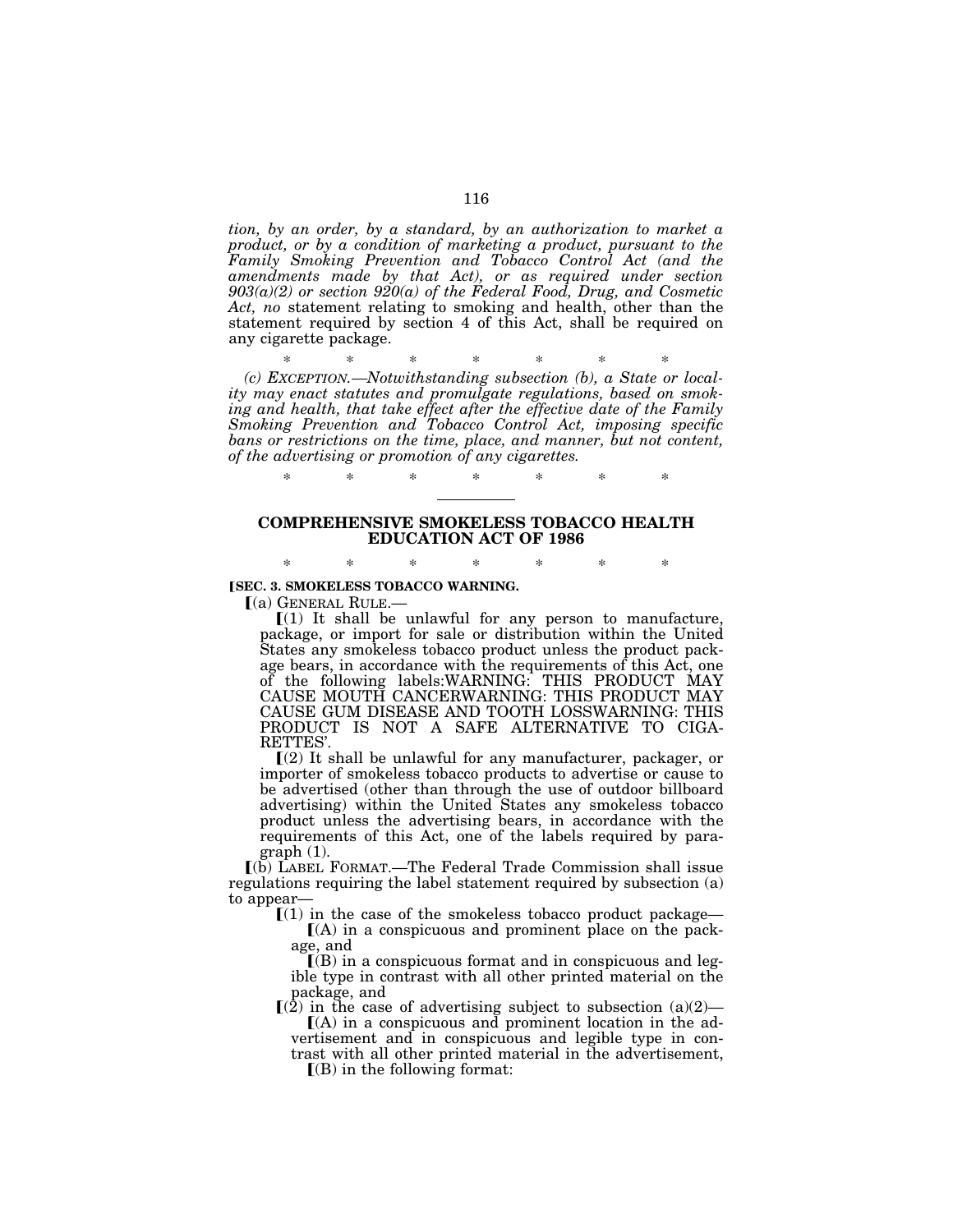

 $(C)$  the label statement shall appear in capital letters and the area of the circle and arrow shall be determined by the Federal Trade Commission.

ø(c) LABEL DISPLAY.—The Federal Trade Commission shall issue regulations requiring each label statement required by subsection  $(a)$  to-

 $[(1)$  in the case of a smokeless tobacco product package, be randomly displayed by each manufacturer, packager, or importer of a smokeless tobacco product in each 12-month period in as equal a number of times as is possible on each brand of the product and be randomly distributed in all parts of the United States in which such product is marketed, and

 $\Gamma(2)$  in the case of any advertisement of a smokeless tobacco product, be rotated every 4 months by each manufacturer, packager, or importer of a smokeless tobacco product in an alternating sequence in the advertisement for each brand of the product.

 $[(d)$  PLAN.— $(1)$  Each manufacturer, packager, or importer of a smokeless tobacco product shall submit a plan to the Federal Trade Commission which specifies the method such manufacturer, packager, or importer will use to rotate, display, and distribute the statements required by subsection (a) in accordance with the requirements of subsections (b) and (c).

 $(2)$  The Federal Trade Commission shall approve a plan submitted by a manufacturer, packager, or importer of a smokeless tobacco product under paragraph  $(1)$  if such plan provides for the rotation, display, and distribution on smokeless tobacco product packages and advertisements of the statements required by subsection (a) in a manner which complies with this section and the regulations promulgated pursuant to this section.

117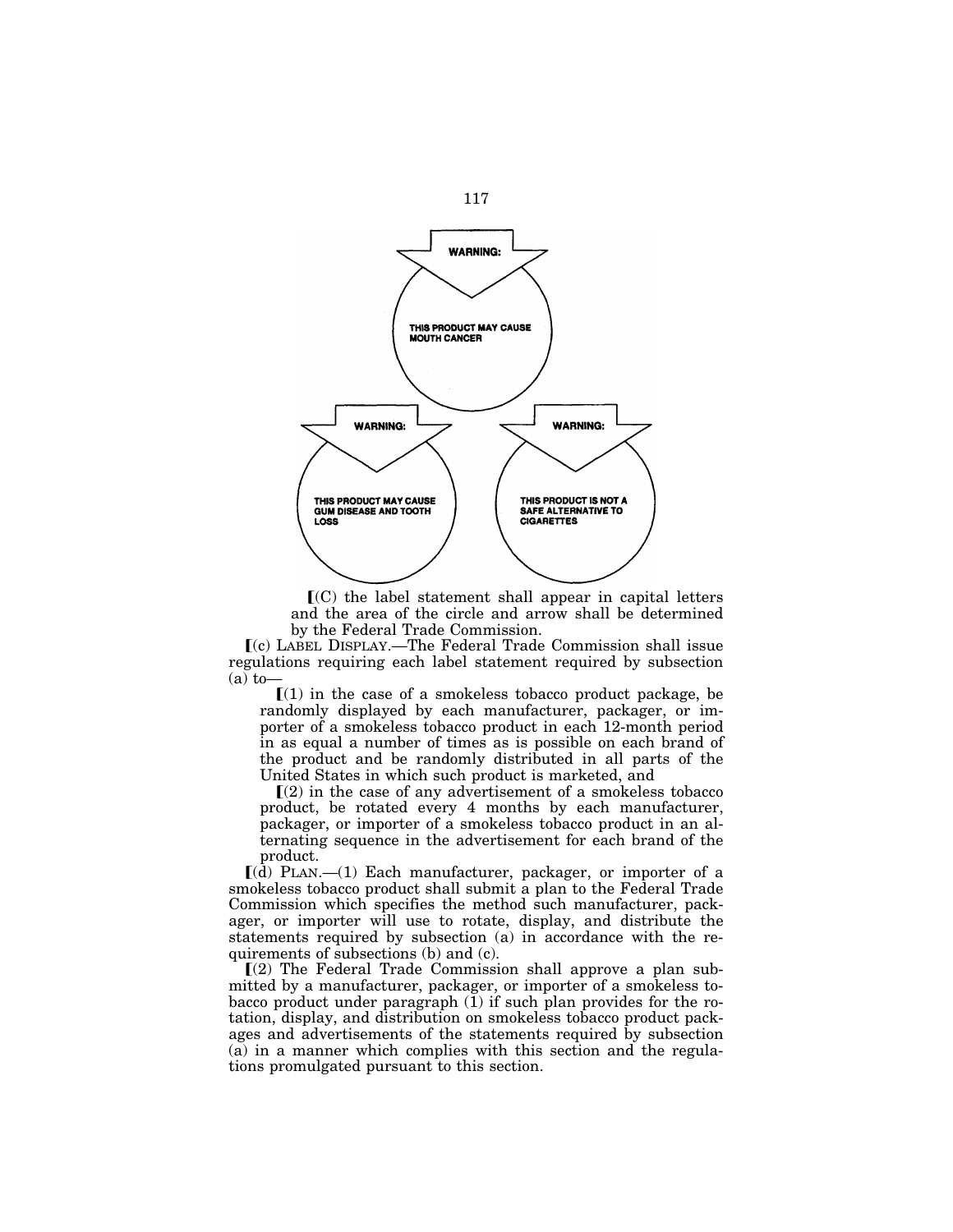ø(e) APPLICATION.—This section does not apply to a distributor or a retailer of any smokeless tobacco product which does not manufacture, package, or import smokeless tobacco products for sale or distribution within the United States.

ø(f) TELEVISION AND RADIO ADVERTISING.—Effective 6 months after the date of the enactment of this Act, it shall be unlawful to advertise smokeless tobacco on any medium of electronic communications subject to the jurisdiction of the Federal Communications Commission.

### *SEC. 3. SMOKELESS TOBACCO WARNING.*

*(a) GENERAL RULE.—* 

*(1) It shall be unlawful for any person to manufacture, package, sell, offer to sell, distribute, or import for sale or distribution within the United States any smokeless tobacco product unless the product package bears, in accordance with the requirements of this Act, one of the following labels:* 

*WARNING: This product can cause mouth cancer.* 

*WARNING: This product can cause gum disease and tooth loss.* 

*WARNING: This product is not a safe alternative to cigarettes.* 

*WARNING: Smokeless tobacco is addictive.* 

*(2) Each label statement required by paragraph (1) shall be— (A) located on the 2 principal display panels of the package, and each label statement shall comprise at least 30 percent of each such display panel; and* 

*(B) in 17-point conspicuous and legible type and in black text on a white background, or white text on a black background, in a manner that contrasts by typography, layout, or color, with all other printed material on the package, in an alternating fashion under the plan submitted under subsection (b)(3), except that if the text of a label statement would occupy more than 70 percent of the area specified by subparagraph (A), such text may appear in a smaller type size, so long as at least 60 percent of such warning area is occupied by the label statement.* 

*(3) The label statements required by paragraph (1) shall be introduced by each tobacco product manufacturer, packager, importer, distributor, or retailer of smokeless tobacco products concurrently into the distribution chain of such products.* 

*(4) The provisions of this subsection do not apply to a tobacco product manufacturer or distributor of any smokeless tobacco product that does not manufacture, package, or import smoke*less tobacco products for sale or distribution within the United *States.* 

*(5) A retailer of smokeless tobacco products shall not be in violation of this subsection for packaging that—* 

*(A) contains a warning label;* 

*(B) is supplied to the retailer by a license- or permit-holding tobacco product manufacturer, importer, or distributor; and* 

*(C) is not altered by the retailer in a way that is material to the requirements of this subsection.* 

*(b) REQUIRED LABELS.—*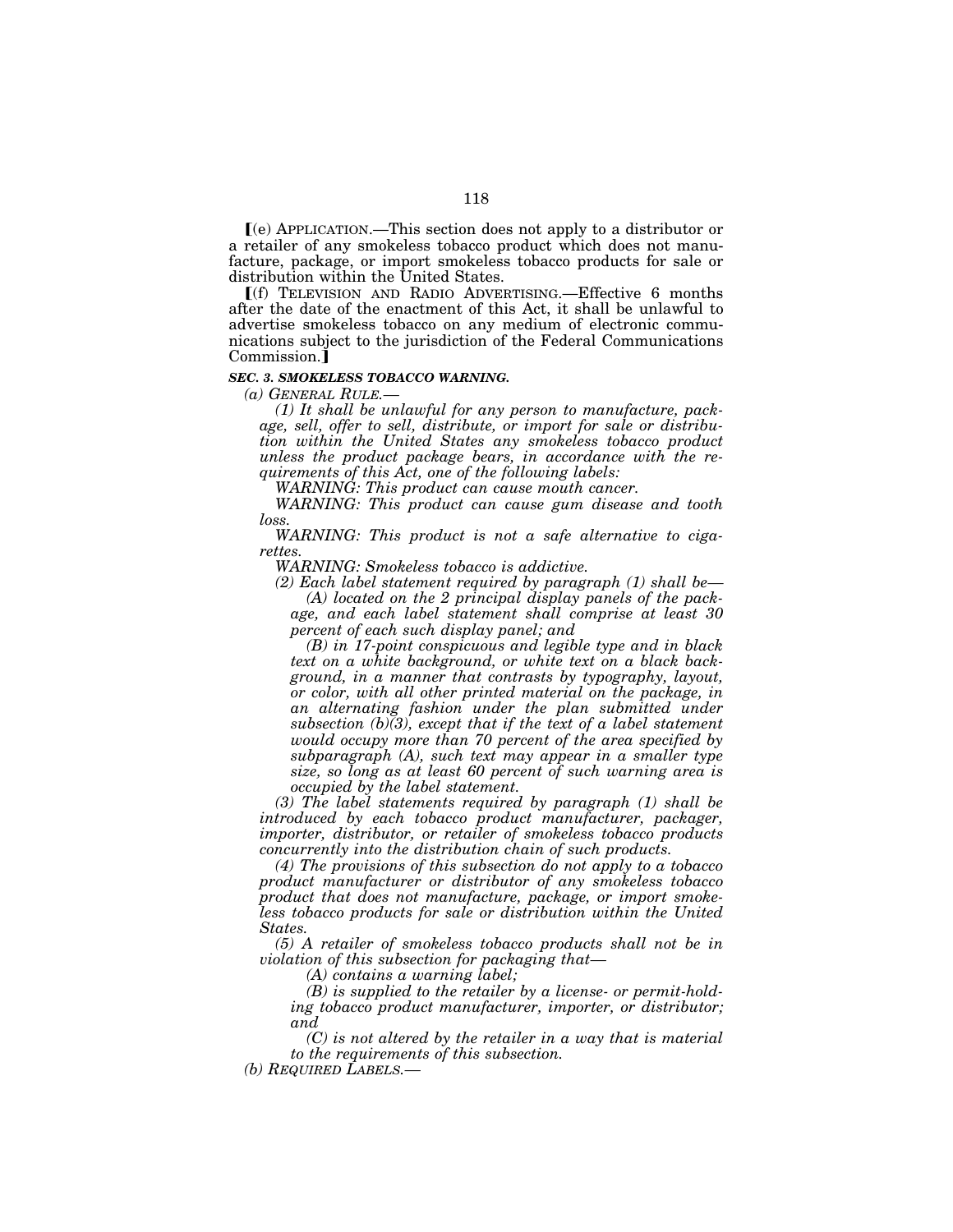*(1) It shall be unlawful for any tobacco product manufacturer, packager, importer, distributor, or retailer of smokeless tobacco products to advertise or cause to be advertised within the United States any smokeless tobacco product unless its advertising bears, in accordance with the requirements of this section, one of the labels specified in subsection (a).* 

*(2)(A) Each label statement required by subsection (a) in smokeless tobacco advertising shall comply with the standards set forth in this paragraph.* 

*(B) For press and poster advertisements, each such statement and (where applicable) any required statement relating to tar, nicotine, or other constituent yield shall comprise at least 20 percent of the area of the advertisement.* 

*(C) The word ''WARNING'' shall appear in capital letters, and each label statement shall appear in conspicuous and legible type.* 

*(D)* The text of the label statement shall be black on a white *background, or white on a black background, in an alternating fashion under the plan submitted under paragraph (3).* 

*(E) The label statements shall be enclosed by a rectangular border that is the same color as the letters of the statements and that is the width of the first downstroke of the capital ''W'' of the word ''WARNING'' in the label statements.* 

*(F) The text of such label statements shall be in a typeface pro rata to the following requirements: 45-point type for a wholepage broadsheet newspaper advertisement; 39-point type for a half-page broadsheet newspaper advertisement; 39-point type for a whole-page tabloid newspaper advertisement; 27-point type for a half-page tabloid newspaper advertisement; 31.5 point type for a double page spread magazine or whole-page magazine advertisement; 22.5-point type for a 28 centimeter by 3 column advertisement; and 15-point type for a 20 centimeter by 2 column advertisement.* 

*(G) The label statements shall be in English, except that—* 

*(i) in the case of an advertisement that appears in a newspaper, magazine, periodical, or other publication that is not in English, the statements shall appear in the predominant language of the publication; and* 

*(ii) in the case of any other advertisement that is not in English, the statements shall appear in the same language as that principally used in the advertisement.* 

*(3)(A) The label statements specified in subsection (a)(1) shall be randomly displayed in each 12-month period, in as equal a number of times as is possible on each brand of the product and be randomly distributed in all areas of the United States in which the product is marketed in accordance with a plan submitted by the tobacco product manufacturer, importer, distributor, or retailer and approved by the Secretary.* 

*(B) The label statements specified in subsection (a)(1) shall be rotated quarterly in alternating sequence in advertisements for each brand of smokeless tobacco product in accordance with a plan submitted by the tobacco product manufacturer, importer, distributor, or retailer to, and approved by, the Secretary.* 

*(C) The Secretary shall review each plan submitted under subparagraphs (A) and (B) and approve it if the plan—*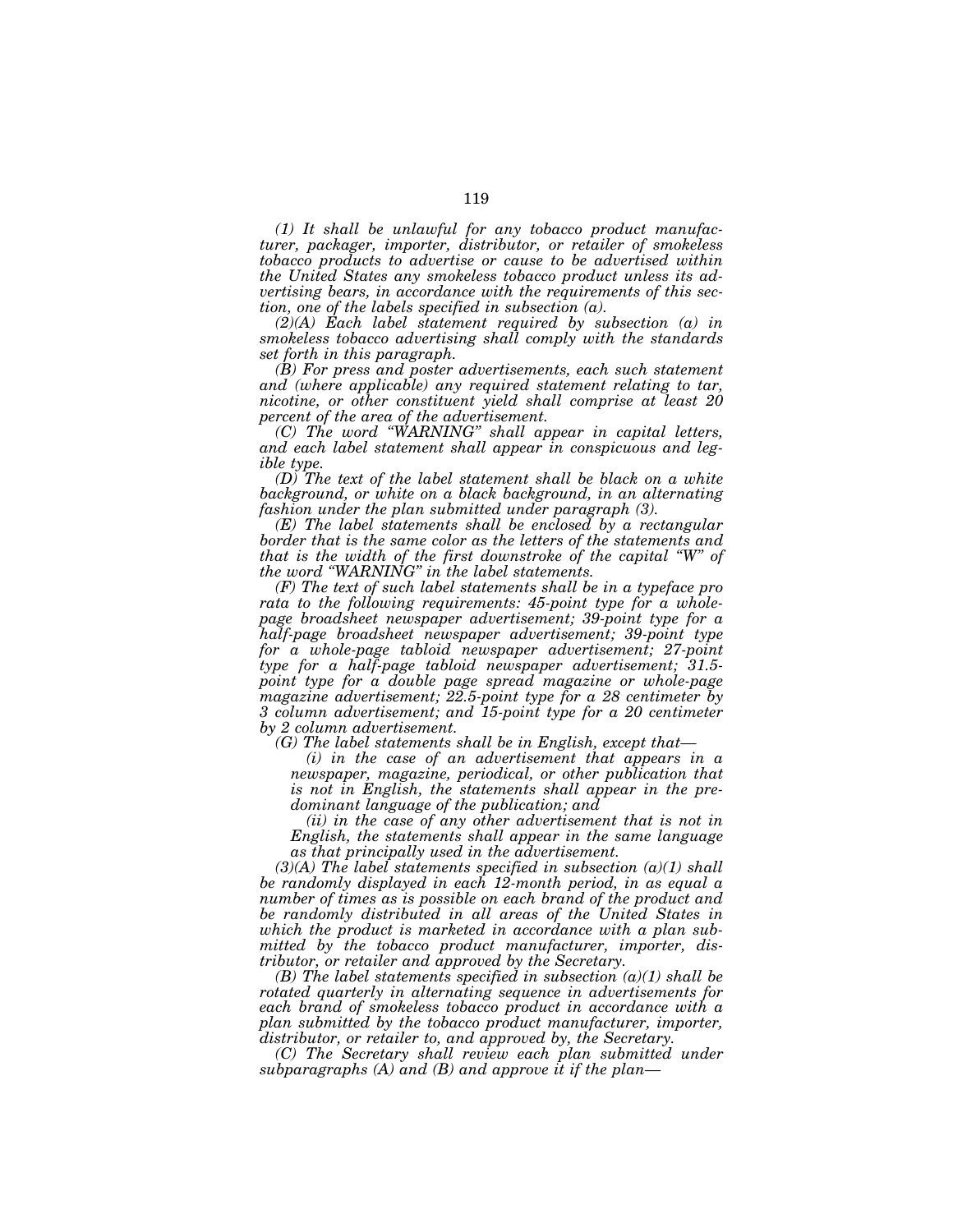*(i) will provide for the equal distribution and display on packaging and the rotation required in advertising under this subsection; and* 

*(ii) assures that all of the labels required under this section will be displayed by the tobacco product manufacturer, importer, distributor, or retailer at the same time.* 

*(D) This paragraph applies to a retailer only if that retailer is responsible for or directs the label statements under this section, unless the retailer displays, in a location open to the public, an advertisement that does not contain a warning label or has been altered by the retailer in a way that is material to the requirements of this subsection.* 

*(4) The Secretary may, through a rulemaking under section 553 of title 5, United States Code, adjust the format and type sizes for the label statements required by this section; the text, format, and type sizes of any required tar, nicotine yield, or other constituent disclosures; or the text, format, and type sizes for any other disclosures required under the Federal Food, Drug, and Cosmetic Act. The text of any such label statements or disclosures shall be required to appear only within the 20 percent area of advertisements provided by paragraph (2). The Secretary shall promulgate regulations which provide for adjustments in the format and type sizes of any text required to appear in such area to ensure that the total text required to appear by law will fit within such area.* 

*(c) TELEVISION AND RADIO ADVERTISING.—It is unlawful to advertise smokeless tobacco on any medium of electronic communications subject to the jurisdiction of the Federal Communications Commission.* 

*(d) AUTHORITY TO REVISE WARNING LABEL STATEMENTS.—The Secretary may, by a rulemaking conducted under section 553 of title 5, United States Code, adjust the format, type size, and text of any of the label requirements, require color graphics to accompany the text, increase the required label area from 30 percent up to 50 percent of the front and rear panels of the package, or establish the format, type size, and text of any other disclosures required under the Federal Food, Drug, and Cosmetic Act, if the Secretary finds that such a change would promote greater public understanding of the risks associated with the use of smokeless tobacco products.* 

\* \* \* \* \* \* \*

#### **SEC. 7. PREEMPTION.**

(a) FEDERAL ACTION.— $[N_0]$  *Except as provided in the Family Smoking Prevention and Tobacco Control Act (and the amendments made by that Act), no* statement relating to the use of smokeless tobacco products and health, other than the statements required by section 3, shall be required by any Federal agency to appear on any package or in any advertisement (unless the advertisement is an outdoor billboard advertisement) of a smokeless tobacco product.

\* \* \* \* \* \* \*

### **TITLE 5, UNITED STATES CODE**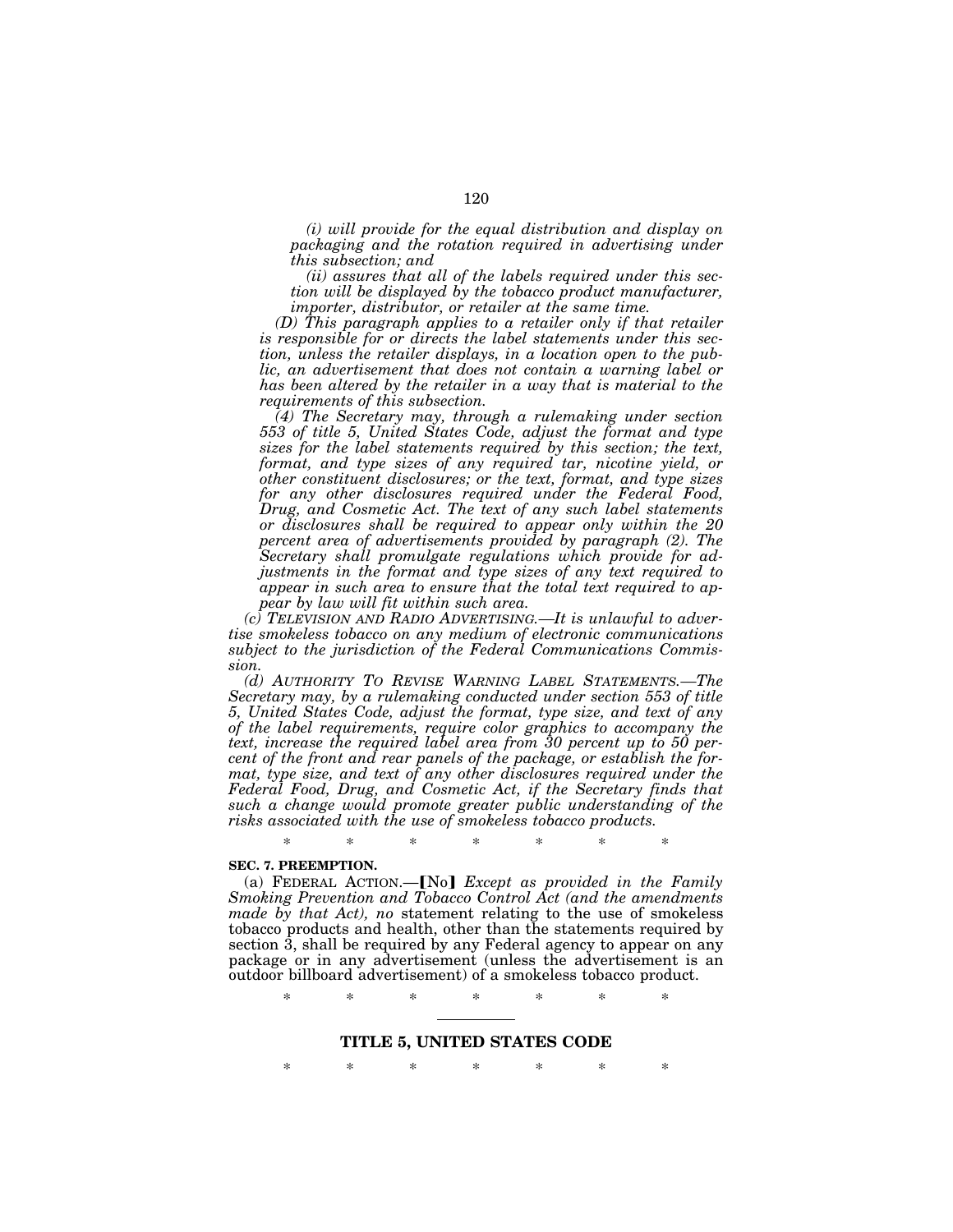# **PART III—EMPLOYEES**

# \* \* \* \* \* \* \* **SUBPART G—INSURANCE AND ANNUITIES**

# \* \* \* \* \* \* \*

# **CHAPTER 84—FEDERAL EMPLOYEES' RETIREMENT SYSTEM**

Sec

#### 8401. Definitions.

\* \* \* \* \* \* \* \* SUBCHAPTER III—THRIFT SAVINGS PLAN

\* \* \* \* \* \* \* \* *8432d. Qualified Roth contribution program.*  \* \* \* \* \* \* \*

### SUBCHAPTER II—BASIC ANNUITY

\* \* \* \* \* \* \*

# **§ 8415. Computation of basic annuity**

 $(a) * * * *$ 

\* \* \* \* \* \* \*  $(k)$  (l)(1) In computing an annuity under this subchapter, the total service of an employee who retires from the position of a registered nurse with the Veterans Health Administration on an immediate annuity, or dies while employed in that position leaving any survivor entitled to an annuity, includes the days of unused sick leave to the credit of that employee under a formal leave system, except that such days shall not be counted in determining average pay or annuity eligibility under this subchapter.

*(2) Except as provided in paragraph (1), in computing an annuity under this subchapter, the total service of an employee who retires on an immediate annuity or who dies leaving a survivor or survivors entitled to annuity includes the days of unused sick leave to his credit under a formal leave system, except that these days will not be counted in determining average pay or annuity eligibility under this subchapter. For purposes of this subsection, in the case of any such employee who is excepted from subchapter I of chapter*   $63$  under section  $6301(2)(x)$ -(xiii), the days of unused sick leave to *his credit include any unused sick leave standing to his credit when he was excepted from such subchapter.* 

 $\lbrack$ (l) $\rbrack$  (*m*) In the case of any annuity computation under this section that includes, in the aggregate, at least 2 months of credit under section 8411(d) for any period while receiving benefits under subchapter I of chapter 81, the percentage otherwise applicable under this section for that period so credited shall be increased by 1 percentage point.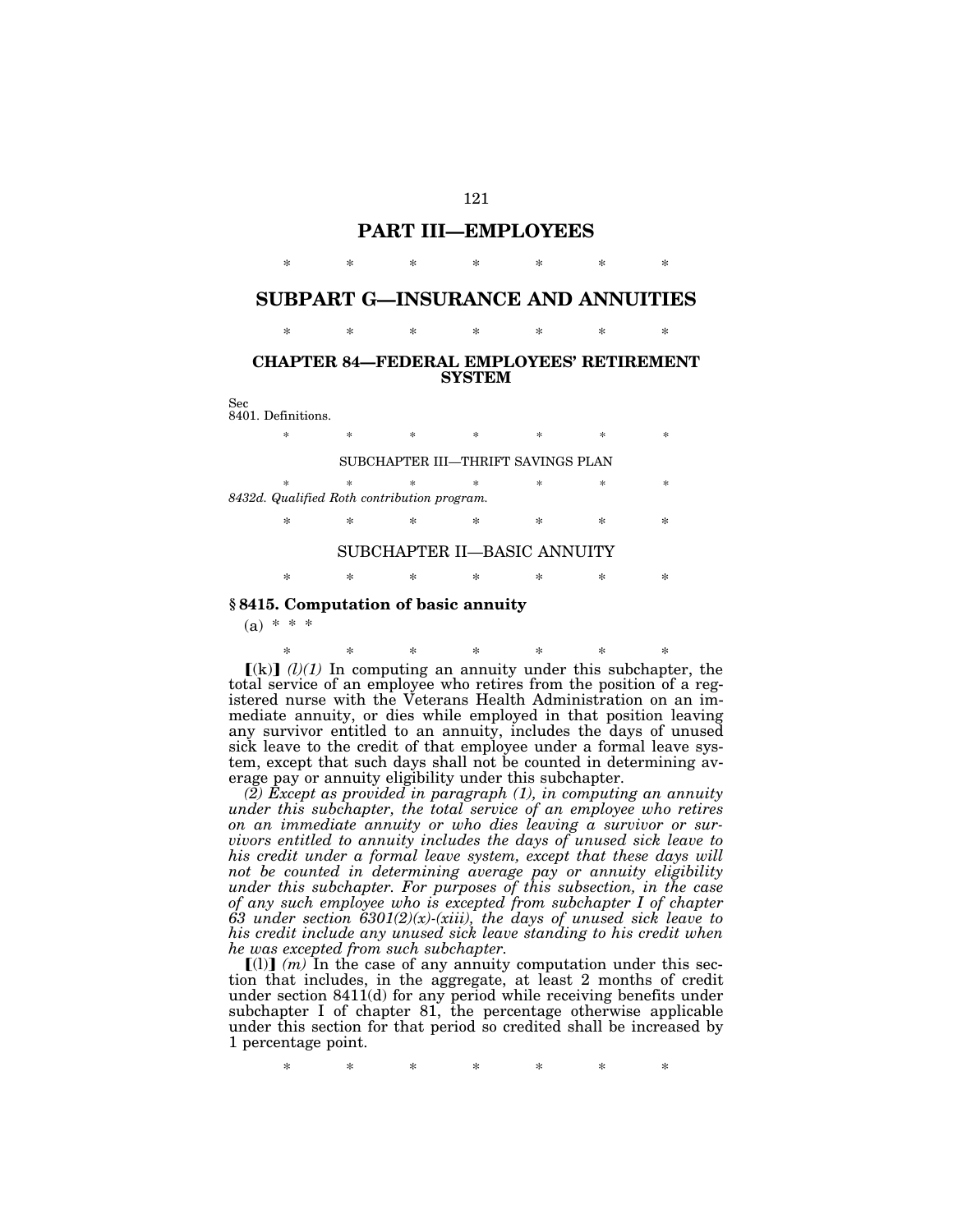# **§ 8422. Deductions from pay; contributions for other service**   $(a) * * *$

\* \* \* \* \* \* \*

 $(d)(1) * * * *$ 

(2) Deposit may not be required for days of unused sick leave credited under [section 8415(k)] *paragraph* (1) or (2) of section *8415(l)*.

\* \* \* \* \* \* \*

## SUBCHAPTER III—THRIFT SAVINGS PLAN

\* \* \* \* \* \* \*

### **§ 8432. Contributions**

 $(a) * * *$ 

 $(b)(1)(A)$  \* \* \*

(B) The amount to be contributed pursuant to an election under subparagraph (A) [(or any election allowable by virtue of para $graph (4)$  shall be the percentage of basic pay or amount designated by the employee or Member.

 $(2)$  Under the regulations-

ø(A) an employee or Member who has not previously been eligible to make an election under this subsection shall not become so eligible until the date (described in paragraph (1)) beginning after the date of commencing service as an employee or Member;

ø(B) an employee or Member whose appointment or election to a position or office in the Federal Government follows a previous period of service during which that individual met the requirements of subparagraph (A) shall be eligible to make an election under this subsection notwithstanding any period of separation;

 $\tilde{J}(C)$  an employee or Member who elects under subparagraph (D) to terminate contributions shall not again become eligible to make an election under this subsection until the date (described in paragraph (1)) commencing after the election to terminate; and

 $I(D)$  an election to terminate may be made under this subparagraph at any time as provided under paragraph (1).

 $(3)$  An employee or Member who elects to become subject to this chapter under section 301 of the Federal Employees' Retirement System Act of 1986 may make the first election for the purpose of subsection (a) during the period prescribed for such purpose by the Executive Director. The period prescribed by the Executive Director shall commence on the date on which the employee or Member makes the election to become subject to this chapter.

 $(a)$  The Executive Director shall prescribe such regulations as may be necessary to carry out the following:

 $[(A)$  Notwithstanding subparagraph  $(A)$  of paragraph  $(2)$ , an employee or Member described in such subparagraph shall be afforded a reasonable opportunity to first make an election under this subsection beginning on the date of commencing service or, if that is not administratively feasible, beginning on the earliest date thereafter that such an election becomes ad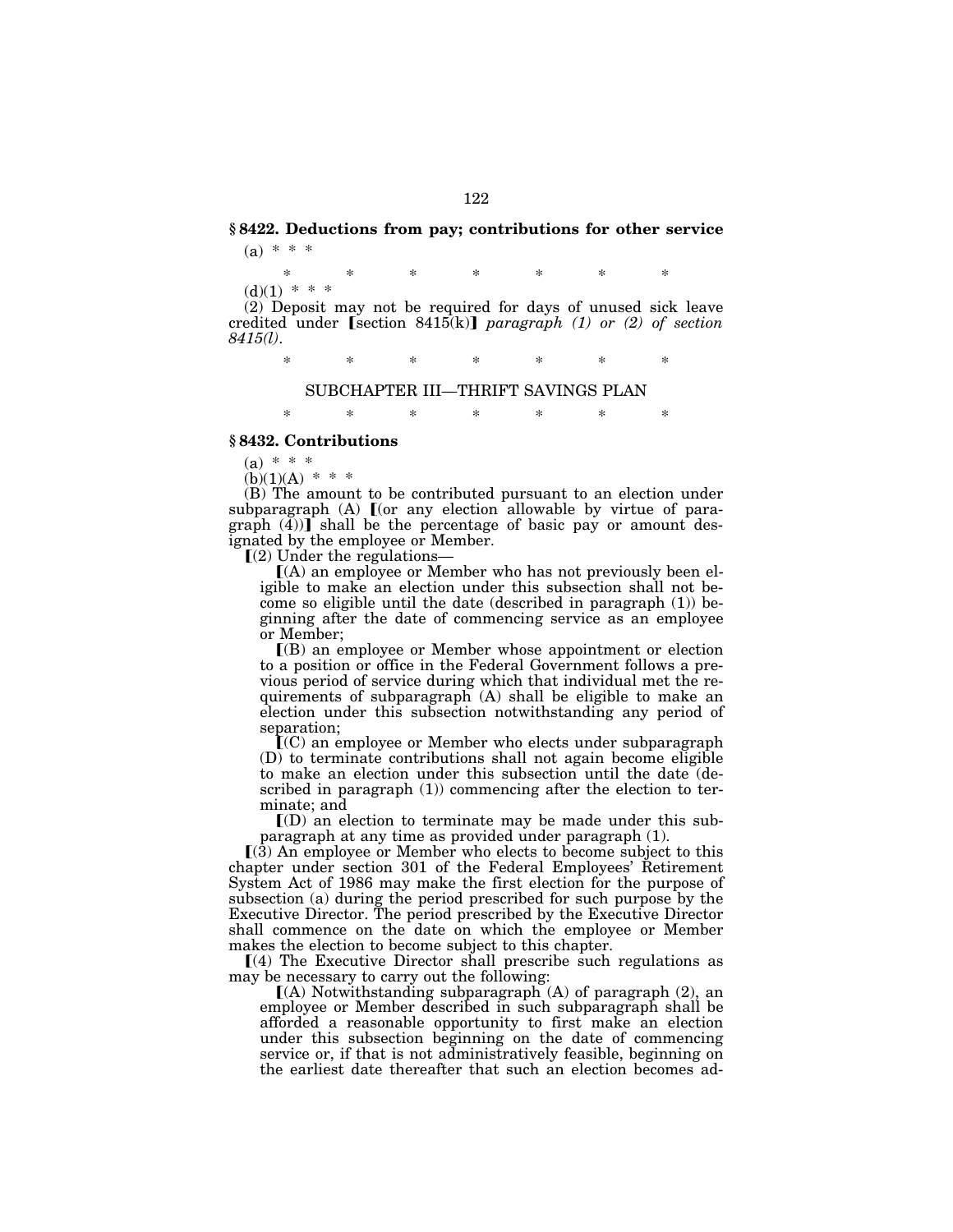ministratively feasible, as determined by the Executive Director.

 $($ B) An employee or Member described in subparagraph  $($ B) of paragraph (2) shall be afforded a reasonable opportunity to first make an election under this subsection (based on the appointment or election described in such subparagraph) beginning on the date of commencing service pursuant to such appointment or election or, if that is not administratively feasible, beginning on the earliest date thereafter that such an election becomes administratively feasible, as determined by the Executive Director.

 $(C)(i)$  Notwithstanding the preceding provisions of this paragraph, contributions under paragraphs  $(1)$  and  $(2)$  of subsection (c) shall not be payable with respect to any pay period before the earliest pay period for which such contributions would otherwise be allowable under this subsection if this paragraph had not been enacted.

 $(iii)$  Notwithstanding subparagraph  $(A)$  or  $(B)$ , contributions under paragraphs  $(1)$  and  $(2)$  of subsection  $(c)$  shall not begin to be made with respect to an employee or Member described under paragraph  $(2)$  $(A)$  or  $(B)$  until the date that such contributions would have begun to be made in accordance with this paragraph as administered on the date preceding the date of enactment of the Thrift Savings Plan Open Elections Act of 2004.

 $\mathbf{F}(D)$  Sections 8351(a)(2), 8440a(a)(2), 8440b(a)(2),  $8440c(a)(2)$ , and  $8440d(a)(2)$  shall be applied in a manner consistent with the purposes of subparagraphs (A) and (B), to the extent those subparagraphs can be applied with respect thereto.

 $\mathbb{R}(\mathbb{E})$  Nothing in this paragraph shall affect paragraph (3). *(2)(A) The Board shall by regulation provide for an eligible indi*vidual to be automatically enrolled to make contributions under *subsection (a) at the default percentage of basic pay.* 

*(B) For purposes of this paragraph, the default percentage shall be equal to 3 percent or such other percentage, not less than 2 percent nor more than 5 percent, as the Board may by regulation prescribe.* 

*(C) The regulations shall include provisions under which any individual who would otherwise be automatically enrolled in accordance with subparagraph (A) may—* 

*(i) modify the percentage or amount to be contributed pursuant to automatic enrollment, effective from the start of such enrollment; or* 

*(ii) decline automatic enrollment altogether.* 

*(D) For purposes of this paragraph, the term ''eligible individual'' means any individual who, after any regulations under subparagraph (A) first take effect, is appointed, transferred, or reappointed to a position in which that individual is eligible to contribute to the Thrift Savings Fund.* 

 $(E)$  Sections 8351(a)(1), 8440a(a)(1), 8440b(a)(1), 8440c(a)(1), *8440d(a)(1), and 8440e(a)(1) shall be applied in a manner consistent with the purposes of this paragraph.*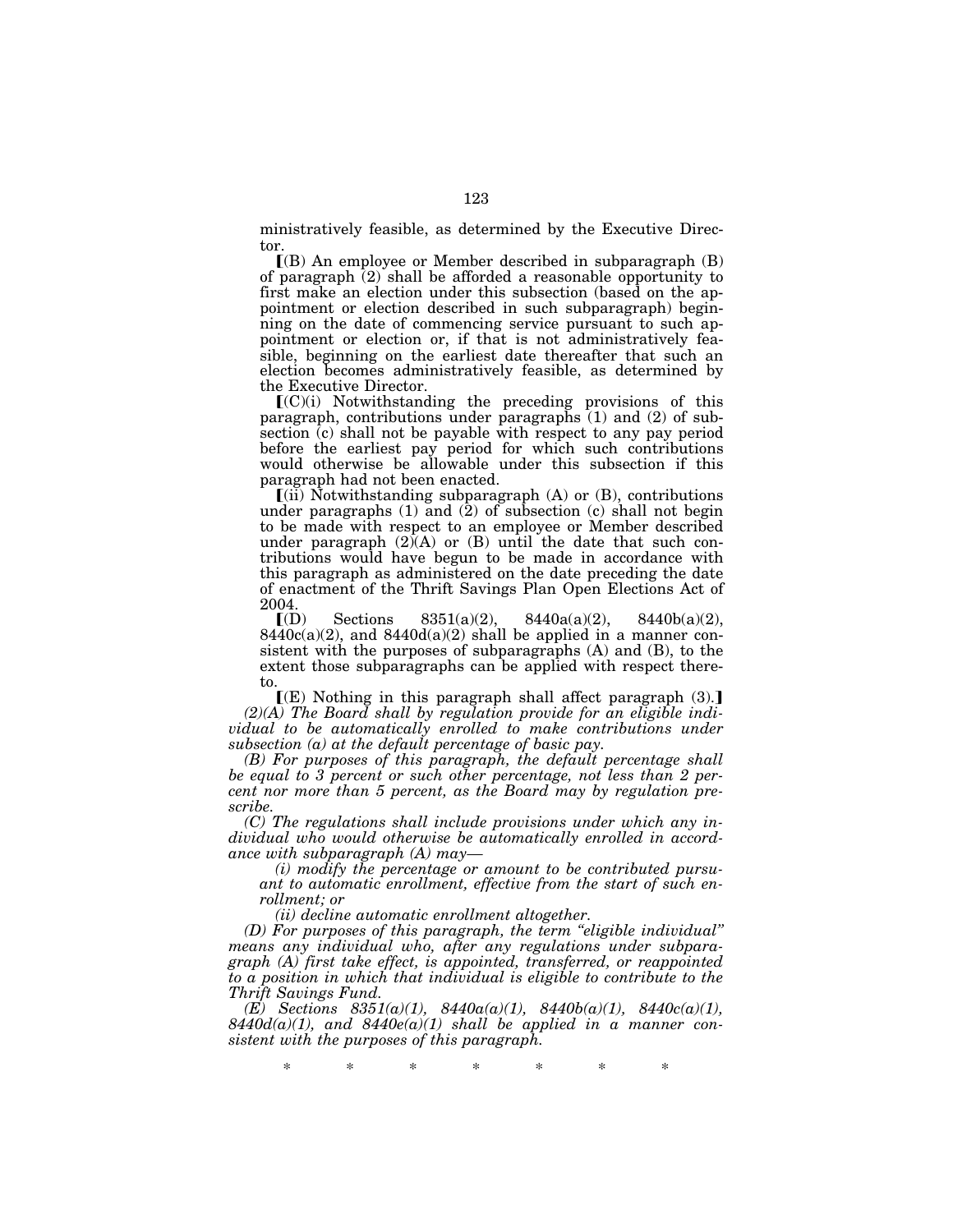## *§ 8432d. Qualified Roth contribution program*

*(a) DEFINITIONS.—For purposes of this section—* 

*(1) the term ''qualified Roth contribution program'' means a program described in paragraph (1) of section 402A(b) of the Internal Revenue Code of 1986 which meets the requirements of paragraph (2) of such section; and* 

*(2) the terms ''designated Roth contribution'' and ''elective deferral'' have the meanings given such terms in section 402A of the Internal Revenue Code of 1986.* 

*(b) AUTHORITY TO ESTABLISH.—The Board shall by regulation provide for the inclusion in the Thrift Savings Plan of a qualified Roth contribution program, under such terms and conditions as the Board may prescribe.* 

*(c) REQUIRED PROVISIONS.—The regulations under subsection (b) shall include—* 

*(1) provisions under which an election to make designated Roth contributions may be made—* 

*(A) by any individual who is eligible to make contributions under section 8351, 8432(a), 8440a, 8440b, 8440c, 8440d, or 8440e; and* 

*(B) by any individual, not described in subparagraph (A), who is otherwise eligible to make elective deferrals under the Thrift Savings Plan;* 

*(2) any provisions which may, as a result of enactment of this section, be necessary in order to clarify the meaning of any reference to an ''account'' made in section 8432(f), 8433, 8434(d), 8435, 8437, or any other provision of law; and* 

*(3) any other provisions which may be necessary to carry out this section.* 

\* \* \* \* \* \* \*

## **§ 8438. Investment of Thrift Savings Fund**

 $(a) * * *$ 

 $(b)(1)$  The Board shall establish—

 $(A) * *$ 

\* \* \* \* \* \* \* (D) a Small Capitalization Stock Index Investment Fund as provided in paragraph  $(3)$ ; [and]

(E) an International Stock Index Investment Fund as provided in paragraph  $(4)$ [.]; and

*(F) a self-directed investment window, if the Board authorizes such window under paragraph (5).* 

\* \* \* \* \* \* \* *(5)(A) The Board may authorize the addition of a self-directed investment window under the Thrift Savings Plan if the Board determines that such addition would be in the best interests of participants.* 

*(B) The self-directed investment window shall be limited to—* 

*(i) low-cost, passively-managed index funds that offer diversification benefits; and* 

*(ii) other investment options, if the Board determines the options to be appropriate retirement investment vehicles for participants.*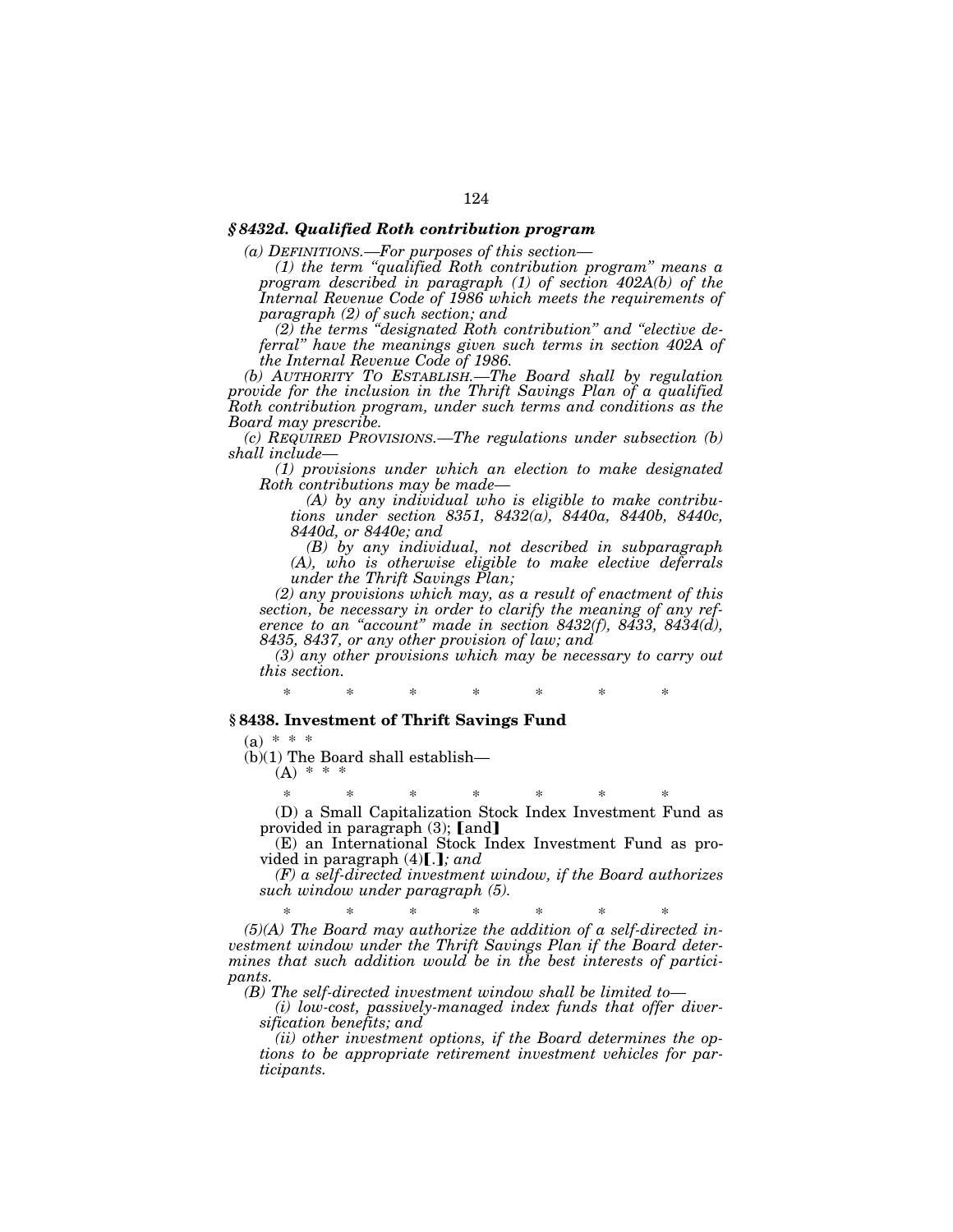*(C) The Board shall ensure that any administrative expenses related to use of the self-directed investment window are borne solely by the participants who use such window.* 

*(D) The Board may establish such other terms and conditions for the self-directed investment window as the Board considers appropriate to protect the interests of participants, including requirements relating to risk disclosure.* 

*(E) The Board shall consult with the Employee Thrift Advisory Council (established under section 8473) before establishing any self-directed investment window.* 

\* \* \* \* \* \* \*

## **§ 8439. Accounting and information**

 $(a) * * * *$ 

\* \* \* \* \* \* \*  $\llbracket d \rrbracket$  *(d)*(1) Each employee, Member, former employee, or former Member who elects to invest in [the Common Stock Index Investment Fund, the Fixed Income Investment Fund, the International Stock Index Investment Fund, or the Small Capitalization Stock Index Investment Fund, defined in paragraphs (1), (3), (5), and  $(10)$ , respectively, of section  $8438(a)$  of this title] *any investment fund or option under this chapter, other than the Government Securities Investment Fund,* shall sign an acknowledgement prescribed by the Executive Director which states that the employee, Member, former employee, or former Member understands that an investment in **Feither such Fund** any such fund or option is made at the employee's, Member's, former employee's, or former Member's risk, that the employee, Member, former employee, or former Member is not protected by the Government against any loss on such investment, and that a return on such investment is not guaranteed by the Government.

*(2)(A) In the case of an investment made under section 8438(c)(2) in any fund or option to which paragraph (1) would otherwise apply, the participant involved shall, for purposes of this subsection, be deemed—* 

> *(i) to have elected to invest in such fund or option; and (ii) to have executed the acknowledgement required under paragraph (1).*

*(B)(i) The Executive Director shall prescribe regulations under which written notice shall be provided to a participant whenever an investment is made under section 8438(c)(2)(B) on behalf of such participant in the absence of an affirmative election described in section 8438(c)(1).* 

*(ii) The regulations shall ensure that any such notice shall be provided to the participant within 7 calendar days after the effective date of the default election.* 

*(C) For purposes of this paragraph, the term ''participant'' has the meaning given such term by section 8471(3).* 

\* \* \* \* \* \* \*

## SUBCHAPTER VII—FEDERAL RETIREMENT THRIFT INVESTMENT MANAGEMENT SYSTEM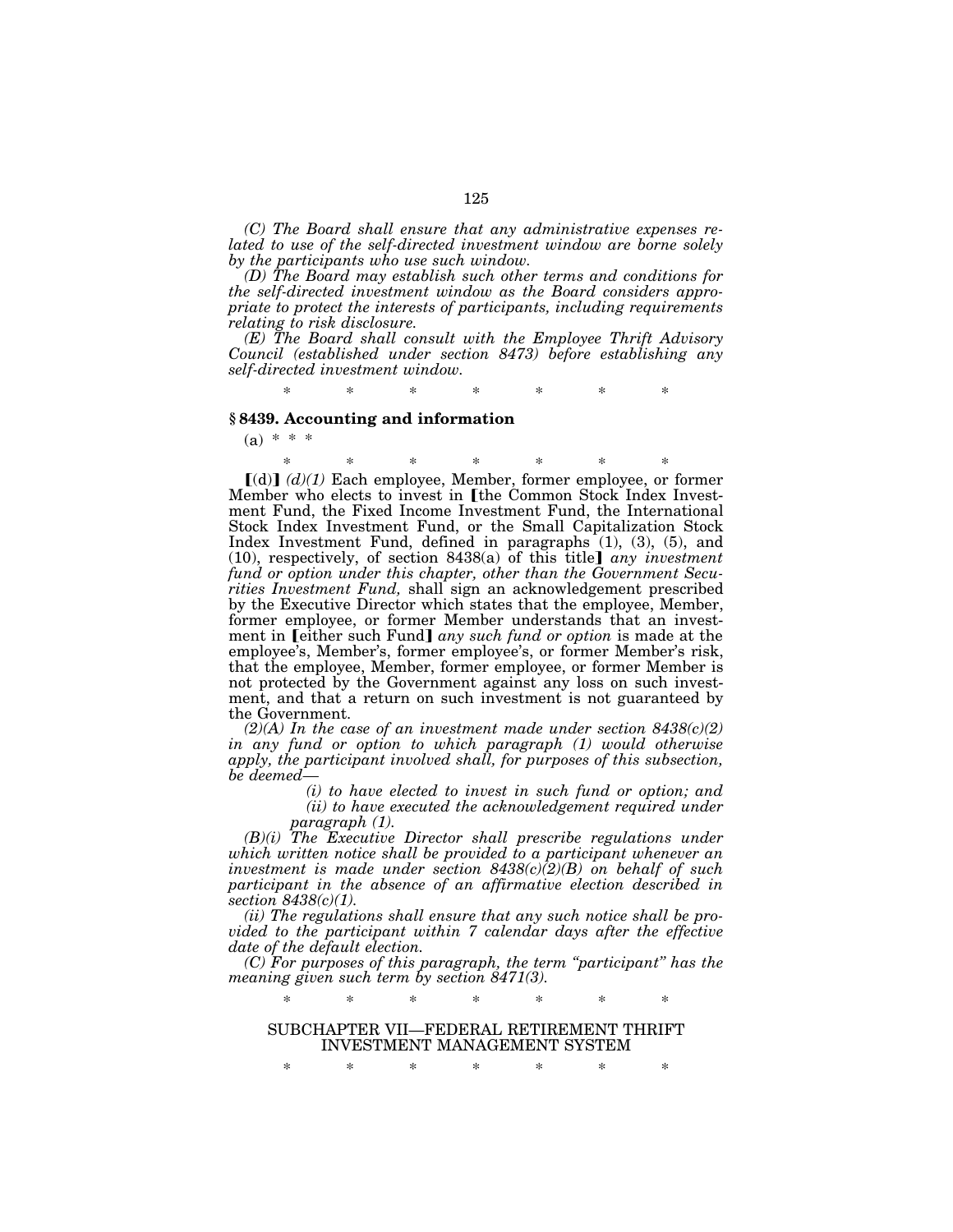**§ 8477. Fiduciary responsibilities; liability and penalties**   $(a) * * *$ 

\* \* \* \* \* \* \*  $(e)(1)(A)$  \* \* \* \* \* \* \* \* \* \*

(C)*(i)* A fiduciary shall not be liable under subparagraph (A) with respect to a breach of fiduciary duty under subsection (b) committed before becoming a fiduciary or after ceasing to be a fiduciary.

*(ii) A fiduciary shall not be liable under subparagraph (A), and no civil action may be brought against a fiduciary—* 

*(I) for providing for the automatic enrollment of a participant in accordance with section 8432(b)(2)(A);* 

*(II) for enrolling a participant in a default investment fund in accordance with section 8438(c)(2)(B); or* 

*(III) for allowing a participant to invest through the self-directed investment window or for establishing restrictions applicable to participants' ability to invest through the self-directed investment window.*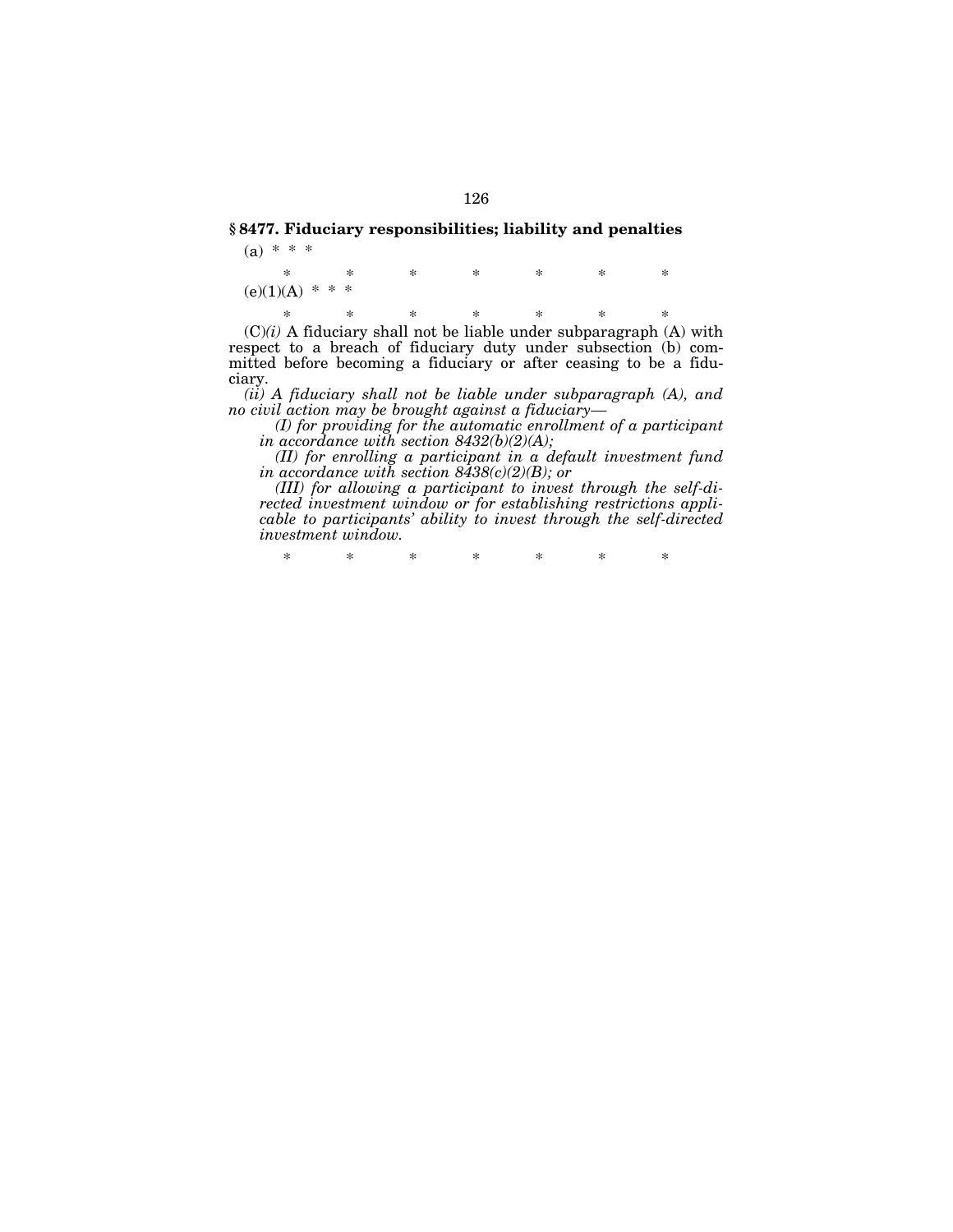# DISSENTING VIEWS

Forcing the Food and Drug Administration (FDA) to regulate tobacco products—products that will never qualify as ''safe and effective''—could have significant negative impacts on all Americans. This Committee has spent a great deal of time investigating the ways in which the FDA has been unable to fulfill its core mission. Therefore, we are concerned that burdening the FDA with added responsibilities outside of the agency's expertise and core missions at this time will have dire consequences for the American people and the FDA's ability to ensure the safety and efficacy of our nation's food, drugs, and medical devices. We are also concerned that effectively giving the FDA stamp of approval on cigarettes will improperly lead people to believe these products are safer than they truly are.

H.R. 1256 also allows the use of FDA general funds for ''startup costs'' associated with the bill's new tobacco regulation activities. The bill allows the FDA to divert resources from its core mission, including funds from food safety inspections and drug and device approvals. While the bill specifies these funds must be reimbursed by manufacturer user fees, it does not provide a timeline for reimbursement, further straining FDA's limited resources. Regardless of how quickly FDA is able to collect manufacturer user fees, the bill requires use of general funds for tobacco startup costs for at least six months. Depending on the timing of user fee collection, additional resources would have to be diverted from FDA general funds as the agency awaits annual appropriations. At a time when FDA is struggling to perform many of its core functions, diversion of its limited resources will negatively impact the safety of the American public.

In order to rectify the concerns about H.R. 1256 outlined below, the Committee considered a substitute amendment offered by Congressman Steve Buyer to establish the Tobacco Harm Reduction Center under the Department of Health and Human Services (HHS). The substitute would have protected the already overburdened FDA from carrying out significant new tobacco regulations. The substitute was based on public health policies that acknowledge a continuum of risk among all tobacco products and referenced scientific literature which shows that smokeless tobacco products are 90–99% less hazardous than cigarettes in their risk of causing tobacco-related illness and death. The substitute would have ensured adult tobacco users are given complete, accurate and truthful information about the risks and relative risks of all tobacco products so that they can make informed health decisions. The substitute incentivized the development of reduced-risk tobacco products. Additionally, the substitute expressly prohibited regulations affecting tobacco growers, strengthened preventions against minors' tobacco use, was funded through the normal appropriations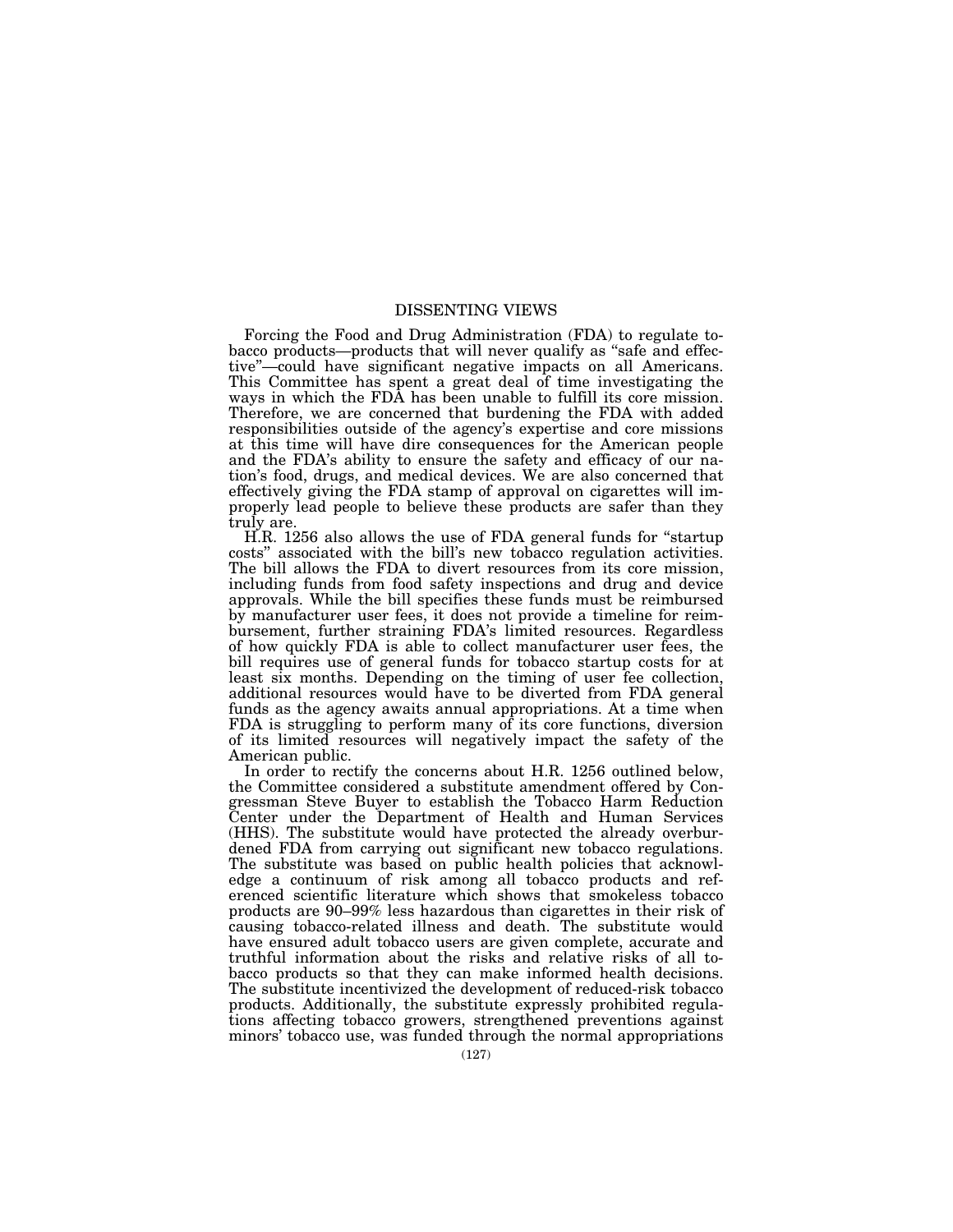process instead of new user fees, and protected American jobs. All Republican members present at the markup voted in favor of this substitute.

H.R. 1256 purports to utilize a science-based approach to the regulation of tobacco products but ignores accepted scientific evidence that harm reduction strategies for moving people to less dangerous tobacco products will in fact lead to lower incidences of smokingrelated illnesses. This is especially troublesome given the legislation's lack of incentives for States to use Master Settlement funds for smoking cessation and other public health programs.

If enacted, this legislation significantly curtails, if not entirely eliminates, incentives to develop and market products that reduce exposure to tobacco toxicants. In order to obtain approval of a modified-risk product, an applicant must demonstrate that the marketing and labeling of the product will not mislead consumers into believing that the product is or has been demonstrated to be less harmful. Further, it has to be demonstrated that the product reduces risk for both the individual and for the population as a whole. It is unlikely that such a standard could ever be proven. The legislation provides no incentives to manufacturers to research and develop reduced-risk products, and the requirement forcing companies to turn over all research to the FDA—whether used in reduced-risk product development or not—is a significant hindrance to the development of modified-risk products.

The standard for approval of modified-risk products is unclear in H.R. 1256, which will create, at best, ambiguities for applicants in the standards that must be met or, at worst, product standards that can never be achieved, thus eliminating modified-risk products coming to market. We are concerned that such disincentives will effectively freeze the current tobacco market and prevent innovation which could lead to significantly less harmful tobacco products and improve our nation's health.

It is important to note that in 2001 the Institute of Medicine noted, ''The potential for reduction in morbidity and mortality that could result from the use of less toxic products by those who do not stop using tobacco justifies inclusion of harm reduction as a component in a broad program of tobacco control.''

Additionally, the Royal College of Physicians has stated, ''The fundamental argument of this report is that this current situation is perverse, unjust, and acts against the rights and best interests of smokers and the public health. Harm reduction has the potential to play a major part in preventing death and disability in the millions of people who currently smoke and who, in the context of exposure to currently available drivers and supports to cessation, either cannot or will not otherwise quit smoking. These smokers have a right to be able to obtain and choose from a range of safer nicotine products, and they have a right to accurate and unbiased information to guide that choice.''

The American Association of Public Health Physicians wrote on March 3, 2009, in regard to H.R. 1256, "the current bill [H.R. 1256], in its current form, would assure current levels of tobaccorelated deaths while doing nothing of significance to reduce the number of teens who would initiate tobacco use with no bill at all.''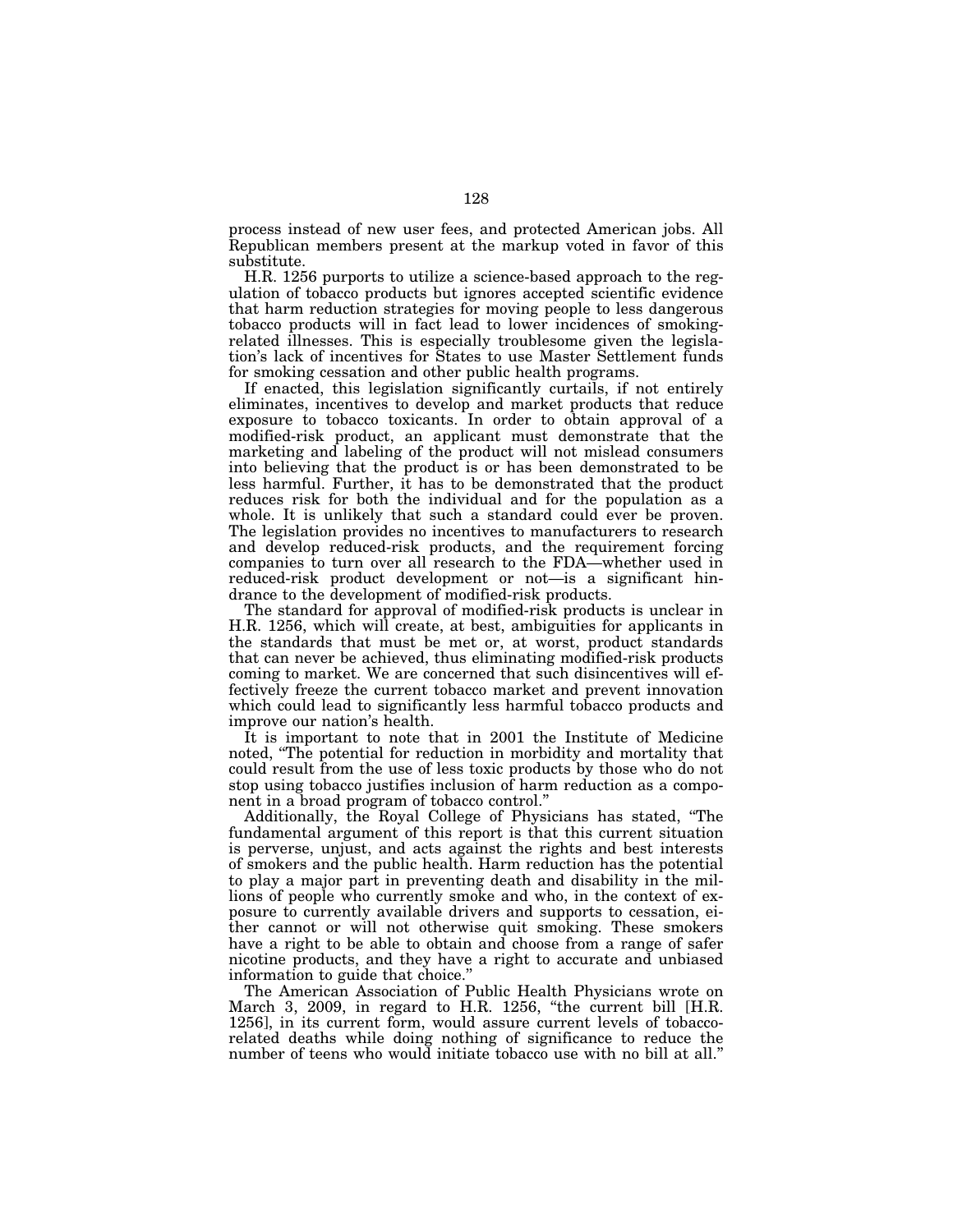We are also opposed to the annual tax assessments placed on manufacturers. If Congress deems this regulation necessary for the protection of the public health then it should be important enough to appropriate funds for these activities. Manufacturers will be assessed \$712 million by 2018. Claiming that a tax is a user fee does not change the fact that it is a tax. This is a dangerous precedent that grows the size of government and taxes the American people through secrecy and synonyms.

H.R. 1256 will limit competition and provide essentially a monopoly to the largest companies operating today. In doing so, smaller companies will be denied competitive opportunities within the market because the barriers to entry are just too high. This legislation has the unintended consequence of creating monopolies within the market. Section 906 could allow the FDA to create a virtual monopoly in the tobacco market by creating tobacco product standards that only a few of the well-capitalized companies have the resources to achieve. The regressive nature of excise taxes, as well as the price increases that accompany monopolistic behavior, will impact low-income Americans the hardest.

If the FDA is forced to regulate tobacco products, this legislation calls for the immediate codification of regulations that were drafted over twelve years ago. The regulations issued in 1996 were promulgated under the premise that cigarettes were medical devices. H.R. 1256 would not regulate cigarettes as medical devices but rather creates a new category of tobacco products with separate regulatory requirements. Since 1996, the Master Settlement Agreement has been executed and various other State regulations have been enacted with respect to marketing, advertising, and tobacco use. We believe that it is poor public policy to not revisit the regulations and take the time to better understand the current regulations those manufacturers are operating under and then update the language as necessary.

We also believe that the marketing provisions of H.R. 1256 are violative of the First Amendment. Section 102 of the bill directs the Secretary of Health and Human Services to publish an interim final rule that is ''identical in its provisions'' to the proposed rule promulgated by the FDA in 1996. Numerous legal experts have stated that the broad restrictions in that proposal are in effect a de facto ban on tobacco advertising, and violate the First Amendment. In fact, the U.S. Supreme Court held in *Lorillard Tobacco Co.* v. *Thomas Reilly, Attorney General of Massachusetts,* 533 U.S. 525 (2001) that a Massachusetts tobacco regulation that was virtually identical to one part of the FDA 1996 proposal was unconstitutional.

The effect of the various provisions in H.R. 1256 is a suspension of the ability to advertise tobacco products to adults, violating the First Amendment protections for commercial speech. The U.S. Supreme Court has emphasized repeatedly, including the landmark Central Hudson case, *Central Hudson Gas & Electric* v. *Public Service Commission*, 447 U.S. 557 (1980) that truthful, nondeceptive commercial speech cannot be banned or restricted unless the restriction "directly and materially advances" a "substantial governmental interest" and is "narrowly tailored" to "reasonably fit" that interest.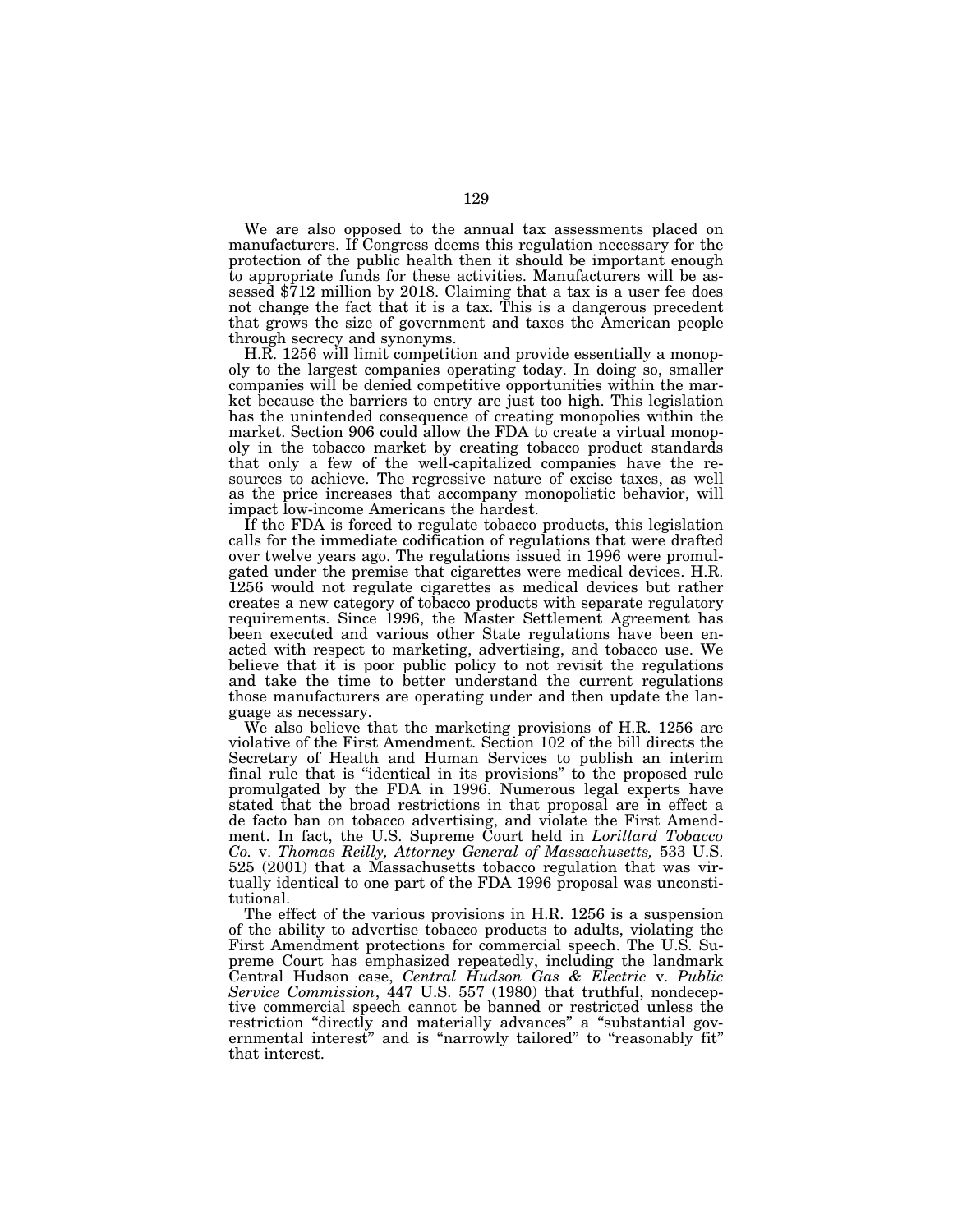Finding 30 in the legislation states that the final regulations issued on August 20, 1996, are consistent with the First Amendment. Finding 31 states the regulations described in Finding 30 "will directly and materially advance the federal government's substantial interest in reducing the number of children and adolescents who use cigarettes and smokeless tobacco and in preventing the life-threatening health consequences associated with tobacco use.''

These findings attempt to address the Constitutional test of the Supreme Court for determining if restrictions on commercial speech violate the First Amendment. One prong of the test is the restriction must be to advance a compelling government interest. The test also has a prong that states the restrictions be "narrowly tailored" to "reasonably fit" that interest. Finding 31 states that ''less restricting and less comprehensive approaches have not and will not be effective in reducing the problems addressed by such regulations.'' Again, the authors of the bill try to preempt Constitutional questions regarding the legislation by reciting findings designed to answer the Constitutional test for restricting free speech. However, Finding 31 is not based in fact and clearly ignores the fact that youth smoking has declined dramatically since the Master Settlement Agreement. A 2006 University of Michigan study has shown youth smoking rates have declined from over 28% in 1997 to less than 15% in 2006. Additionally, the rate of youths able to purchase cigarettes in stores has dropped dramatically since the imposition of the Synar Amendment in 1996.

It is important to note that aside from the bill's findings, H.R. 1256 does not include any other provisions designed to protect minors from tobacco use. Many members of the Committee would have supported further steps to require States to use more of their Master Settlement Agreement funds to combat underage smoking and promote smoking cessation while also strengthening the Synar Amendment on the underage purchasing of cigarettes. Such steps would have been narrowly tailored to achieve the government interest without imposing clearly unconstitutional restrictions of First Amendment rights. In addition to these provisions being narrowly tailored, they would have also proved much more effective in addressing youth smoking rates and helping people to quit smoking. Unfortunately, H.R. 1256 was drafted in a manner that would have made such amendments non-germane during Committee consideration of the legislation.

The Majority understands the violative nature of many of the provisions in the legislation and thus included a severability clause to allow some parts of the bill to stand with the presumption that others would be struck down by the courts. In fact, in the Lorillard case, the Supreme Court struck down a regulation promulgated by the Attorney General of Massachusetts that was similar in many respects to the FDA's proposed rule. The Massachusetts regulation banned outdoor ads within 1,000 feet of schools, parks and playgrounds and also restricted point-of-sale advertising for tobacco products.

In finding that the Massachusetts regulation was not narrowly tailored, Justice Sandra Day O'Connor actually noted a similar problem with the FDA regulation: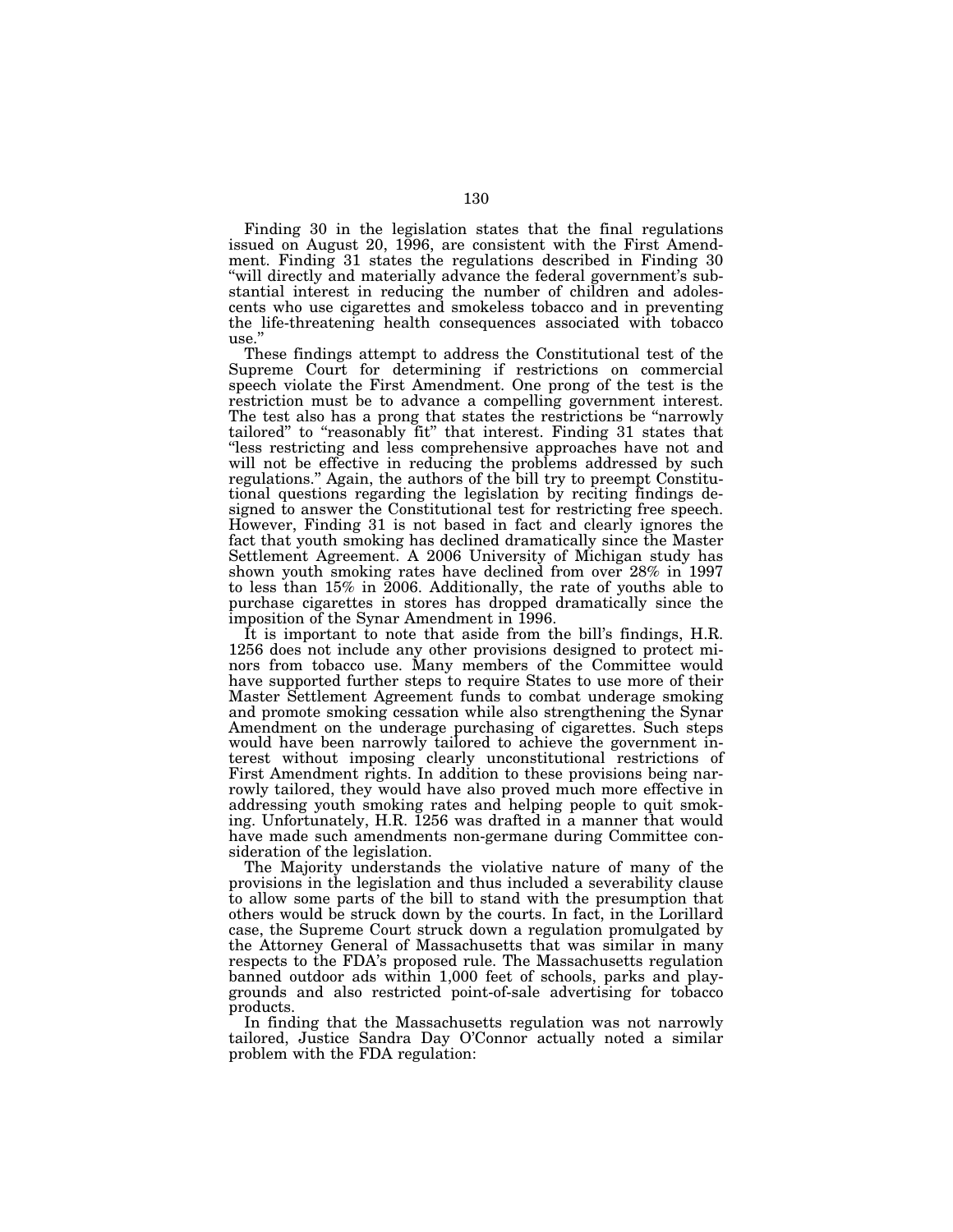First, the Attorney General did not seem to consider the impact of the 1,000-foot restriction on commercial speech in major metropolitan areas. The Attorney General apparently selected the 1,000-foot distance based on the FDA's decision to impose an identical 1,000-foot restriction when it attempted to regulate cigarette and smokeless tobacco advertising. The FDA's regulations would have had widely disparate effects nationwide. Even in Massachusetts, the effect of the Attorney General's speech regulations will vary based on whether a locale is rural, suburban, or urban. The uniformly broad sweep of the geographical limitation demonstrates a lack of tailoring.

In more recent commercial speech cases, the Supreme Court has substantially raised the bar government regulators need to hurdle to impose restrictions on advertising. Justice O'Connor, speaking for the majority of the Court, for example, in *Thompson* v. *Western States Medical Center*, 535 U.S. 357 (2002), stated, ''If the First Amendment means anything, it means that regulating speech must be a last—not first—resort.'

The government has a legitimate interest in protecting minors from the use of tobacco products. The proposed advertising regulations in H.R. 1256, however, are overbroad and impermissibly restrictive. They are clearly unconstitutional.

Additionally, we remain concerned about provisions in H.R. 1256 which will affect our nation's tobacco growers. While the bill purports to have no effect on tobacco growers, regulation regarding leaf cultivation and curing are inevitable under the bill and might lead the FDA to require tobacco manufacturers to buy only certain types of tobacco which are grown or cured in specific ways. Pesticide provisions in H.R. 1256 could also increase farmers' fixed costs and increase liability exposure. FDA and EPA will impose regulations on what pesticides can be used, how much can be used, and when they can be applied. This will be true of imported and domestic leaf, and the requirements can be initiated at the FDA's discretion. The bill leaves significant uncertainty concerning future pesticide requirements to which tobacco growers will be subject. H.R. 1256 also gives FDA the authority to regulate product blends and product design which will indirectly affect growers by requiring tobacco manufacturers to regulate all aspects of the growing and curing of tobacco in order to produce ingredients that are satisfactory to FDA.

H.R. 1256 also includes significant inconsistencies with regard to the treatment of tobacco exports. In Section 103, the bill amends Section 801(e)(1) of the Food, Drug and Cosmetic Act (FDCA) by adding the words ''tobacco product'' and in doing so exempts tobacco products from the requirements of H.R. 1256. However, Section 103 contains a handful of other amendments to Section 301 of the FDCA that could bring exports back within the jurisdiction of the FDA for violating certain sections of the bill. For example, in Section 103(a)(10), the bill states that it would be a violation of H.R. 1256 if a manufacturer did not comply with tobacco product standards set forth in Section 907 of the FDCA. This provision arguably puts exports under the same product standards applicable to domestic and imported tobacco products. Additionally, the fol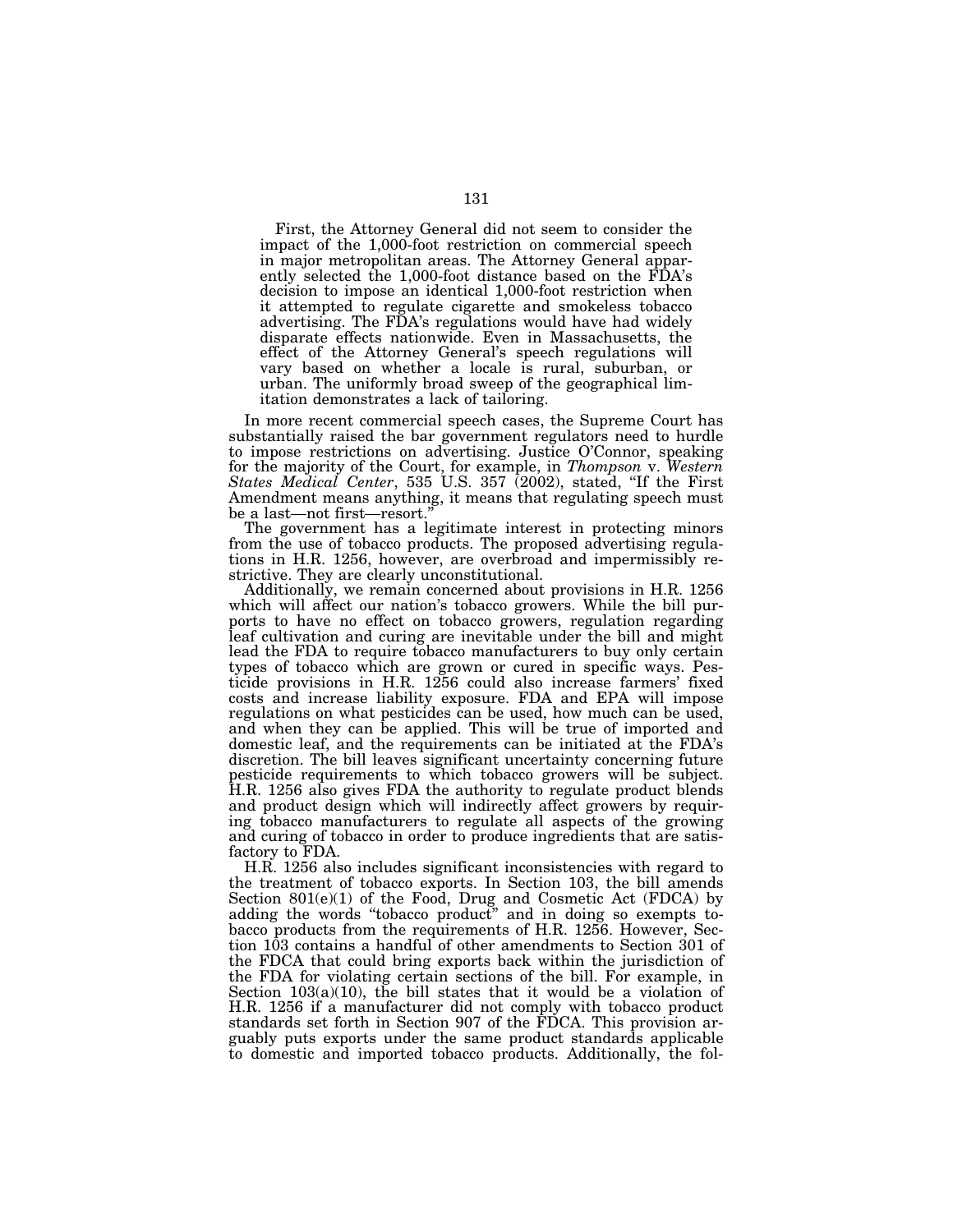lowing sections may also be applicable to tobacco exports: use of tobacco product warnings; ingredient, nicotine, and constituent reporting; general provisions respecting control of tobacco products; notification and other remedies; records and reports on tobacco products; modified-risk products; preservation of State and local authority; and tracking and tracing regulations.

In the absence of proper Committee evaluation of H.R. 1256 and without the stated concerns addressed, we oppose the legislation. Sincerely,

> JOE BARTON, *Ranking Member, Committee on Energy and Commerce.*  NATHAN DEAL, *Ranking Member, Subcommittee on Health.*  JOSEPH R. PITTS.<br>MIKE ROGERS.<br>JOHN SULLIVAN.<br>MICHAEL C. BURGESS.<br>MARSHA BLACKBURN.<br>STEVE SCALISE.